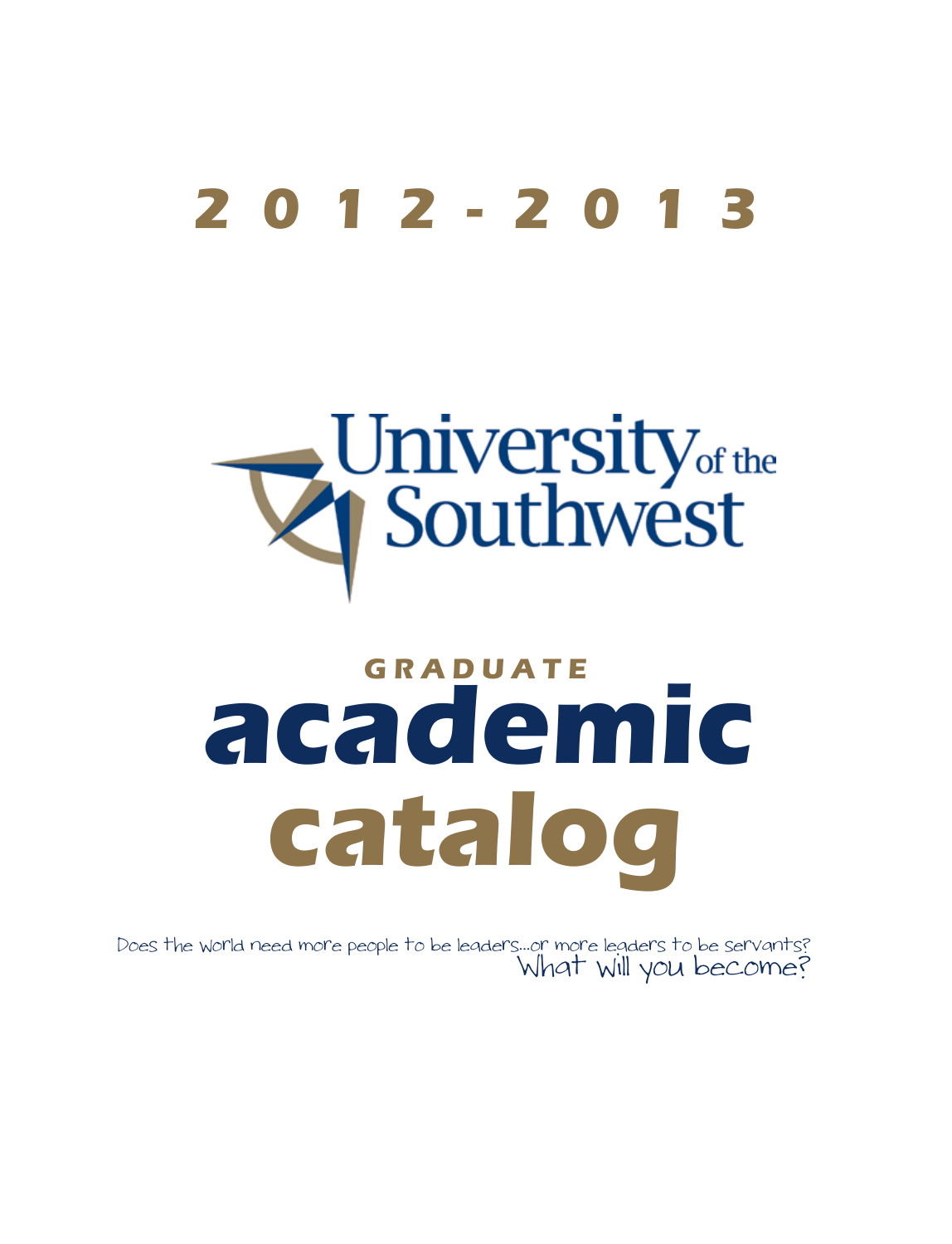### $\lor$  GRADUATE STUDIES

MTHEPRESIDENT MESSAGEFROMTHEPRESIDENT MESSAGEFRO



Dear Friend,

University of the Southwest is dedicated to being a Christ-centered educational community where students learn to be servant leaders by emphasizing faith, responsibility, and initiative in our curriculum and activities. Both on our campus through face-to-face learning experiences and through the variety of our internet-based programs, we are a vibrant academic enterprise.

We are a community of faith that is not aligned with any particular denomination - our faculty and staff comes from a wide variety of Christian traditions. Governed by an independent Board of Trustees, we are accredited by the Higher Learning Commission of the North Central Association of Colleges and Schools. We participate actively in the Council for Christian Colleges and Universities. As a member of the Red River Athletic Conference RRAC) and the National Association of Intercollegiate Athletics (NAIA), we embrace the "Champions of Character" core values of respect, responsibility, integrity, servant leadership, and sportsmanship. We welcome a diverse student body who represent a complementary diversity of race, religion, creed, and national origin.

We are confident that you will receive more from us than an education - you will also develop life-long relationships and values that will help you succeed.

Welcome to the journey!

2

Gary A. Dill, Ph.D., President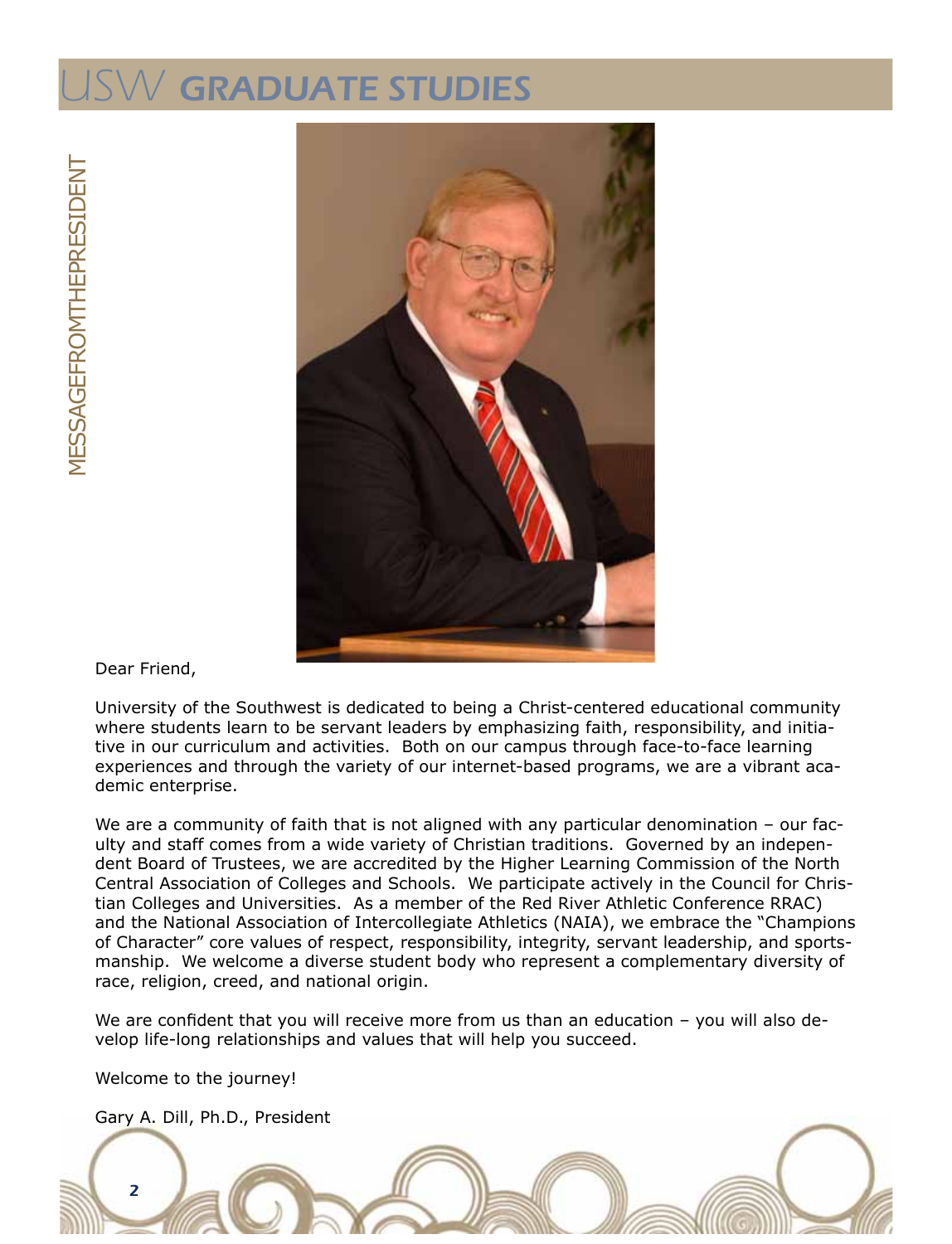# Academic Calendar

<span id="page-2-0"></span>\*Students will have access to Blackboard courses each session beginning one day prior to the first of classes and extending until three days after the last day of finals.

#### **Legend**

#### Summer 2012

| SU/SUa Classes Begin June 4                   |
|-----------------------------------------------|
| SUa Last Day to Drop/AddJune 5                |
| SU Last Day to Drop/Add June 8                |
| SUa Last Day to Drop with a "W"  June 21      |
| SUa Final Exams/Classes End  June 29          |
| Fourth of July Holiday July 4                 |
| SUb Classes Begin July 5                      |
| SUb Last Day to Drop/Add July 6               |
| SU Last Day to Drop with a "W" July 12        |
| SUb Last Day to Drop with a "W"  July 26      |
| SU/SUb Final Exams/Classes End  July 31-Aug 1 |

#### Fall 2012

| F/Fa Classes Begin  August 20               |  |
|---------------------------------------------|--|
|                                             |  |
| Labor Day Holiday September 3               |  |
| Fa Last Day to Drop with a "W" September 27 |  |
| Fa Final Exams October 11-12                |  |
| Fb Classes BeginOctober 15                  |  |
| Fb Drop/Add October 11-19                   |  |
| F Last Day to Drop with a "W"  November 15  |  |
| Fb Last Day to Drop with a "W" November 27  |  |
| Thanksgiving HolidayNovember 19-23          |  |
| F/Fb Final Exams December 11-14             |  |
|                                             |  |

### Winter 2012/2013

| Wm Classes Begin December 17             |
|------------------------------------------|
| Wm Last Day to Drop/Add December 18      |
| Christmas Holiday December 24-28         |
| New Year's Holiday December 31-January 1 |
| Last Day to Drop with a "W" January 2    |
|                                          |

#### Spring 2013

| Martin Luther King Jr. Holiday January 21   |
|---------------------------------------------|
| S/Sa Classes Begin January 14               |
| S/Sa Last Day to Drop/Add January 18        |
| Sa Last Day to Drop with a "W"  February 21 |
| Spring Break  March 11-15                   |
| Sa Final Exams March 7-8                    |
| Sb Classes Begin  March 18                  |
| Sb Drop/Add  March 14-22                    |
| S Last Day to Drop with a "W"  April 11     |
| Good Friday Holiday  March 29               |
| Sb Last Day to Drop with a "W"  April 25    |
| S/Sb Final Exams May 7-10                   |
| Commencement  May 11                        |

### May 2013

| Last Day to Drop with a "W" May 23 |  |
|------------------------------------|--|
| Memorial Day Holiday May 27        |  |
|                                    |  |

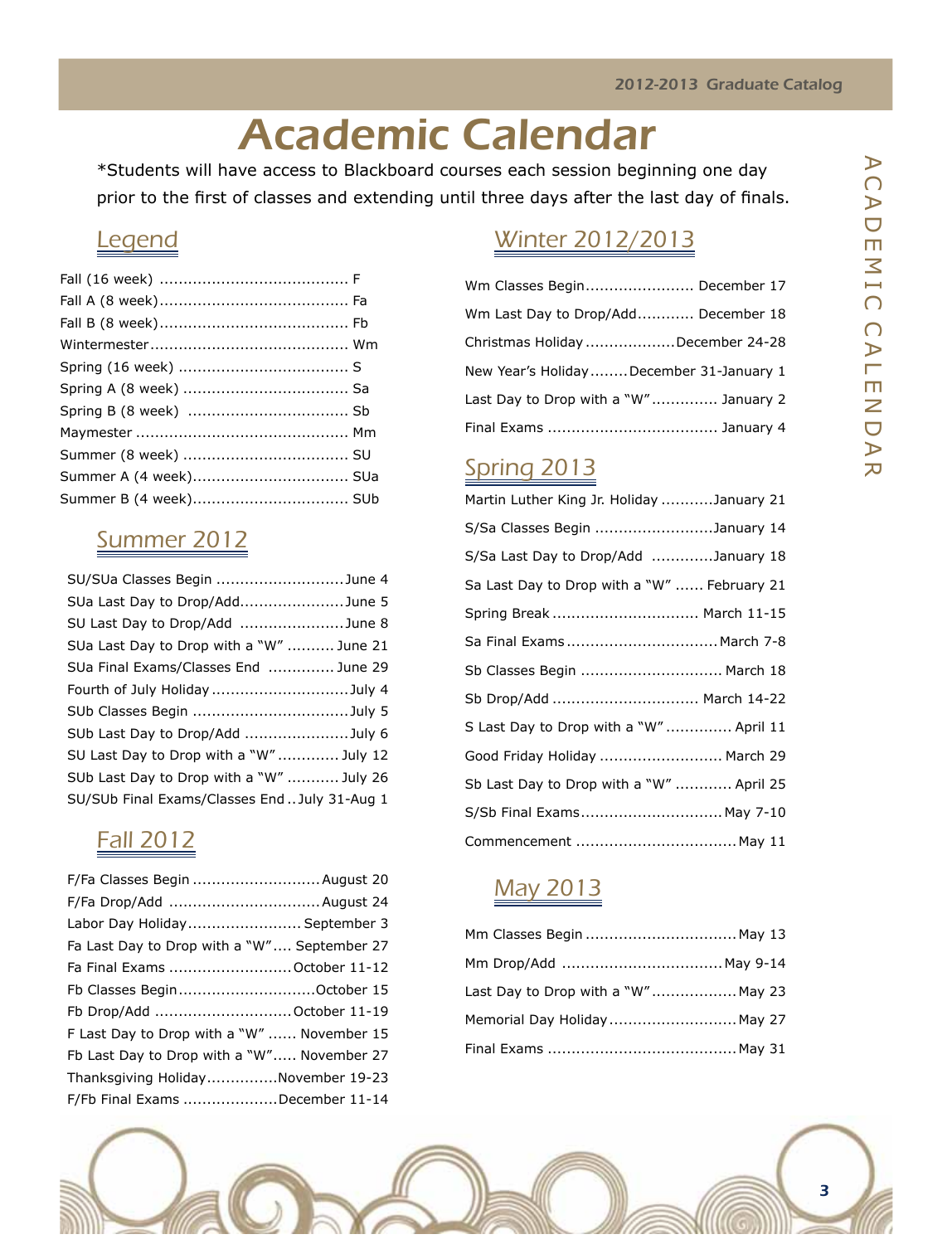# USW GRADUATE STUDIES

# **Contents**

| Ζ                        |  |
|--------------------------|--|
| Ш                        |  |
| Н                        |  |
| Z                        |  |
| $\bigcirc$               |  |
|                          |  |
| $\overline{\mathsf{C}}$  |  |
| Щ                        |  |
| $\bigcirc$               |  |
| Ш                        |  |
| $\overline{\phantom{0}}$ |  |
| B                        |  |
| $\blacktriangleleft$     |  |
|                          |  |
|                          |  |
|                          |  |
|                          |  |
|                          |  |
|                          |  |
|                          |  |
|                          |  |
|                          |  |
|                          |  |
|                          |  |
|                          |  |
|                          |  |
|                          |  |
|                          |  |
|                          |  |
|                          |  |
|                          |  |
|                          |  |
|                          |  |
|                          |  |
|                          |  |
|                          |  |
|                          |  |
|                          |  |
|                          |  |
|                          |  |
|                          |  |
|                          |  |
|                          |  |
|                          |  |
|                          |  |

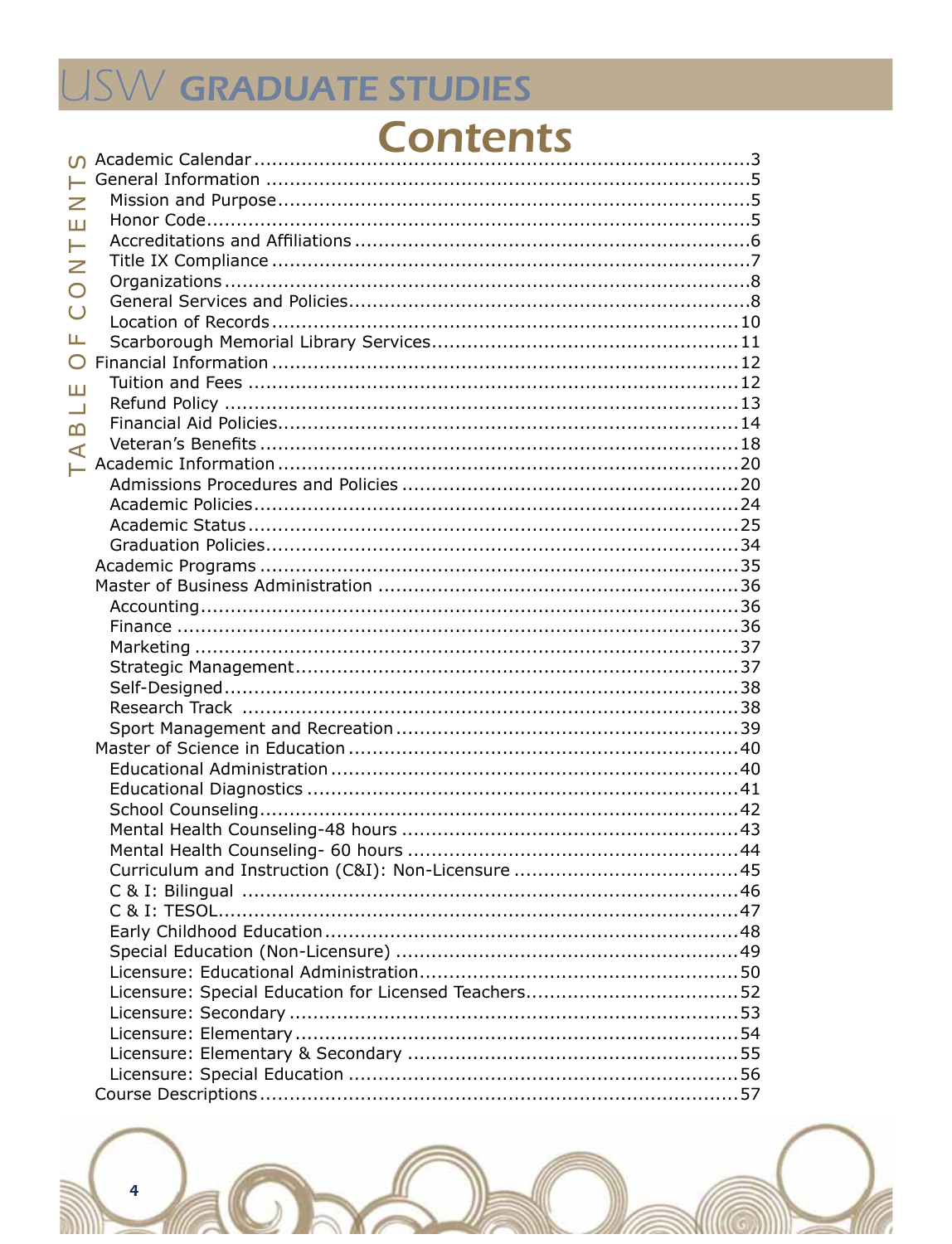# General Information

### Mission and Purpose

<span id="page-4-0"></span>University of the Southwest is a Christ-centered educational community dedicated to developing men and women for a lifetime of servant leadership by emphasizing individual faith, responsibility, and initiative.

- Teaching at University of the Southwest adheres to belief in God, in the Bible as the inspired Word of God, in Jesus Christ as the Son of God, and in separation of church and state.
- University of the Southwest strives for excellence in academic curriculum, campus life programming, and student activities in a supportive education community where freedom of thought and expression is honored and the demonstration of faith in acts of service is encouraged;
- At University of the Southwest, students are instructed and mentored by faculty and staff who demonstrate Christ-centered values and maintain an environment where students can live and work cooperatively, valuing the multiple cultures from which they come; and
- As a community of initiative, University of the Southwest challenges graduates to become enterprising members of our society contributing to the common good by advocating and participating in the productive commerce of free enterprise, the constitutional privilege of self-government, and the practical contributions of community service.

### Honor Code

University of the Southwest is a community of students, faculty, and staff. All members of this community are assumed to have a shared interest built upon the tenets within our mission statement:

By entering into the Southwest community, whether as a residential, a commuter, or an on-line student, each person accepts the precepts that the institution is built upon. As such, the Honor Code is designed so that responsibility for upholding these tenets lies with each individual member of the Southwest community as well as the community as a whole. Any action that violates academic and social standards shall be considered a violation of the Honor Code and shall be grounds for an inquiry and appropriate follow-up.

#### Personal Responsibility

The Honor Code is not a list of rules; rather, it is a philosophy of conduct that guides our living, working, and studying together. The standards of honor at USW require that students act with honesty in all relationships, personal integrity, and respect for community members and the community as a whole.

#### Respect for Self

Students are expected to take full responsibility for their conduct as members of the USW community, both socially and academically. Ensuring integrity in all academic work, including all homework assignments, papers, and examinations is of utmost importance

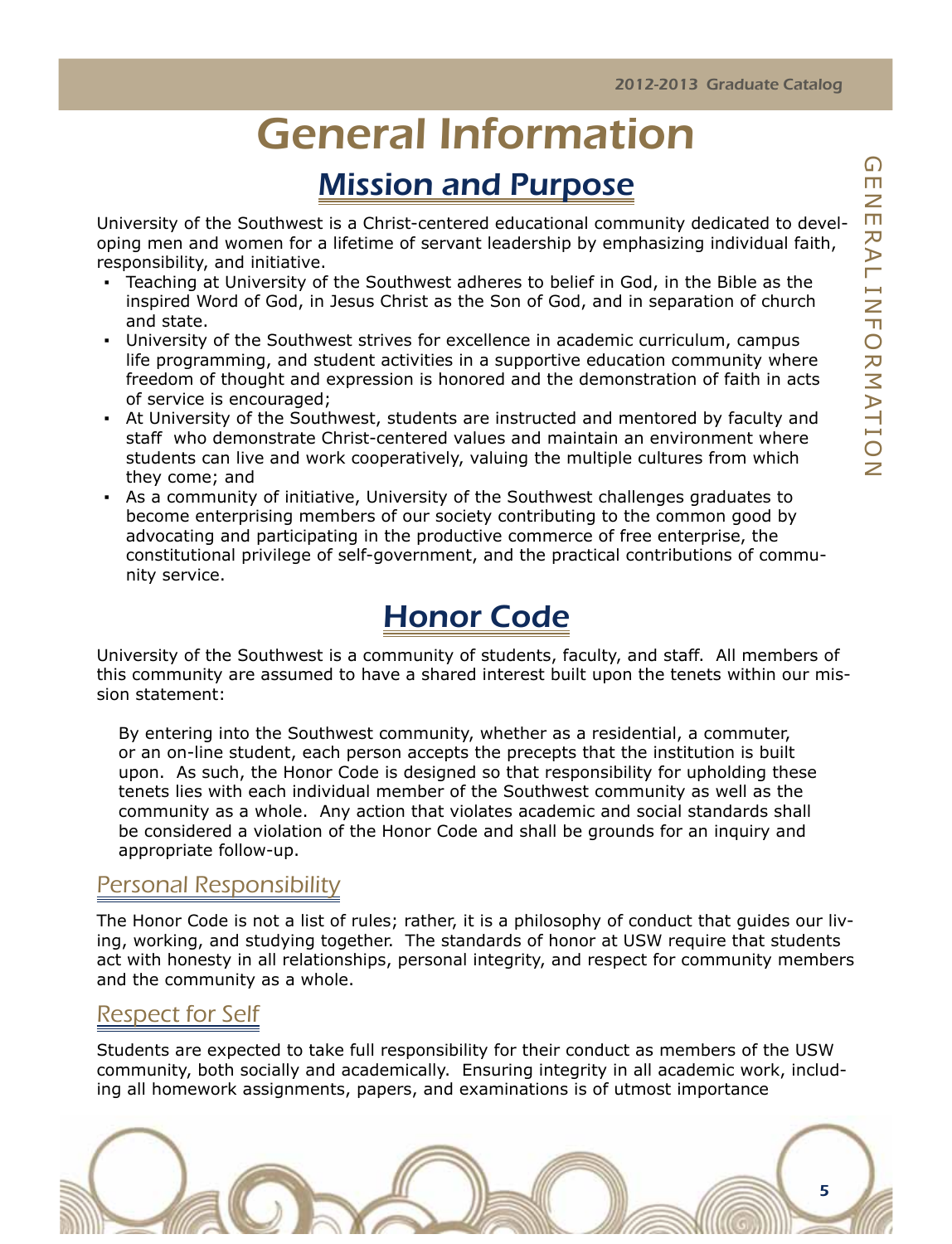# <span id="page-5-0"></span>W GRADUATE STUDIES

#### Respect for Others

 $\overline{z}$  It is expected that students will show concern for others, and if problems arise they will be dealt with in a spirit of mutual respect. Students living in on-campus Residence Halls are expected to respect those with whom they share the Residence Hall. Residential Life Staff are there to facilitate an environment that is conducive to learning. Residential students are expected to work out problems among themselves as much as possible without the intervention of Residential Life Staff. Residents on campus are responsible for the actions of their guests, ensuring that all guests campus show due respect for the Honor Code. Respectfully confronting those who do not respect the Honor Code, while difficult, maintains the foundations upon which USW and the Honor Code are premised.

### Accreditations and Affiliations

University of the Southwest is an accredited member of the North Central Association of  $\geq$  Colleges and Schools with headquarters in Chicago, Illinois, one of the six regional agencies that evaluate educational institutions. The accreditation process assesses such characteris- $\sigma$  tics as governance and administration, financial stability, admissions and student personnel services, institutional resources, student academic achievement, institutional effectiveness, and relationships with constituencies outside the institution. This voluntary accreditation function has two fundamental purposes: quality assurance and institutional and program improvement.

The North Central Association's accrediting process for institutions of higher education is accomplished through the Higher Learning Commission (HLC). USW was granted accreditation in 1980, and has maintained continuous accreditation. The next HLC review is scheduled in academic year 2013-2014.

The School of Education at University of the USW operates under the auspices of the New Mexico Public Education Department.

USW is a member of the following organizations:

- American Association of Presidents of Independent Colleges & Universities (AAPICU)
- Association of Governing Boards of Universities & Colleges (AGB)
- Council for Higher Education Accreditation (CHEA)
- Council of Independent Colleges (CIC)
- National Association of Independent Colleges & Universities (NAICU)
- New Mexico Independent College Fund (NMICF)
- National Association of Intercollegiate Athletics (NAIA)
- Council for Christian Colleges and Universities (CCCU)
- College Board

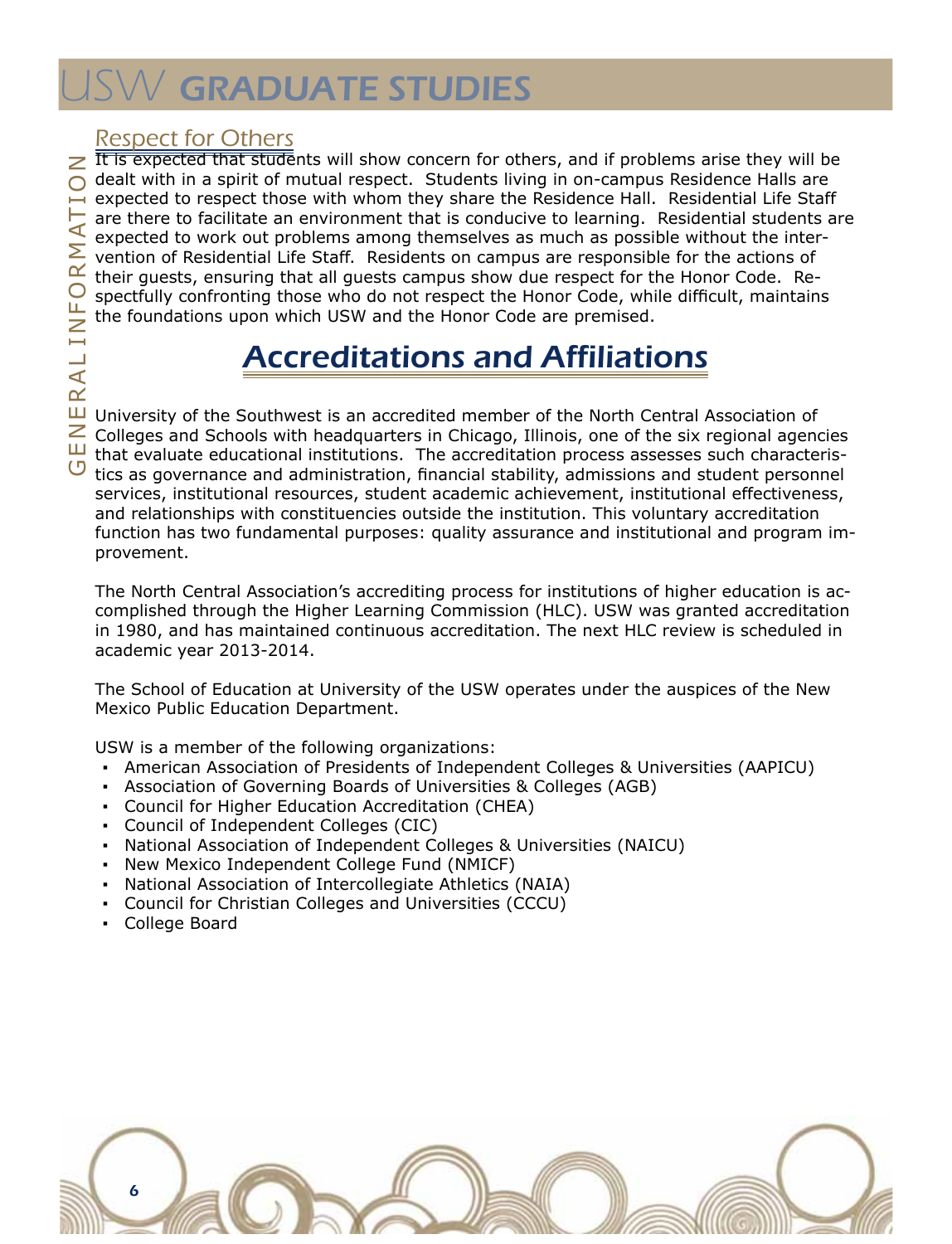### Title IX Compliance

<span id="page-6-0"></span>"No person in the United States shall, on the basis of sex, be excluded from participation in, be denied the benefits of, or be subjected to discrimination under any education program or activity receiving Federal financial assistance..."

#### Title IX of the Education Amendments of 1972:

Title IX mandates the protection of all students – male and female – from unlawful sexual harassment in school programs and activities. Programs and activities which may be included are: admissions, recruiting, financial aid, academics, athletics, housing and employment. Students, who experience behavior by a USW faculty or staff member or visitor that may be considered to constitute sexual harassment, sex discrimination, or sexual assault, should contact a member of the residence life staff, the Dean of Students, the university president, and/or USW's Title IX Coordinator, Associate Dean Evelyn Rising, in the Office of Student Services.

#### Counseling Services

Short-term counseling is offered to all currently enrolled USW students free of charge. Appointments are made with one of USW's on-campus counselors through the Office of Campus Ministry (ph. 575-492-2132) located in the Fadke Arts and Sciences Building. Clients are accepted for counseling who have the capacity to resolve their own problems with the assistance of a counselor. Primarily, person-centered and cognitive behavioral approaches are used. Clients requiring more than 4 counseling sessions will be referred to other specialized counseling services available in the surrounding area.

All counseling and medication management services are held in the strictest of confidence. University of the Southwest supports and maintains confidentiality to the limits provided by New Mexico law and the professional ethics set forth by the National Board for Counseling Certification, the American Counseling Association, the American Psychological Association, and the state board for licensing.

#### Distinguished Lecture Series

Special activities offered regularly include speakers, concerts, films, and other productions selected to emphasize the cultural, political, economic, and scientific heritage of America. For example, University of the Southwest hosts the semi-annual Jack Maddox Distinguished Lecture Series. Nationally prominent presenters are invited to the campus to visit informally with students, faculty, and staff and give a formal presentation to the University and the public free of charge. Lecturers in this series have included Dave Barry, Lynn Swann, Oliver North, Ben Stein, Tony Dungy, Jo Frost, Dr. Robert Ballard, Laura Bush, and Captain Chesley "Sully" Sullenberger.

The Hatton W. Sumners Speaker Series sponsors an annual event aimed at fostering responsible citizenship in a free society. The series has hosted Dr. Robert E. Kelly, author of How to be a Star at Work, and Wal-Mart tycoon Jack Shewmaker. Other presenters include Christopher Gardner, author of The Pursuit of Happyness; award-winning educator, Erin Gruwell; actor, musician and author, Tom Sullivan; and American hero, Captain Scott O'Grady.

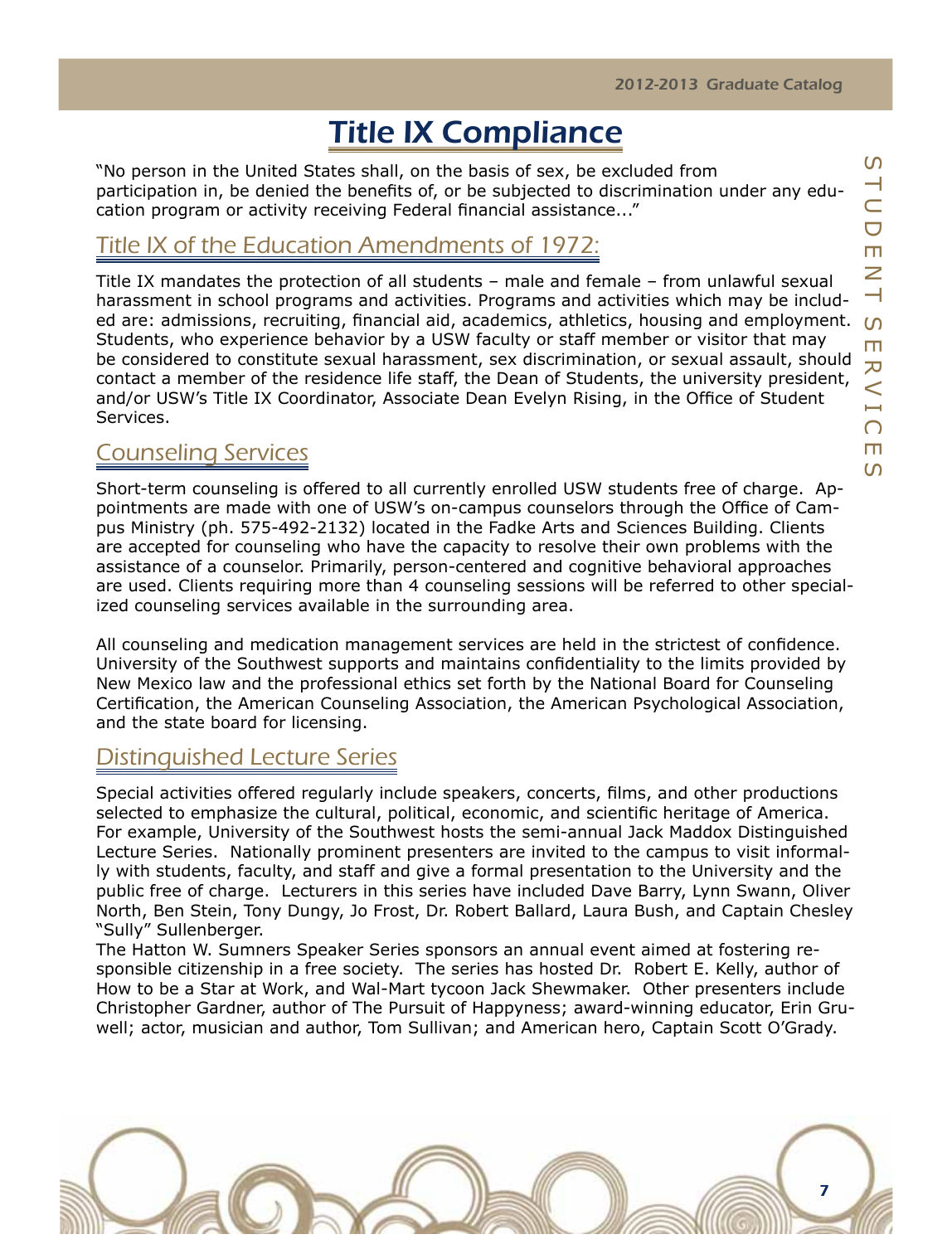# <span id="page-7-0"></span>**SW GRADUATE STUDIES**

### **Organizations**

### e s

 $\Omega$ 

Н Z

#### $\cup$ Alumni Association

 $\blacksquare$  USW graduates are inducted into the Association during their graduation ceremony. Alumni ervi are informed of campus events through the Mustang newsletter and other campus mailings. Annual homecoming weekend activities include on-campus athletic events and awards for  $\alpha$ the Distinguished Young Alumni and Alumni of the Year. There is no membership fee. Ш

### dent  $\mathcal{S}$ Special Awards

President's List recognizes degree-seeking students who have achieved a 4.00 semester GPA while enrolled in at least 6 semester hours. The Vice President of Academics & Technol-Ш ogy's (VPAT) List names degree-seeking students who have achieved a 3.70 semester GPA  $\Box$ while enrolled in at least 6 semester hours.

#### $\vdash$  $\Box$ Awards Presented at Graduation

President's Award is given to the graduating senior who best represents the ideals of the University on campus.

Academic Achievement Award goes to the graduating senior with the highest overall GPA who has completed at least thirty (30) semester hours at USW.

Trustees' Award is an honor given to the graduating senior who best represents the ideals of the University in the community.

Dean's Award goes to the graduating master's candidate believed to best exemplify the spirit of quality in the graduate program.

### General Services and Policies

Because USW, in accordance with its Mission Statement, endeavors to provide an environment fostering Christian values, the principles of free enterprise, and respect for the foundations of our American heritage, all students are expected to uphold standards of high moral conduct, both on and off campus. Registration is regarded as a commitment by the student to comply with all regulations of the University and to reflect the standards of the University. The University reserves the right to suspend or dismiss students who do not comply with these standards when, in the judgment of University officials, the welfare of the school or other students is being compromised. Similarly, the University reserves the right to dismiss or restrict from campus any student whose continued enrollment or proximity to campus will be a threat to the physical and/or emotional state of any other student or group of students, the administration, the faculty, or the staff.

General student conduct standards are explained in the student handbook.

#### Lost and Found

Lost and found services are located in the main buildings on the USW campus through each support staff secretary's office.

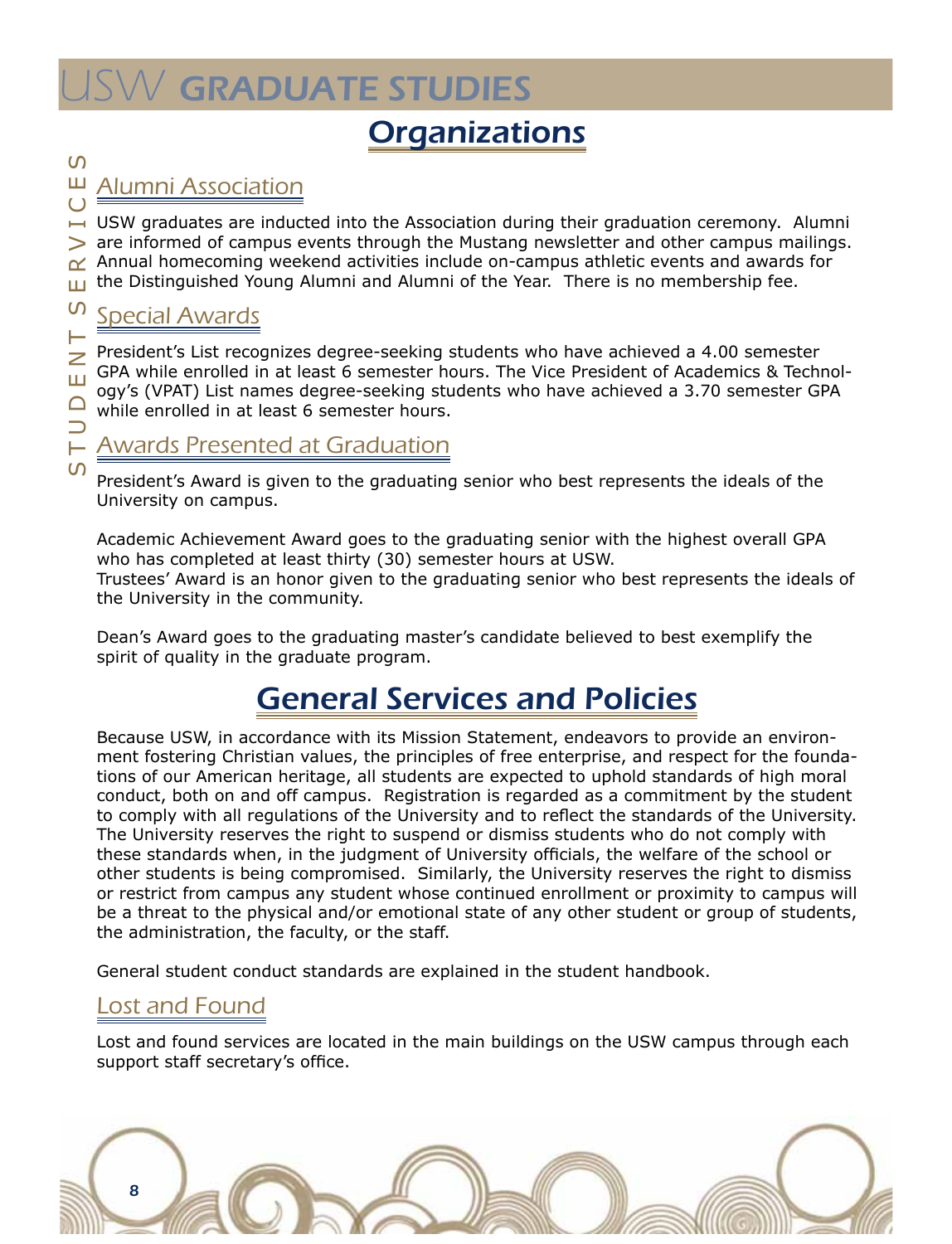#### Student Complaints

Students should seek resolution of complaints with the other party or parties involved. When unable to reach a resolution, students should register complaints, in writing, with the Dean for Student Life.

In accordance with the new Federal Program Integrity Rules effective July 1, 2011, the New Mexico Higher Education Department (NMHED) will review complaints which were unable to be resolved through the institution's internal complaint process.

#### Textbook Purchases

MSB Direct provides online textbook service for University of the Southwest. The Virtual Bookstore is online at http://direct.msbbooks.com/csw.htm or you may contact them tollfree at 800-325-3252.

#### Student Rights with Regard to Education Records

The Federal Educational Rights and Privacy Act (FERPA) is a federal law designed to protect students' privacy by limiting who may have access to student records. At USW, educational records refers to any records (in handwriting or print, on tapes or film, or in other media) maintained by the University which pertain directly to the student. Exceptions are as follows:

- A personal record kept by a staff member, if it is kept in the personal possession of the individual who made the record, and information contained in the record has never been revealed to another person;
- An employment record of an individual whose employment is not contingent upon the fact that he/she is a student;
- Alumni records that contain information about a student when he/she no longer is in attendance at USW, and the records do not relate to the former student as a student.

#### Right of the University to Refuse Access

University of the Southwest reserves the right to refuse to permit a student to inspect the following records:

- $\blacksquare$  Financial statement(s) of the student's parent(s);
- Letters and statements or recommendation(s) for which the student has waived his/ her right of access, or that were placed on file before January 1, 1975;
- Records connected with an application to attend the University;
- Records excluded from FERPA's definition of educational records.

#### Right to Refuse to Provide Copies

University of the Southwest reserves the right, in the following situations, to deny to student transcripts, copies of records that FERPA does not require is made available:

- the student has unpaid financial obligations to the University;
- . there is an unresolved disciplinary action against the student

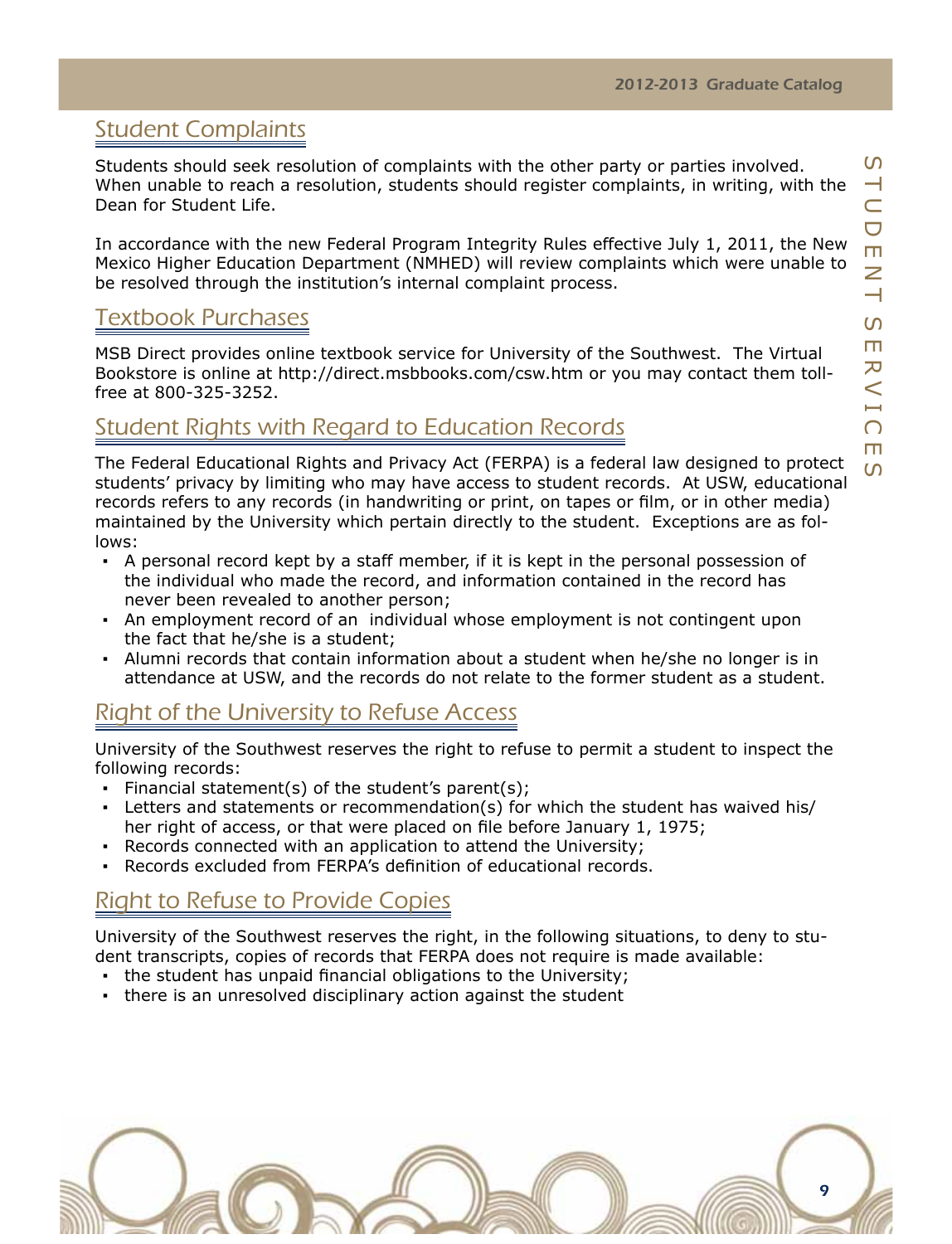# <span id="page-9-0"></span>**SW GRADUATE STUDIES**

### Location of Records

- C E S The following records are maintained in the Office of the Registrar:
	- **•** admission records,
	- cumulative academic records,
- $\overline{\phantom{0}}$ placement records,
- $\geq$ ▪ progress records.
- $\alpha$  Other records kept on campus include:
- $\Box$  Financial aid records are kept in the Office of Financial Aid.
- $\mathcal{S}$  Disciplinary records are maintained in the Office of the VPAT.
	- Housing records are maintained in the Housing Office.
	- Athletic health and Injury records are maintained in the Athletic Trainer's office.

#### Disclosure of Educational Records

The University will disclose information from a student's educational records only with written consent of the student, except when:

- School officials who have legitimate educational interest in the information request the records;
- An official of another school where the student seeks or intends to enroll requests that the records be transferred, in which case the student will be informed in writing of the transfer of records;
- Certain officials of the U.S. Department of Education or state or local authorities, in connection with certain state or federally supported education programs, require the information;
- A student requests or receives financial aid, and it is necessary to determine the student's eligibility for financial aid;
- Organizations conduct certain studies for or on behalf of the University;
- Accrediting organizations require the information;
- It is necessary to provide the information in order to comply with a judicial order or lawfully issued subpoena;
- Appropriate parties require the information in response to health or safety emergencies.

#### Avalilability of Records of Requests for Disclosure

The University maintains for five (5) years a record of all requests for disclosure of a student's educational information. This record may be viewed by the student.

#### Directory Information

The University designates the following as Directory information: Student's name, address, telephone number, major field of study, participation in officially recognized University activities and sports, dates of attendance, degrees and awards received, and most recent school attended. The University may disclose any of the previous information without prior written consent, unless the student notifies the University in writing that he/she does not wish this information to be disclosed.



 ervi dent  $\overline{z}$ Ш  $\Box$  $\overline{\phantom{0}}$ t

 $\Omega$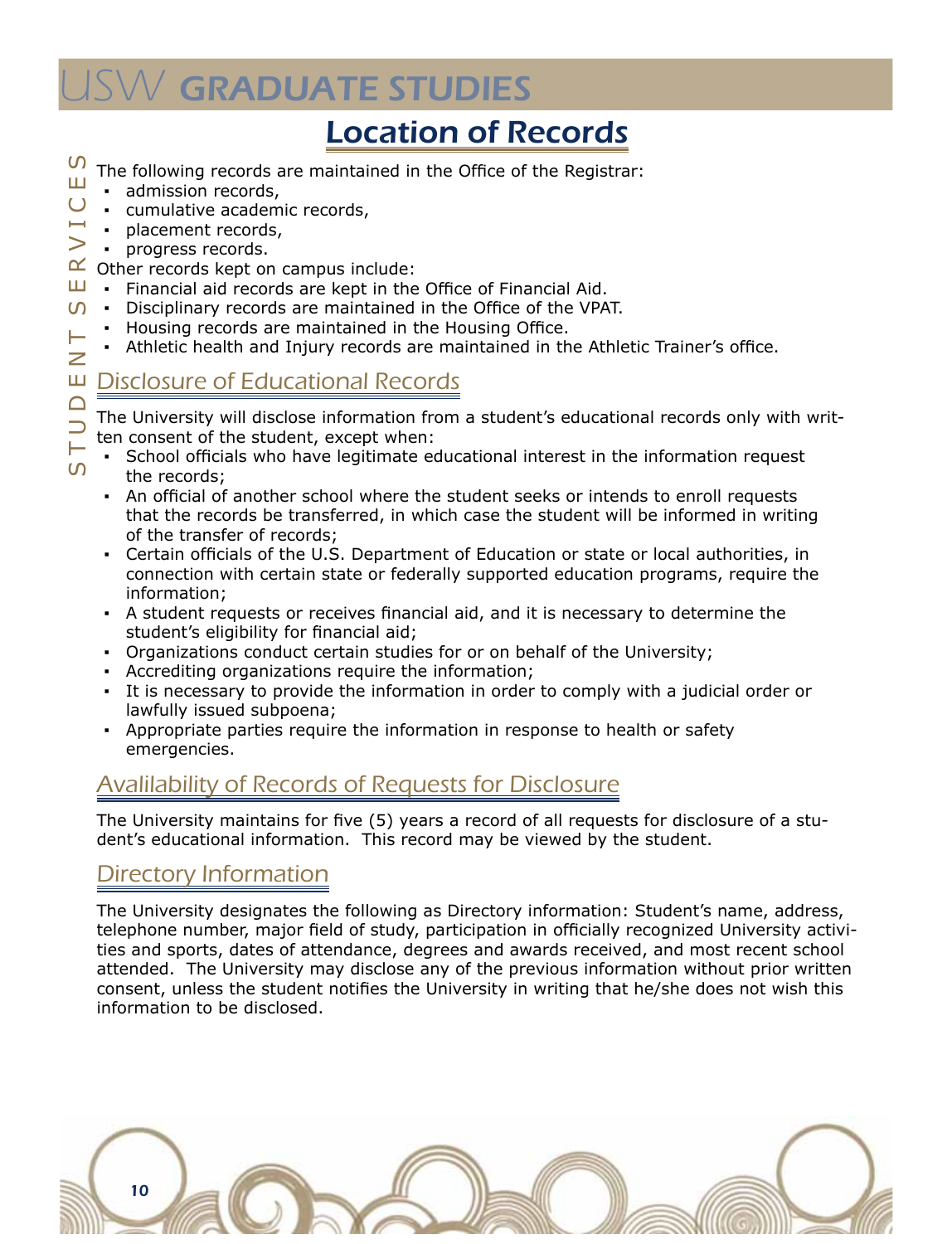### Scarborough Memorial Library Services

<span id="page-10-0"></span>All students are encouraged to become acquainted with the library's holdings, online Catalog, online search services, and other services. At the beginning of each semester the library hours are posted. During operating hours, one or more full-time staff members are available to provide reference and other assistance. Holiday and summer hours vary and will be posted.

#### Library Collections

Scarborough Memorial Library houses over 54,500 items, most of which are to be found in the general stacks. There are three special collections housed in the Library: the New Mexico State Textbook Adoption Center with a collection of K-12 textbook samples; the Thelma A. Webber Southwest Heritage Room containing U.S. Southwestern history, literature, folklore, etc.; and the Hatton W. Sumners Freedom Collection specializing in items relating to entrepreneurship, free market economics, liberty, and freedom. All circulating Library materials are available for a three-week loan period. Materials may be renewed for an additional six weeks, as long as another patron has not placed a hold on the material in question. The Library receives over 200 newspaper, journal, and periodical titles.

#### Library Services

Scarborough Memorial Library is part of a seven-member library consortium, the Estacado Library Information Network (ELIN). The other members of the consortium are Hobbs Public Library, Lovington Public Library, Woolworth Community Library in Jal, Pannell Library at New Mexico Junior College in Hobbs, Eunice Public Library, and Carlsbad Public Library. These libraries are linked electronically so that patrons may have access to all holdings. Interlibrary loan is available for books and journals held by libraries throughout the United States.

Electronic indexing and abstracting services are available on workstations throughout the Library. Internet searching and word processing also are available. The University Librarian and staff provide reference service and bibliographic instruction to both individuals and classes upon request. Students and faculty are encouraged to make full use of these services.

#### Library Regulations

All persons wishing to borrow items from Scarborough Memorial Library, including students, faculty, staff, and community patrons, must have an Estacado Library Information Network (ELIN) application card on file or be a current student at USW. This card may be completed either in the Library on campus or at other libraries in the ELIN consortium and allows the holder access to any of the libraries in the consortium.

Overdue notices are sent out regularly, and fines are charged. Fines accumulate at a rate of \$.25 per day per circulating item and \$.50 per day for each reserve book. The current replacement price will be charged for any materials lost plus a \$10.00 processing fee. Overdue fines accumulate until the date the item is reported lost. Before a student may register for subsequent semesters or obtain a transcript, overdue materials must be returned to the Library with fines paid or replacement charges cleared.

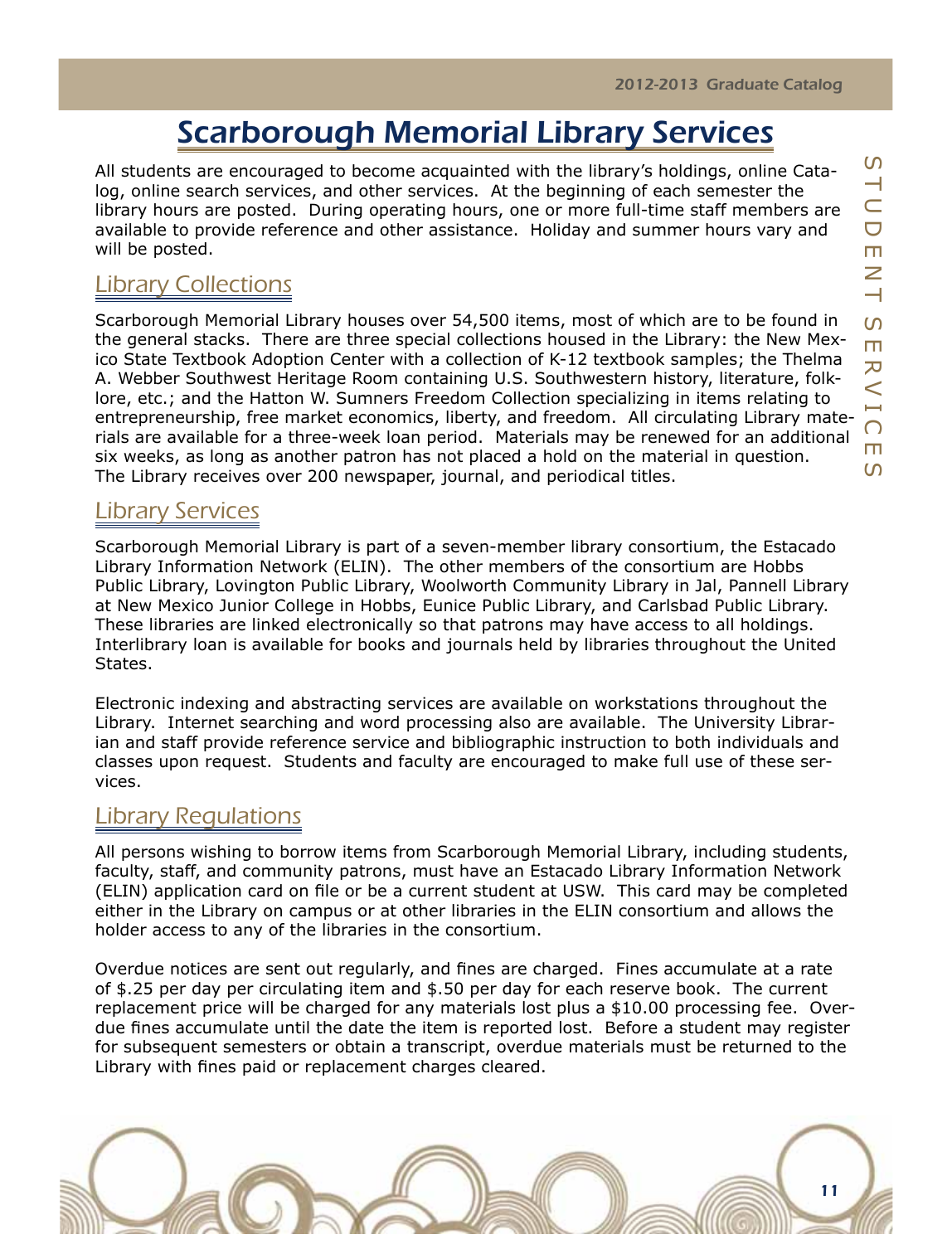# <span id="page-11-0"></span> $\vee$  GRADUATE STUDIES

# Financial Information

### Tuition and Fees

USW reserves the right to make changes, without notice, in tuition, fees, and charges as deemed necessary.

Changes are effective June 1st of that academic year.

| Tuition per credit hour* | \$544.00 |
|--------------------------|----------|
| Audit: per credit hour   | \$272.00 |
| Continuation Fee **      | \$400.00 |
| Directed Study Fee       | \$200.00 |
| Schedule Change Fee***   | \$20.00  |
| <b>Graduation Fee</b>    | \$90.00  |
| Diploma Replacement      | \$50.00  |

\*No charge for the 15th and 16th semester hour in the standard Fall and Spring semesters only

\*\*Internship/Practicum

\*\*\*This change made for any course change(s) other than those required by the University.

#### OTHER FEES

| Challenge By Exam Fee          | \$50.00  |
|--------------------------------|----------|
| Intern Teaching Fee            | \$150.00 |
| Late Payment Fee               | \$30.00  |
| Late Registration Fee          | \$50.00  |
| <b>Placement Service Fee</b>   | \$10.00  |
| Recording Fee per credit hour  | \$25.00  |
| Transcript (domestic-Fax only) | \$10.00  |
| Transcript (official)          | \$5.00   |
| Transcript (student)           | \$1.00   |
| Vehicle Registration Fee       | \$10.00  |

#### Payment Plan

Contact the Business Office or website for details.

#### Payment of Charges

University of the Southwest operates on a semester system for payment of tuition, fees, board, and housing. Payment is accepted by the Cashier located in the J. L. Burke Hall Administration Building Monday – Friday from 8:00 am – 5:00 pm MST or you may pay online with a credit card.

All charges for tuition and fees are due and payable one week before the start of classes. If in any case these financial obligations are not cleared before the end of the semester, students will not be able to enroll in subsequent terms. Further transactions (including transcripts and grades) will be suspended until the student clears all financial obligations to the University.

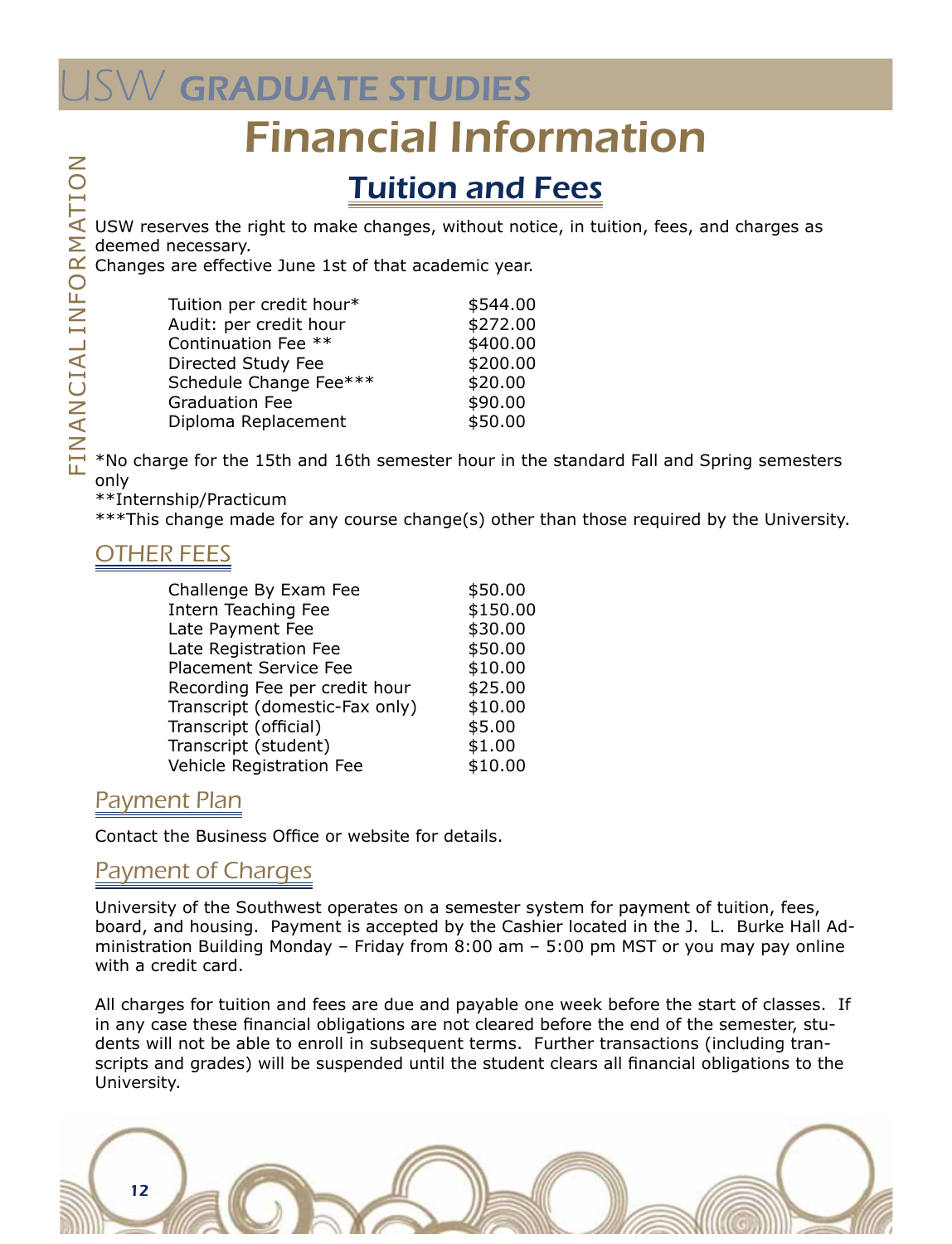<span id="page-12-0"></span>The University reserves the right to administratively cancel registration of any student who fails to pay his/her debts to the University. Academic credits, transcripts, and diplomas will be withheld until all financial obligations are paid. Any student who gives a check for insufficient funds to the University may be subject to a \$20.00 fine and disciplinary action.

### Refund Policy

#### Schedule Changes

Students will receive a 100 percent refund of tuition for classes dropped by 5:00 p.m. one week after classes begin, as published in the official academic calendar in the catalog. There will be **NO REFUND** from withdrawal of classes after the first week. Refund deadlines differ for summer and special terms. Please contact the Business Office for this refund information.

#### Dropped Classes

Students will receive a 100 percent refund of tuition for classes dropped the first Friday after classes begin for the regular terms and the second day after classes begin for the shorter terms. Specific dates are published in the official academic calendar.

#### Withdrawal from the University

Candidates may withdraw from courses based on the published dates in the Catalog. A candidate who enrolls in a class and does not attend (or stops attending), but does not officially withdraw, is assigned a Failing Grade (F) for that class.

Students completely withdrawing from the University on or before the 60 percent point of the fall (Fall A & Fall B combined) or spring (Spring A & Spring B combined) semesters will receive a pro-rata refund of tuition, fees, room and board. There will be **NO REFUND** of any charges after the 60 percent point. The student must contact the Office of the Registrar to initiate a withdrawal.

Students completely withdrawing from the University on or before the last day of the first week of classes of any short term semester (i.e. winter, may, summer) will receive a 50% refund of their tuition, fees, room, and board. There will be NO REFUND from withdrawal of any charges after the last day of the first week of classes.

#### Repayment Distribution Policy

The University will return the Student Financial Aid (SFA) portion of the repayment to programs in the following order:

- 1) Direct Stafford Loan
- 2) Direct PLUS
- 3) Federal Pell Grant
- 4) Federal Supplemental Educational Opportunity Grant
- 5) Other Title IV programs

Certain pro-rata refunds will be made to students attending University of the Southwest for the first time if he/she withdraw on or before the 60 percent point of the enrollment period. These refunds apply to students receiving federal student aid including Pell Grants, student loans, and supplemental educational opportunity grants.

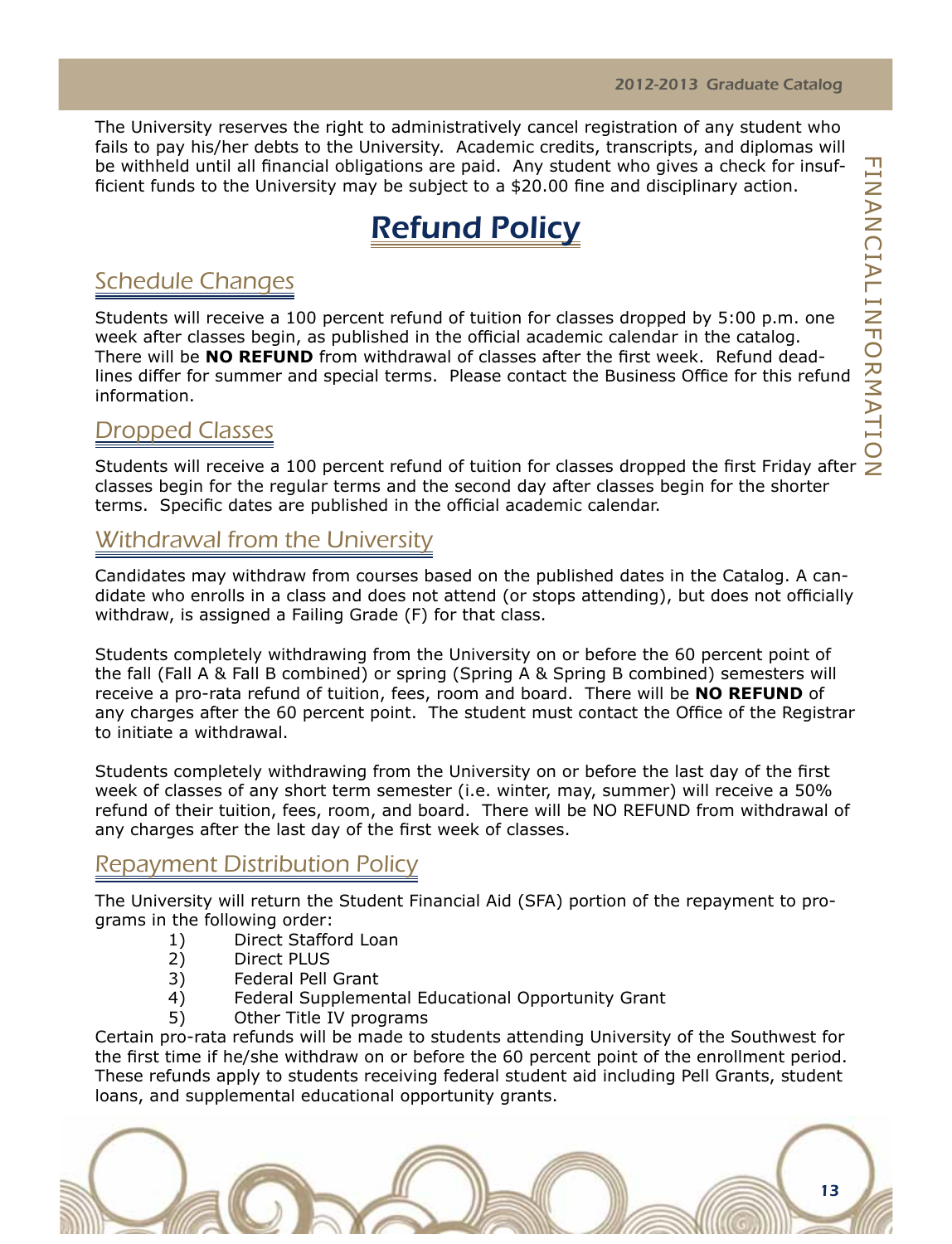### <span id="page-13-0"></span>W GRADUATE STUDIES Financial Aid Policies

### Financial Assistance

Financial Assistance programs at University of the Southwest are funded through a variety of sources. Various financial assistance programs are used, meet financial needs, or provide self-help opportunities through college work-study programs and student loans. While it is not possible to guarantee funding will be available for every needy applicant, the financial assistance programs at University of the Southwest are designed to help cover the difference between the direct costs of attending USW and the student's own resources as determined by the results of the Free Application for Federal Student Aid (FAFSA). Each application is assessed individually to determine the type of resources that will best serve the student. The email address of the Office of Financial Aid is financial aid@usw.edu.

The University endeavors to assist each student with educational costs, which are categorized as direct and indirect costs. University of the Southwest packages financial aid awards based on the student's direct costs, which include tuition, fees, and books. Need is determined using the following formula: Direct costs minus EFC (Expected Family Contribution from the FASFA) equals need. In packaging an award, USW initially awards gift aid including federal and state grants. If a student's need still has not been met, federal or other loans, work-study, or institutional awards are offered. The actual amount of the gift aid and other assistance may vary according to the student's eligibility for certain assistance. A student may choose to finance all or a portion of indirect costs through Stafford loans, Plus loans, or Alternative loans. Eligibility for these loans is determined by the individual student's circumstances and the University's educational costs.

#### Satisfactory Academic Progress Policy

The Office of Financial Aid of University of the Southwest (USW) administers student financial aid programs from federal, state, and institutional sources. The U.S. Department of Education (DOE) requires schools to develop and implement policies by which academic progress is evaluated and monitored for all students, even those who did not receive financial aid in prior terms at USW.

Students must meet Financial Aid Satisfactory Academic Progress (SAP) requirements to receive federal Title IV aid that includes Federal Pell Grant, Federal Supplemental Educational Opportunity Grants, Federal Work Study, Federal TEACH Grant, and Federal Direct Education Loans (Stafford, Parent PLUS, and Graduate PLUS). USW also applies SAP policy requirements to monitor eligibility for state aid such as New Mexico Student Incentive Grant, CHOICE Grant, and New Mexico Work Study. Students must meet SAP requirements for institutional scholarships as well, but some institutional scholarships may have higher academic requirements.

This policy describes the Financial Aid Satisfactory Academic Progress requirements and is in addition to and operates separately from the Academic Satisfactory Progress requirements for each academic program and department/division.

#### Evaluating SAP

The standards against which all students are measured include Qualitative, Quantitative, Maximum Time Frame, and All Unearned Credits Standards. The academic record of all students is reviewed after the end of each payment period. The academic review is cumulative and includes all courses taken at the student's current academic level. After the evaluation,

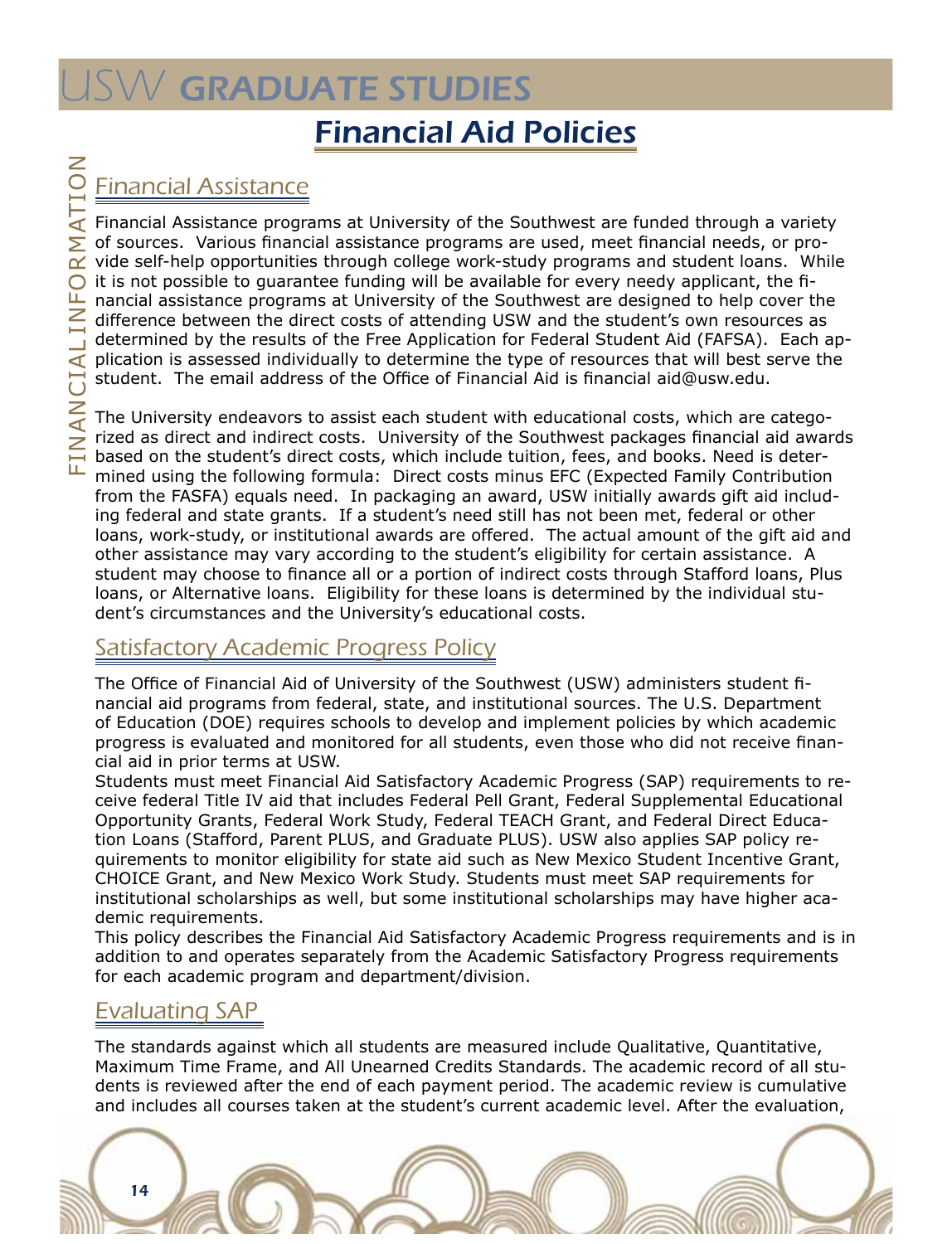letters will be sent to all students who have insufficient academic progress and are being placed on Financial Aid Probation or Suspension as a result.

#### Qualitative Standard

Cumulative GPA is composed of all coursework at the current academic level and is calculated by the Registrar's Office. To meet the qualitative standards, students must meet the minimum cumulative GPA as determined by their classification and program.

*Student Classification Required Minimum Cumulative GPA for Program* Masters Programs 2.0

Additional academic progress criteria may exist for certain financial aid programs. Example: The Federal TEACH Grant requires a student to maintain a 3.25 cumulative GPA. Some private and institutional scholarships require a higher cumulative GPA than those listed above, such as the Academic Merit I and Merit II scholarships require a student to maintain a minimum 2.5 GPA.

#### Quantitative Standard

In order to meet the quantitative standard, students must complete 66.67% of attempted coursework at the current level. Withdrawals, incompletes, repeated courses, failure grades, and transfer hours will count as attempted coursework. Example: For a student who has attempted 120 credit hours and earned 80 credit hours, the student would have completed 66.66% of their attempted credit hours (80 / 120% = 66.66%). Please note: completion rates will not be rounded up to meet progress. If a student has a completion rate of 66.66%, he/she are not meeting the minimum 66.67% federal requirement for financial aid SAP.

#### Maximum Time Frame

A student may not exceed a maximum number of attempted hours in any program even if aid was not received during that term or prior terms. Once the student reaches the maximum time frame allowed, the student will be ineligible to receive financial aid; students may appeal on the basis of coursework not applicable to the current degree program. Maximum time frame is determined by multiplying the number of credit hours required for degree completion by 150%. Example: For a student whose degree plan requires 128 credit hours, the student may attempt up to 192 credit hours (128 X 150%).

#### All Unearned Credits

Students attempting at least half-time level credits and who earn no credits for the payment period will be placed on financial aid suspension and will not be permitted to receive financial aid in the next term.

#### Break in Enrollment

When a student has a break in enrollment and is readmitted, the SAP status for prior terms will apply. Example: If a student is placed on financial aid suspension at the end of the Spring term, does not return in the Fall term, and is readmitted the next Spring term, the student will continue in a financial aid suspension status for that term or until SAP is established.

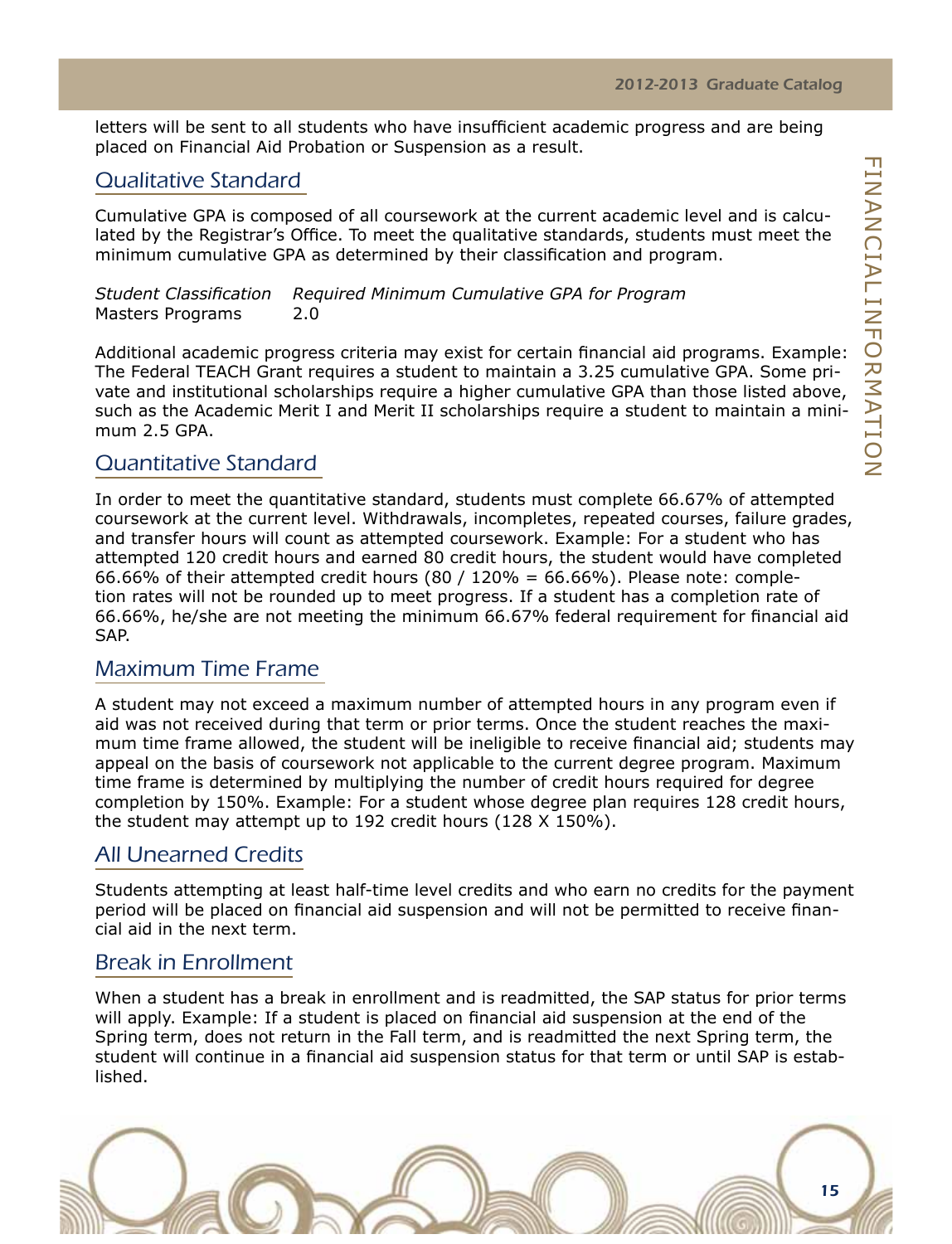# **ISW GRADUATE STUDIES**

#### Semesters/Terms/Summer Sessions

 $\mathbb Z$  A traditional semester is referred to as a standard term (e.g. Fall, Spring, and Summer).  $\bigcirc$  Standard terms, as defined by USW, are comprised of a combination of smaller sub-terms (e.g. Fall(a), Fall(b), Spring(a), Spring(b), Summer(a), and Summer(b)). Winter is a subterm of the Fall term and May is a sub-term of the Spring term. SAP requirements are calculated based on the combined terms and sub-terms as defined by USW.

#### Delay or Changes with Future Aid

Every institution offering federal aid must check for SAP at the conclusion of each payment period. In some cases, the grades are submitted on dates close to or during the subsequent term. This will delay the SAP review process and may affect aid in subsequent terms for some students. Students who are affected will have aid in a pending status until grades are submitted and SAP is reviewed.

#### Withdrawals and Incompletes

Courses from which a student withdraws or receives a grade of incomplete will not be considered as satisfactorily completed. The courses, which will be considered attempted but not completed, may negatively affect eligibility for the next term. Withdrawals and incomplete grades will also factor into the measurement for the maximum time frame.

#### Repeated Courses

Repeated courses are considered in the maximum time frame requirement. The course(s) will be considered as attempted each time the course is taken. USW will maintain compliance with the regulatory stipulations surrounding repeat course(s) and how they should be handled during a review of SAP.

#### Transfer Courses

Transfer courses are not considered in determining eligibility under the qualitative measure but are considered in the quantitative and maximum time frame measurements. Transfer students who are admitted to USW with a cumulative GPA lower than the qualitative measure of 2.0 will be placed on financial aid probation for one standard term and SAP will be reviewed at the end of the first standard term to determine aid eligibility. If SAP is met, the probation status will be removed. If SAP is not met in the first standard term of enrollment, aid will be suspended.

#### Change in Major/Additional Degrees

When a student changes their major or seeks an additional degree, the student may appeal to the Office of Financial Aid to have courses attempted and earned that do not count toward the student's new major or degree excluded from the maximum time frame calculation for SAP.

#### Course Attendance and Participation

Students receiving federal student aid are required to attend and actively participate in all courses registered. Instructors report lack of attendance to the Registrar's office periodically at the start of each term. Financial aid will be cancelled for students reported as not actively attending.

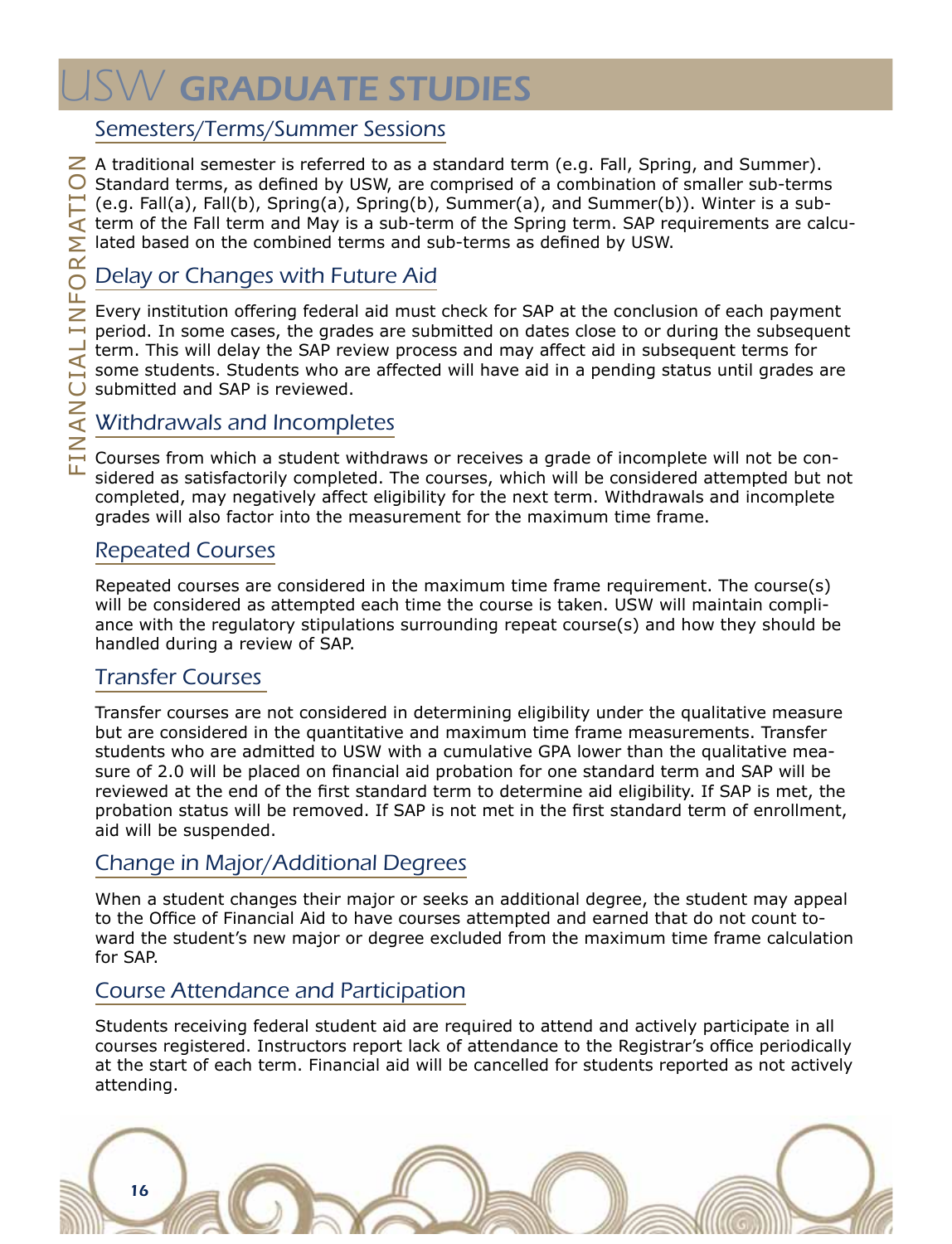#### Failure to Make Satisfactory Academic Progress

Students who fail to meet the qualitative and/or quantitative standards at the end of each payment period (based upon the student's enrollment) will be placed on financial aid suspension and are considered ineligible for future financial aid until the deficiencies are resolved.

#### Re-Establishing Eligibility

Students may re-establish eligibility for financial aid by taking appropriate action that brings the student into compliance with the standards. Readmission to USW after Academic suspension or approval of an Academic suspension appeal does not reinstate Financial Aid eligibility after a Financial Aid suspension. Reinstatement of aid eligibility is not retroactive and will only affect current or future enrollment periods.

#### Appeals

A student who is placed on financial aid suspension may appeal this decision. To appeal the financial aid suspension, a student must submit to the Director of Financial Aid a signed and dated SAP Suspension Appeal Form explaining why the student was not academically successful, what has changed that will now allow the student to be academically successful, and any supporting documentation from an objective third party professional (e.g. physician, counselor, lawyer, social worker, teacher, religious leader, death certificate, divorce decree, etc.). Family members of the student, friends, and USW employees are not considered an acceptable third party. A committee will review the appeal and the student will be notified in writing of the decision. All financial aid awards remain cancelled until the student follows these appeal procedures and receives a written notification of reinstatement. If a reinstatement is approved, the student will be placed on financial aid probation for one standard term. The student will also receive a Financial Aid Academic Plan to assist the student toward SAP. A student may receive aid while on financial aid probation. SAP progress will be reviewed at the end of the standard term of probation to determine continued aid eligibility. During the period of an approved appeal, a student must satisfactorily fulfill the requirements of the Financial Aid Academic Plan. The Academic Plan for the probationary period requires every student to have a cumulative completion rate of 85% and a GPA requirement of 2.5 for the standard term of the approved appeal. This will ensure progress in making up the previous deficiency.

#### Student Should Monitor Progress

Students are responsible to review their grades and compare their progress to the standards set forth in the Financial Aid SAP Policy to ensure that he/she are aware of their standing. As a student reviews their academic information, students are encouraged to proactively seek assistance. Example: Students could pursue additional academic advising, arrange tutoring, or regularly discuss their academic work with their instructor(s). The student's responsibility to monitor their own academic progress is important especially as the evaluation may immediately affect their financial aid eligibility for the next term. Example: Failure to meet standards while on financial aid probation in the Spring term will immediately affect aid eligibility for the Summer and/or Fall terms.

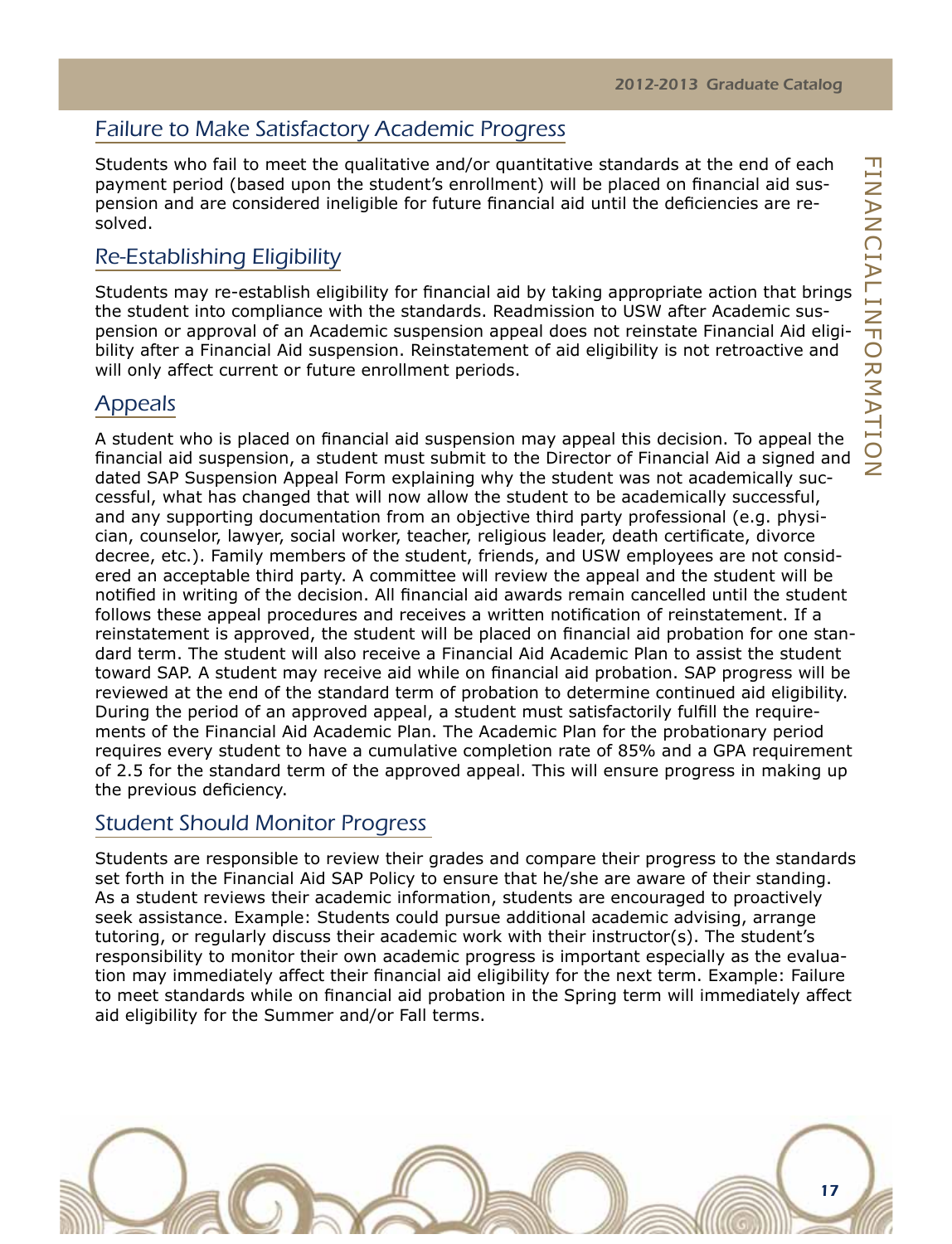# <span id="page-17-0"></span>**SW GRADUATE STUDIES**

### Veteran's Benefits

 $\leq$  The University of the Southwest (USW) staff is available to assist you in using your VA educational benefits. Our office will forward all appropriate documents concerning the application for and usage of your benefits to the Muskogee Regional Office. If you have questions, contact our VA representatives for assistance.

> University of the Southwest VA Office 6610 Lovington Highway Telephone: (575) 392-6561 fax: (575) 392-6006

Office hours: (Except on holidays) 8:00 am to 5:00 pm (MST) Monday - Friday

Although we work to ensure VA regulations are met, we have no authority to determine your eligibility for a particular chapter of VA educational benefits. ONLY the Department of Veteran Affairs can determine eligibility.

Veteran's benefits may affect a student's eligibility for Institutional Awards Students receiving veteran's benefits should contact the Office of Financial Aid to determine the impact on Institutional Aid.

Once determination has been made by the VA Benefit office, USW can certify you for any of the number of VA certifications:

- Chapter 30 Montgomery GI Bill for Active Duty
- Chapter 30 Montgomery GI Bill for Veterans
- Chapter 1606 Montgomery GI Bill for Selected Reserves
- Chapter 1607 Reserve Educational Assistance Program (REAP)
- Chapter 31 VA Vocational Rehabilitation Students
- Chapter 35 Survivors' and Dependents' Educational Assistance Program
- Chapter 32 VEAP Post-Vietnam Era Veterans' Educational Assistance Program

Students must also adhere to the following:

18

- Students must complete a parent School Letter request form each semester. The student MUST inform the USW-VA Office if the student changes their courses, course section, or degree objective after completing the parent school letter request form.
- NO Parent School Letters will be issued without receipt of an enrollment schedule listing the courses the student is requesting to be approved for the Parent School Letter.
- Students are strongly encouraged to utilize early enrollment periods for parent school letters. Non-USW degree seeking students will not be certified for USW courses until an APPROVED Parent School Letter is received from the degree granting institution.
- Military credit evaluations are free. You will also need to bring in your DD-214's and DD-295's, or any military certificates of completion (if not on the DD-214's and DD-295's etc.) to the USW-VA for the evaluation to be done. You may also supply an AARTS transcript, but please make sure that all courses are listed on the transcript.
- Air Force personnel need to have a CCAF (Community College of the Air Force) transcript sent to USW-Admissions. This is a fully accredited institution, and you should automatically be enrolled in CCAF as an Air Force member.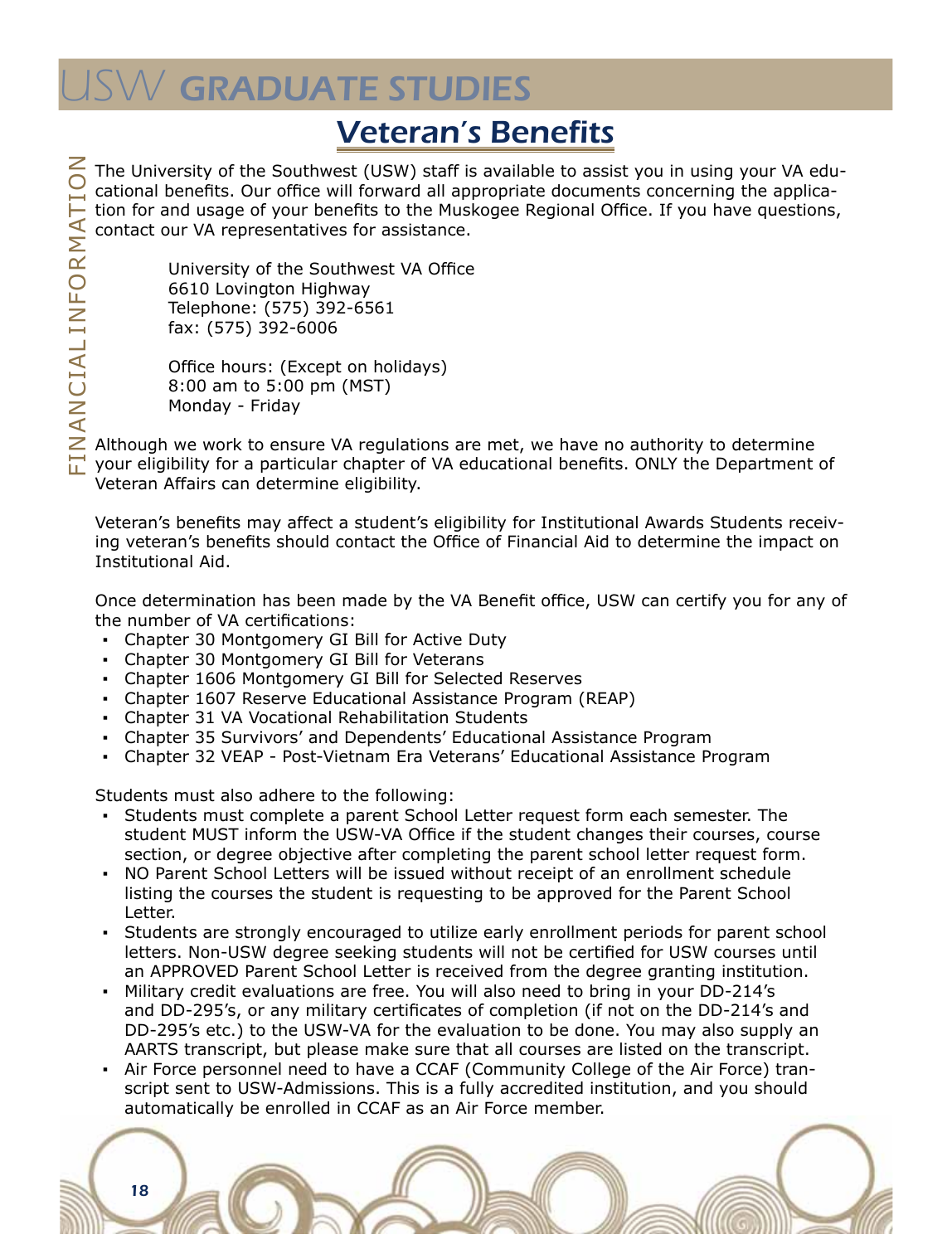▪ Prior evaluated military credit will not be re-evaluated by USW-VA. The university accepts evaluation that has been officially recorded on accredited institutions of higher education. Students must have a paid enrollment at USW before the military credit evaluation will be done.

> Department of Veterans Affair (Regional Office) 125 S. Main St. Muskogee, OK 74401

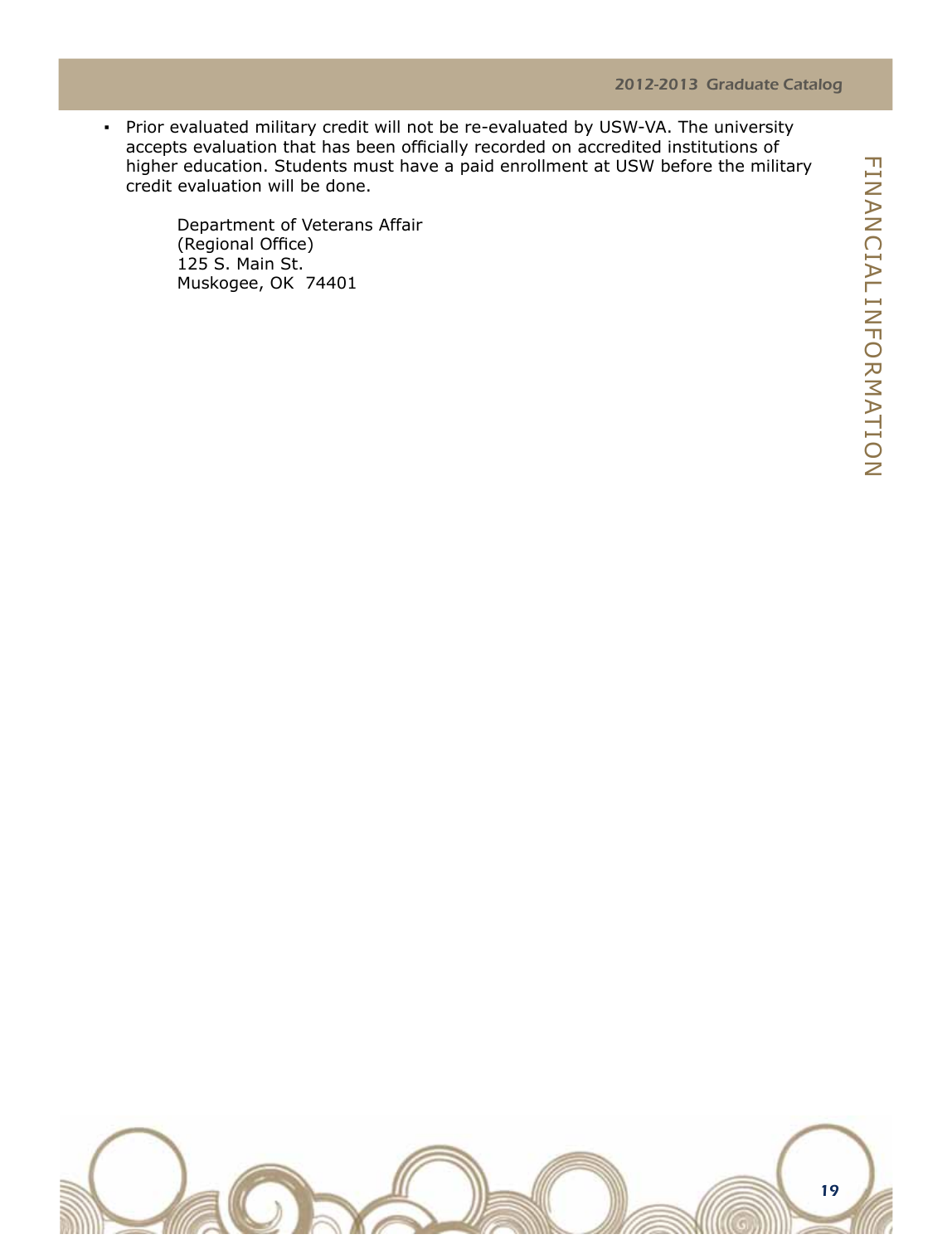# Academic Information

<span id="page-19-0"></span> $\geq$  USW is committed to providing equal educational opportunities for students without regard  $\bullet$  to race, color, gender, disability or national origin. As an independent educational institution, the University reserves the right to deny admission to any applicant whose academic preparation, character, or personal conduct is determined to be inconsistent with the mission and purposes of the University.

### Admissions Procedures and Policies

Where to apply for graduate admission:

The Office of Enrollment Services is located in J.L Burke Hall on the Hobbs campus. The

hours are Monday through Friday from 8:00 a.m. to 5:00 p.m. Students may also apply online at www.usw.edu

Questions regarding admission may be submitted by email to online@usw.edu, or by phone at 575-392-6563 or 800-530-4400.

### Criteria

Admission to the graduate program is open to qualified applicants with a bachelor's degree from a college or university accredited by the appropriate regional accrediting association and recognized by USW. Applicants for admission must have earned a 3.0 grade point average (GPA) on a 4.0 scale as an undergraduate. Applicants who have earned less than a 3.0 cumulative grade point average may be considered for conditional acceptance to a graduate program on an individual basis.

Applicants to the graduate program are evaluated on the individual merits of their academic achievements and their potential to complete graduate level coursework and curriculum requirements. USW seeks applicants for graduate study who are academically well-prepared, have shown dedication to their professions, and are highly motivated. The graduate program attempts to attract well-qualified students from various cultural backgrounds, geographic areas, economic levels, and age groups.

#### Process

USW expects applicants to the Master of Business Administration (MBA) program or the Master of Science in Education program to be well-qualified professionals, grounded in practical experience, and to demonstrate effective communication skills (i.e., oral, written, and technology skills).

To be considered for admission to the Master of Business Administration program or the Master of Science in Education program, the applicant must:

- Complete and submit the online Graduate Application.
- Remit the \$50 application fee to the Business Office (Note: The graduate application fee is waived for applicants who hold degrees from USW).
- Submit required transcript(s) to the Office of Enrollment Services. A student who has applied and whose official transcript has not been received by the Office of Enrollment Services may be provisionally admitted to a graduate program. For full admission, an official transcript that reflects conferral of the baccalaureate degree from the accredited undergraduate institution must be submitted within the first term of being registered for graduate courses.

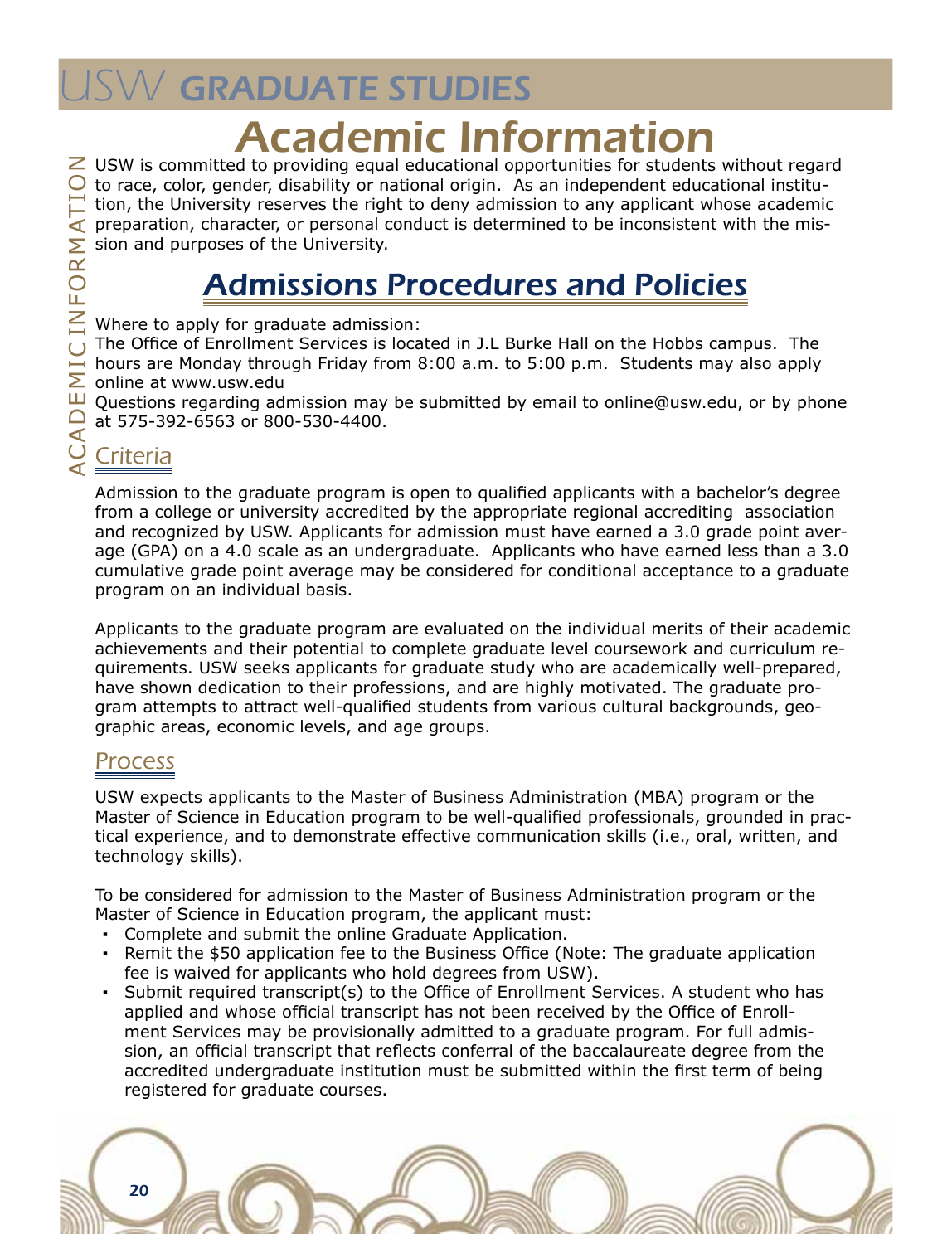All graduate students will meet with an enrollment counselor, who will work with the student to determine the appropriate class(es) for the student's first term. Additionally, the student will:

- Contact the appropriate graduate advisor,
- **•** Determine what course(s) to take in upcoming term(s),
- Current students can self-register for appropriate classes online.
- Students who are unable to self-register may contact their graduate advisor, and
- A student must contact his/her graduate program's director to request permission to take the practicum and/or internship.

The student must take EDU 5523 Educational Research at the first available opportunity and must make a grade of B, or better. If the student earns a grade lower than a B, the student must retake EDU 5523.

If a student retakes a course a second time and earns a grade lower than a B, the student will be denied admission to the graduate program..

All students are encouraged to contact their Graduate Advisor to ensure that their classes are taken in the proper sequence.

#### Full Admission

All of the above processes must be completed and all criteria met for full admission.

#### Conditional Admission

If the applicant fails to meet one or more of the requirements for admission, the Graduate Committee may choose to grant provisional admission with the understanding that the student has one (1) term to satisfy the deficiencies specified. The student may take no more than six (6) term hours of graduate course work as a provisional admittee.

If the applicant is missing an application fee or/and official transcript he/she will be provisionally admitted into USW. Once all documents are received, the applicants' status will change to fully admitted.

#### Post-Master's Licensure-Only Program Admission

All admission decisions for Post-Master's Licensure-Only programs made by the Graduate Admission Committee are based on its judgment of the evidence presented. A student may be granted admission to a licensure program if the following conditions are met:

- The student must hold a Master's Degree from a regionally accredited college or university.
- The student has completed and signed an official application for graduate study and has paid the application fee.
- The student has submitted required transcript(s) of previous college work which documents a GPA of 3.0 or better on a 4.0 scale.

#### Non-Degree Admission

Students possessing a bachelor's degree may be permitted to enroll in graduate courses as non-degree seeking students. Preference will be given to degree-seeking students when enrollment is limited. The non-degree student may complete no more than 9 term hours of coursework. After completing 9 hours the non-degree student must apply to the graduate program or discontinue taking graduate classes.

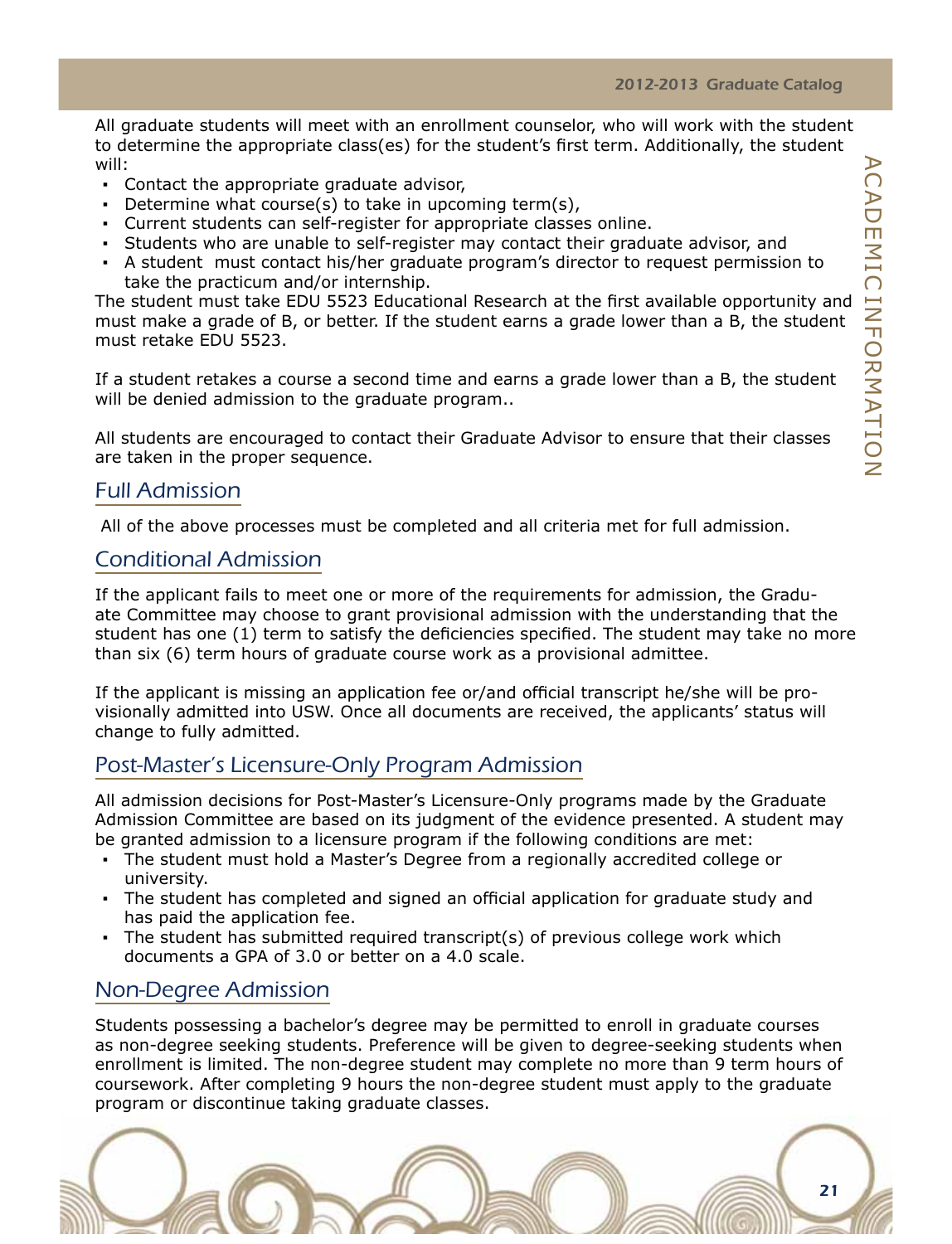# **ISW GRADUATE STUDIES**

#### Re-Admission to the Graduate Program

 $\geq$  A graduate student who has attended USW previously but who has not attended during the  $\overline{O}$  past academic year must contact the Office of Enrollment Services to reactivate active student status. A graduate student who has not been enrolled at USW for one academic year or longer will return under policies stated in the catalog that is current at the time of their  $\sum$  return.

#### Teaching Licensure/Certification

Licensure/Certification Students and Admission to Intern Teaching. This option only applies<br>to entry-level teacher preparation. Graduate licensure programs require a bachelor's degree<br>and a master's degree from a regionall  $\geq$  A student with at least a bachelor's degree who wants to pursue teaching licensure may use a combination of graduate and undergraduate courses to fulfill the licensure requirements. However, NO MORE THAN 9 TERM HOURS of graduate coursework may be completed be-<br> $\Box$  fore the student has taken at least the Basic Skills part of the New Mexico Teacher Assessfore the student has taken at least the Basic Skills part of the New Mexico Teacher Assessments (NMTA).Read the entire section, but carefully study and follow the sections entitled  $\overline{f}$  to entry-level teacher preparation. Graduate licensure programs require a bachelor's degree  $\bigcup$  and a master's degree from a regionally accredited college or university. For additional infor- $\blacktriangleleft$  mation on these programs, contact a graduate advisor.

#### Educational Administration Licensure in New Mexico

A graduate student seeking licensure in educational administration must meet all of the following requirements:

- Bachelor's degree and Master's degree from a regionally accredited college or university;
- A minimum of 6 years of teaching experience;
- A valid New Mexico Level 2 teaching license; and
- A minimum of 18 term hours of graduate term hours in an educational administration program approved by the New Mexico Secretary of Public Education that addresses the functional areas and related competencies;
- An apprenticeship/internship as defined in the New Mexico State Regulations;
- Satisfactory demonstration of the New Mexico Secretary of Public Education's Level 3B competencies;
- Passage of the entry-level licensure NMTA examination adopted by the New Mexico Secretary of Public Education.

#### School Counselor Licensure in New Mexico

A graduate student seeking licensure as a school counselor, Grades PreK-12, must meet the following requirements:

- Bachelor's degree and Master's degree from a regionally accredited college or university in a discipline other than school counseling; and
- 36-42 graduate hours that incorporate the New Mexico Secretary of Public Education's approved competencies in the area of school counseling and include an internship in a school setting; and
- Pass any required NMTA exams.

#### Professional Clinical Mental Health Counselor in New Mexico

A graduate student seeking mental health licensure should contact the graduate program director and the graduate advisor. Mental Health counselors are required to meet the qualifications and requirements as set forth by the New Mexico Counseling and Therapy Board

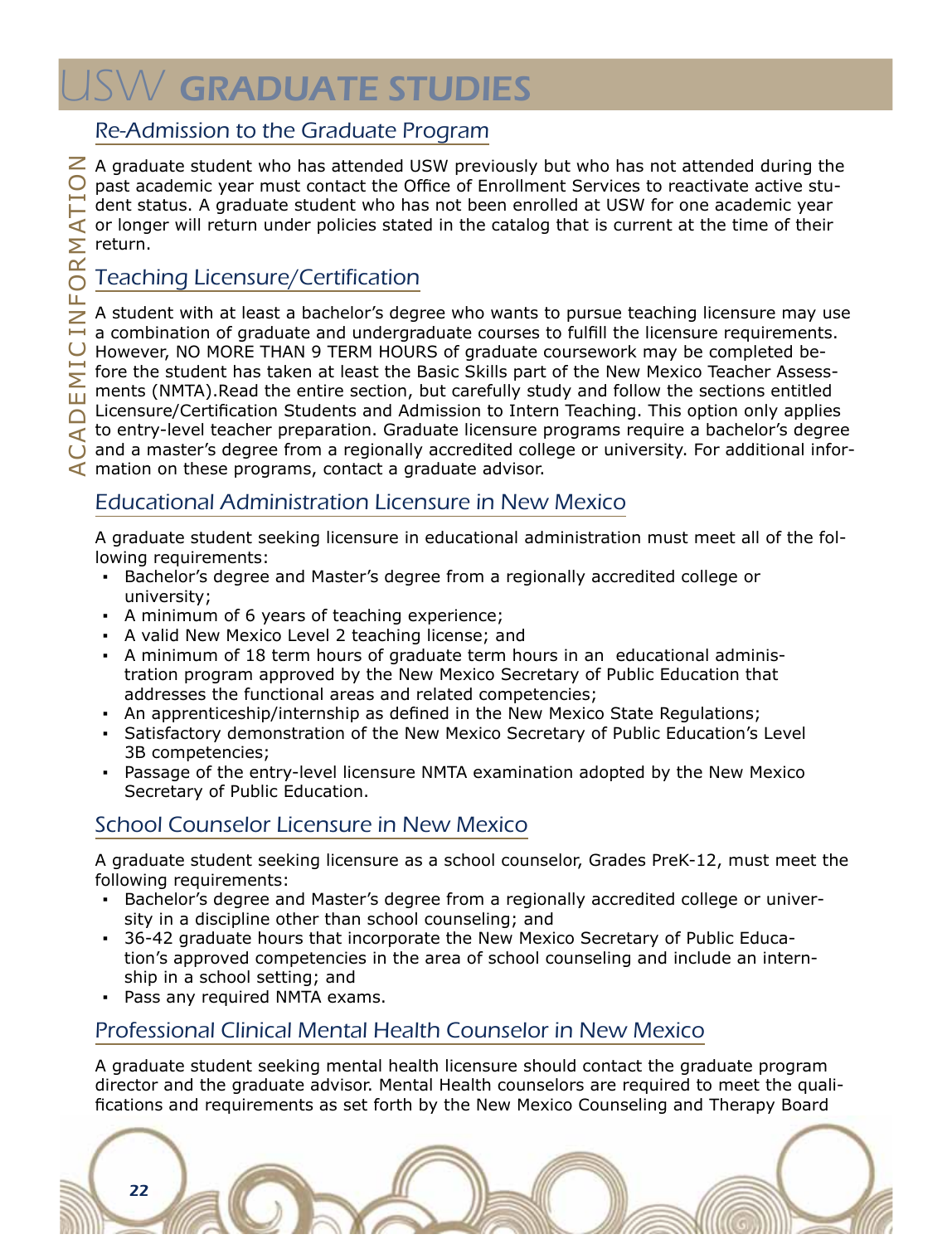that include the completion of a minimum of 48 term hours of graduate coursework, which includes a minimum of 9 term hours in graduate supervised practicum and/or internship; the minimum number of required client contact hours under approved supervision; and passage of a Board approved examination.

#### Licensure of Students from States Other than New Mexico

Students, who reside in a state other than New Mexico, must contact the appropriate licensing bureau in their state in order to determine if their state will recognize our programs and grant a license to the student who earns a Master's degree from our University. In lieu of NM Competencies students may use their home-state competencies.

#### Notification of Admission Status

Written notification of graduate admission or non-admission is communicated to the student by the Office of Enrollment Services. Admission into the specified MSE graduate program will be communicated to the student by the Office of Enrollment Services.

#### Academic Advisement and Program Planning

Once admitted to graduate study, each student will be assigned a graduate advisor. The student and the graduate advisor will discuss the graduate degree or licensure plan to be followed. Students are required to complete EDU 5523 Educational Research at the first available opportunity. A grade of B or better must be earned in EDU 5523 or the student must repeat the course no more than twice and earn at least a B. The graduate plan is to be reviewed prior to each term's registration to make certain satisfactory progress is being made. A copy of the student's graduate degree or licensure plan is to be filed with the School of Education and the Office of the Registrar. All revisions to the graduate plan must be filed with these offices.

A graduate student may graduate under the requirements of the Catalog under which he/ she entered, provided the Catalog is not more than 6 years old at the time of graduation, provided the student has been continuously enrolled, and provided no action has been taken that supersedes the requirements stated in the Catalog. When a student has not been enrolled for two consecutive terms, a new Degree Plan or Licensure Plan will be completed based on the Catalog in effect at the time of re-enrollment.

Any action taken by the New Mexico Legislature or the Secretary of Public Education that affects licensure supersedes requirements stated in this Catalog.

#### Academic Progress

Graduate students must maintain a minimum, cumulative grade point average (CGPA) of 3.0 for all graduate work completed. Graduate coursework taken at another college or university, in which the student earned below a B, will not be accepted in transfer to a USW graduate program. A student who receives a C, D, or F in a course will be placed on academic probation. Furthermore, no more than one C will be allowed to count toward the Master's degree. Students who earn more than one C, D, or F will be allowed to continue in the program but must retake the appropriate course and earn a B or better at the first opportunity in order to remove a second C, D, or an F. This can help raise a low GPA. Failure to raise the CGPA to 3.0 after two terms may result in permanent expulsion from the Graduate Program. A USW course may be repeated a maximum of two times.

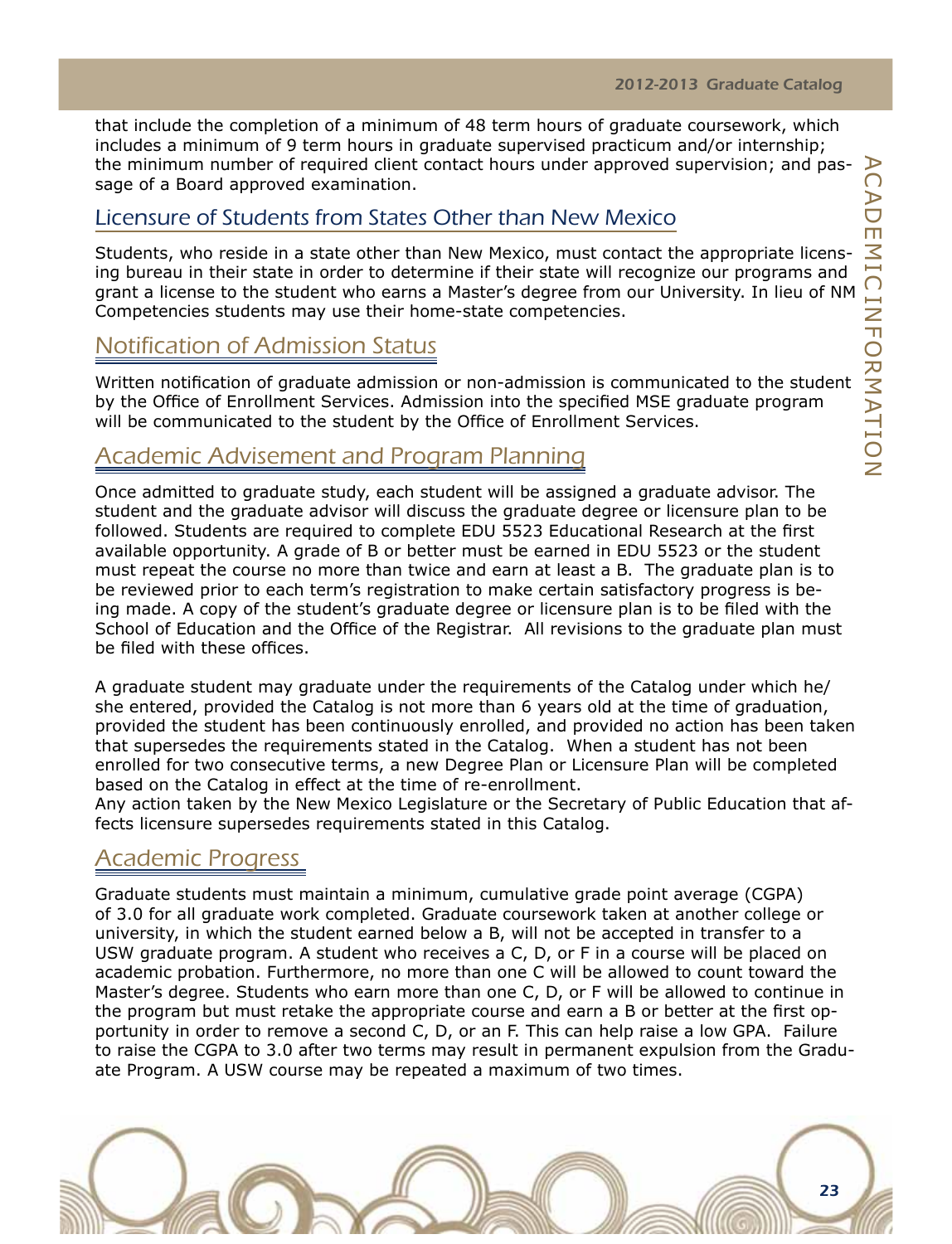# <span id="page-23-0"></span>**SW GRADUATE STUDIES**

### Academic Policies

At USW, our major concern is student success, and our primary focus is quality classroom<br>instruction. The interaction between students and faculty is fundamental to the goals of the instruction. The interaction between students and faculty is fundamental to the goals of the University and the success of each student. Therefore, academic policies are designed to assist each student in planning and successfully completing the course of study he/she se- $\sum$  lects. Familiarity with the published policies and frequent counseling with University personnel will contribute to a happy and productive college career.

#### Academic Records

Once submitted, academic records and transcripts become a permanent part of the student's records at USW and will not be returned. All records submitted will be destroyed when a student fails to attend within one academic year of the date of anticipated atten- $\Box$  dance. A student found quilty of nondisclosure or misrepresentation in completing the  $\Box$  admission forms will be subject to disciplinary action, including possible dismissal from the University.

#### $\leq$  Full-Time Student Status

Full-time graduate student status requires the student to be enrolled in six term hours of graduate work. Registrations for more than six hours of graduate credit, including concurrent enrollment in another accredited institution, must have the approval of the Graduate Committee and the Vice President of Academics & Technology. If a student receives financial aid the student must contact the Financial Aid Office if he/she takes less than six hours of work.

#### Grading

Grades are based on the quality of work completed. The grading system is as follows:

| А                | 90 to 100    | 4.00 |
|------------------|--------------|------|
| в                | 80 to 89     | 3.00 |
| C                | 70 to 79     | 2.00 |
| D                | 60 to 69     | 1.00 |
| F                | < 60         | 0.00 |
| $*_{\mathsf{S}}$ | Satisfactory |      |
| $*I$             | Incomplete   |      |
| $*W$             | Withdrawn    |      |
| $*$ CR           | Credit       |      |
| $*NC$            | No Credit    |      |
|                  |              |      |

The GPA is computed by dividing total grade points earned by total hours attempted. For example, if the grade points earned total 32 and the total hours attempted equal 16, the GPA is 2.0.

\*Are not included in calculating the GPAs (GPA).

#### Incomplete Work

An incomplete (I) grade is not usually allowed for coursework. Any student request for an incomplete grade must be recommended by the course instructor to the Dean for approval. If an incomplete is granted, the work must be completed within 60 calendar days unless specified by the instructor; otherwise, it becomes an "F" on the student's record.

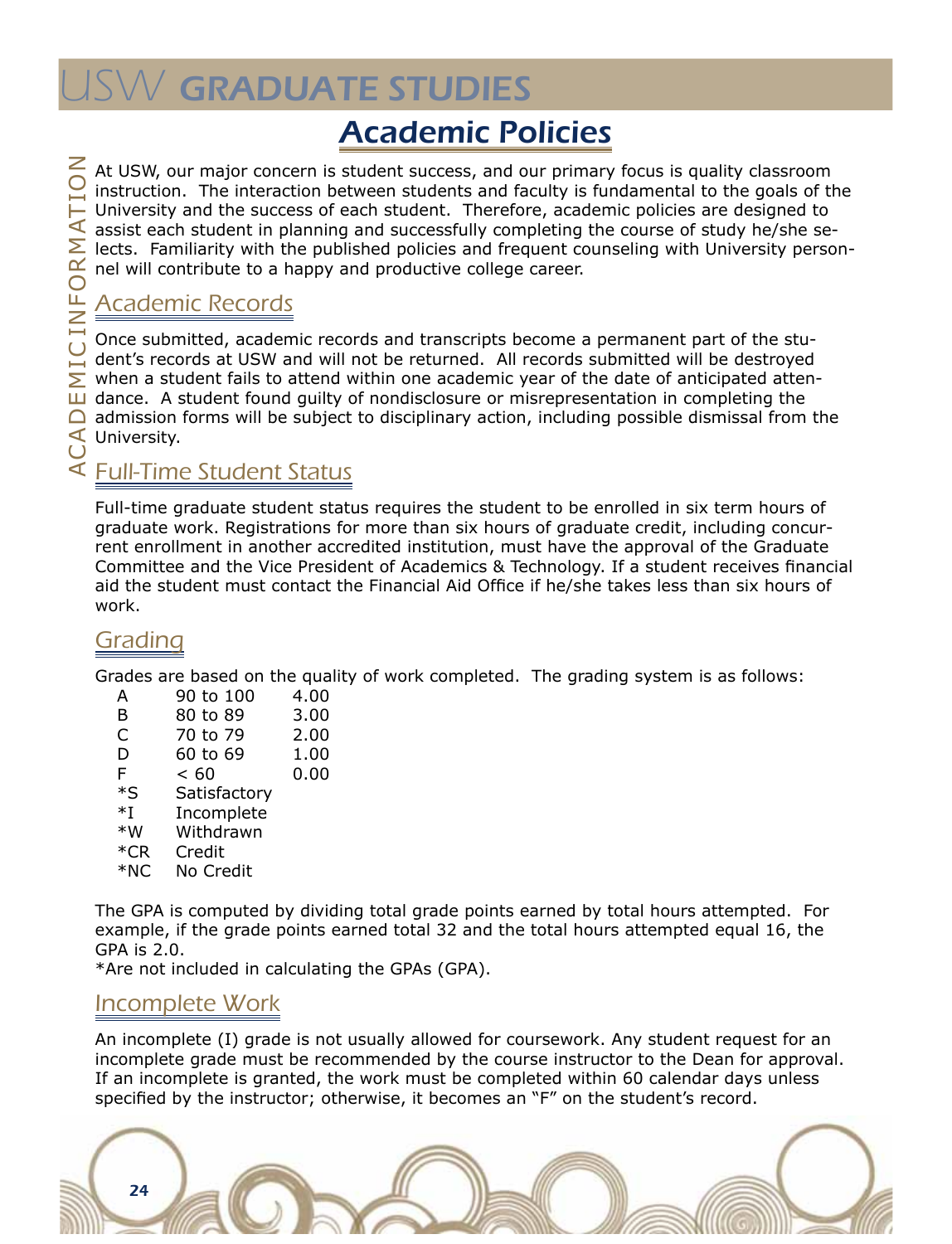#### <span id="page-24-0"></span>Comprehensive Examinations, Projects, Internships, and E-Portfolios

For the graduate degree program in education, a capstone experience is required. The capstone experience includes one or more of the following: a comprehensive written or oral exam, a graduate project, an internship (Ed. Ad., School Counseling, Mental Health Counseling), and/or an e-Portfolio. The exam format will be at the discretion of the Graduate Committee and program specific.

#### Graduate Internship

Students enrolled in Internships (EDA 5803, EDC5803m, EDC5803s, EDG5803) will receive an "NC" until all course requirements are met. Students must complete a minimum of 3-credit hours of internship, which requires 300 contact hours. Upon completion of the internship, the University supervisor will submit a final grade.

After registering for the internship for the first time, students have one calendar year to complete the internship.

#### Academic Integrity

The University is strongly committed to nurturing academic excellence, truth, responsibility, and integrity. The University expects all students to maintain a high standard of ethics in their academic pursuits. Academic dishonesty is a serious matter and will not be tolerated. Academic dishonesty implies misunderstanding of the whole process of education, violates the trust between the student and faculty, and warrants severe disciplinary action. Refer to the Student Handbook for additional information.

Since graduate programs at USW encourage open discussion that respects diversity of opinions, graduate students are expected to honor confidentiality and to act as professionals. Sensitive issues are sometimes discussed that evoke different positions. Graduate students should never divulge information in such a manner that an individual can be identified. The USW community assumes responsibility for fostering academic integrity.

- The University assumes responsibility for establishing, publishing, and consistently enforcing policies that ensure academic integrity.
- Students are responsible for understanding what is expected from every academic assignment and what would indicate academic dishonesty. Students are advised to follow each instructor's syllabi and abide by the guidelines set forth.
- Each faculty member has the responsibility of clearly articulating the University's position on academic honesty and the requirements of assignments.

### Academic Status

#### Academic Probation

Graduate students must maintain a minimum, cumulative grade point average (GPA) of 3.0 for all graduate work completed. Graduate coursework taken at another college or university, in which the student earned below a B, will not be accepted in transfer to a USW graduate program. A student who receives a C, D, or F in a course will be placed on academic probation. Furthermore, no more than one C will be allowed to count toward the Master's degree. Students who earn more than one C, D, or an F will be allowed to continue in the program but must retake the course(s), at the first opportunity in order to remove a second C, D, or an F, which can help raise a low GPA. Failure to raise the GPA to 3.0 after two

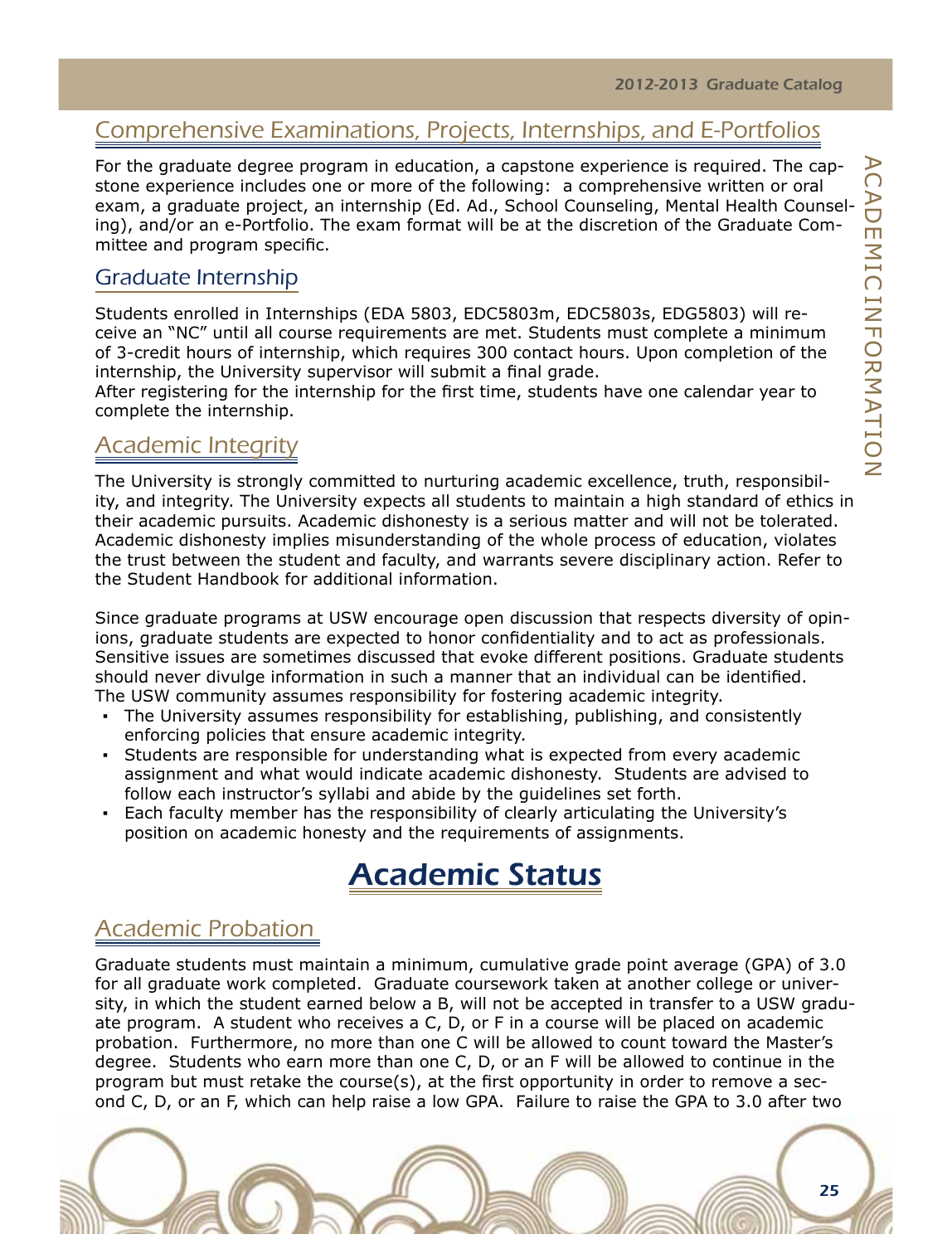terms may result in permanent expulsion from the Graduate Program. A USW course may be repeated a maximum of two times.

#### Academic Suspension

A student placed on academic suspension may appeal to the Vice President of Academics & Technology. If the appeal is denied, the student will be suspended, and will be eligible for readmission on probation after one full term. Benefits of suspended veterans must be reestablished by the Veterans' Administration.

#### Dealing with Incidents of Acedemic Dishonesty

When a case of academic dishonesty is detected, it is the instructor's responsibility to distinguish between a minor infraction and a major one, and to take action appropriate to this judgment of severity. For example, a missed reference in an otherwise well-cited paper should be treated as carelessness. On the other hand, copying a substantial part of a term paper from a document available on the Internet should be considered a major violation. Minor infractions repeated in spite of warnings may be treated as major.

Three classes of actions are available to the instructor. The instructor may:

- 1. only warn, i.e., issue a warning to the student(s) without any penalty in grades;
- 2. only penalize the assignment in question, e.g., decrease the student's grades for that academic work (perhaps a zero for the entire assignment or a part thereof) and/or ask the student to redo the assignment; or
- 3. penalize the course, i.e., directly change the course grade, e.g., drop a letter grade or assign an 'F' for the course.

The instructor must make every effort to discuss with the student(s) the violation detected and any grade penalty being imposed; this information must also be provided to the student in writing.

In cases (2) and (3), the instructor must write in a memo to the Academic Dean of the School in which the course is offered explaining that the grade for the course has been affected partly or wholly by an act of academic dishonesty. The following should be included in the memo:

- The nature of the violation and its severity,
- details as to time, place, and persons involved,
- any available supporting evidence, and
- the specific grade penalty imposed.

Upon notification from an instructor, the Academic Dean will place the memo in the student's permanent file in the Office of the Registrar. Notifications of incidents of academic dishonesty from instructors shall remain in the student's file in the Office of the Registrar until one year after the student has graduated or has been expelled, at which point it shall be destroyed.

#### Student's Right to Appeal

The student may appeal the instructor's decision to the Academic Dean. However, when the grade in question is the direct result of action(s) taken to address academic dishonesty, the following procedures must be followed. The student must appeal the decision in writing within five days of the receipt of the notification from the instructor.

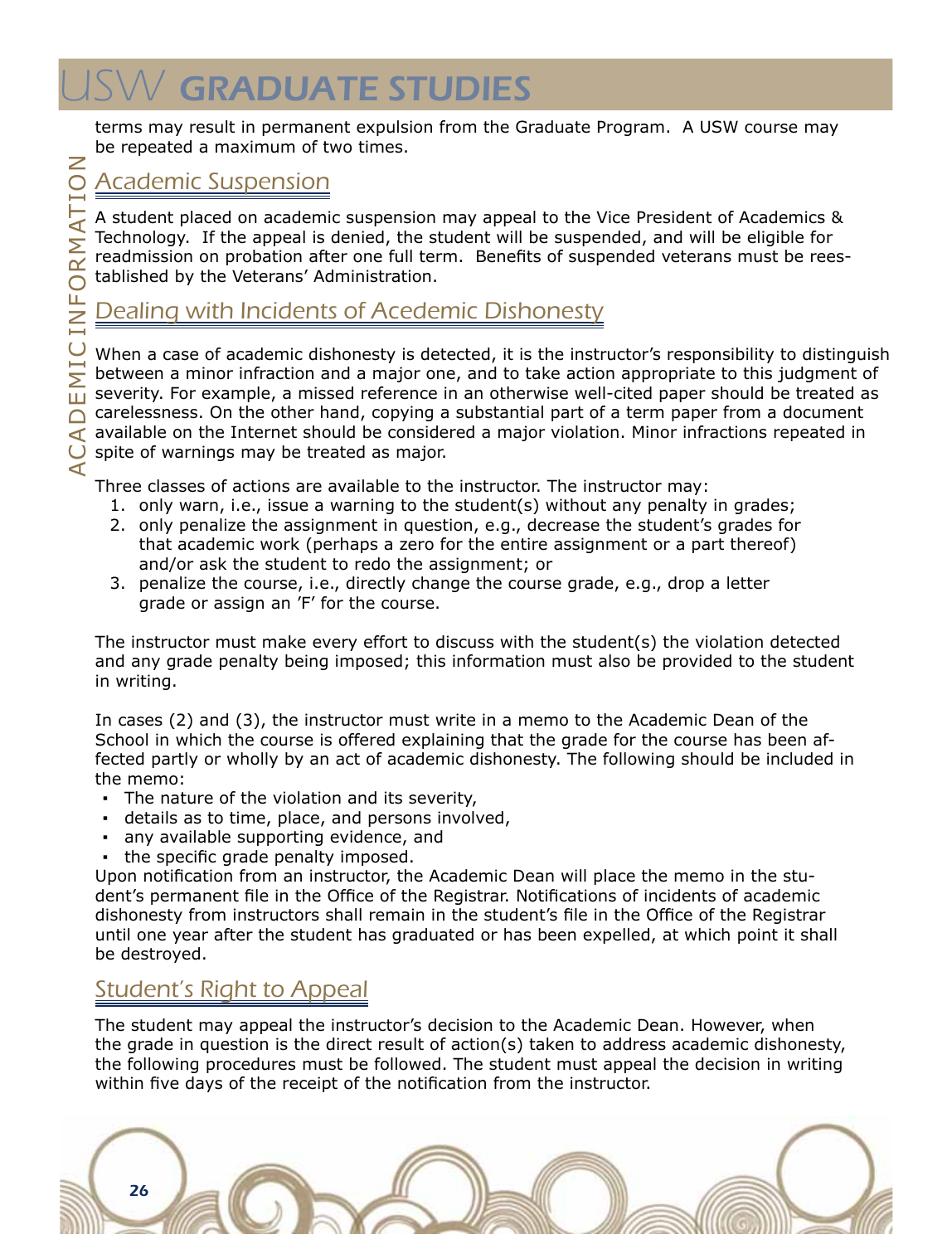Upon receiving a letter of appeal from the student, the Academic Dean will:

- look up the student's record of past incidents of dishonesty
- schedule an appointment with the student to review this policy and give him/her an opportunity to discuss the incident
- consider requests from the student for additional time to gather evidence
- convene a committee to hear the appeal

The committee hearing is not intended to be a full-fledged adversarial proceeding: it is intended to be a fair hearing with ample opportunity for both parties (the student and instructor) to present the facts. The committee will be comprised of three faculty members; two members will be appointed by the Academic Dean and one faculty member will be selected by the student. In addition two students will be selected by the Academic Dean to sit on the committee. The Academic Dean will chair the committee and will assume the responsibility of notifying all parties. A hearing will be scheduled within five days of the Academic Dean's receipt of the notice of appeal.

Once the committee has made a decision, the Academic Dean will notify the student and the instructor in writing. The student may appeal committee's decision to the Vice President of Academics & Technology. The student must appeal the decision in writing within five days of receipt of the notification from the Academic Dean.

Upon notification from the student, the Vice President of Academics & Technology

- will collect the evidence from the Academic Dean,
- schedule an appointment with the student to review this policy and give him/her an opportunity to discuss the incident, and
- consider requests from the student for additional time to gather evidence.

The Vice President of Academics & Technology's decision is final and cannot be appealed.

The Vice President of Academics & Technology will notify the student, the instructor, and the Academic Dean of his/her decision within five days of meeting with the student.

#### Instructor's Right to Appeal

The instructor who brought charges of academic dishonesty may appeal the decision of the committee to the Vice President of Academics & Technology within five days of receipt of the committee's decision.

- The instructor will submit a review request in writing to the Vice President of Academics & Technology.
- The Academic Dean will submit all documentation to the Vice President of Academics & Technology supporting the decision.
- The Vice President of Academics & Technology will schedule a meeting with the instructor who brought charges of academic dishonesty.

The Vice President of Academics & Technology will communicate the final outcome of the appeal to the student, the instructor who brought charges of academic dishonesty, and the Academic Dean.

The Vice President of Academics & Technology's decision is final and cannot be appealed.

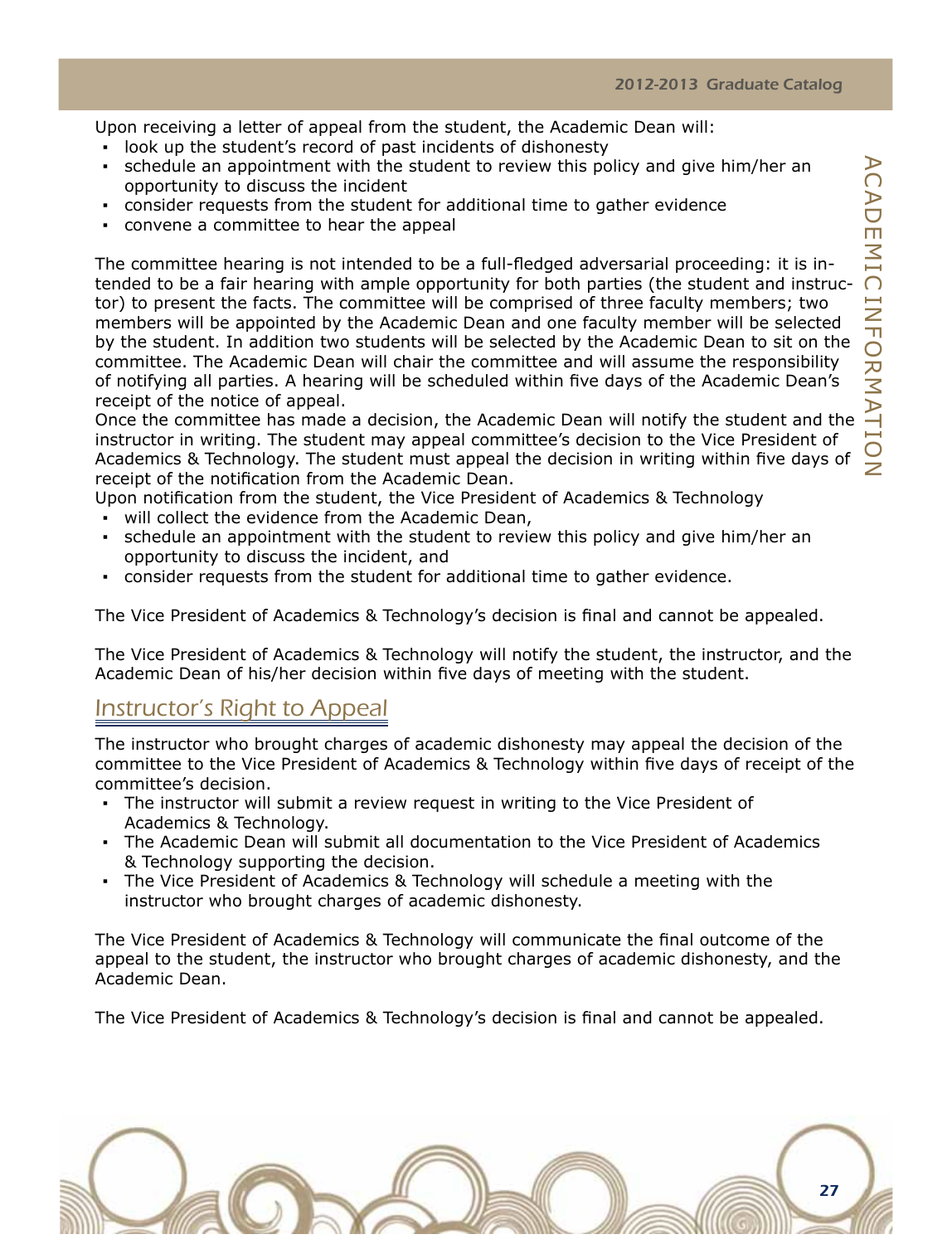# $\mathcal{W}'$  GRADUATE STUDIES

#### Grade Appeal Process

- 1. A student who wishes to appeal a grade must file notice of intention to appeal with the Registrar. This must be done within thirty (30) days after the start of the regular term following the one in which the questioned grade was given. The Student, after informing the Registrar of the intention to appeal, must demonstrate that he/she has met with the following people in an informal attempt to resolve the situation: a) The Instructor; b) The Dean of the Unit offering the course, and; c) The Vice President of Academics & Technology. It is expected that these officers are to be approached in the order listed above. The student will have a maximum of thirty (30) days to complete this process. The Registrar may extend the time limit to avoid undue hardship or injustice.
- 2. When a mutually acceptable decision is not reached informally, the student shall submit a detailed statement of appeal with supporting documentation to the Registrar detailing in what way his/her grade assignment was prejudiced, arbitrary, or otherwise improper. At that time he/she may seek the assistance of his/ her academic advisor and/or the Registrar.
- 3. The Registrar will promptly give written notice of the formal appeal to both the student and the involved faculty member. Written notice shall be accompanied by a copy of the student's detailed statement as well as the procedures and sequence of events to be followed in conducting the hearing. The first meeting of the hearing shall be held not less than five (5) days and, whenever practical, not more than ten (10) days after the receipt of such notice. The Instructor shall promptly make available to the Registrar all pertinent grading records and a written response to the students' detailed statements.
- 4. Should the instructor assigning the contested grade not be available, whether for reasons of termination, resignation, illness, sabbatical leave, leave of absence or death, the Dean of the school sponsoring the course, or a designee of the Chairperson with a more specific curricular expertise, shall serve as surrogate for the instructor in the grade appeals process.
- 5. The hearing shall be closed unless both parties agree in writing that it be open. The student and the instructor are both entitled to be accompanied at the hearing by advisors of their choice. The hearings are administrative and not judicial in nature. Both parties and their advisors have the right to present evidence and witnesses on their behalf, and to confront and question opposing witnesses. A list of the evidence and witnesses should be submitted to the Registrar prior to the meeting.
- 6. Under normal circumstances, if the duly notified student complainant does not appear for the hearing, the complaint shall be dismissed, the case closed, and the actions are not subject to further hearing. If, however, the duly notified faculty member does not appear, the hearing will continue on the presumption that there is no desire to challenge evidence or witnesses presented by the student.
- 7. At the conclusion of the hearing, the Committee may, by majority vote of its membership, recommend changing the original grade. A written report of the Committee's decision shall be sent to both parties no later than fifteen (15) days after the conclusion of the hearing. The Committee's decision is final and shall not be subject to further hearing or appeal. If the instructor who originally gave the grade is not willing to initiate any recommended grade change, the Registrar, acting on behalf of the Committee, shall file the change and record the new grade.

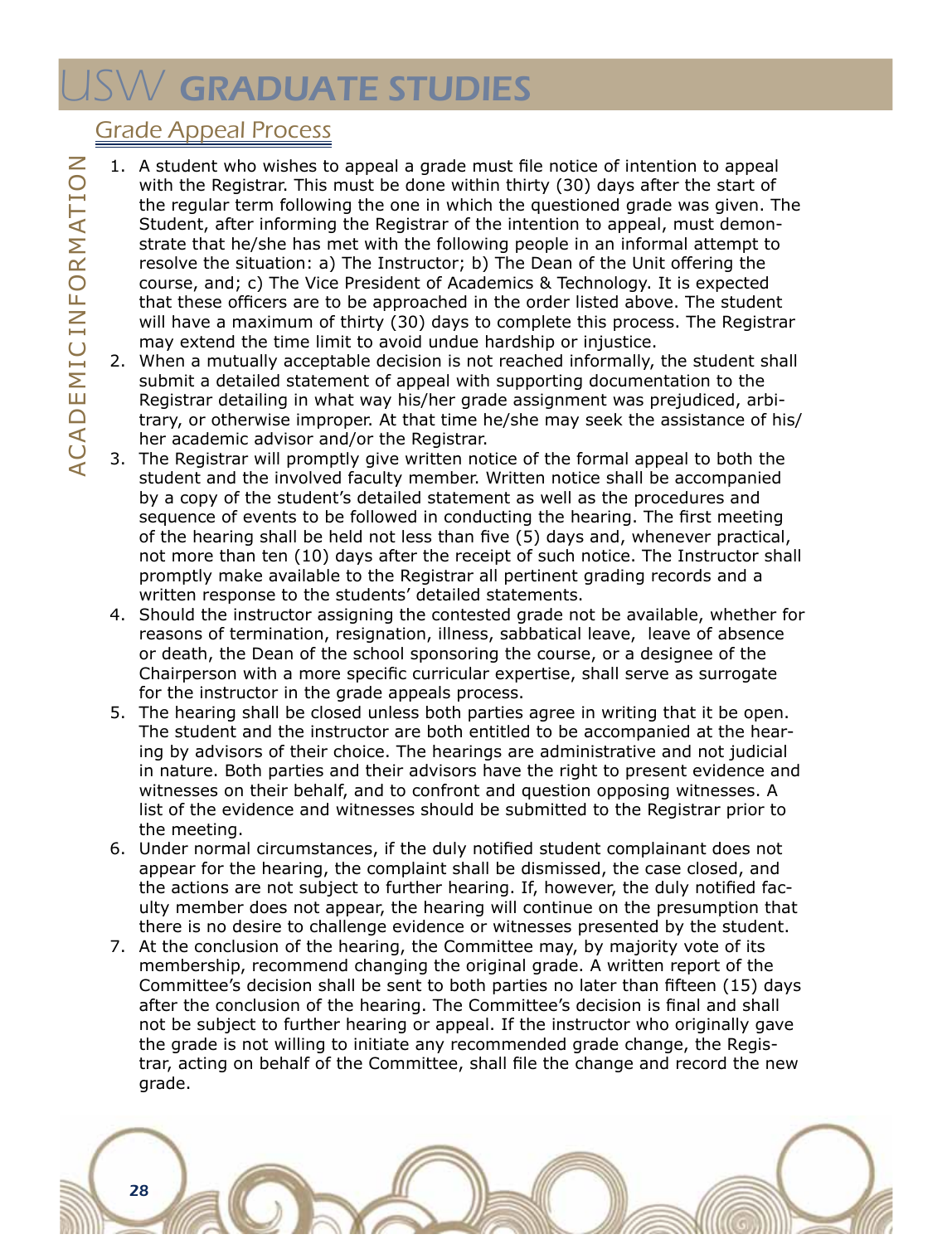In case of a procedural violation during the grade appeal process, an appeal may be made by following the procedures listed below:

- Prior to the formal hearing, the student, instructor, or member of the Committee may request review of the hearing process on basis of evidence that any substantial procedural irregularity has occurred. The process shall be initiated by filing a personally signed notice of appeal to the Registrar. The notice shall be accompanied by a statement of alleged violation.
- During the formal hearing, the student, instructor, or member of the Committee may request that the Registrar review the conduct of the hearing on the basis of any substantial procedural irregularity.
- In the event that a review is requested, the hearing process shall be suspended and a special closed meeting of the members of the Committee shall be convened to review the allegation. If the Committee, by majority vote, finds that any substantial procedural violation has taken place, the Registrar shall disband the grade appeal Committee and the Committee alternates shall review the process. The Alternate panel shall continue the hearing process and its decision shall be final.

#### Special Services

Students who have special needs are encouraged to submit a copy of the most recent diagnostic test results in which the special need was evaluated, an Individual Education Plan (IEP), or other supporting documentation that may assist the Director of Special Services to recommend appropriate accommodations for the student and determine the reasonable feasibility of the University to assist this student with his/her academic endeavors. Any student requesting special accommodations shall disclose any and all information relevant to the University's determination of such services. This may include the student's submission to additional testing required by the University, which will be the responsibility of the student. Any student who fails to self-disclose all of the appropriate documentation and information or refuses to submit to recommended university evaluations will only receive the reasonable accommodations as mandated by federal law and consistent with universal design. Failing to provide the necessary information or documentation or hindering the University's evaluation could adversely affect the decision regarding admission to the school.

#### Students with Disabilities

USW is committed to the principle that no qualified individual with a disability shall, on the basis of that disability, be excluded from participating in or be denied the benefits of the services, programs, or activities of the University, or be subject to discrimination by the University, as required by the Americans with Disabilities Act of 1990.

However, USW does not waive the published degree requirements for students. To the extent practical, the faculty and administration will make reasonable accommodations to assist clinically qualified individuals with disabilities in meeting degree requirements. All students at USW must have the capacity and ambition to undertake, with reasonable assistance from the faculty and administration, the academic challenges necessary to fulfill the academic requirements for the degree or licensure program pursued.

The Director of the Office of Special Services at the University coordinates activities for disabled students and should be contacted concerning initial enrollment, scheduling, and other arrangements. The Office of Special Services is located in the Fadke Arts and Sciences Building.

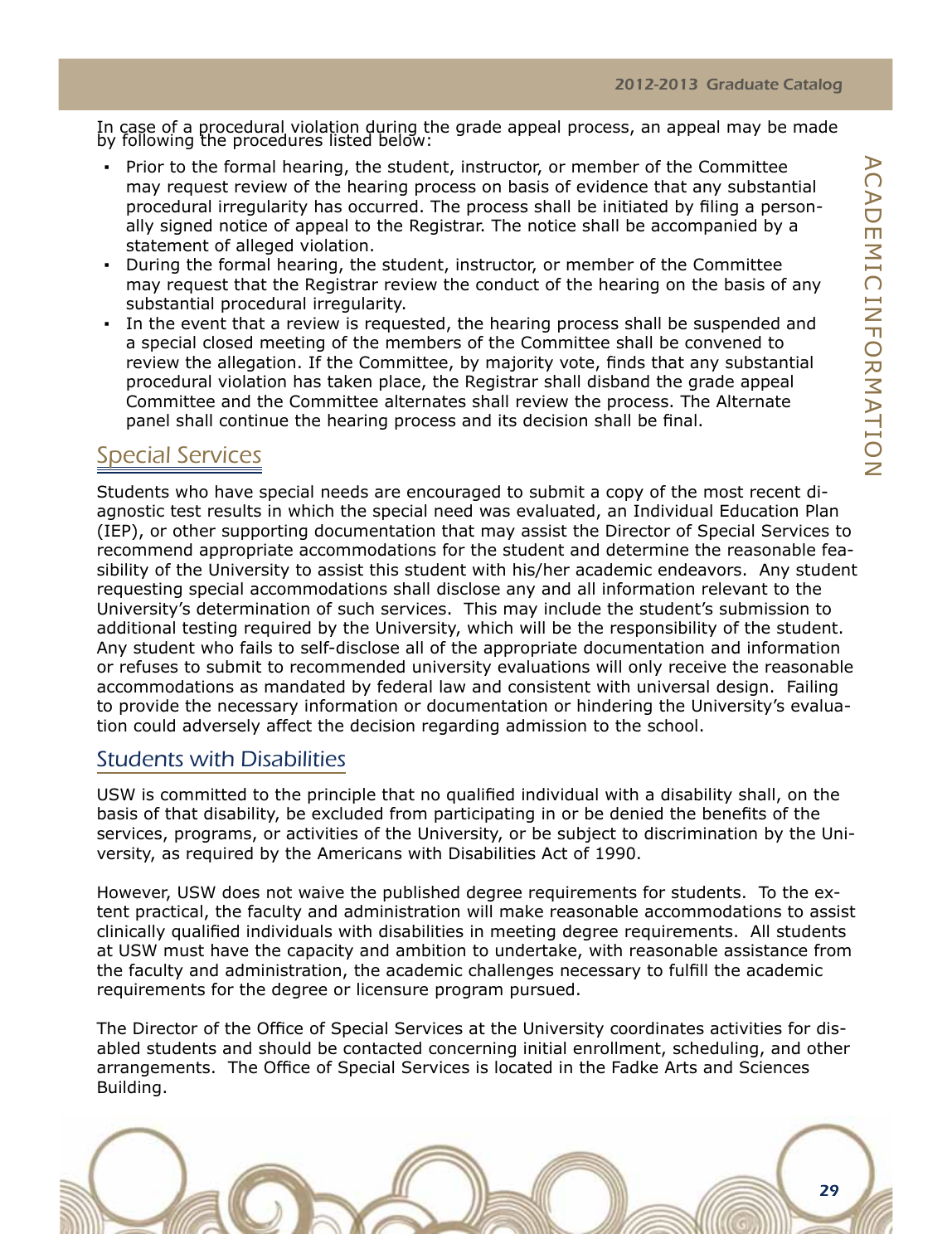# **ISW GRADUATE STUDIES**

#### Adding or Dropping Courses

 $\geq$  Courses may be added or dropped during the add/drop period of each semester as identi- $\bigcirc$  fied on the current year's academic calendar. In order to make a schedule change, a student must complete and submit the online add/drop/withdrawal form available on the USW website and in the student portal. Schedule changes are the responsibility of the student and will not be initiated by faculty or the Registrar.

#### Withdrawal from a Course or from the University

During each semester or term, a student may withdraw from a class with a "W" through the thirteenth (13th) week of class (dates specified in the current years academic calendar). To withdraw from a course(s), a student must complete and submit the online add/drop/ withdrawal form available of the USW website and in the student portal. Withdrawal is the responsibility of the student and will not be initiated by faculty or the Registrar. Failure to officially withdraw will result in a grade of "F" for the course(s).

### Alternative College Credit

#### Definition of Terms

- Transfer refers to any course taken at any accredited institution other than USW either before or during the student's program of study. These are considered external credits. (Grades below a "B" will not be transferred into the graduate program.)
- Alternative credits are those earned through any means other than classroom or online instruction. Alternative credits are Credit by Experience, Challenge by Examination, Directed Study, and Credit by Portfolio for Prior Learning.
- Course substitutions occur with either transfer credits or in special cases, such as when students change specializations with USW courses. Substitutions are made when one course (either transferred in or a USW course) in the Degree Plan is equivalent in content and competencies to another USW course in the Degree Plan.

#### Credit Options

A maximum of 12 credits may be earned through the external credits, internal credits, or a combination of both. All students who are interested in pursuing credit options must first meet with their graduate advisor to obtain approval of the desired credit option.

Transfer Credits, including online courses from other accredited institutions, taken concurrently during the student's enrollment at USW. (Note: Transfer credits are assigned by the advisor during evaluation of transcripts and approved by the Dean of the School of Education. Grades below a "B" will not transfer).

- Course Substitutions for courses taken previously at another institution that are similar to those offered at USW (credits are transferred in).
- Concurrent Enrollment in courses from another accredited institution requires approval from the graduate program academic advisor and is counted toward the 6 hours of full-time enrollment.

#### General Process for Requesting Credit

The standard, initial process for requesting credit through course substitution or alternative means follows the steps outlined below. Students should also read the special requirements

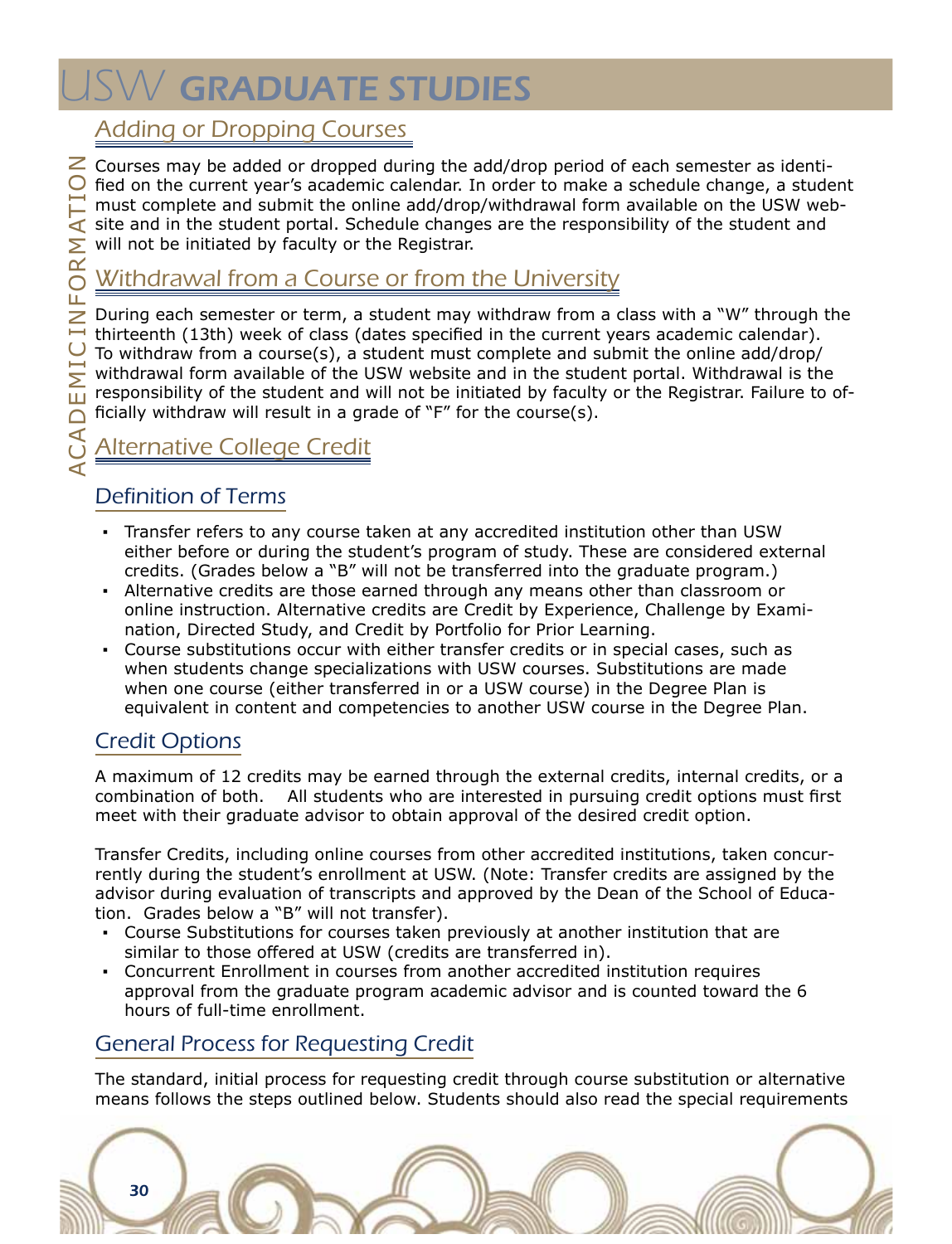outlined under each specific option:

- Student consults with his/her graduate advisor to determine eligibility for credit options, including concurrent enrollment.
- Student completes appropriate USW forms, a written request, and any documentation required to assist in determining whether the request can be approved. These documents must be submitted to the graduate advisor.
- Advisor, dean and/or other graduate faculty review the request and either accept or deny the request. Form is completed and copy placed in student's permanent file in the Office of the Registrar.
- Graduate advisor contacts the student with a decision. Copies are sent to the Registrar, Vice President of Academics & Technology, Dean of the School of Education (SOE), and to the student's permanent file in the Office of the Registrar.

#### Concurrent Enrollment

To register for concurrent enrollment, complete the Application for Concurrent Enrollment and obtain approval from the graduate advisor, Registrar, and Vice President of Academics & Technology.

#### Credit by Portfolio for Prior Learning

Students should follow steps outlined under "General Process for Requesting Credit." Gaining credit for prior learning requires students to enroll in the course which will be completed as a portfolio to assist them in developing a learning portfolio. The portfolio must provide evidence of college-level learning which is presented in three formats: (a) an outline and description of prior personal, academic, and professional experiences; (b) an essay explaining learning gained from those experiences; and (c) documents from outside sources verifying those experiences.

The portfolio is assessed by an expert reviewer selected by the course instructor to determine if graduate credit can be granted for the course the student wishes to petition. The course must correspond to the student's experience and learning documented in the portfolio. Grades of Credit ("CR") or No Credit ("NC") are granted for the portfolio course/ petitioned course.

#### Credit by Experience

This option is limited to the graduate leveling courses EDU/SPED 1101 Field Observation, EDU/SPED 4502 Field Experience and graduate practica, and requires the approval of an SOE program director. The student will complete the necessary form(s) and pay any related fees for Credit by Experience as directed by graduate advisor.

#### Challenge by Examination

This option is limited to graduate leveling courses (EDU 2103/SPED 2103) Students should follow steps outlined under "General Process for Requesting Credit." If the request is granted, the Dean will arrange for a comprehensive examination to be administered. Students must score at least 85 on a 100 point system (grade of "B") to receive credit for the course. There is both an application and recording fee which is listed under Tuition and Fees section of this catalog. No credit by examination will be approved under any of these conditions: (a) The course was taken either for credit or audit at any college prior to the request, (b) the course is being taken at the time of the examination, (c) the student has not been admitted to the graduate program, or (d) the course has a prerequisite that has not been completed by the graduate student.

31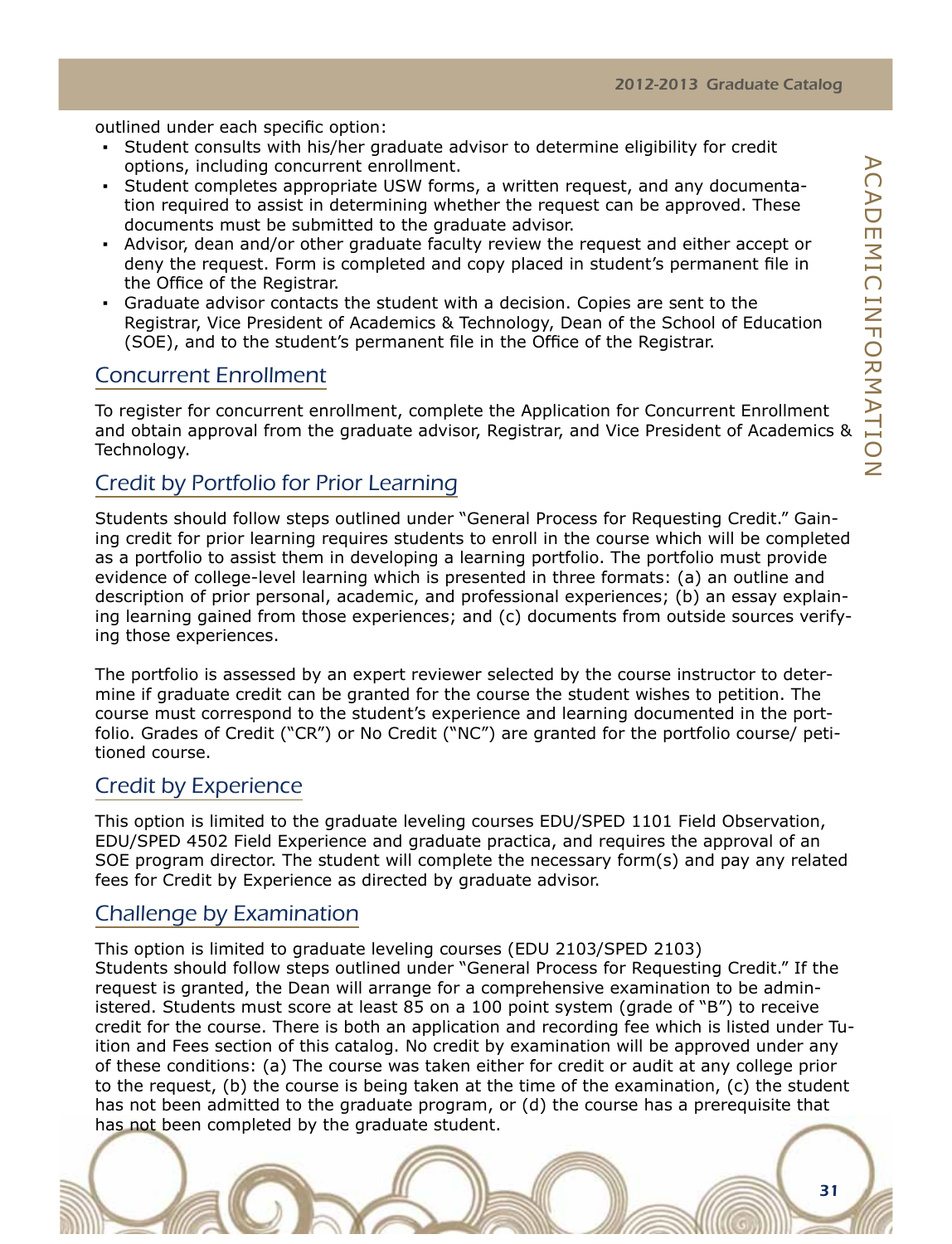# **ISW GRADUATE STUDIES**

#### Course Substitution

 $\mathbb Z$  Students should follow steps outlined under "General Process for Requesting Credit." Course substitutions may be an internal or external option. External options are substitutions approved for courses taken previously at another institution and must be comparable to those offered at USW (credits are transferred in).

#### Correspondence Credit

No correspondence course credit may be applied to a graduate degree.

#### Degree Completion

A master's degree cannot be completed in less than one academic year. After the student first enrolls in a graduate program, all work for that program must be completed within six (6) years, including the internship, and comprehensive assessment.

#### Courses Taken in Transfer

 $\leq$  To request acceptance of course work completed prior to the last 6 years, a written request must be submitted to the graduate advisor. The program director will decide if the course would be accepted. Acceptance of these courses for credit will be based on student demonstration of proficiency and currency in subject areas under consideration.

#### Audit Policy

Graduate students wishing exposure to a course may elect to audit the course. Registration for audit courses occurs like all other classes and cost is half of the tuition charged for a credit bearing course. Regular attendance at audited classes is the student's responsibility, but written assignments and examinations are not mandatory.

#### Undergraduate in Graduate Courses

Qualified college seniors may register for a graduate (5000) level course with permission from the undergraduate advisor and appropriate Dean and must meet the minimum 3.0 GPA. Credit for this course may be counted toward the bachelor's degree or a graduate degree, but not both. No more than 9 term hours may be taken under this policy provision.

#### New Courses and Special Offerings

Any new courses added to the graduate curriculum will not be counted toward a graduate degree unless the changes are approved by the Professional Practices and Standards Sub-Committee (PPSC) and the New Mexico Secretary of Public Education as part of the graduate degree programs. However, new courses and selected special course offerings may count as "electives" on a "licensure only" plan (i.e., teacher licensure issued through the New Mexico Public Education Department or professional counselor licensure, or LPCC, issued through the New Mexico Counseling and Therapy Practice Board).

#### Correction of Educational Records

If a student believes his/her educational records are inaccurate, misleading or violate his/ her privacy rights, the student may request that the records be corrected. The procedures for correction of records are as follows:

▪ a student must make a request, in writing, to the appropriate official of the

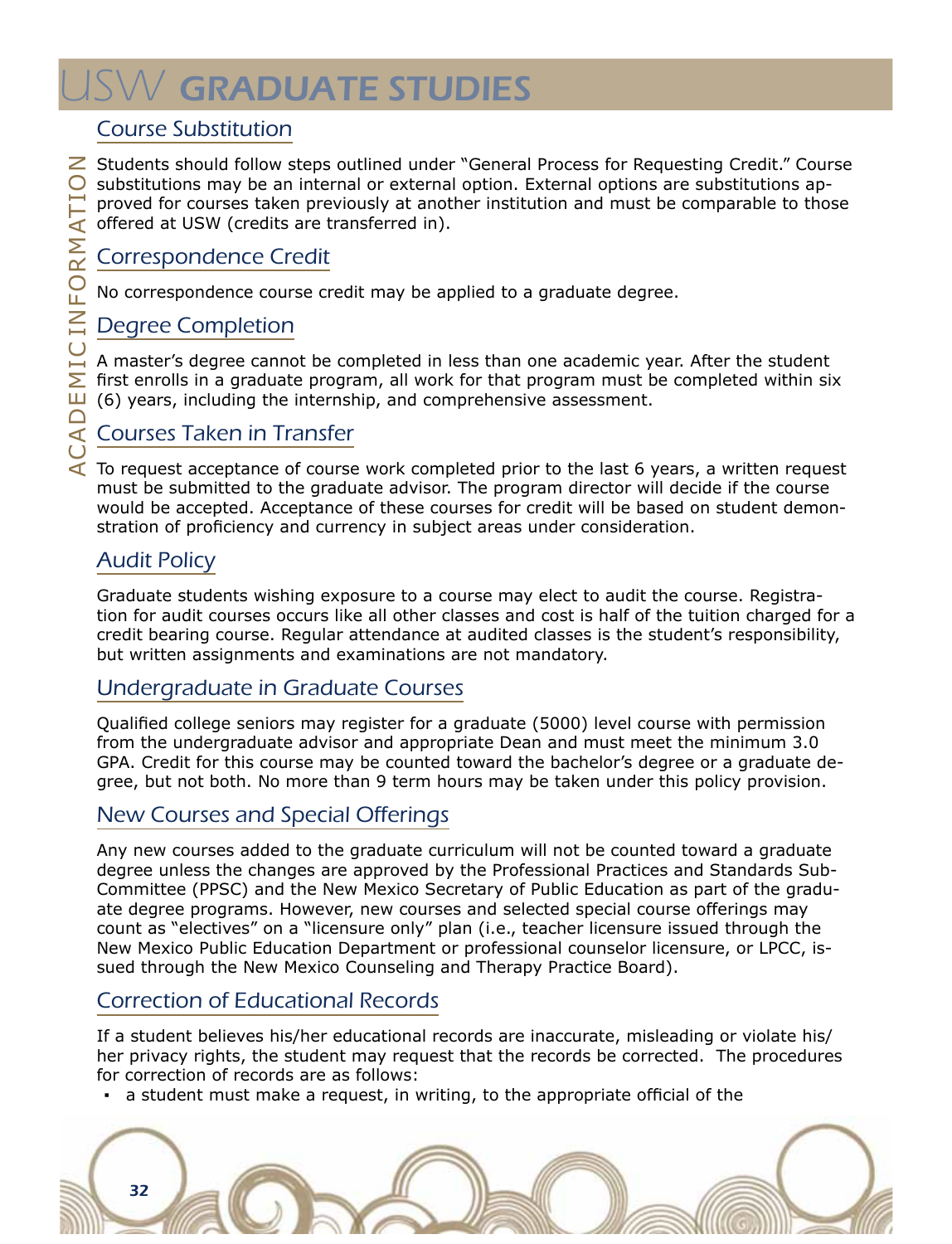University that a record be amended. In the request, the student must identify the part(s) of the record that he/she believes ought to be changed and must specify why he/she believes that part of the record to be inaccurate, misleading, or in violation of the student's privacy rights;

- the University will make a decision to comply or not. If a decisopn is made not to comply, the University must notify the student of the decision and advise the student of his/her right to a hearing;
- upon the student's written request, the University will schedule a hearing and notify the student in advance of the date, place, and time;
- the hearing will be conducted by a hearing officer who is a disinterested party; however, the hearing officer may be an official of the University. At the hearing, the student will be afforded a full and fair opportunity to present evidence and may be assisted by another individual, including an attorney;
- after the hearing, the hearing officer will prepare a written decision, based solely on the evidence the student has presented, and the reasons for the decision;
- if the hearing officer decides that the information the student has challenged is not inaccurate, misleading, or in violation of the student's right of privacy, the student will be notified that he/she has a right to place in the record a statement commenting on the challenged information;
- the statement will be maintained in the student's records as long as the contested portion is maintained. If the hearing officer discloses the contested portion of the record, he/she also will disclose the statement;
- if the hearing officer determines that the information is inaccurate, misleading, or in violation of the student's right of privacy, the record will be amended and the student notified, in writing, that the record has been amended.

#### Transcripts

Students may obtain copies of their transcripts from the Office of the Registrar. Due to regulations stated in the Family Educational Rights and Privacy Act (FERPA) of 1974, only written requests from the individual will be honored. A parent, spouse, or firm may not request a transcript of another person's records. Phone requests will not be honored.

Transcripts will be withheld for the following reasons:

- The student's file is incomplete; that is, not all current transcripts from previous schools attended are on file.
- The student has a financial obligation to the University.
- The student's financial aid files are incomplete or the proper exit forms have not been signed.
- The student has caused damage to University property.
- The student has disciplinary  $action(s)$  pending.

#### Graduate Internship and Practicum

Students must contact their graduate advisor, apply and receive approval from the program director for Practica (EDC 5813, EDC 5813C, EDC 5823 and EDC 5823C) and the internship (EDA 5803, EDA 5803C, EDC 5803, EDC 5803S and EDC 5803M) the term prior to registering for the course. Students have no more than one calendar year to complete the internship. Students enrolled in internship will receive a grade of NC until the course requirements are met and the internship is completed. Internships must be completed within one calendar year and within the 6-year time limit for the degree. Students must complete a minimum of 3-credit hours for the internship and 3-credit hours for a practicum.

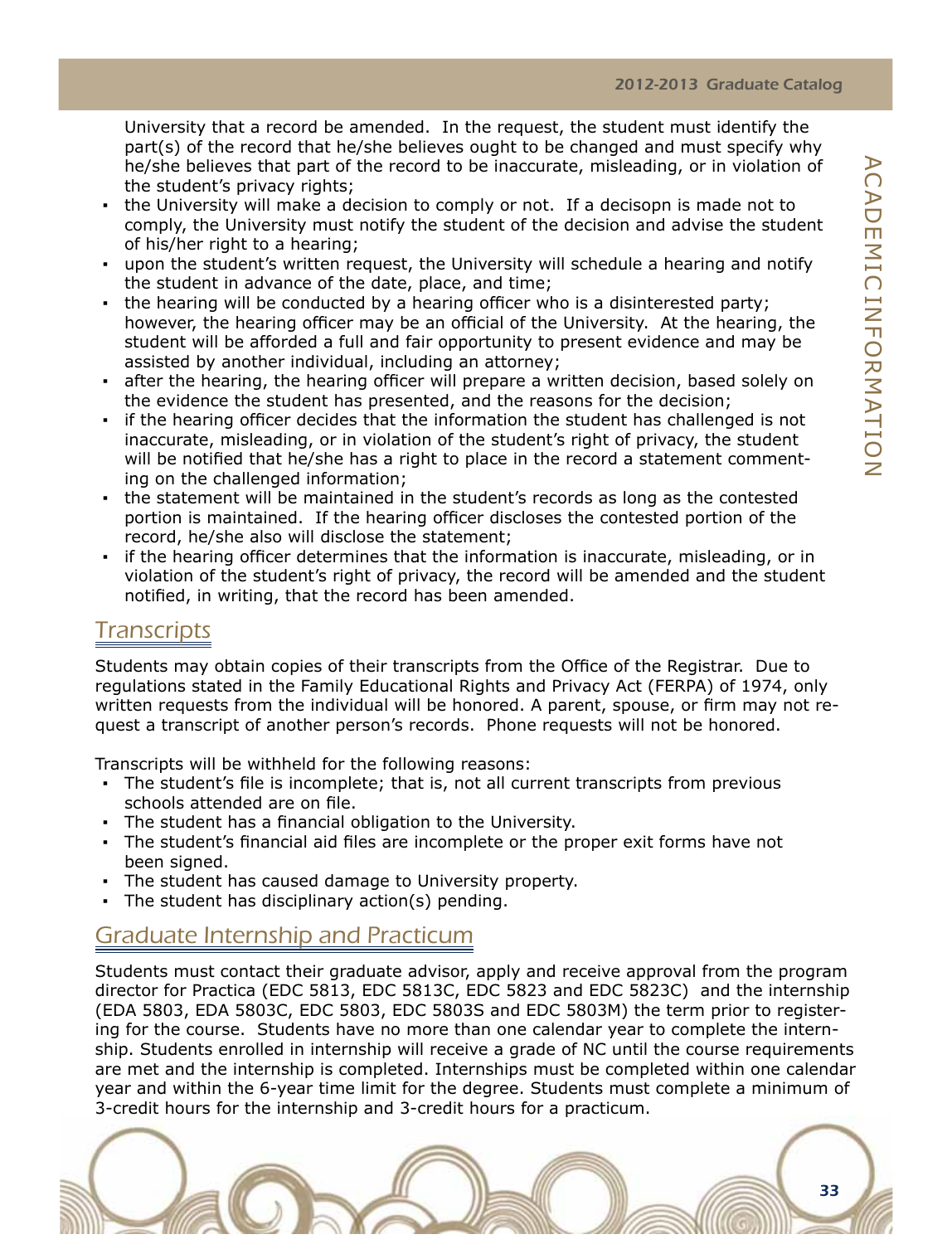# <span id="page-33-0"></span>**SW GRADUATE STUDIES**

Potential interns must complete the minimum course prerequisites prior to beginning an  $\overline{z}$  internship (see EDA 5801 Internship in Educational Administration, EDC 5801 Internship in Counseling for the prerequisites.) Interns will be provided an internship program handbook that details the requirements for admission to and completion of the internship.

Prior to beginning the internship, students must:

- submit an application for the appropriate internship within the required time frames,
- meet all of the leveling requirements and prerequisites for internship,
- receive unconditional admission to the graduate program,
- be approved by the Coordinator for Graduate Records (which includes a review of GPA, coursework, admission status and proof of personal liability insurance).

Eligible students must consult with their program director for approval to register for the internship course. Prior to registration for an internship, the intern must submit all required paperwork that includes:

- proof of professional liability insurance,
- supervision agreement form(s),
- written approval from the school district or agency
- completion of all pre-requisites, and any other requirements listed in the guidelines or on the internship letter.

After approval and registration for internship, an intern may begin the internship and count hours and activities toward the internship requirements.

### Graduation Policies

Requirements for graduation for each student will be as set forth in the Catalog in effect at the time of the student's admission to USW.

#### **Honors**

Honors for graduation will be determined by the cumulative grade point average earned at USW. Master degree students must meet the following GPA standards to earn the corresponding academic distinction:

- 3.90 3.94 Graduate with distinction
- 3.95 4.00 Graduate with high distinction

Note: The specific honor will be calculated on April 1st of the student's graduation year. The honor will be printed in the commencement program and the student will wear honor regalia. However, the final cumulative GPA will be recorded and that final GPA will determine the specific honor that will be printed on the diploma and official transcript.

#### Graduation Ceremony

It is the policy of the University that all students for degrees are invited to participate in the graduation ceremony. If an unreasonable hardship would occur to the graduate by attending commencement, he/she may request to be graduated in absentia. Such requests should be submitted in writing to the Office of the Registrar.

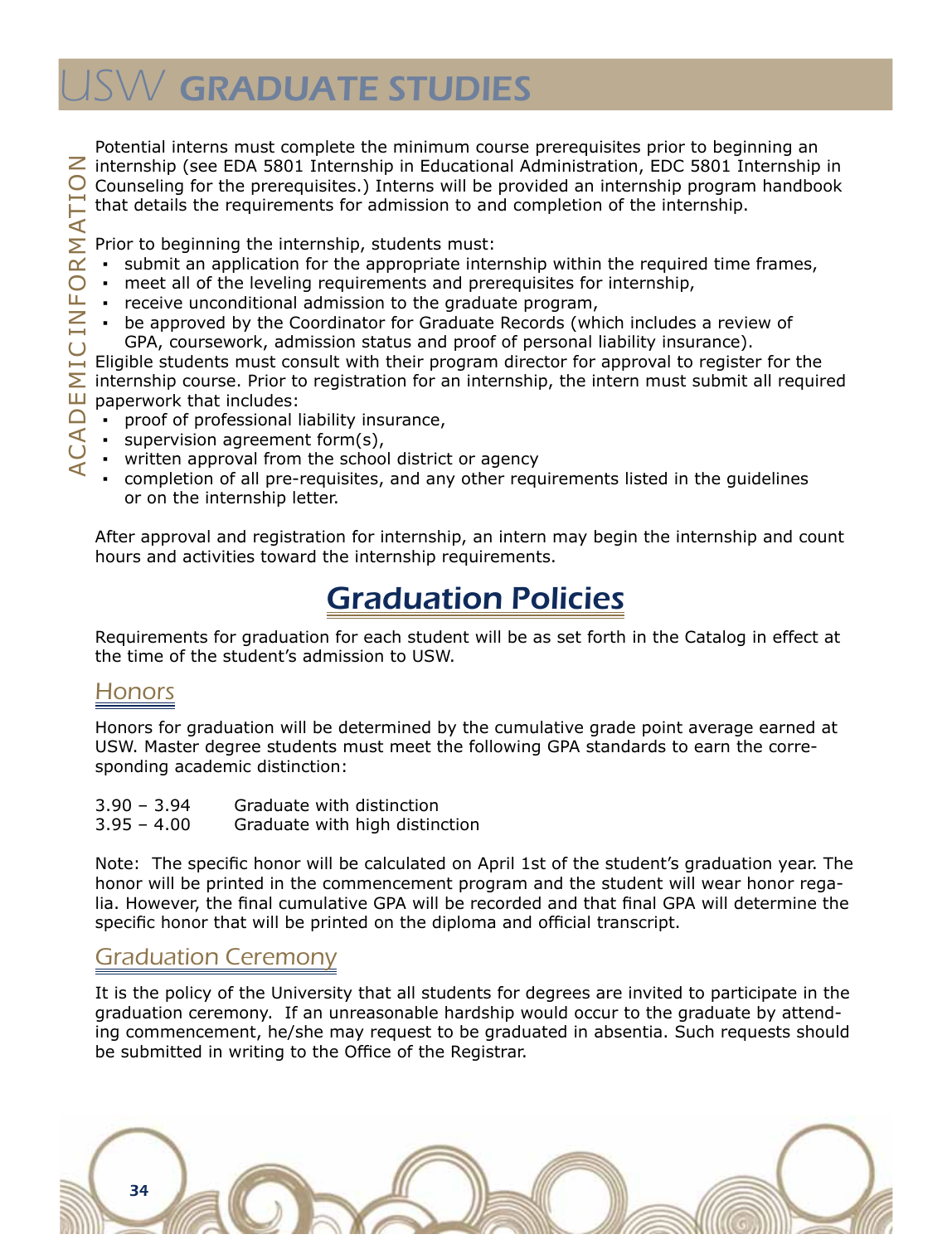# Academic Programs

#### <span id="page-34-0"></span>Academic Course Indentification

| <b>Department</b> | <b>Designation</b>                 |
|-------------------|------------------------------------|
| <b>ECE</b>        | Early Childhood Education          |
| <b>EDA</b>        | <b>Educational Administration</b>  |
| <b>EDC</b>        | Mental Health/School Counseling    |
| <b>EDG</b>        | <b>Educational Diagnostics</b>     |
| EDI               | Curriculum and Instruction (C & I) |
| EDU               | Education                          |
| <b>MBA</b>        | Master of Business Administration  |
| <b>SPED</b>       | <b>Special Education</b>           |
| <b>USW</b>        | <b>University Course</b>           |

#### Course Designation by Number

All graduate courses are in the 5000 series. Courses in the 4000 series or lower are undergraduate courses and do not count as graduate courses applied toward a master's degree.

#### Course Description

Each course has a brief description that provides a concise explanation of the course, and lists any prerequisites. Course prerequisites are required prior to taking the course. Program prerequisites are required before taking any of the courses in the specialization area.

#### Core Courses and Specialization

Each graduate degree program has an Educational Core that consists of educational foundation courses, and generally, it is recommended that the student completes the Core before taking courses in the Specialization. The Specialization is the selected major field of study (Business Administration, Educational Administration, School Counseling, Mental Health Counseling, Curriculum and Instruction, Early Childhood Education, or Educational Diagnostics). The Specialization may be sequenced and certain prerequisites may be required. The student should read carefully the course descriptions and consult with the graduate advisor before planning when courses are to be taken.

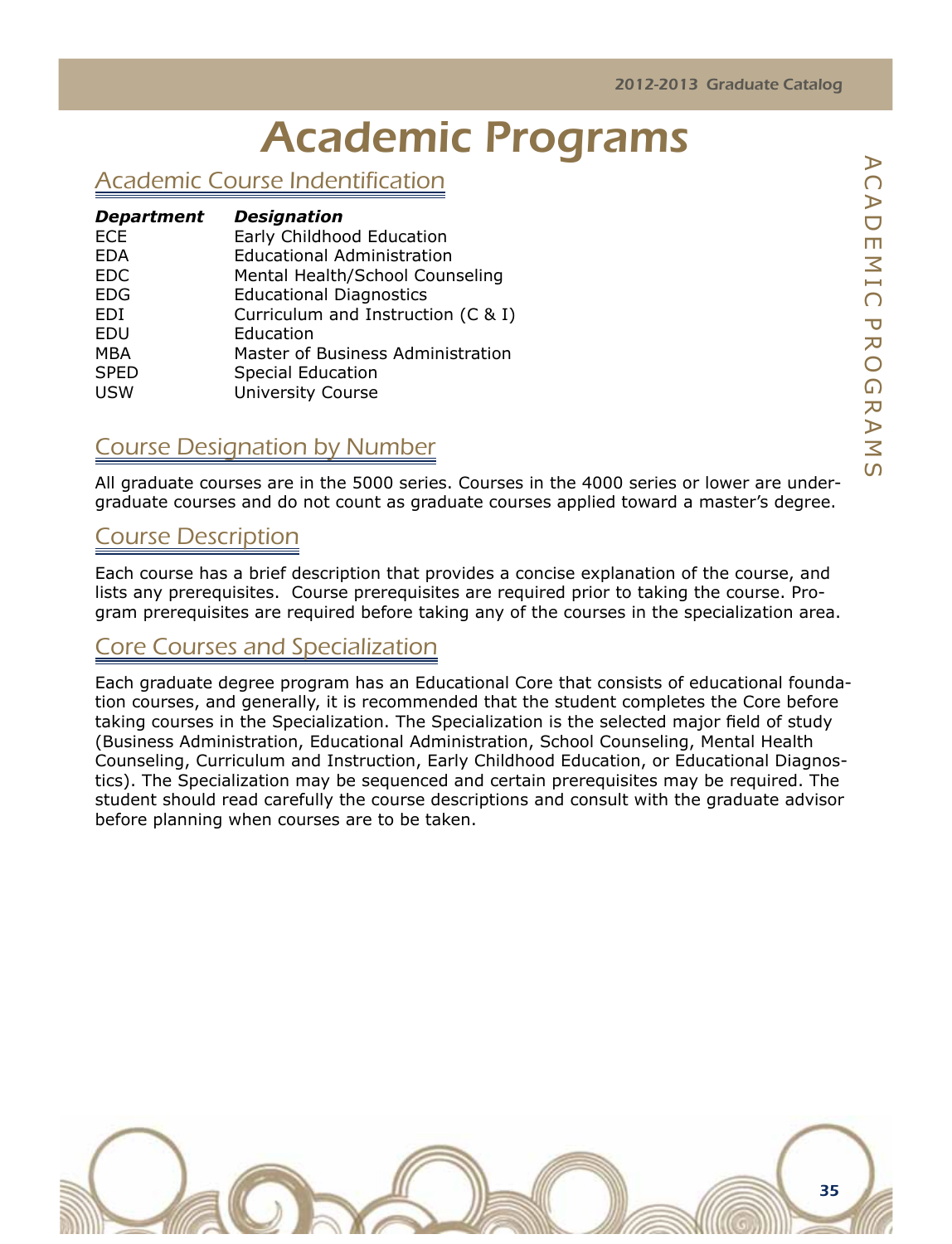# <span id="page-35-0"></span>Master of Business Administration

#### Accounting

The MBA in accounting is a 36 credit hour program delivered entirely online. The program is designed for individuals seeking their CPA certification and a career in accountancy. Students can complete the program in as little as 14 months and quickly gain a professional edge by working with instructors who are industry leaders in accounting. The program includes a strategic overview of accounting concepts, methodologies, and techniques aimed at providing students a competitive advantage in a dynamic career field.

#### Core Course Requirements

MBA 5223 Leadership

ms- MB

 $\blacktriangleleft$ 

- mic Progra MBA 5103 Information Technology for Managers
- Acade MBA 5533 Business Analytics and Econometrics
	- MBA 5243 Controllership
	- MBA 5323 Marketing Concepts and Strategies
	- MBA 5503 Transforming Business in the 21st Century
	- MBA 5423 Financial Management

#### **Specialization Course Requirements**

MBA 6333 Financial Reporting

- MBA 5343 Internal Audit Theory and Practice
- MBA 6403 Small Business Accounting
- MBA 6343 Financial Planning and Investment Analysis
- MBA 6503 Organizational Design and Strategy (Capstone)

*Total Hours: 36* 

 *Total Hours: 36*

#### Finance

The MBA in finance is a 36 credit hour program delivered entirely online. The program is designed for individuals seeking their CFP certification, securities license, and/or a career in the financial services sector. Students can complete the program in as little as 14 months and quickly gain a professional edge by working with instructors who are industry leaders in financial planning, consulting, and investment analysis. The program includes the practical application of financial concepts, methodologies, and techniques aimed at providing students a competitive advantage in a dynamic career field.

#### Core Course Requirements

MBA 5223 Leadership

MBA 5103 Information Technology for Managers

- MBA 5533 Business Analytics and Econometrics
- MBA 5243 Controllership

MBA 5323 Marketing Concepts and Strategies

MBA 5503 Transforming Business in the 21st Century

MBA 5423 Financial Management

**Specialization Course Requirements** 

- MBA 5433 Multinational Financial Management
- MBA 6333 Financial Reporting
- MBA 6303 Small Business Finance
- MBA 6343 Financial Planning and Investment Analysis

MBA 6503 Organizational Design and Strategy (Capstone)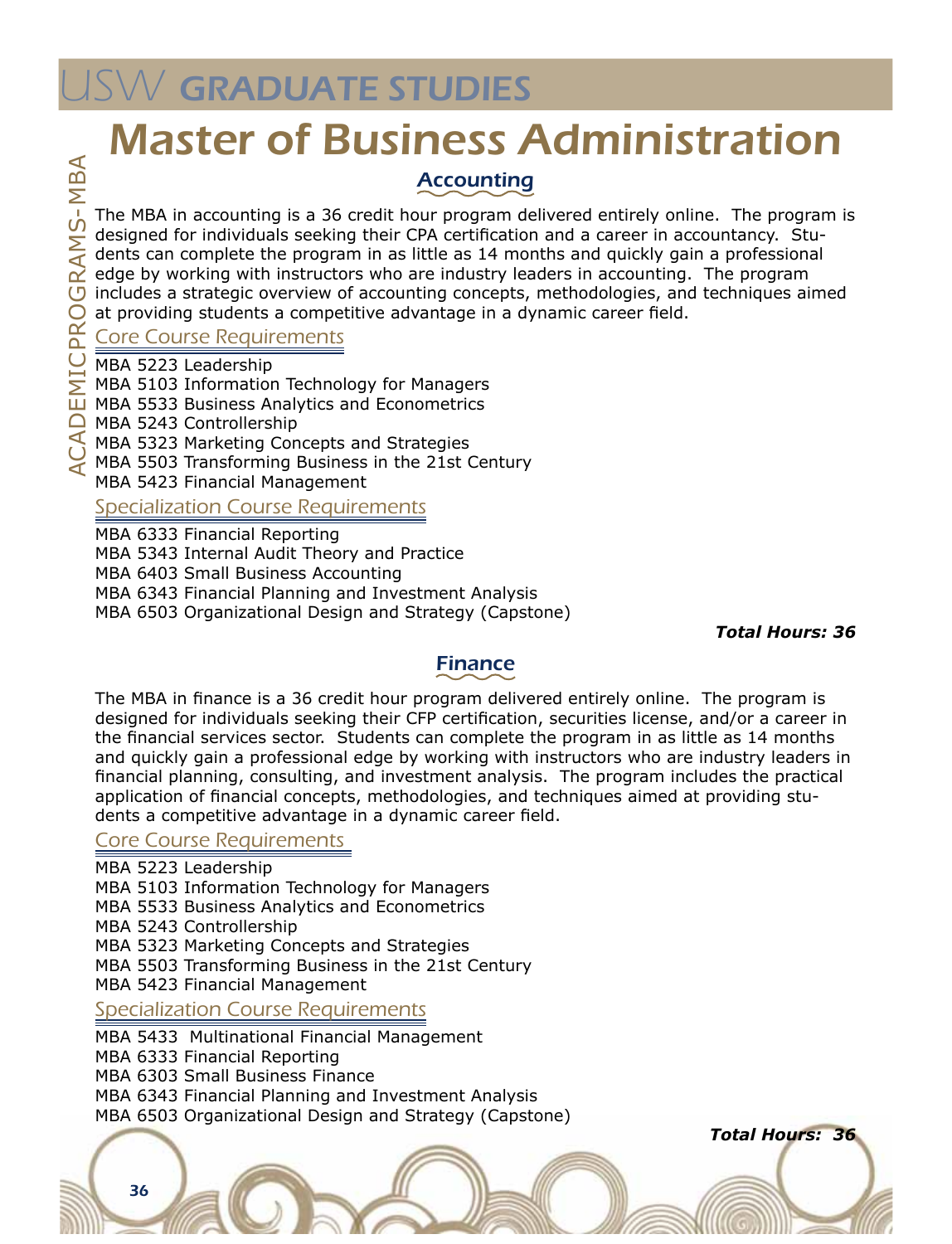# **Marketing**

The MBA in marketing is a 36 credit hour program delivered entirely online. The program is designed for students pursuing an exciting career in marketing, sales, advertising, or promotion. Students can complete the program in as little as 14 months and quickly gain a professional edge by working with instructors who are industry leaders in the field. The program includes the design and application of marketing tools, campaigns, and promotional techniques aimed at providing students a competitive advantage in a truly engaging career.

## Core Course Requirements

MBA 5223 Leadership MBA 5103 Information Technology for Managers MBA 5533 Business Analytics and Econometrics MBA 5243 Controllership MBA 5323 Marketing Concepts and Strategies MBA 5503 Transforming Business in the 21st Century MBA 5423 Financial Management

# **Specialization Course Requirements**

MBA 5203 IT for E-Business MBA 6103 Innovation Management MBA 6203 E-Marketing MBA 6213 Small Business Marketing MBA 6503 Organizational Design and Strategy (Capstone)

 *Total Hours: 36*

## Strategic Management

The MBA in strategic management is a 36 credit hour program delivered entirely online. The program is designed for entrepreneurs and executives charged with developing strategic plans within their organization. Students can complete the program in as little as 14 months and quickly gain a professional edge by working with instructors who are industry experts at the design, development, and implementation of strategic initiatives. The program focuses on the tools, models, and techniques used to create competitive strategies with the goal of providing students expertise their career field.

## Core Course Requirements

MBA 5223 Leadership MBA 5103 Information Technology for Managers MBA 5533 Business Analytics and Econometrics MBA 5243 Controllership MBA 5323 Marketing Concepts and Strategies MBA 5503 Transforming Business in the 21st Century MBA 5423 Financial Management

**Specialization Course Requirements** 

MBA 5403 Human Resource Management

MBA 6103 Managing Innovation

MBA 6113 Change Management

MBA 6123 Sustainability Management

MBA 6503 Organizational Design and Strategy (Capstone)

*Total Hours: 36*

37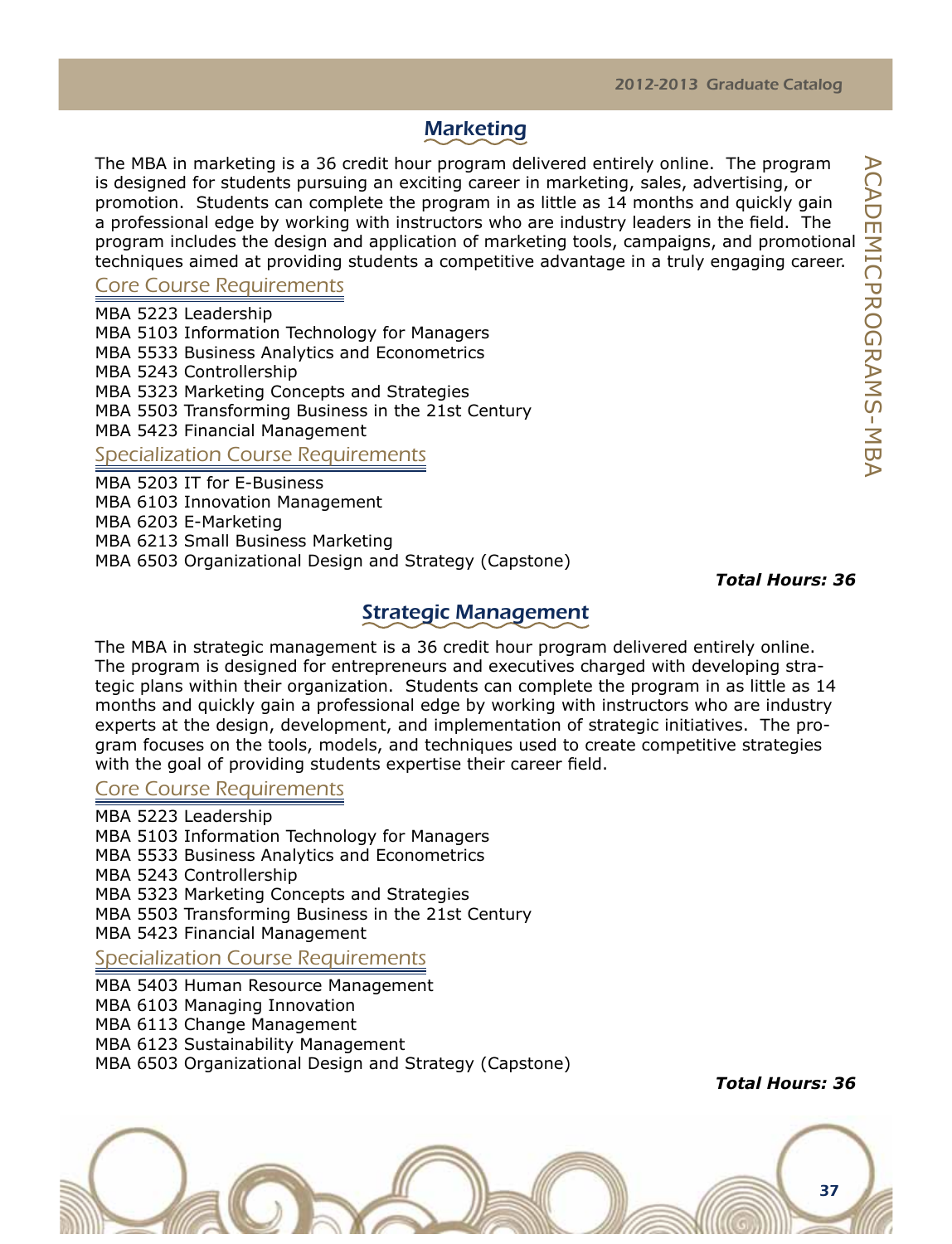# W GRADUATE STUDIES

# Self-Designed

The self-designed MBA is a 36 credit hour program delivered entirely online. The program is designed to provide students with a customized, versatile specialization that is directly relevant to their existing or intended career path. Students can complete the program in as  $\bigcup_{n=1}^{\infty}$  little as 14 months and have significant control over their area of specialization by tailoring little as 14 months and have significant control over their area of specialization by tailoring their course preferences to suit their own needs. Students can choose up to twelve credit hours (4 classes) from the emphasis area course list to create a specialization that meets their career objectives. Core Course Requirements

MBA 5223 Leadership

MBA 5103 Information Technology for Managers

MBA 5533 Business Analytics and Econometrics

MBA 5243 Controllership

MBA 5323 Marketing Concepts and Strategies

MBA 5503 Transforming Business in the 21st Century

MBA 5423 Financial Management

## Specialization Course Requirements

*Students Select 4 courses from the list below:*

MBA \_\_\_\_\_\_\_\_\_\_\_\_\_\_\_\_\_\_\_\_\_\_\_\_\_ MBA \_\_\_\_\_\_\_\_\_\_\_\_\_\_\_\_\_\_\_\_\_\_\_\_\_

MBA \_\_\_\_\_\_\_\_\_\_\_\_\_\_\_\_\_\_\_\_\_\_\_\_\_

MBA \_\_\_\_\_\_\_\_\_\_\_\_\_\_\_\_\_\_\_\_\_\_\_\_\_

MBA 6503 Organizational Design and Strategy (Capstone)

*Total Hours: 36* 

## Research Track

The Research Track MBA is designed for students with a strong desire to participate in academic research and scholarly writing/publication. As a 36 credit hour (minimum) program delivered entirely online, students engage in a well-rounded, multidisciplinary curriculum which addresses all of the primary content areas. Prior to completion of the program, students will work closely with a core team of subject matter experts to develop a researchbased thesis. This committee will guide the student through the design, data collection, and analysis phases of the thesis project, providing a solid foundation for future study. Many Research Track MBA students choose to continue their academic career in a PhD/Doctoral program.

MBA 5523 Business Statistics Research Design

MBA 5103 Information Technology for Managers

MBA 5223 Leadership

MBA 5243 Controllership

MBA 5323 Marketing Concepts and Strategies

MBA 5503 Transforming Business in the 21st Century

MBA 5203 Information Technology for E-Business

MBA 5343 Internal Audit Theory and Practice

MBA 5403 Human Resource Management

MBA 5423 Financial Management

MBA 5433 Multinational Financial Management

MBA 5803 Thesis

38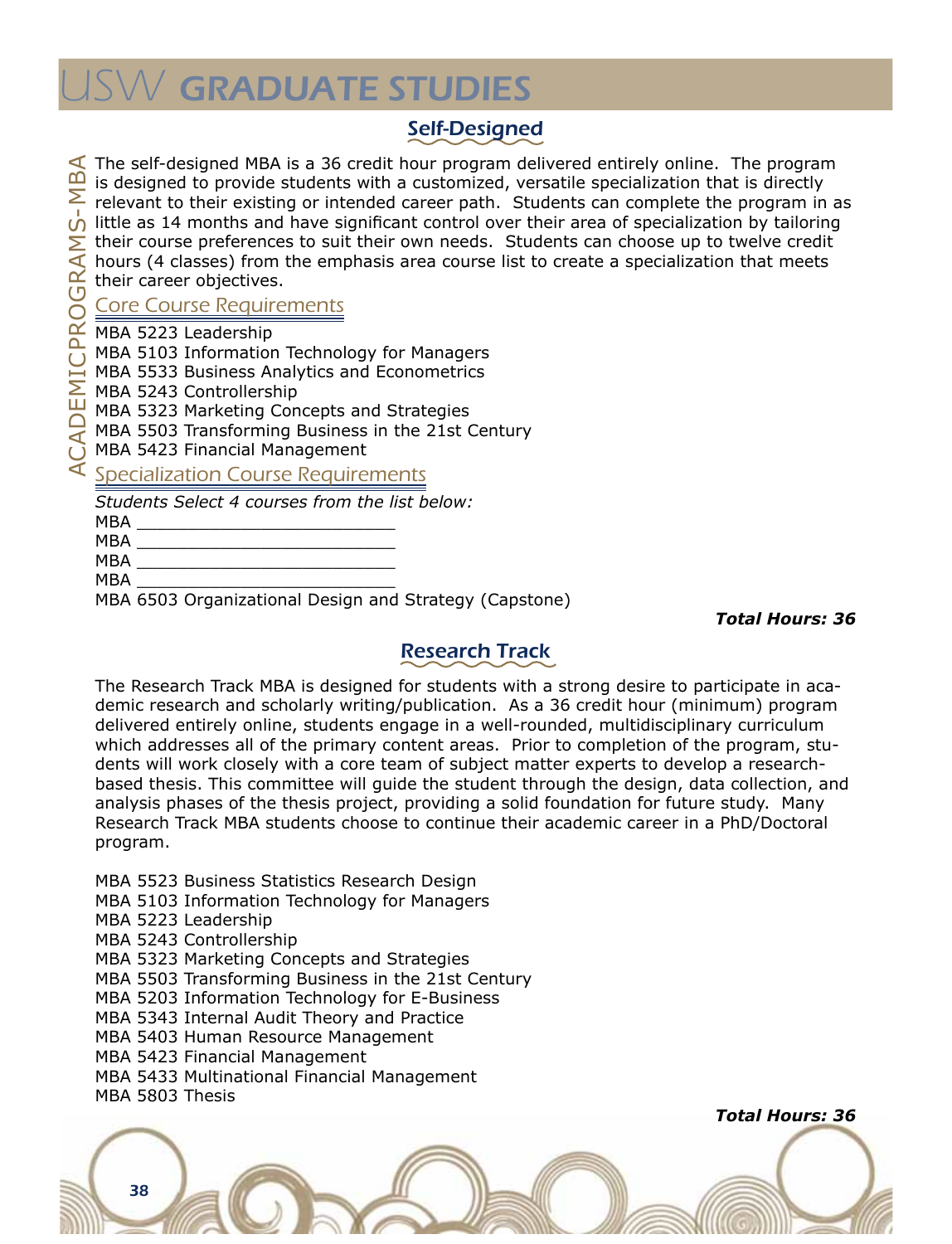## Sport Management and Recreation

Sport management and recreational career opportunities are emerging from the growing global popularity of sports and recreation activities. Many sport and recreation organizations operate as small businesses. Professionals with an advanced degree specializing in the financial, management, programing, risk-management, and psychological issues related to sport and recreation have a variety of career opportunities.

These sport and recreation leadership opportunities include professional, inter-collegiate, and amateur sport franchises; sport tourism; sport and recreation merchandizing; non-profit youth and adult sport and recreation organizations; public parks and recreation agencies; military recreation; and international sport and recreation governing agencies.

## Core Course Requirements

MBA 5223 Leadership MBA 5103 Information Technology for Managers MBA 5533 Business Analutics and Econometrics MBA 5243 Controllership MBA 5323 Marketing Concepts and Strategies MBA 5503 Transforming Business in the 21st Century MBA 5423 Financial Management Specialiazation Course Requirements

MSM 5103 Management in Sport & Recreational Organizations

MSM 5113 Social Psychology of Sport & Recreation

MSM 5123 Law & Liability in Sport & Recreational Services

MSM 5133 Programming for Sport & Recreational Service Organizations

MBA 6503 Organizational Design and Strategy **(Capstone)**

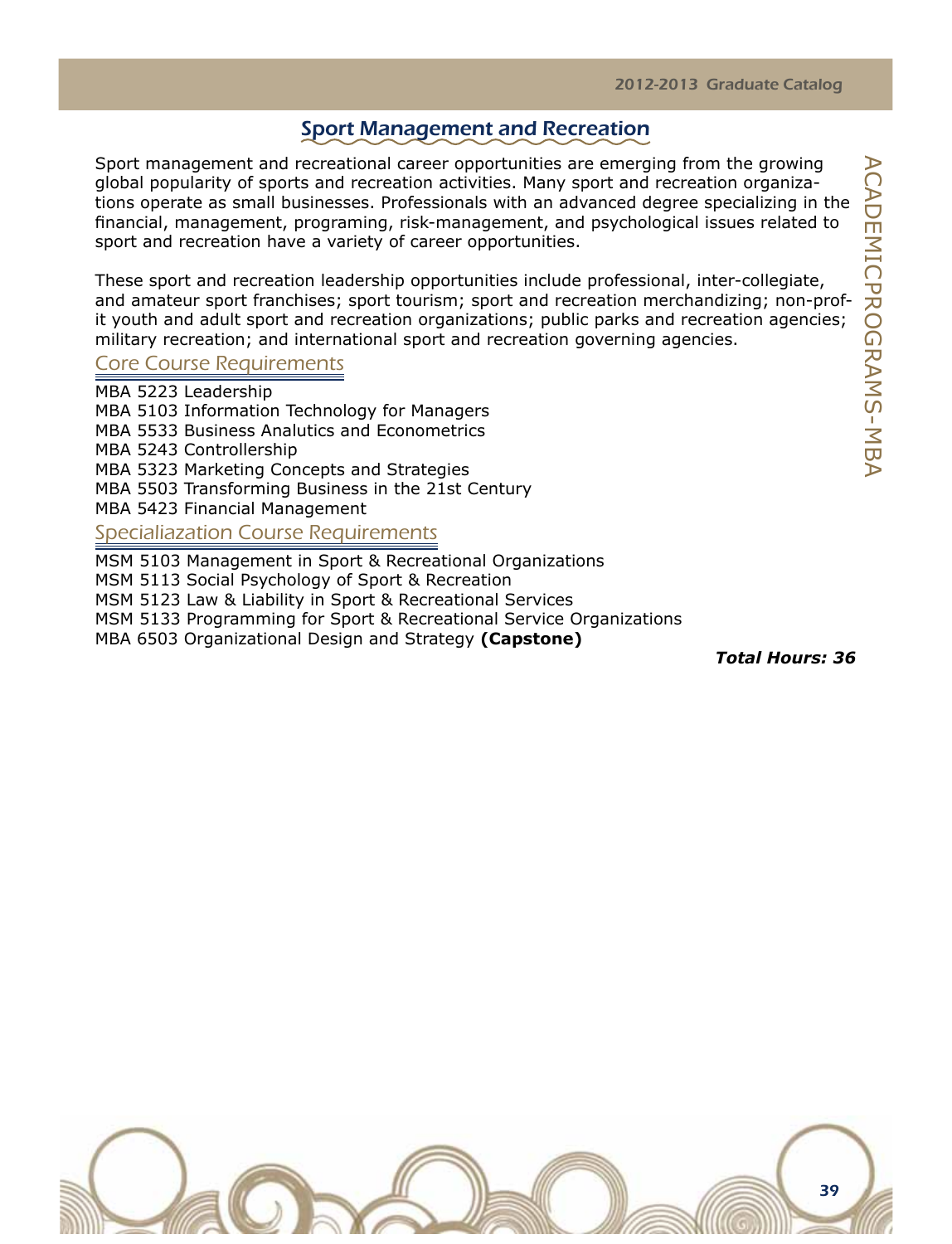# **USW GRADUATE STUDIES**

# Master of Science in Education

# Educational Administration

The Master's in Educational Administration program provides students with a dynamic combination of theory and practice, which prepares them for public school administration or instructional leadership at the teaching level. The primary emphasis of the program includes, but is not limited to, some of the following pedagogy: Educational Leadership and Supervision; Theories of Curriculum Development; Policies and Public Relations; Education and Special Education Law; Educational Finance and Facilities; School Administration, Theories of Administration, or Applied Educational Leadership; and an Internship in Educational Administration. Students from other states must contact a representative with their state's department of education in order to determine if USW's degree program will be accepted for licensing purposes.

## Prerequisite for Licensure in New Mexico

Must be a Level-3 Teacher with 6 years of experience + NMTA pass on Ed Ad Exam. For more information go to http://www.nmcpr.state.nm.us/nmac/parts/title06/06.062.0002.htm

Leveling Courses (Credits DO NOT apply to degree)

EDU/SPED 1101/5101 Field Observation EDU 2103/5103 Foundations of Education

## Required Courses

EDA 5013/ Instructional Strategies EDU 5203/ Theories of Learning & Human Development EDU 5513/ Culturally Diverse & Special Needs Population EDU 5533/ Program Development and Management EDU 5523/ Educational Statistics & Research Design EDA 5203/ Educational Leadership and Supervision EDA 5213/ Theories of Curriculum Development EDA 5303 Policies and Public Relations EDA 5313/ Educational Law EDA 5403 Educational Finance & Facilities EDA 5513 Theories of Administration\*\*

## Required Internship

EDA 5803/ Internship in Educational Administration

/ Indicates courses that are cross-referenced

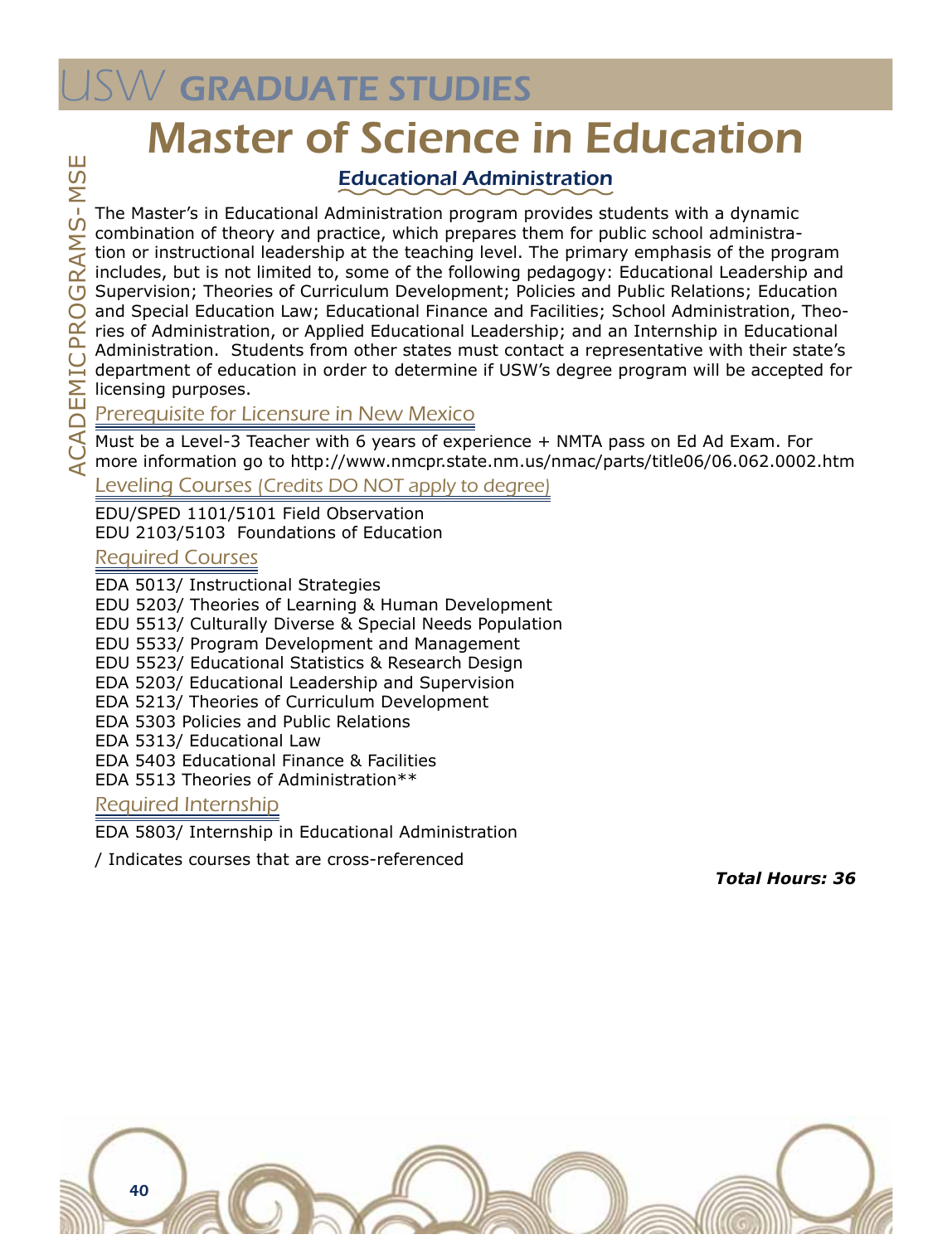## Educational Diagnostics

The Educational Diagnostic Program prepares candidates to perform testing in the areas of intellectual functioning, achievement, and behavioral screening. Candidates learn to identify exceptionalities, to determine which students qualify for special education services, and to develop comprehensive individualized recommendations to remediate or improve functioning in a variety of areas related to academic and/or vocational functioning. This program prepares New Mexico candidates who are interested in acquiring a diagnostician's license. Candidates from other states must contact a representative with their state's department of education in order to determine if USW's degree program will be accepted for licensing purposes.

## Pre-Requisites

Bachelor's degree and valid professional license OR 3 years' related experience [6NMAC 4.2.3.10]; for more information go to http://www.nmcpr.state.nm.us/nmac/parts/title06/06.063.0004.htm

## Leveling Courses (Credits Do Not Apply to Degree)

SPED 2103 Intro to Special Education SPED 3523 Assessment, Evaluation, Referral, & Placement of Exceptional Lrnrs

## Core Course Requirements

EDU 5203 Learning & Human Development EDG 5313 Educational & Special Education Law EDU 5513 Culturally Diverse & Special Needs Pops EDU 5523 Educational Research

## Specialization Course Requirements

EDG 5103/ Career Development & Transition Planning EDR 5113/ Brain-Based Reading Instruction EDG 5203/ Diagnostic & Corrective Reading EDG 5223/ Advanced Assessment EDG 5443A Individual Cog Assmt: Test Admin. EDG 5443B Individual Cog Assmt: Interp/Rept Writing EDG 5453A Indiv. Ach & Processing Assmt: TestAdmin EDG 5453B Indiv. Ach & Processing Assmt: Interp/Rept Writing EDG 5463 Psycho-Educational Assessment EDG 5533/ Exceptional Populations in Regular Classrooms EDG 5803 Internship in Educational Diagnostics \*EDG 5123/ High- & Low-Incidence Disabilities \*EDG 5473 Educational Diagnostic Process for Except Lrnrs /Indicates courses that are cross-referenced (SUBTOTAL 33 HOURS) \*Indicates optional courses

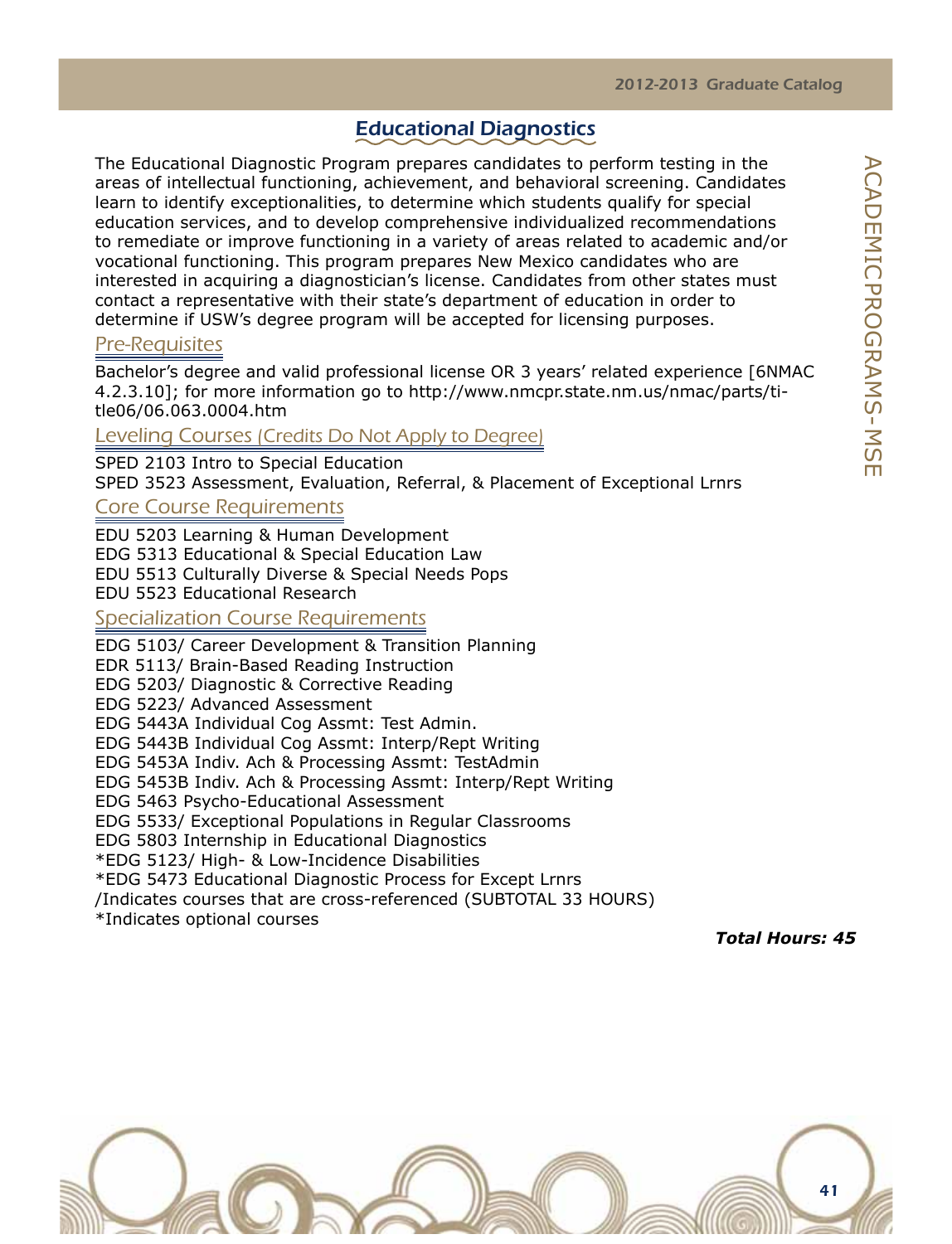# **SW GRADUATE STUDIES**

# School Counseling

The School Counseling program is accredited by the New Mexico Public Education Department to prepare school counselors for licensure. The School Counseling program focuses on the relations and interactions between students and their school environment with the  $\sigma$  expressed purpose of reducing the effect of environmental and institutional barriers that impede student academic success. The profession fosters conditions that ensure educational equity, access, and academic success for all students P-12. Students from other states must check with a representative of their state's licensure bureau for School Counseling in order to determine if USW's degree program will be accepted for licensing purposes.

- **Prerequisite for Licensure in New Mexico**
- Pass the NMTA for school counselors. For more information go to http://www.nmcpr. state.nm.us/nmac/parts/title06/06.062.0002.htm

## Leveling Courses (Credits DO NOT apply to degree)

EDU/1101/5101 Field Observation

SPED/2103/5103 Introduction to Special Education

EDU 5203 Learning & Human Development

 $\leq$  EDU 5513 Culturally Diverse & Special Needs Populations

## Required Courses

*Take the first 4 courses listed in the order listed* EDU 5523 Educational Research Take with EDC5323 EDC 5323 Counseling Theories Take with EDC 5523 EDC 5313 Counseling Techniques EDC 5213 Professional & Ethical Issues in Counseling EDC/5103 Career Development & Life Planning EDC 5403 Group Counseling EDC 5413 Counseling Families EDC 5423 Child & Adolescent Counseling EDC 5433 Introduction to Play Therapy \* EDC 5533/ Program Develop. & Management Choose a total of 9 hours (3 courses) from the following: EDC 5203 Human Sexuality\*

EDC 5723 Special Topics\*

EDC 5463/ Psycho-Educational Assessment

EDC 5523 Psychopathology

EDC 5543 Counseling Traumatized Clients \*

EDC 5553 Introduction to Addictions Counseling \*

EDC 5813 Graduate Counseling Practicum I\*

## Required Internship

EDC 5803S Internship in School Counseling / Indicates cross-referenced courses.

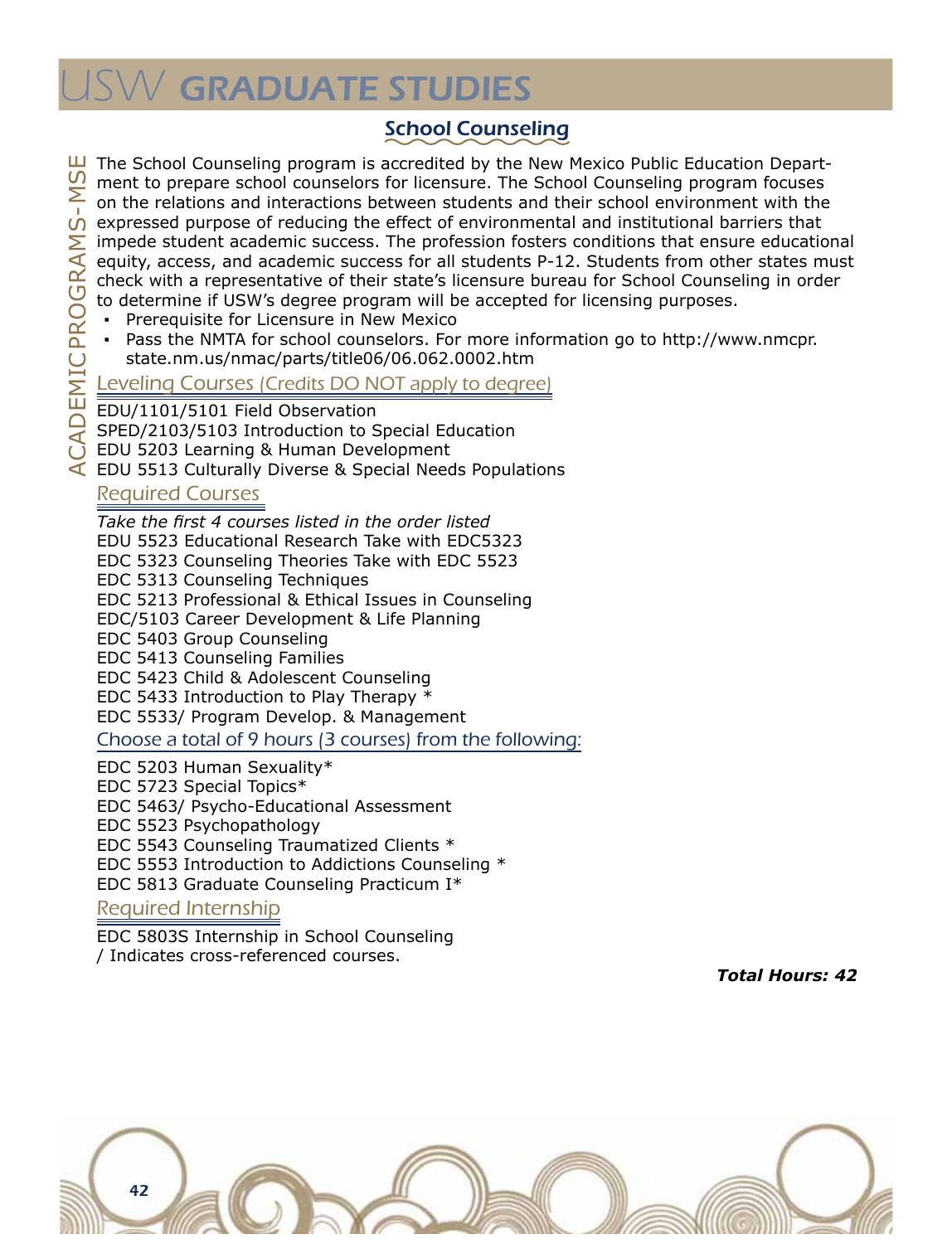## Mental Health Counseling-48 hours

Mental Health Counseling is an area of study that can result in excellent career opportunities and great personal satisfaction. The University's Mental Health Counseling Master's program offers a thorough curriculum that includes online course work and field experiences designed to prepare each individual for New Mexico licensure eligibility. Theoretical knowledge and practical skills needed to diagnosis and treat mental and emotional disorders will be taught by skilled and knowledgeable professors who are also licensed professionals. Individuals who select this profession may pursue mental health counselor positions within community, various institutions, and/or private practice sites in New Mexico. Students from other states must check with a representative of their state's licensure bureau for Mental Health Counseling in order to determine if USW's degree program will be accepted for licensing purposes.

## Required Courses

*Take the first 3 courses listed in the order listed* EDU 5523 Educational Research Take with EDC5323 EDC 5323 Counseling Theories Take with EDC 5523 EDC 5313 Counseling Techniques EDC 5203 Learning & Human Development EDC 5213 Professional & Ethical Issues in Counseling EDC/5103 Career Development & Life Planning EDC 5403 Group Counseling EDC 5413 Counseling Families EDC 5423 Child & Adolescent Counseling EDC 5463 Psycho-Educational Assessment EDU 5513 Culturally Diverse & Sp Needs Pops EDC 5523 Psychopathology Choose a total of 3 Hours (one course) from the following: EDC 5433 Introduction to Play Therapy \* EDC 5553 Introduction to Addictions Counseling\* EDC 5543 Counseling Traumatized Clients \* EDC 5533 Program Development Management\* EDC 5563 Clinical Supervision of Counselors\*

EDC 5203 Human Sexuality\* EDC 5723 Special Topics\*

EDC 5473A Psychopharmacology I\*

EDC 5473B Psychopharmacology II\*

(Total of 6 hours of practicum + 3 hours of internship required for LMHC, LPC, LPCC)

EDC 5813 Graduate Counseling Practicum I EDC 5823 Graduate Counseling Practicum II EDC 5803M Internship in Mental Health Counseling

/ Indicates cross-referenced course

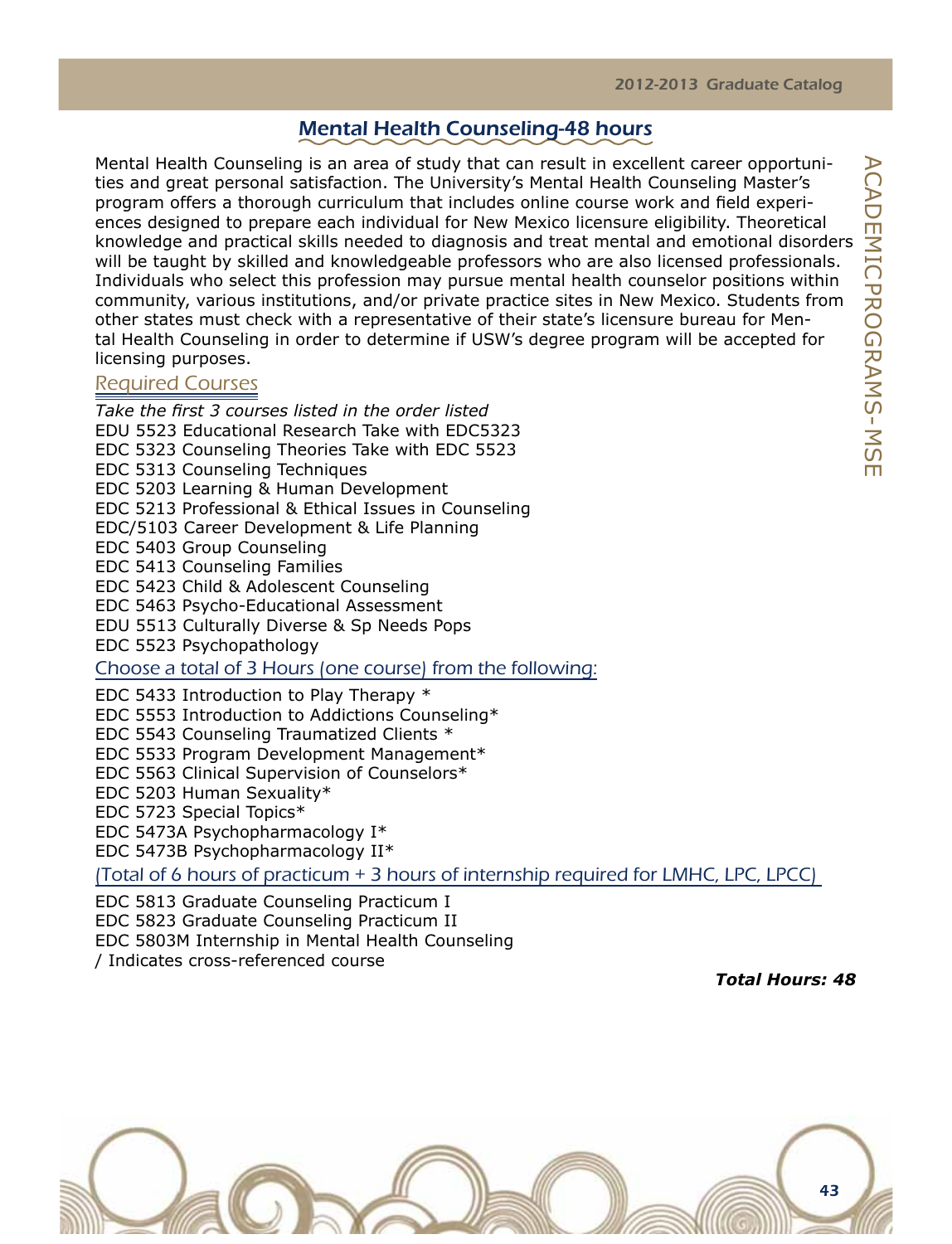# **SW GRADUATE STUDIES**

# Mental Health Counseling- 60 hours

For State Licensure Information: Contact the New Mexico State: Counseling and Therapy

Practice Board at www.rld.state.nm.us/counseling.

## Required Courses

- *Take the first three prerequisite/courses in the order listed*
- EDU 5523 Educational Research Take with EDC 5323
- EDC 5323 Counseling Theories Take with EDU 5523
- EDC 5313 Counseling Techniques Take with EDC 5323
- EDU 5203 Learning & Human Development
- EDC 5213 Prof & Ethical Issues in Counseling
- EDC/5103 Career Development & Life Planning
- EDC 5403 Group Counseling
- EDC 5413 Counseling Families
- EDC 5423 Child & Adolescent Counseling)
- EDC 5463 Psycho-Educational Assessment
- EDU 5513 Culturally Diverse & Sp Needs Pops
- $\triangle$  EDC 5523 Psychopathology

## \*Choose a Total of 15 hours (five [5] course) from the following:

- EDC 5433 Introduction to Play Therapy \*
- EDC 5553 Introduction to Addictions Counseling\*
- EDC 5543 Counseling Traumatized Clients \*
- EDC 5533 Program Development Management\*
- EDC5563 Clinical Supervision of Counselors\*
- EDC5203 Human Sexuality\*
- EDC 5723 Special Topics\*

EDC5473A Psychopharmacology I\*

EDC5473B Psychopharmacology II\*

(Total of 6 hours of practicum + 3 hours of internship required for LMHC, LPC, LPCC)

- EDC 5813 Graduate Counseling Practicum I
- EDC 5823 Graduate Counseling Practicum II
- EDC 5803M Internship in Mental Health Counseling
- EDC 5803Z Continuing Internship in MH Counseling

*Total 60 Hours*



ms- MSE RAMS-MS mic Progra  $\overline{C}$  $\breve{\bigcirc}$ **CADEMICPR**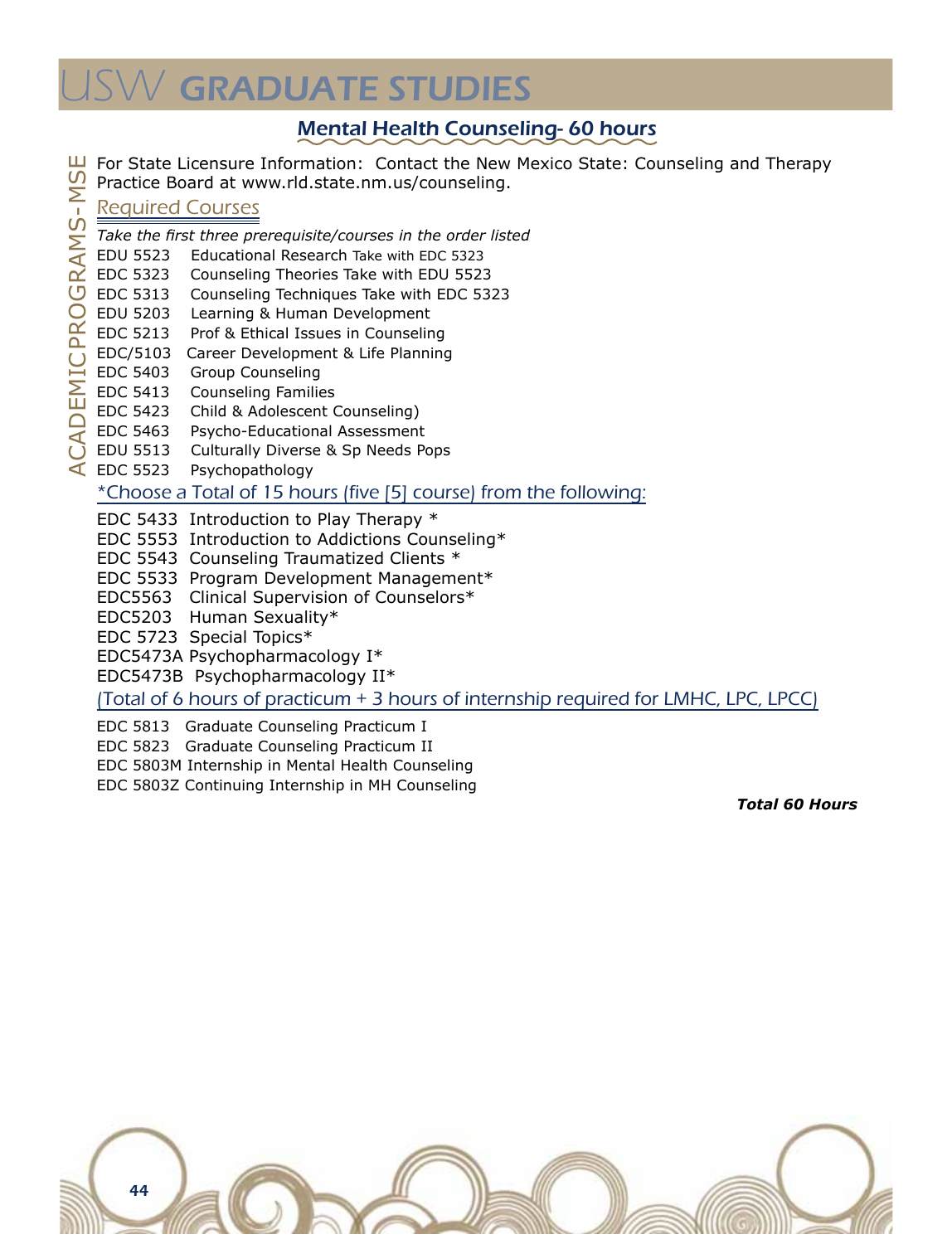# Curriculum and Instruction (C&I): Non-Licensure

The Curriculum and Instruction (C & I) program prepares students to enhance teaching efficacy at the elementary or secondary level. Students will have opportunities to research instructional practices, including brain-based teaching and learning strategies, methods, theories, and interventions. Students will also explore curriculum development and evaluation. In addition, reading pedagogy, reflective practice, multiculturalism, service learning, and integration of technology are emphasized. This program is a 36-credit-hour program; a written or oral comprehensive exam and an e portfolio are required, no internship is required. This program can be aligned with USW's post baccalaureate licensure program for New Mexico students who are interested in acquiring a teaching license. Students from other states must contact a representative with their state's department of education in order to determine if USW's degree program will be accepted for licensing purposes.

## Leveling Courses (Credits DO NOT apply to degree)

EDU/SPED 1101/5101 Field Observation EDU 2103/5103 Foundations of Education

## Core Course Requirements

EDI 5013 Instructional Strategies

EDU 5203 Learning & Human Development

EDU 5513 Culturally Diverse & Special Needs Pops

EDU 5523 Educational Research

## Specialization Course Requirements

EDI 5113/ Brain-Based Instruction

EDI 5123/ Professionalism, Issues, and Ethics in Education

EDI 5133 Advanced Instructional Technology

EDI 5213/ Theories of Curriculum Development

EDI 5223/ Advanced Assessment

EDI 5233 Advanced Classroom Management

EDI 5533/ Exceptional Populations in Reg Classrooms

EDI 5333/ Reading Comprehension/Core Knowledge **-or-**

EDI 5203/ Educational Leadership and Supervision

/ Indicates courses that are cross-referenced

## Optional Plan Information

Elementary & Secondary (Teaching) Licensure Plans

Contact your graduate advisor or Professor Sue Fox for more information.

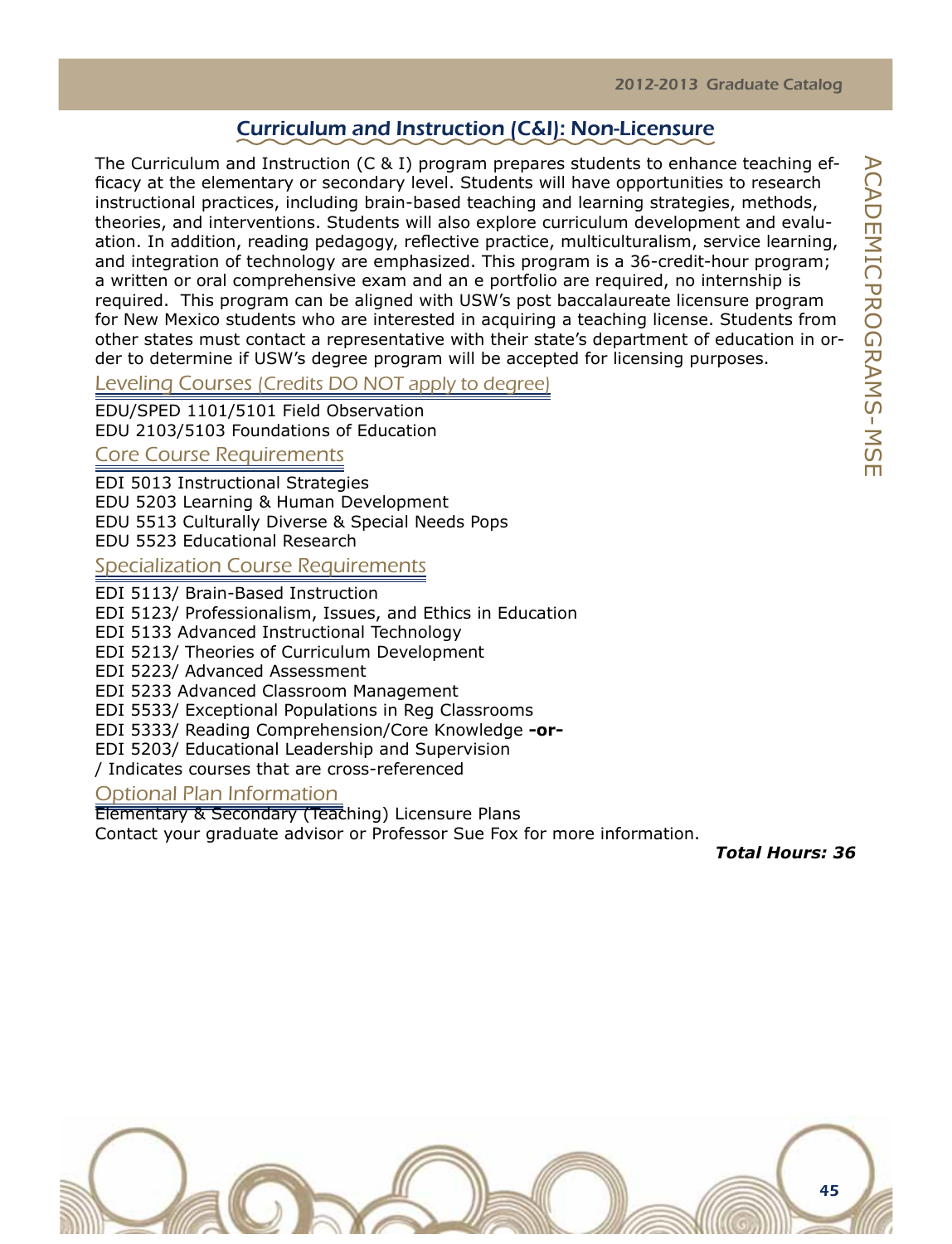# **SW GRADUATE STUDIES**

# C & I: Bilingual

Curriculum and Instruction: Bilingual is a multicultural program that prepares students to  $\Omega$  improve learning for students of all languages and cultures. The program empowers and guides the students by addressing the following competencies: proficiency in the Spanish language, awareness of culture, proficiency in the English language, instructional methodology, community and family involvement, assessment, and professional leadership. This program is a 36-credit-hour program; no internship is required. Students from other states must contact a representative with their state's department of education in order to determine if USW's degree program will be accepted for licensing purposes.

## Pre-Requisite

12 credit hours in Spanish or 8th grade proficiency (some classes taught in Spanish only)

## Licensure Information

Examine the New Mexico Public Education Department's Bilingual Endorsement requirements found at http://www.nmcpr.state.nm.us/nmac/parts/title06/06.064.0010.htm

## Required Courses

EDU 5203 Learning & Human Development

EDU 5523 Educational Research

EDBL 5003/ Reading and the Bilingual Learner

EDBL 5103/ Teaching English-as-a-Second Language

EDBL 5113/ Humanities for Bilingual Learners

EDBL 5203/ Science & Math for Bilingual Learners

EDBL 5213/ Bilingual Education: School, Community, & Family

EDBL 5303/ Early Literacy & Language Acquisition

EDBL 5403/ Research and Evaluation of Bilingual Learners & Programs

EDBL 5513 Culturally Diverse & Special Needs Population

EDBL 5703/ Topics in Bilingual Education

SPA 5103 Spanish Comparative Linguistics

/ Indicates courses that are cross-referenced

## Optional Plan Information

Elementary & Secondary (Teaching) Licensure Plans

Contact your graduate advisor or Professor Sue Fox for more information.

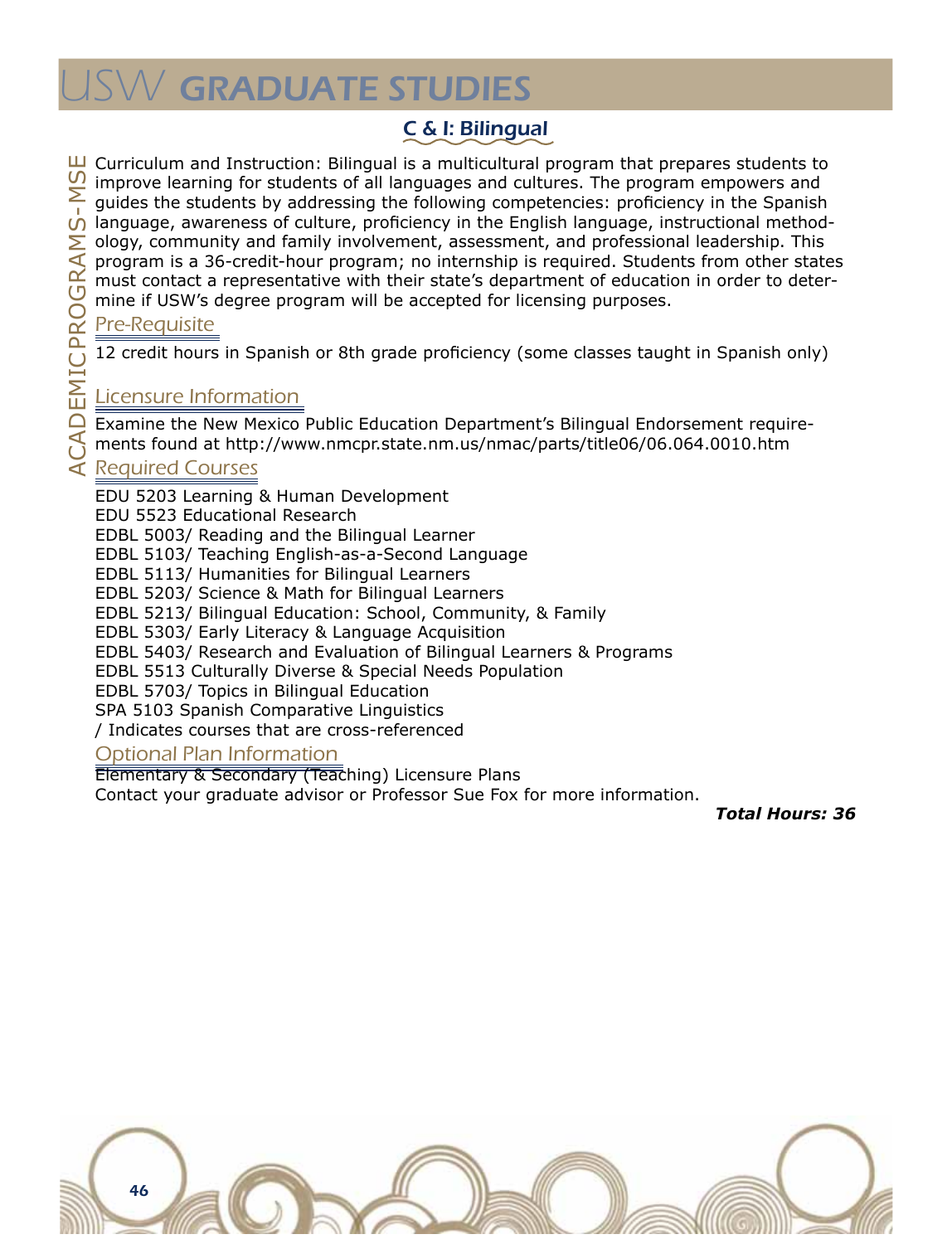# C & I: TESOL

Curriculum and Instruction: TESOL is a multicultural program that prepares students to improve learning for students of all languages and cultures. The program empowers and guides the students by addressing the following competencies: awareness of culture, proficiency in the English language, instructional methodology, community and family involvement, assessment, and professional leadership. This program is a 36-credit-hour program; no internship is required. Students from other states must contact a representative with their state's department of education in order to determine if USW's degree program will be accepted for licensing purposes.

Contact your USW advisor or Professor Sue Fox for information

## Licensure Information

Examine the New Mexico Public Education Department's TESOL Endorsement Requirements, which can be found at http://www.nmcpr.state.nm.us/nmac/parts/title06/06.064.0011.htm

## Core Courses

EDU 5523 Educational Research EDT 5013 Instructional Strategies EDU 5203 Learning & Human Development

## Specialization Courses

EDT 5003 Reading & the Bilingual Learner EDT 5103 Teaching English as a Second Language EDT 5113 Humanities for Bilingual Learners3 EDT 5203 Science & Math for Bilingual Learners EDT 5213 BIL ED: School, Community & Family EDT 5303 Early Literacy & Language Acquisition EDT 5403 Research & Evaluation of BIL Learners & Programs EDT 5513 Culturally Diverse & Special Needs Populations SPA 5103 Spanish Comparative Linguistics

#### Optional Plan Information

Elementary & Secondary (Teaching) Licensure Plans Contact your graduate advisor or Professor Sue Fox for more information.



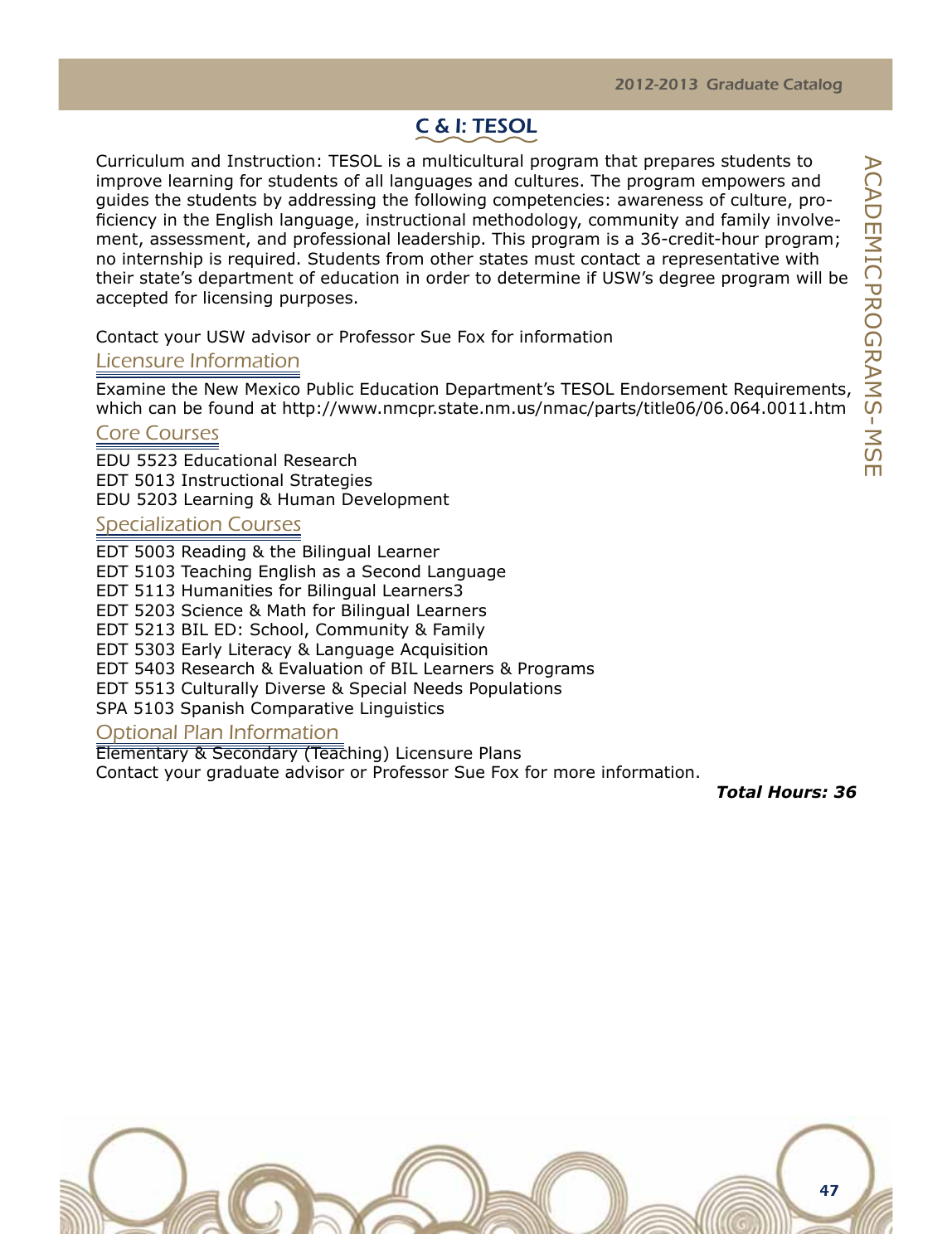# **SW GRADUATE STUDIES**

# Early Childhood Education

The Master's in Early Childhood Education (ECE) is a stand-alone Master's Degree consist- $\Omega$  ing of 36 credits. It is not a licensure program. Students wanting to prepare for licensure as  $\sum$  an Early Childhood teacher should consult their state's licensing department to determine if  $\frac{1}{\sqrt{2}}$  there are additional requirements for licensure beyond those covered in this degree. Two practica are required consisting of 45 hours each and count for a total of 6 credits which can be fulfilled at a site convenient to the student or through the Credit by Experience application form for students with prior experience. Students will complete courses in research, family studies, methods, materials and appropriate content in all areas of the curriculum

including Math, Science, Literacy, Physical Education, Art, Music, Health and Safety. T

## **Prerequisites**

Bachelor's degree in Early Childhood Education or related field.

Leveling Courses (Credits DO NOT apply to degree)

EDU/SPED 1101 Field Observation EDU 2103 Foundations of Education SPED 2103 Intro to Special Education CSI 2203 Educational Technology

## Required Courses

EDU 5513 Culturally Diverse/Special Needs EDU 5523 Educational Research - Take at first opportunity. ECE 5113/ Child Growth and Development ECE 5163/ Integrated EC Curriculum ECE 5173/ Methods and Materials: Math, Science, Motor ECE 5223/ Advanced Assessment ECE 5233/ Whole Child: Social Studies, Social Dev, Arts ECE 5263 Practicum I ECE 5273 Practicum II ECE 5303/ Early Literacy and Language Acquisition ECE 5323 Practical Issues: Core Knowledge Curriculum

Electives- Choose one course from the following:

ECE 5203/ Educational Leadership and Supervision ECE 5313 Early Intervention: Infant and Toddler / Indicates courses that are cross-referenced

## Optional Plan Information

Head-Start Prgrams are recommended for Practica

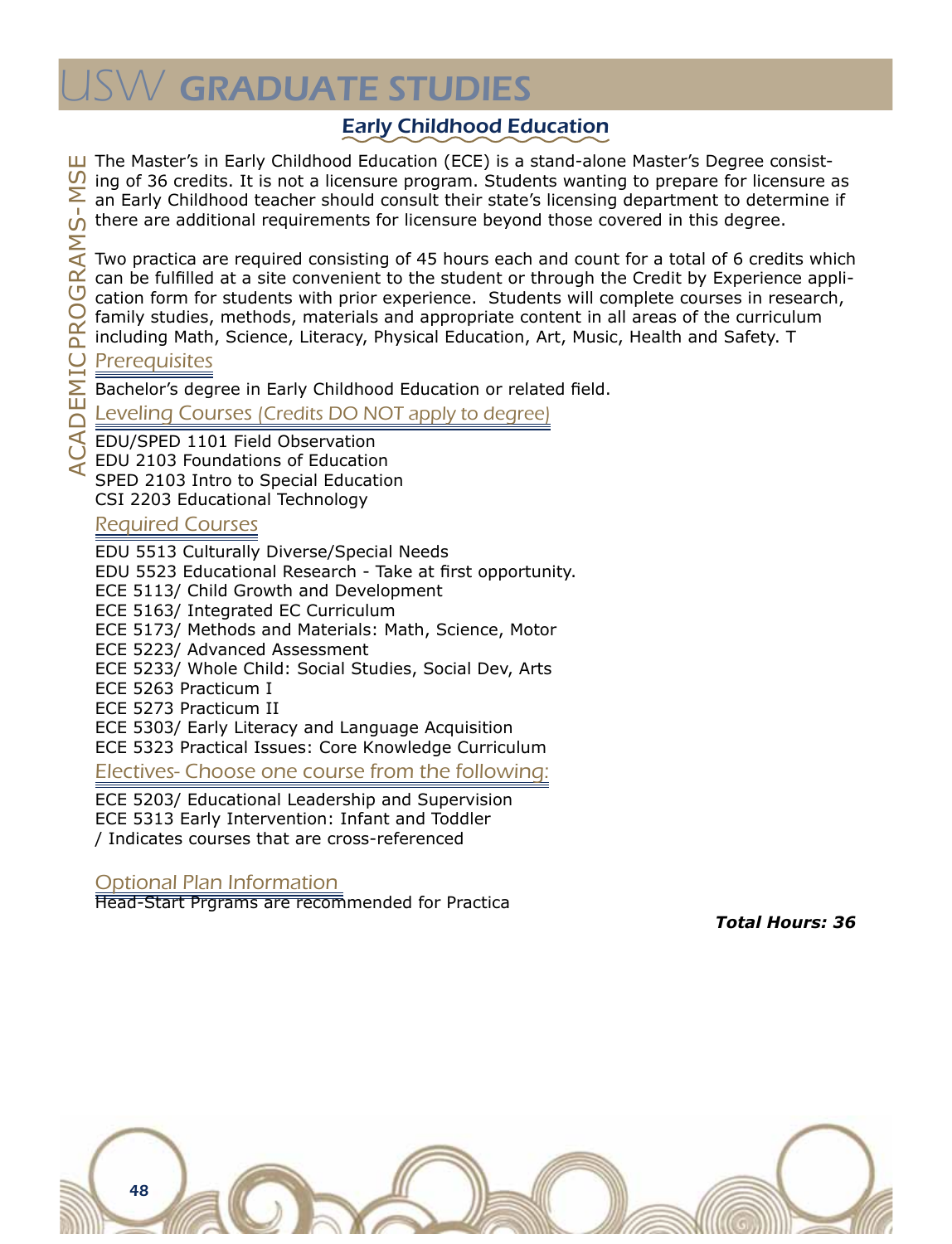## Special Education (Non-Licensure)

If your goal is to work with students who have special needs and you want to learn advanced interventions and techniques that can make a difference in their level of academic achievement, a master's in special education is the degree for you. By acquiring an in-depth knowledge of the characteristics, needs, and research-based intervention strategies for learners with special needs, you will be able to enhance your performance and skill as you deal with the diverse students you encounter in a general education or special education classroom. With the mandates of *No Child Left Behind*, educators who want to help all students learn and to try to leave no child behind can benefit by earning a graduate degree in special education. Passion plus professional expertise can equal success and satisfaction for children and educators alike! This is a 36-credit hour program. A written or oral comprehensive exam and an e-portfolio are required; no internship is required. This program can be aligned with USW's post-baccalaureate licensure program for New Mexico students who are interested in acquiring a teaching license. Students from other states must contact a representative with their state's department of education in order to determine if USW's degree program will be accepted for licensing purposes.

## Licensure Requirements for New Mexico

Go to the New Mexico Public Education Department's Special Education Licensure site at http://www.nmcpr.state.nm.us/nmac/parts/title06/06.061.0006.htm.

## Leveling Courses (Credits DO NOT apply to degree)

SPED 2103/5103 Introduction to Special Education EDU 5203 Learning & Human Development EDU 5513 Culturally Diverse & Special Needs Population

## Required Courses:

EDU 5523 Educational Research SPED 5533/ Exceptional Populations in Regular Classrooms SPED 5113/ Brain-Based Instruction (SP/SUII) SPED 5123/ Learners Who Are Cognitively Different SPED 5213/ Learners with Learning Disabilities SPED 5223/ Advanced Assessment SPED 5233/ Advanced Classroom Management SPED 5243/ Learners with Behavior Disorders SPED 5313/ Educational Law and Special Education Law SPED 5423/ Special Education Curriculum SPED 5503/ Methods/Materials for Reading/Intg. Com. Arts Choose 1 course from the following: SPED 5203/ Diagnostic and Corrective Reading

SPED 5513/ Reading Instruction

/ Indicates courses that are cross-referenced

Optional Licensure Plan Information

Consult with your USW advisor or Professor Sue Fox about post-bachelor Licensure Plans. *Total Hours: 36*

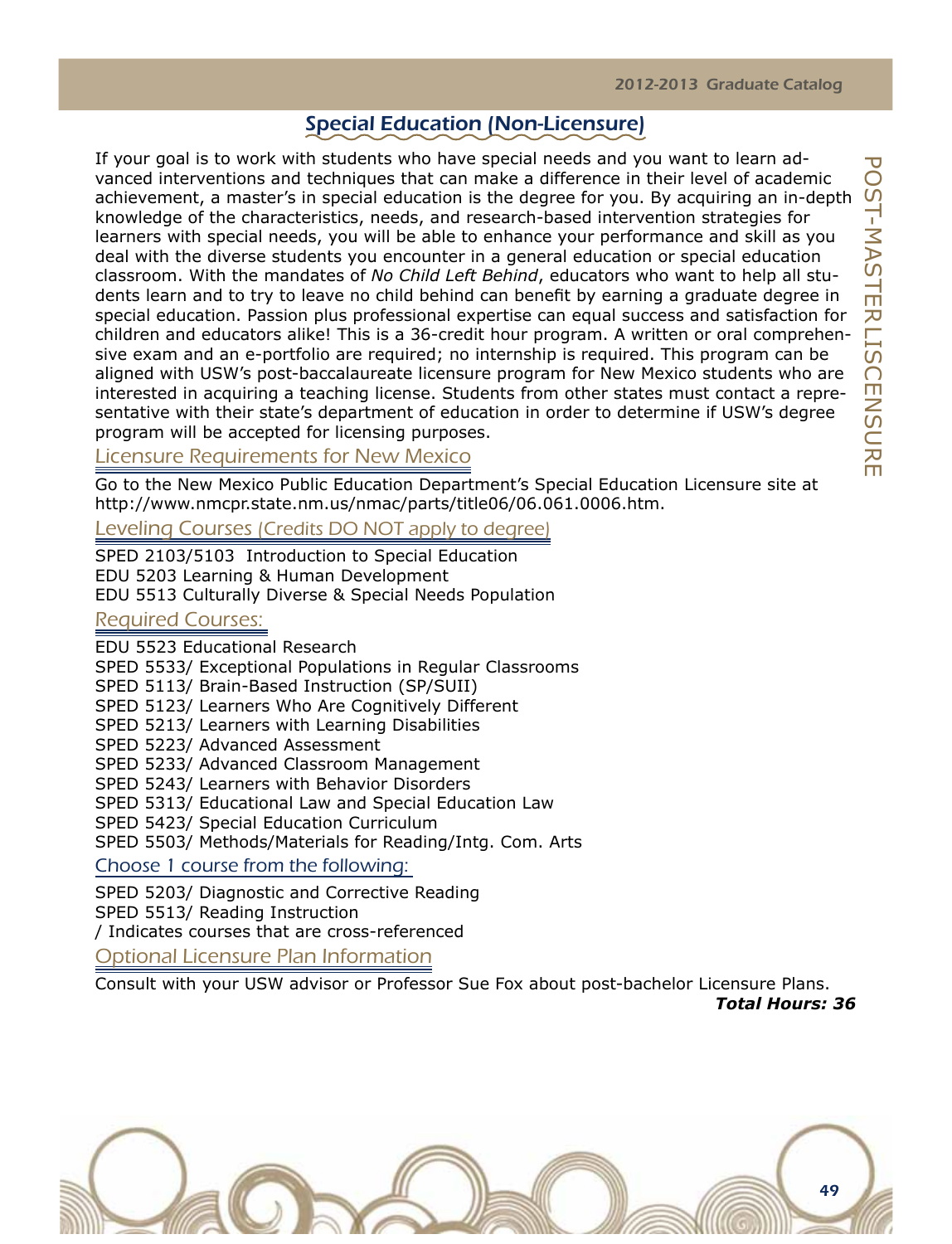# $\mathcal V$  GRADUATE STUDIES

## Licensure: Educational Administration

## Pre-Requisties

- ure In order to begin this plan, the individual must already have a Master's degree in another area. Level III license and six years of teaching experience required + NMTA pass on Ed Ad
- **SCENS** Exam. See the New Mexico Public Education Department's ED AD licensure requirements
	- found at http://www.nmcpr.state.nm.us/nmac/parts/title06/06.062.0002.htm

## Required Courses

- RLI. EDA 5203/ Educational Leadership and Supervision
- EDA 5303 Policies and Public Relations Ш
- EDA 5313/ Educational and Special Education Law
- EDA 5403 Educational Finance & Facilities
- Post-Master Lis  $AM-$ EDA 5803/ Internship in Educational Administration (Required)

## Select 6 hours (2 courses) from the following:

- EDU 5413/ Program Development and Management
- ◯ EDA 5213/ Theories of Curriculum Development
- L EDA 5503 School Administration
	- EDA 5513 Theories of Administration
	- EDA 5523 Applied Educational Leadership
	- / Indicates courses that are cross-referenced

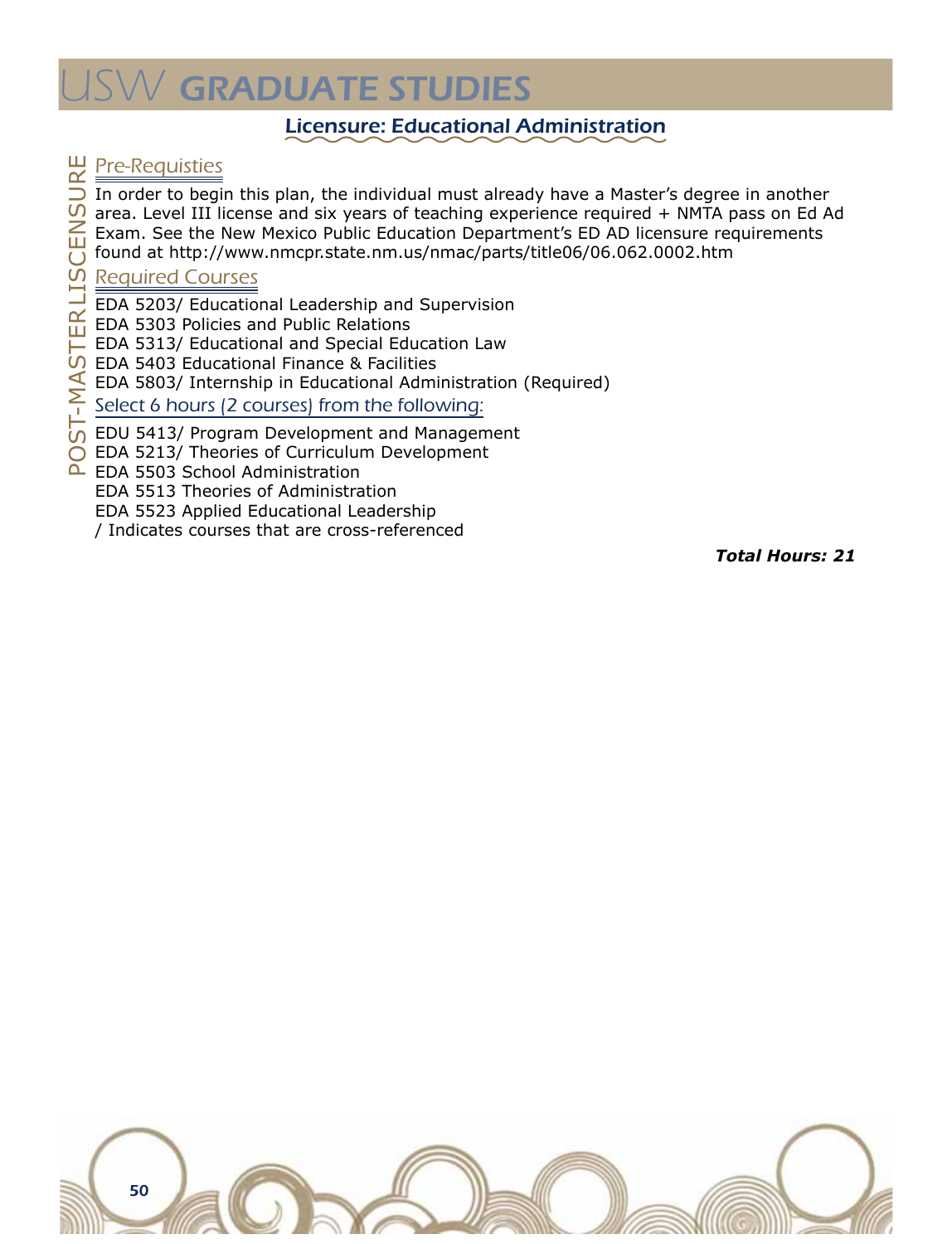## Licensure: School Counseling

## Pre-Requisites

Master's Degree; Clinical Practice or mental health work in the United States; NMTA pass on School Counseling Exam Refer to New Mexico Public Education Department website for Regulations/Competencies for licensure (6.63.6 NMAC)

Leveling Courses (Credits DO NOT apply to degree)

EDU/1101/5101 Field Observation SPED/2103/5103 Introduction to Special Education EDU 5203 Learning & Human Development EDU 5513 Culturally Diverse & Special Needs Populations

## Required Courses

EDC/5103 Career Development & Life Planning EDC 5213 Professional & Ethical Issues in Counseling EDC 5313 Counseling Techniques EDC 5323 Counseling Theories EDC 5403 Group Counseling EDC 5423 Child & Adolescent Counseling EDC 5433 Introduction to Play Therapy \* EDC 5533/ Program Develop. & Management

Choose a total of 9 hours (3 courses) from the following:

EDC 5413 Counseling Families EDC 5463/ Psycho-Educational Assessment EDC 5523 Psychopathology EDC 5203 Human Sexuality\* EDC 5723 Special Topics\* EDC 5543 Counseling Traumatized Clients \* EDC 5553 Introduction to Addictions Counseling \* EDC 5813 Graduate Counseling Practicum I\* Required Internship

EDC 5801S Internship in School Counseling

/ Indicates cross-referenced courses.

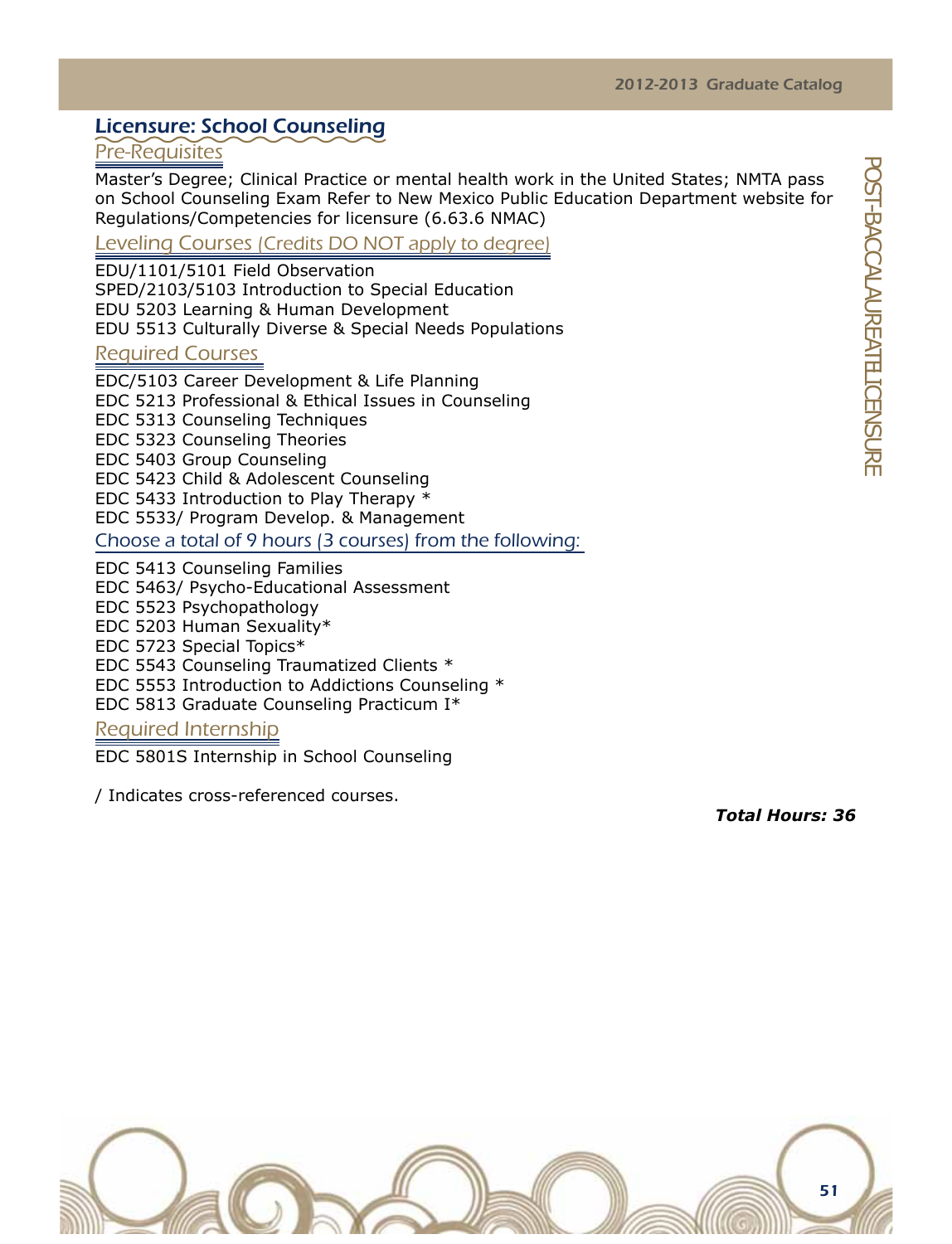# **SW GRADUATE STUDIES**

## Licensure: Special Education for Licensed Teachers

| <b>Required Courses</b>                                    |                          |                                                       |  |  |
|------------------------------------------------------------|--------------------------|-------------------------------------------------------|--|--|
|                                                            |                          | Field Based Observation                               |  |  |
| <b>D</b><br>EDU 1101<br>SPED 2103<br>D<br><b>SPED 2103</b> |                          | Intro to Exceptional Learners                         |  |  |
| <b>SPED 3223</b>                                           |                          | Classroom Management & Exceptional Learners -OR-      |  |  |
| <b>SPED 5233</b>                                           |                          | <b>Advanced Classroom Management</b>                  |  |  |
| <b>SPED 3423</b>                                           |                          | Special Education Curriculum -OR-                     |  |  |
|                                                            | <b>SPED 5423</b>         | Special Education Curriculum                          |  |  |
| <b>SPED 3503</b>                                           |                          | Methods/Materials in Reading & Integ. Comm. Arts -OR- |  |  |
|                                                            | <b>SPED 5503</b>         | Methods/Materials in Reading & Integ. Comm. Arts      |  |  |
|                                                            | <b>SPED 3523</b>         | Assess/Eval/Ref/Place of SPED -OR-                    |  |  |
|                                                            | $\overline{9}$ SPED 5223 | <b>Advanced Assessment</b>                            |  |  |
|                                                            | <b>SPED 4123</b>         | Learners Who are Cognitively Different -OR-           |  |  |
|                                                            | <b>SPED 5123</b>         | Learners Who are Cognitively Different                |  |  |
|                                                            | <b>SPED 4213</b>         | Learners with Learning Disabilities -OR-              |  |  |
| <b>SPED 5213</b>                                           |                          | Learners with Learning Disabilities                   |  |  |
|                                                            | <b>SPED 4243</b>         | Learners with Behavior Disorders -OR-                 |  |  |
| <b>SPED 5243</b>                                           |                          | Learners with Behavior Disorders                      |  |  |
|                                                            | <b>SPED 4502</b>         | Field Experience II in SPED                           |  |  |
| SPED                                                       |                          | Special Course Offerings (3000, 4000 or 5000 level)   |  |  |

## Additional Information

Also Needed: 24 - 36 hours in your Teaching Field (12 of which must be upper-level). Optional Licensure Plan Information

Licensure students may take Education courses only at the 1000, 2000, or 3000 level prior to admission to the Teacher Education Program (TEP). To be admitted to the TEP, students must complete an application and take the Basic Skills part of the New Mexico Teacher Assessments (NMTA). To be eligible fo Intern Teaching, a student must have at least a 3.00 GPA in Education courses. To become a licensed teacher, a student must pass all required parts of the NMTA.

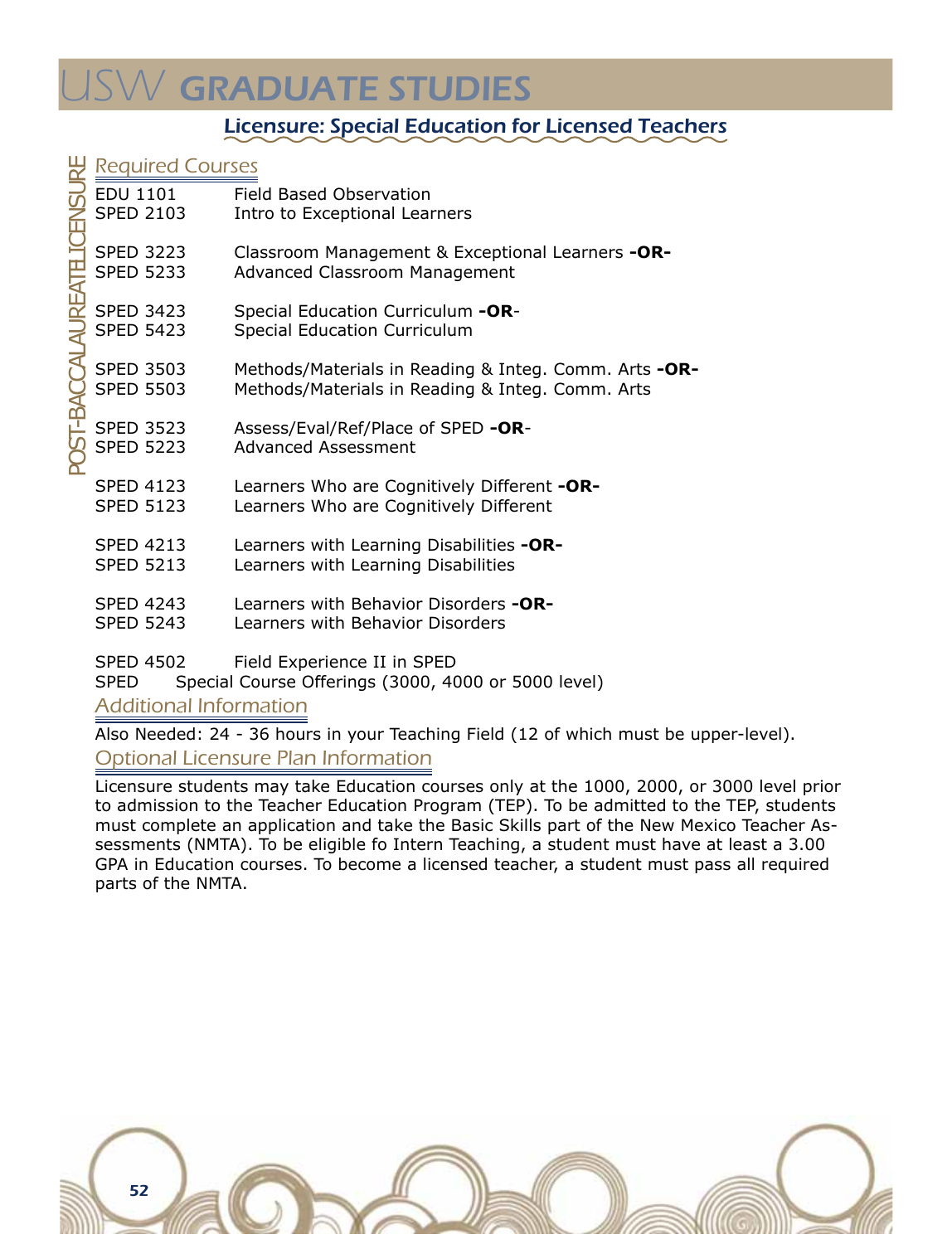## Licensure: Secondary

## Required Courses

EDU 1101 Field Based Observation EDU 2103 Foundations of Education SPED 2103 Intro to Exceptional Learners

EDU 2213 Educational Psychology **-OR-**EDU 5203 Theories of Learning & Human Development

EDU 3213 Multicultural Learners **-OR-**EDU 5513 Culturally Diverse & Special Needs Populations

EDU 3223 Classroom Management & Organization **-OR-**EDI 5233 Advanced Classroom Management

EDU 3523 Educational Measurement & Evaluation **-OR-**EDU 5223 Advanced Assessment

EDU 4213 Teaching in the Secondary School **-OR-**EDU 5103 Instructional Strategies

EDU 4413 Reading in Content **-OR-**EDU 5333 Reading Comprehension Across the Curriculum

EDU 4502 Field Experience II EDU 4546 Intern Teaching EDU 4601 Intern Teaching Seminar

Additional Information

Also Needed: 24 - 36 hours in your Teaching Field (12 of which must be upper-level). Optional Licensure Plan Information

Consult with your USW advisor or Professor Sue Fox about post-bachelor Licensure Plans. Licensure students may take Education courses only at the 1000, 2000, or 3000 level prior to admission to the Teacher Education Program (TEP). To be admitted to the TEP, students must complete an application and take the Basic Skills part of the New Mexico Teacher Assessments (NMTA). To be eligible fo Intern Teaching, a student must have at least a 3.00 GPA in Education courses. To become a licensed teacher, a student must pass all required parts of the NMTA.

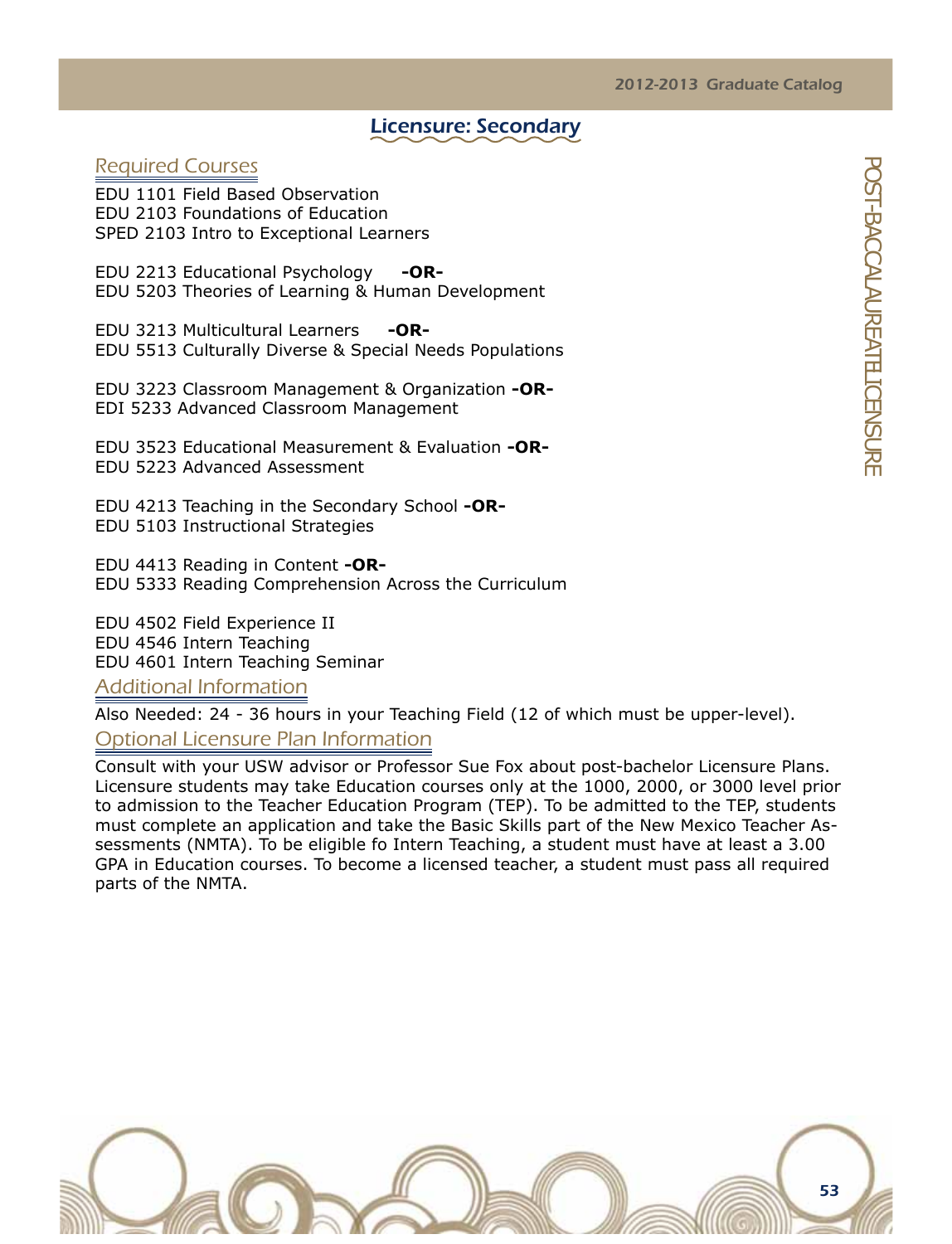# $\mathsf{W}\mathsf{C}\mathsf{R}\mathsf{ADUATE}$  STUDIES

## Licensure: Elementary

## Required Courses

EDU 1101 Field Based Observation EDU 2103 Foundations of Education SPED 2103 Intro to Exceptional Learners

EDU 2213 Educational Psychology **-OR-**EDU 5203 Theories of Learning & Human Development

EDU 3213 Multicultural Learners **-OR**-EDU 5513 Culturally Diverse & Special Needs Populations

EDU 3223 Classroom Management & Organization **-OR-**EDI 5233 Advanced Classroom Management

EDU 3503 Methods/Materials in Reading & Integ. Comm. Arts **-OR-**EDU 5503 Methods/Materials in Reading & Integ. Comm. Arts

EDU 3513 Reading Instruction

EDU 3523 Educational Measurement & Evaluation **-OR-**EDU 5223 Advanced Assessment

EDU 4113 Teaching in the Elementary School **-OR-**EDU 5103 Instructional Strategies

EDU 4203 Diagnostic/Corrective Reading **-OR-**EDU 5203 Diagnostic/Corrective Reading

EDU 4502 Field Experience II EDU 4546 Intern Teaching EDU 4601 Intern Teaching Seminar

Additional Information

Also Needed: 24 - 36 hours in your Teaching Field (12 of which must be upper-level). Optional Licensure Plan Information

Licensure students may take Education courses only at the 1000, 2000, or 3000 level prior to admission to the Teacher Education Program (TEP). To be admitted to the TEP, students must complete an application and take the Basic Skills part of the New Mexico Teacher Assessments (NMTA). To be eligible fo Intern Teaching, a student must have at least a 3.00 GPA in Education courses. To become a licensed teacher, a student must pass all required parts of the NMTA.

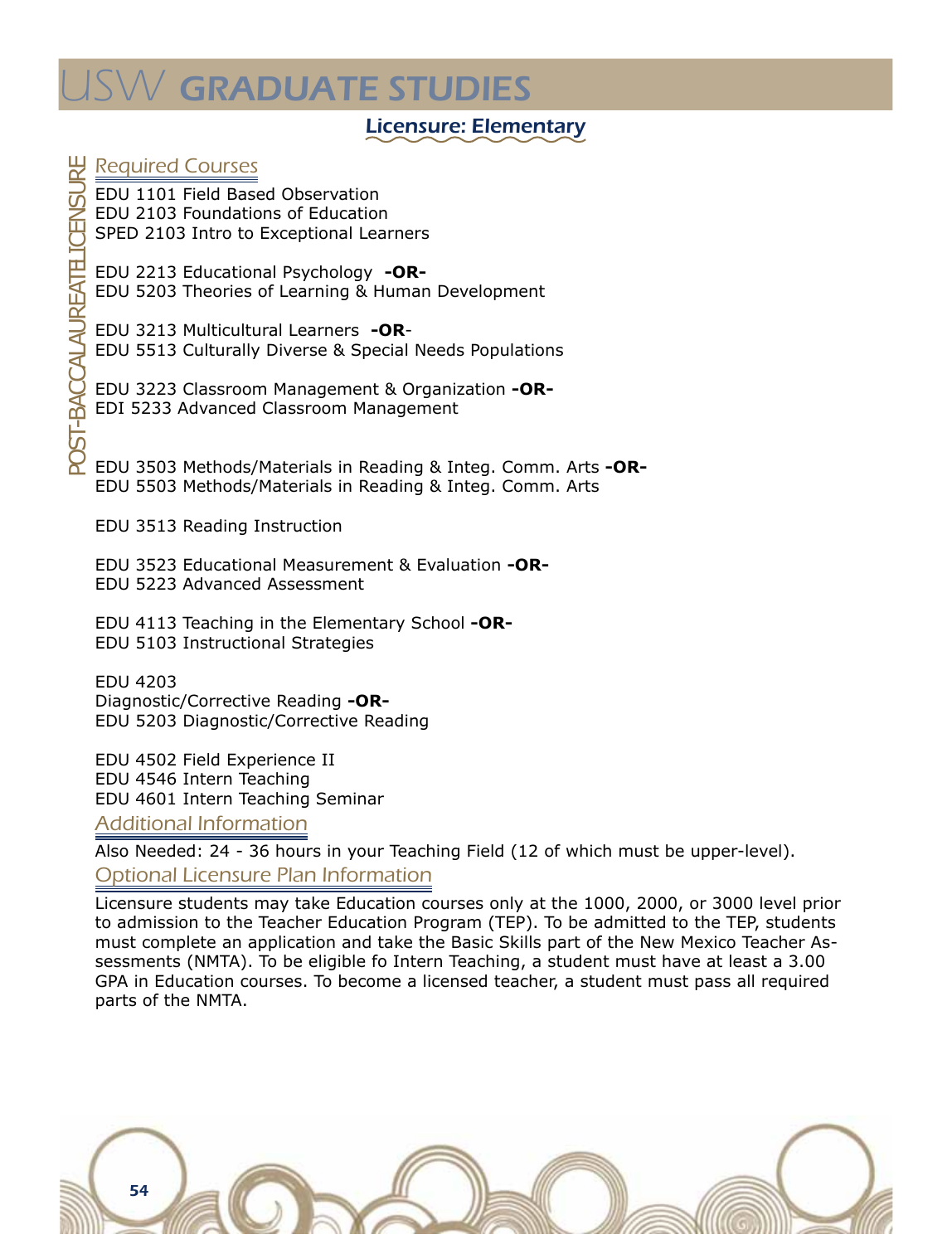## Licensure: Elementary & Secondary

## Required Courses

| EDU 1101         | Field Based Observation                                                            |
|------------------|------------------------------------------------------------------------------------|
| <b>EDU 2103</b>  | <b>Foundations of Education</b>                                                    |
| <b>SPED 2103</b> | Intro to Exceptional Learners                                                      |
| EDU 2213         | Educational Psychology -OR-                                                        |
| <b>EDU 5203</b>  | Theories of Learning & Human Development                                           |
| EDU 3213         | Multicultural Learners -OR-                                                        |
| <b>EDU 5513</b>  | Culturally Diverse & Special Needs Populations                                     |
| EDU 3223         | Classroom Management & Organization -OR-<br>EDI 5233 Advanced Classroom Management |
| EDU 3503         | Methods/Materials in Reading & Integ. Comm. Arts -OR-                              |
| <b>EDU 5503</b>  | Methods/Materials in Reading & Integ. Comm. Arts                                   |
| EDU 3513         | Reading Instruction                                                                |
| EDU 3523         | Educational Measurement & Evaluation -OR-                                          |
| EDU 5223         | <b>Advanced Assessment</b>                                                         |
| EDU 4113         | Teaching in the Elementary School                                                  |
| EDU 4203         | Diagnostic/Corrective Reading -OR-                                                 |
| <b>EDU 5203</b>  | Diagnostic/Corrective Reading                                                      |
| EDU 4213         | Teaching in the Secondary School -OR-                                              |
| EDU 5103         | <b>Instructional Strategies</b>                                                    |
| EDU 4502         | Field Experience II                                                                |
| EDU 4546         | Intern Teaching                                                                    |
| EDU 4601         | Intern Teaching Seminar                                                            |
|                  |                                                                                    |

## Additional Information

Also Needed: 24 - 36 hours in your Teaching Field (12 of which must be upper-level). Optional Licensure Plan Information

Licensure students may take Education courses only at the 1000, 2000, or 3000 level prior to admission to the Teacher Education Program (TEP). To be admitted to the TEP, students must complete an application and take the Basic Skills part of the New Mexico Teacher Assessments (NMTA). To be eligible fo Intern Teaching, a student must have at least a 3.00 GPA in Education courses. To become a licensed teacher, a student must pass all required parts of the NMTA.

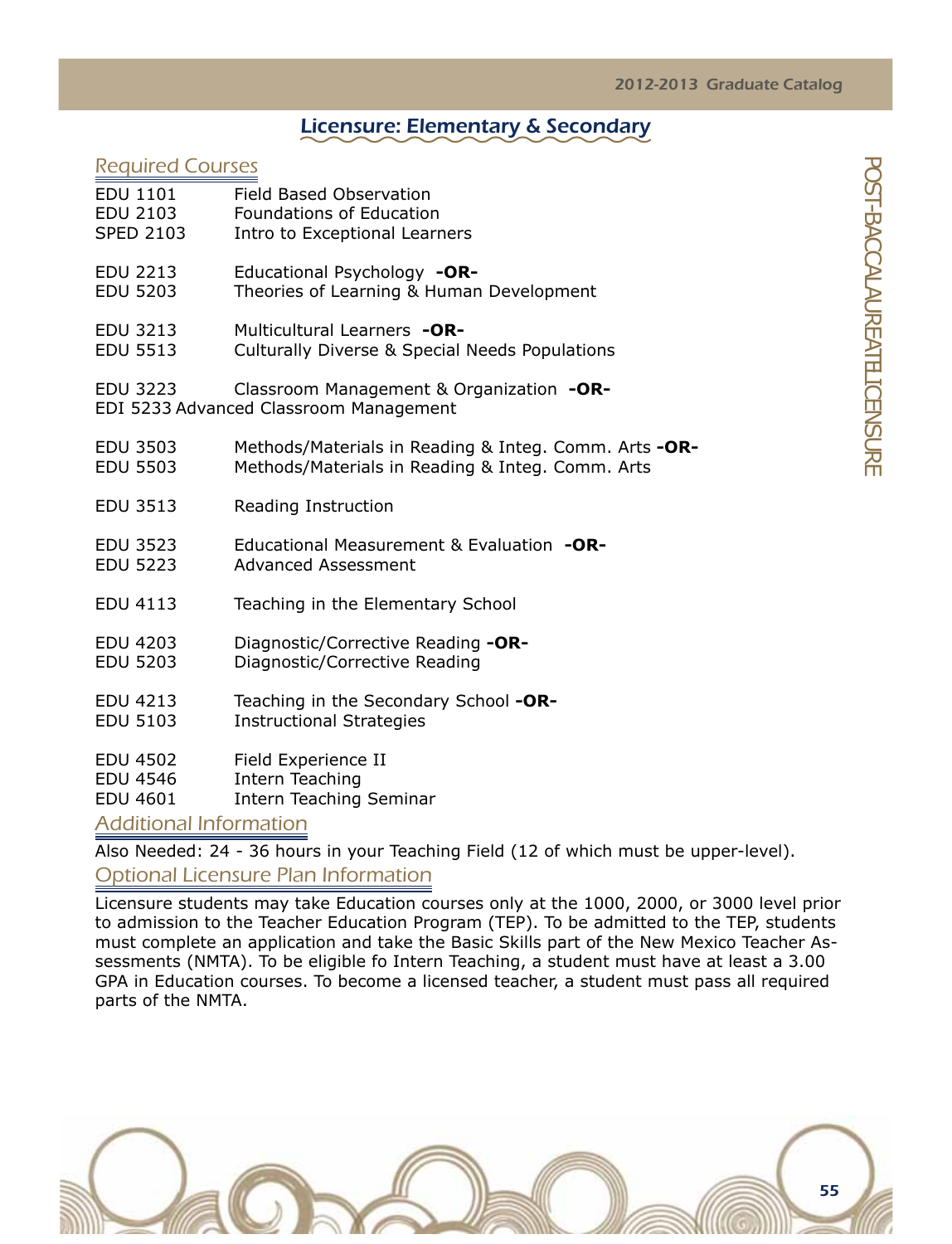# ${\cal W}$  GRADUATE STUDIES

## Licensure: Special Education

## Required Courses

EDU 1101 Field Based Observation SPED 2103 Intro to Exceptional Learners

SPED 3223 Classroom Management & Exceptional Learners **-OR-**SPED 5233

Advanced Classroom Management

SPED 3423 Special Education Curriculum **-OR-**SPED 5423 Special Education Curriculum

SPED 3503 Methods/Materials in Reading & Integ. Comm. Arts **-OR-**SPED 5503 Methods/Materials in Reading & Integ. Comm. Arts

SPED 3523 Assess/Eval/Ref/Place of SPED **-OR-**SPED 5223 Advanced Assessment

SPED 4123 Learners Who are Cognitively Different **-OR-**SPED 5123 Learners Who are Cognitively Different

SPED 4213 Learners with Learning Disabilities **-OR-**SPED 5213 Learners with Learning Disabilities

SPED 4243 Learners with Behavior Disorders **-OR-**SPED 5243 Learners with Behavior Disorders

SPED 4502 Field Experience II in SPED SPED 4546 Intern Teaching in SPED Setting SPED 4601 Intern Teaching Seminar in SPED Setting

Additional Information

Also Needed: 24 - 36 hours in your Teaching Field (12 of which must be upper-level). Optional Licensure Plan Information

Licensure students may take Education courses only at the 1000, 2000, or 3000 level prior to admission to the Teacher Education Program (TEP). To be admitted to the TEP, students must complete an application and take the Basic Skills part of the New Mexico Teacher Assessments (NMTA). To be eligible fo Intern Teaching, a student must have at least a 3.00 GPA in Education courses. To become a licensed teacher, a student must pass all required parts of the NMTA.

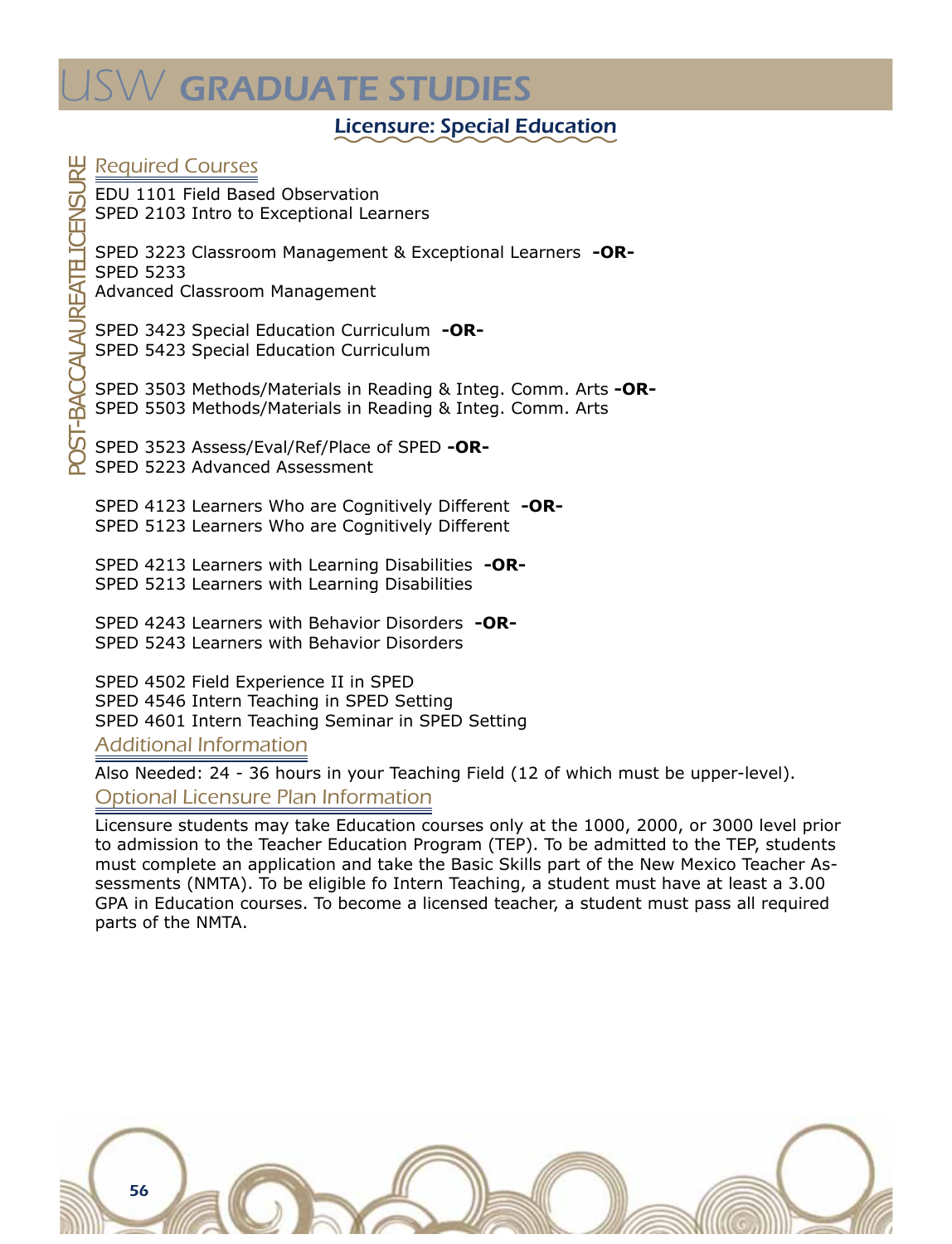# **Course Descriptions**

Fall A- Fa Fall B- Fb Wintermester- Wm Spring- $\mathbf{S}$ Spring ASa Spring B- Sb Maymester- Mm Summer- SU Summer A-<br>Summer B- SUb Summer B-

# Education Core

## **EDU 5101 Field-Based Observations**

1 Hour

An early field experience designed to explore teaching as a career. Involves intensive orientation to the public school program through observations and other guided experiences.

#### **EDU 5103 Foundations of Education** 3 Hours

American education in its cultural setting; its nature, role, and function in society. The application of theories, research, and philosophies of teaching/learning, school law, and the organization and finances of the school will be explored. PRE: EDU 5101 or concurrent enrollment

#### **EDU 5123 Professionalism, Issues, and Ethics in Education**

#### 3 Hours

Professionalism for educators focused on the study of professional ethics, the development of mentoring plans and skills, and the analysis of current educational trends and issues at the international, national, state, and local levels. Cross referenced with EDI 5123.

## **EDU 5203 Learning & Human Development**

3 Hours

Human life span from conception to death including physical, cognitive, language, and socio-cultural development as well as childhood medical conditions. Emphasizes developmental stages/tasks and theories of learning.

#### **EDU 5513 Culturally Diverse and Special Needs Populations**

#### 3 Hours

Theory, research, and methodology, and assessment relative to the needs of multicultural and special needs, and other diverse populations. Emphasis on lessening the gap between program expectations and student achievement.

#### **EDU 5523 Educational Research**  3 Hours

Quantitative and qualitative research design with emphasis on direct application to an educational/ treatment setting. Techniques for locating, analyzing, and evaluating educational research. Application of American Psychological Association (APA) style, rudiments of statistical concepts and the Institutional Review Board (IRB) process. Must be taken at the first opportunity. Must earn a grade of B or better.

#### **EDU 5533 Program Development & Mgmt** 3 Hours

Current trends, issues, and challenges in strategic planning, development, organization administration, and evaluation of school programs, including the NM Counseling Program. Includes development and presentation of proposed programs, units and activities. Federal and state-mandated initiatives are addressed, as well as the impact of technology on program development and delivery. Cross reference with EDC 5533

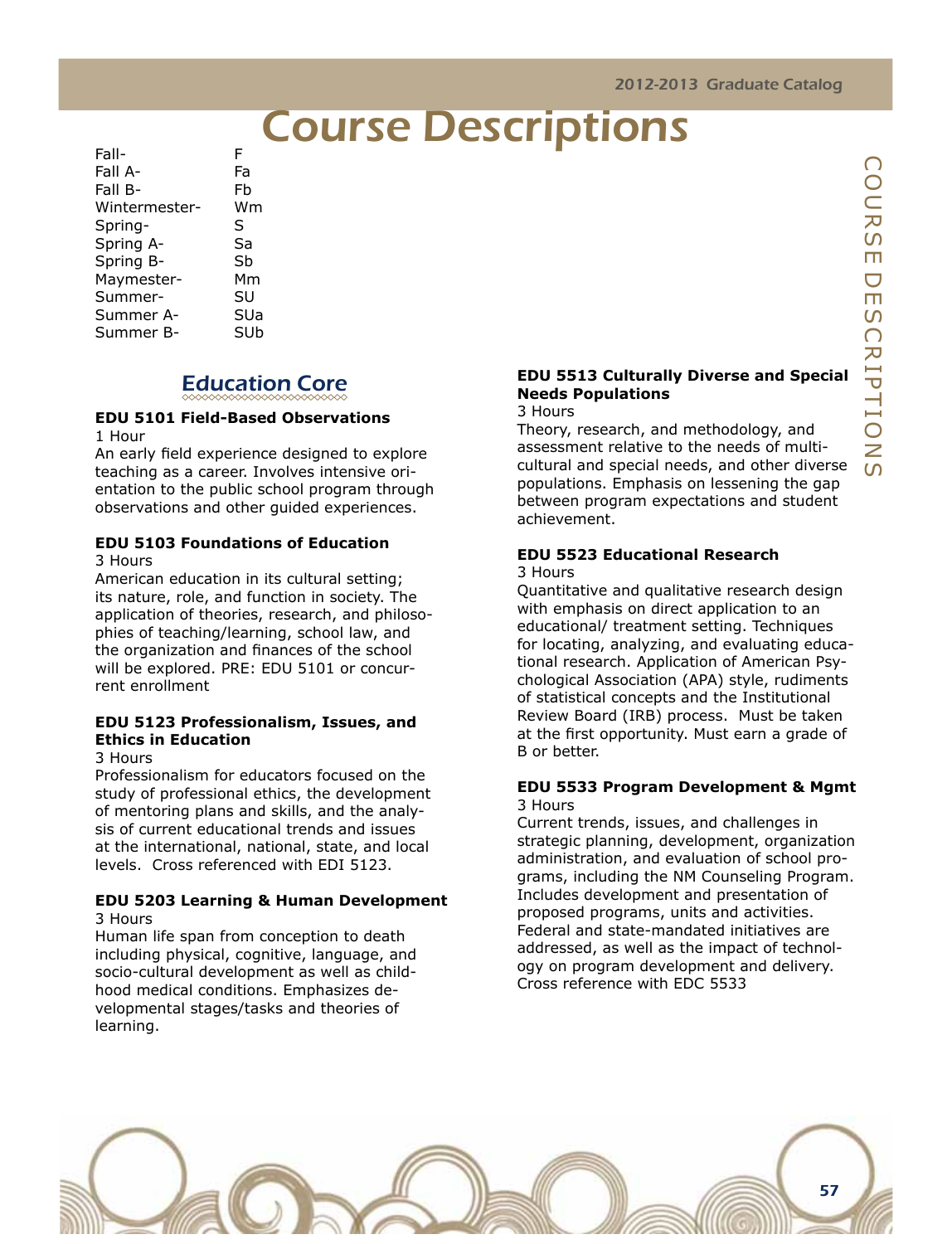# W GRADUATE STUDIES

# Counseling

#### **EDC 5103 Career Development and Transition Planning**

## O 3 Hours

 $\Box$  Career development theories and systems  $\blacktriangleright$  of career counseling and guidance, decision  $\Delta$  making, life planning, career awareness and assessment: transition awareness; assessment and planning; career reports; and computer-assisted programs. PRE: EDU 5203 (Cross references with EDG 5103)

## **EDC 5203 Human Sexuality**

- $\bigcirc$  This course explores sexuality from biologi-
- $\alpha$  cal, social and psychological perspectives.
- $\supset$  Issues such as sexual attitudes, ideals, and
- ◯ behaviors, directly and indirectly are to be
- **O** behaviors, directly and indirectly are to be<br>**O** addressed. Portions of sexually explicit videos may be shown. Topics to be either addressed in the readings and/or videos: basic sexual anatomy and physiology; sexual arousal, sexual orientation, sexuality and aging, gender and sexual diversity issues, love and communication, STDs and safe sex, effect of prescription and recreational drugs on sexuality, atypical, problematic, and illegal sexual behavior.

#### **EDC 5213 Professional and Ethical Issues in Counseling**

#### 3 Hours

Professional and ethical issues in counseling with emphasis on legal aspects and professional ethical codes. Addresses ethical decision-making, counseling of diverse populations, professional credentialing, professional organizations, and practical applications.

## **EDC 5313 Counseling Techniques**

#### 3 Hours

Practice of attending skills, reflection skills, challenging skills, and creative counseling skills. Overview of DSM IV-TR and assessment. Research of major presenting problems and appropriate techniques to alleviate symptoms and foster growth. PRE: EDC 5323, Practicum in Individual Counseling may be taken concurrently.

## **EDC 5323 Counseling Theories**

#### 3 Hours

Overview of prominent theories in the counseling process. Includes the use of technology in presentations. Development of personal counseling theory. This course is required prior to taking advanced counseling courses and should be taken concurrently with EDU 5523 Educational Research.

## **EDC 5403 Group Counseling**

#### 3 Hours

Methods of organization and facilitation in group therapy. Includes group experiences as both a group facilitator and group member. PRE: EDC 5313, EDC 5323

## **EDC 5413 Counseling Families**

### 3 Hours

Systems theory applied to work with families. Includes parenting education and facilitation of parents' participation in education and in counseling. PRE: EDC 5323, Counseling Practicum may be taken concurrently. **EDC 5423 Child and Adolescent Counseling**

# 3 Hours

Developmental counseling skills for use with children and adolescents. Includes intervention strategies and prevention programs. PRE: EDC 5323 Counseling Practicum may be taken concurrently.

## **EDC 5433 Play Therapy**

#### 3 Hours

Introduction to the theories and techniques of play therapy. Includes individual and group applications, directive and nondirective approaches, as well as organization of a play therapy program. PRE: EDC 5323

#### **EDC 5463 Psycho-Educational Assessment**  3 Hours

Theory, content, administration, scoring, and interpretation of testing instruments measuring achievement, personal, social, and emotional well-being. Developing proficiency in report writing with specific recommendations for adjustment in teaching strategies, instructional materials, and classroom management strategies. Emphasis in assessment through observation methods, clinical interviewing, and the mental status exam, as well as best practices and special consideration for testing students of diversity and the ethical/legal considerations for testing. (Cross reference with EDG 5463)



 $\frac{1}{\sqrt{2}}$  3 Hours<br>  $\frac{1}{\sqrt{2}}$  This counting the Call social social social social social social social social social social social social social social social social social social social social social social social so D<sub>ES</sub> cr i pt ions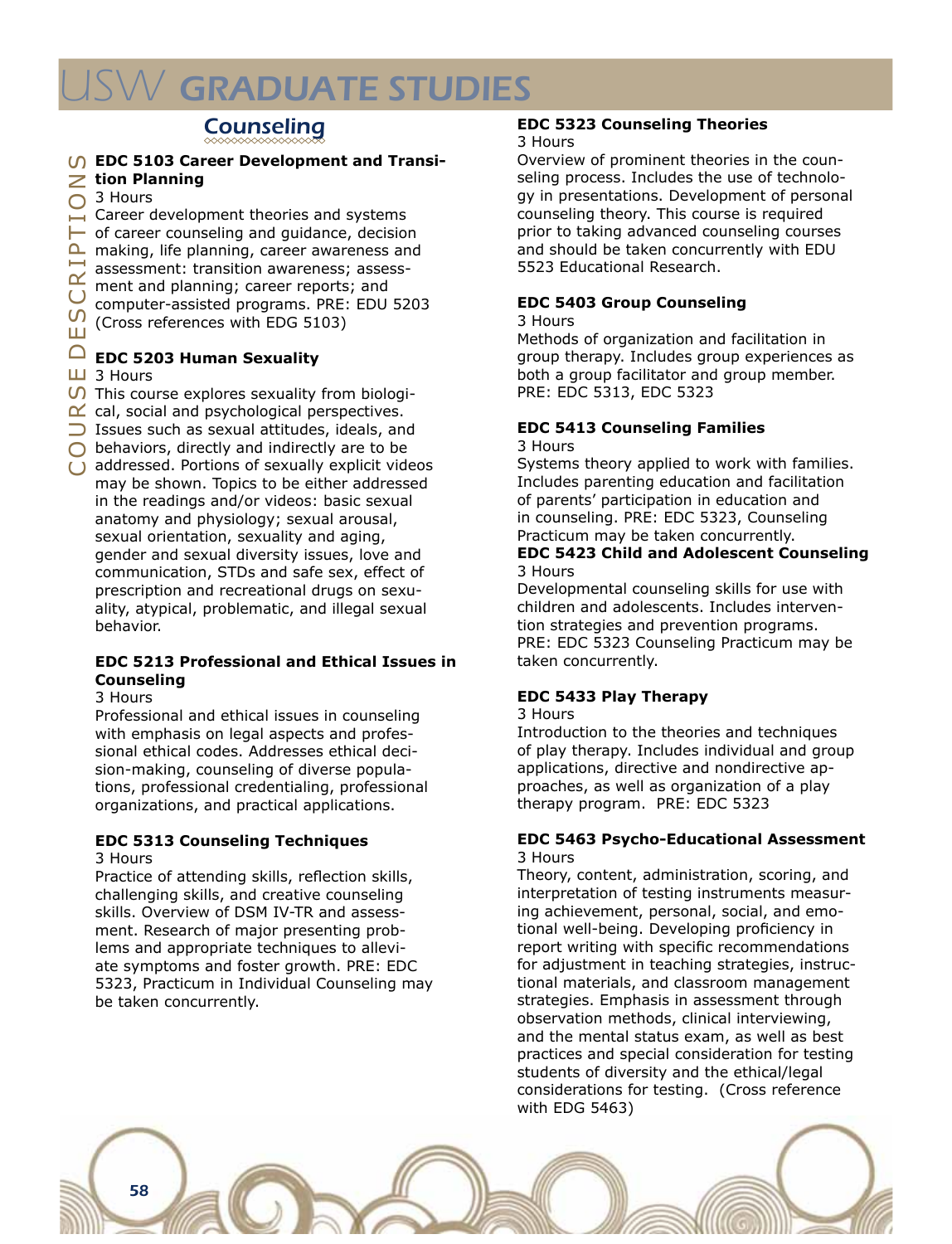#### **EDC 5473A Psychopharmacy I**

#### 3 Hours

This course surveys Psychopharmacology Perspectives, Physiology Relevant to Psychopharmacology, Intrapsychic Issues in Psychopharmacology, Social & Cultural Perspectives, Integrated View of Drug Discovery, the Antidepressant Era & treatment of depression with medications. PRE: EDC 5523 & EDU 5523

## **EDC 5473B Psychopharmacy II**

3 Hours

This course will include aspects psych-pharmacologic treatment of anxiety, psychosis, mood stabilizers, treatment of children, and use of herbaceuticals. PRE: EDC 5523, EDU 5523, & EDC 5473A (Psychopharmacology I)

#### **EDC 5523 Psychopathology**

3 Hours

Overview of diagnostic categories as described in the DSM IV-TR. Focus on the assessment and treatment of mental disorders. (Fb/Sb)

#### **EDC 5533 Program Development and Management**

3 Hours

Current trends, issues, and challenges in strategic planning, development, organization administration, and evaluation of school programs, including the NM Counseling Program. Includes development and presentation of proposed programs, units and activities. Federal and state-mandated initiatives are addressed, as well as the impact of technology on program development and delivery. (Cross references with EDU 5533)

#### **EDC 5543 Counseling Traumatized Clients** 3 Hours

Assessment and interventions appropriate for children, adolescents, and adults who have experienced a significant trauma, including, but not limited to, physical and sexual abuse. PRE: EDC 5323 (SUb)

#### **EDC 5553 Introduction to Addictions Counseling**

#### 3 Hours

Theory and treatment of disorders related to addictive behaviors, including drugs, alcohol, gambling, and eating disorders. Also addresses prevention of addictive behaviors and coping skills for family members of addicted

#### persons. PRE: EDC 5323

#### **EDC 5563 Clinical Supervision of Counselors** 3 Hours

Overview of supervision theory and practice in the clinical supervision of professional counselors in mental health settings and/or school counselors. PRE: Previous counseling experience as a counselor and approval of the Counselor Preparation Program Advisor.

#### **EDC 5803 Internship in Counseling** 3 Hours

A student must complete a minimum of 3 credit hours of internship (300 clock hours). Includes diverse populations, experiences in varied types of counseling, and appropriate supervision. In schools, this includes the guidance curriculum, responsive counseling services, individual decision- making, and system support. PRE: EDU 5203, EDU 5513, EDU 5523, EDC 5313, EDC 5323, EDC 5403, EDC 5513, EDC 5523, EDC 5533 and approval of Program Advisor. Fee: \$400.

#### **EDC 5723 Special Topic**

#### 3 Hours

This course will address current issues in psychology, e.g., Child and Partner Spousal Abuse and Aging; Suicide; Aging; Cognitive Behavioral Therapy; Child & Adult Attachment.

#### **EDC 5813 Graduate Counseling Practicum I** 3 Hours

A student must complete a minimum of 3 credit hours of internship (150 clock hours) in a school/mental health counseling setting. Minimum of one hundred fifty (150) hours of supervised counseling experiences in a school/mental health counseling setting off campus, or through the on-campus USW Counseling & Testing Services. Includes diverse populations, experiences in varied types of counseling, and appropriate supervision. Taken concurrently with or prior to EDC 5803 Internship in Counseling.

#### **EDC 5823 Graduate Counseling Practicum II** 3 Hours

A student must complete a minimum of 3 credit hours of internship (150 clock hours) in a school/mental health counseling setting.Minimum of one hundred fifty (150) hours of supervised counseling experiences in a school/mental health counseling set-

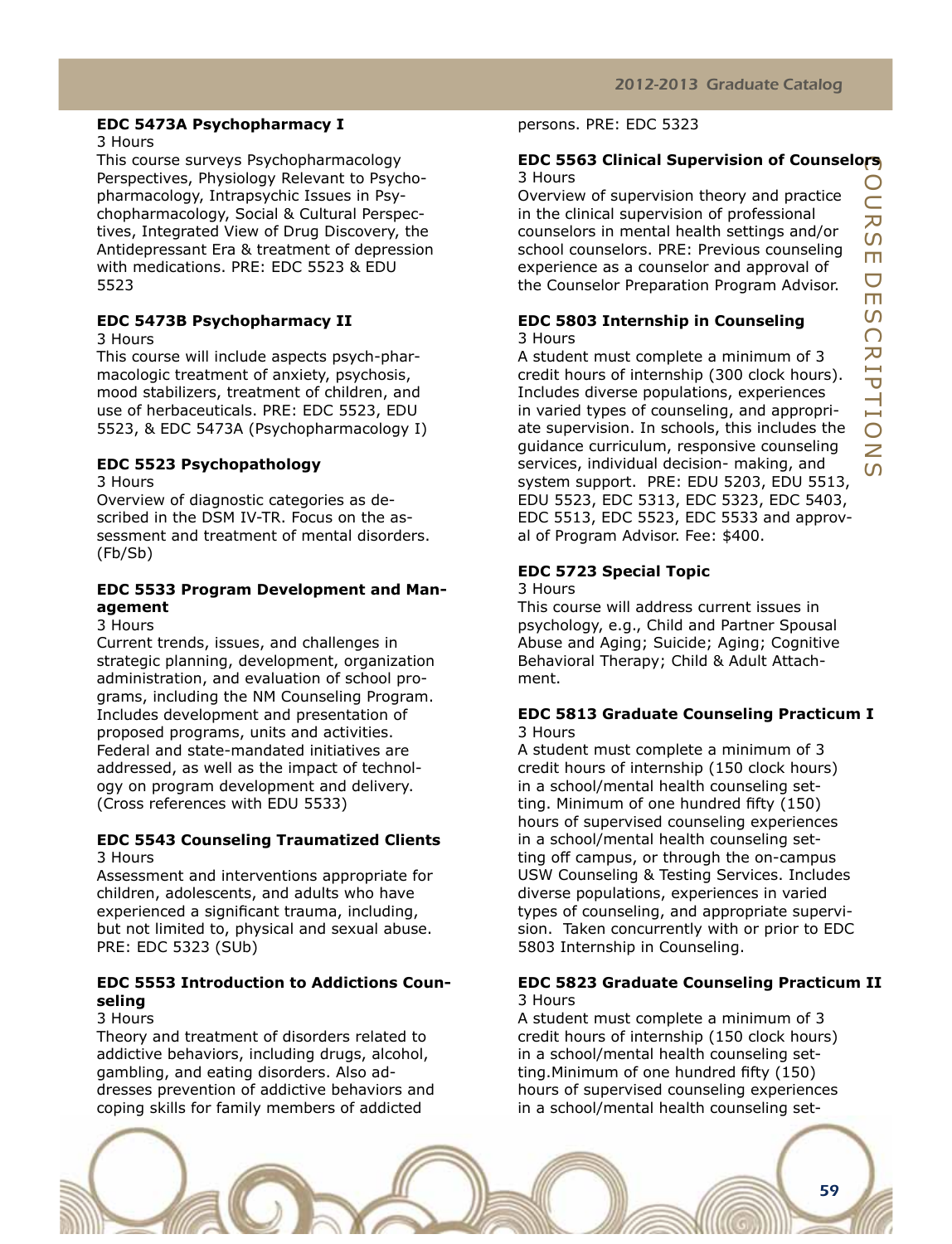# W GRADUATE STUDIES

ting off campus, or through the on-campus USW Counseling & Testing Services. Includes  $\bigcap$  diverse populations, experiences in varied  $\geq$  types of counseling, and appropriate supervision. Taken concurrently with or prior to EDC 5803 Internship in Counseling.

# Curriculum and Instruction (C & I)

#### **EDI 5013 Instructional Strategies**

3 Hours

**S** Strategies of teaching with emphasis on<br>  $\Box$  student diversity, learning styles, pedago<br>  $\Box$  content, delivery media, and recommenc  $\Box$  student diversity, learning styles, pedagogical

 $\bigcap$  content, delivery media, and recommenda-

urse tions for classroom modifications and chang-<br>  $\Omega$  es in teaching strategies for marginal and<br>  $\alpha$  exceptional learners. es in teaching strategies for marginal and

exceptional learners.

#### **EDI 5113 Brain-Based Reading Instruction** 3 Hours

Synthesizes recent brain research relative to practical instructional and learning activities that enhance literacy and intellectual abilities of diverse student populations. Includes brain-friendly classroom accommodations and modifications. (Cross references with EDG/ EDR/SPED 5113.)

#### **EDI 5123 Professionalism, Issues, and Ethics in Education**

#### 3 Hours

Professional and ethical issues in counseling with emphasis on legal aspects and professional ethical codes. Addresses ethical decision-making, counseling of diverse populations, professional credentialing, professional organizations, and practical applications.

#### **EDI 5133 Advanced Instructional Technology**

#### 3 Hours

Instructional technology and primary innovations related to applications in the teachinglearning process.

#### **EDI 5203 Educational Leadership and Supervision**

#### 3 Hours

Function, roles, competencies, skills—including technology, and styles of educational leadership and supervision. Includes master schedule, staff evaluation, and staff development. (Cross references with EDA & ECE 5203).

#### **EDI 5213 Theories of Curriculum Development**

#### 3 Hours

Theories and principles of curriculum development, policies, and external influences on curriculum decisions with focus on integrating technology into curriculum projects.

## **EDI 5223 Advanced Assessment**

#### 3 Hours

Principles of assessment, integrating technology into the assessment process, and using assessment in instructional decision-making in student, program, and staff development. Includes interpretation of standardized tests and the development of career portfolios for students. (Cross references with ECE/EDG/ EDR/SPED 5223).

# **EDI 5233 Advanced Classroom Management**

3 Hours

Strategies to manage and organize classrooms to effect change in students with unique academic or behavior problems that interfere with learning in the regular classroom. Includes student behavior, teacher behavior, and classroom climate.

## **EDI 5313 Educational Law and Special Education Law**

3 Hours

Preparation of professionals through analysis and synthesis of research, legislative issues and procedures, major court decisions, and state regulations. Course also covers Special Education topics related to assessment, discipline, current litigation, recent court decisions, and education (IDEA '97/IDEA '04, Section 504, NCLB, etc.). (Cross references with EDA/EDG/SPED 5313)

#### **EDI 5333 Reading Comprehension/Core Knowledge**

#### 3 Hours

Basic principles of assessment, designing assessment techniques including authentic and performance assessment, integrating technology into the assessment process, and using assessment in instructional decision-making in student, program, and staff development. Includes interpretation of standardized tests and the development of career portfolios for students. (Cross references with EDR 5333)

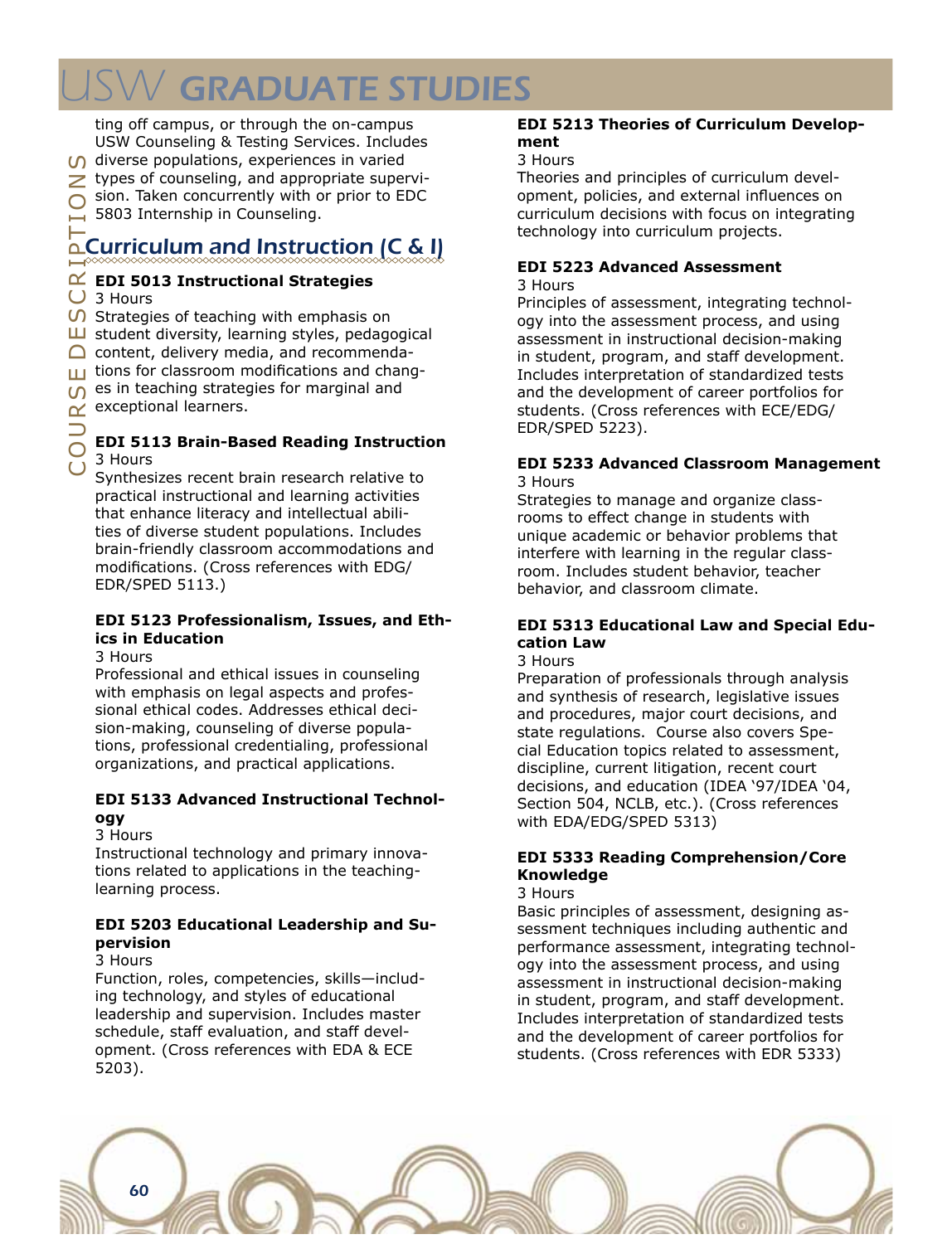#### **EDI 5533 Exceptional Populations in Regular Classrooms**

#### 3 Hours

Strategies to organize, modify, and supplement the curricula; to provide appropriate learning activities on an individual basis; to assess exceptional students in reading and other curricula in the regular classroom. (Cross references with EDG/EDR 5533)

## C & I Bilingual

#### **EDBL 5003 Reading and the Bilingual** Learner 3 Hours

Methods and materials for the acquisition of literacy skills by elementary-level bilingual learners whose native language is not English. Complete major project. Spanish fluency required.

#### **EDBL 5103 Teaching English-as-a-Second Language**

3 Hours

Methods for assisting the elementary and secondary English language learners. (ELLs) to acquire fluency. Complete major project.

#### **EDBL 5113 Humanities for Bilingual Learners**

#### 3 Hours

Curriculum and methods for elementary and secondary language arts, reading, social sciences, and fine arts specific to bilingual learners. Complete major project. Spanish fluency required.

#### **EDBL 5203 Science and Math for Bilingual Learners**

#### 3 Hours

Curriculum and methods for elementary and secondary sciences and math specific to bilingual learners. Complete major project. Spanish fluency required (FA/SUI)

#### **EDBL 5213 Bilingual Education: School, Community, and Family**

#### 3 Hours

Historical development of bilingual education in the U.S.; rationales for bilingual education; legal aspects; involvement of community and families; local, state, and national issues; and current research findings, methods, models, and trends. Complete major project.

#### **EDBL 5303 Early Literacy & Language Acquisition**

#### 3 Hours

Examines acquisition of a first, then second, language; cultural implications/practices of languages; literacy development of children ages 0-8; and assessing early literacy. Program design with integrated

technology and current research are discussed. Best practices based on research, trends in instruction and balancing literacy instruction are additional themes.

#### **EDBL 5403 Research and Evaluation of Bilingual Learners and Programs** 3 Hours

Assessment methods, instruments, and models for evaluation students and programs. Covers quantitative and qualitative research methods. Major research project related to some aspect of bilingual education project.

## **EDBL 5513 Culturally Diverse & Special Needs Populations**

## 3 Hours

theory, research, methodology, and assessment relative to the needs of multicultural and special needs and other diverse populations. Emphasis on lessening the gap between program expectations and student achievement.

#### **EDBL 5703 Topics in Bilingual Education** 3 Hours

Various topics on current requests and needs to bilingual education. and written Spanish fluency required.

#### **SPA 5103 Spanish Comparative Linguistics** 3 Hours

Examines the difference between standard/ conventional and dialectical. Complete major project. Spanish fluency required.



#### **EDT 5003 Reading and the Bilingual Learner** 3 Hours

Methods and materials for the acquisition of literacy skills by elementary-level bilingual learners whose native language is not English. Complete major project.

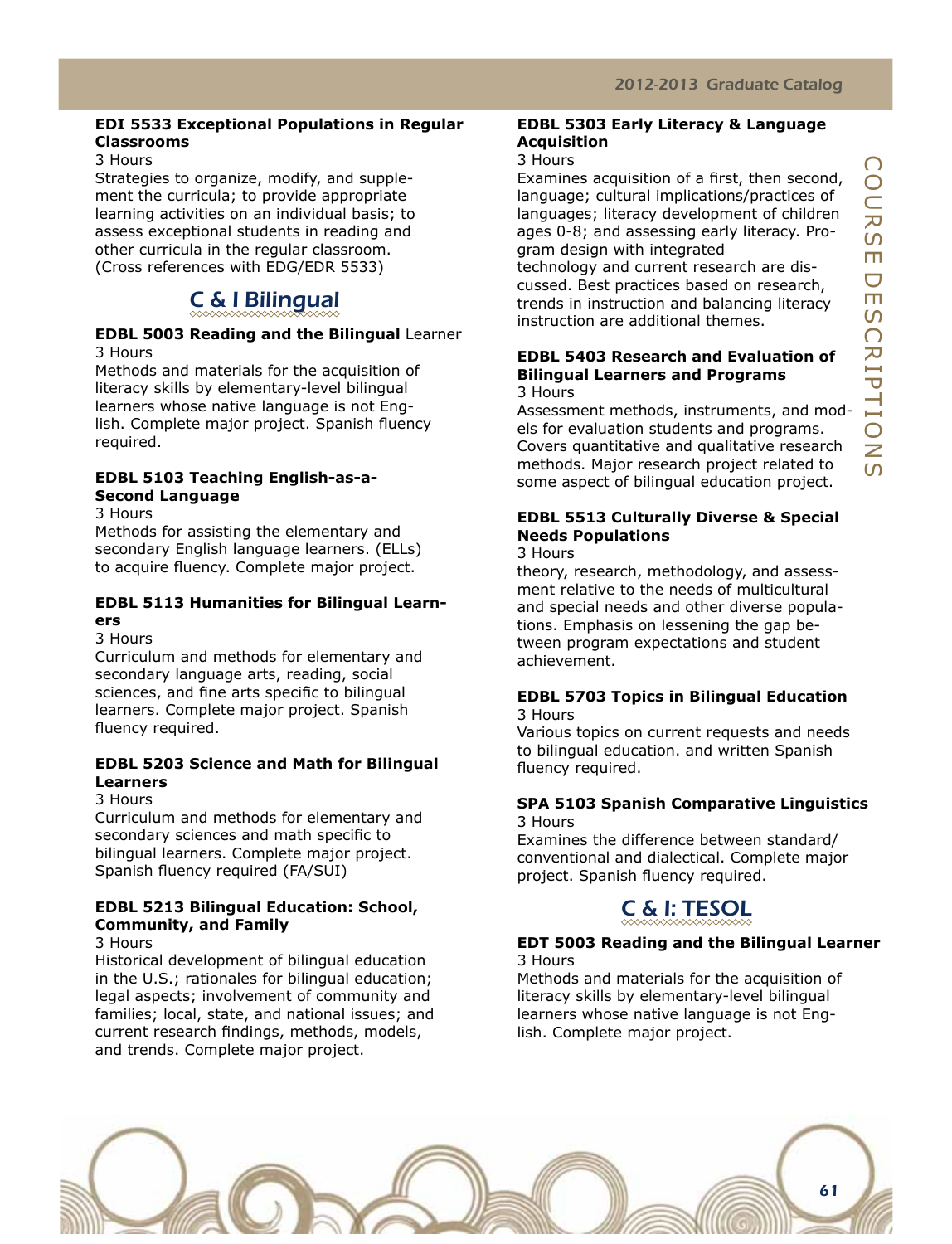#### **EDT 5103 Teaching English-as-a-Second Language**

CO 3 Hours

 $\geq$  Methods for assisting the elementary and

secondary English language learners. (ELLs)

to acquire fluency. Complete major project. (

## **EDT 5113 Humanities for Bilingual Learners**

3 Hours

 $\Omega$  sciences, and fine arts specific to bilingual<br> $\Box$  learners. Complete major project.  $\Gamma$  3 Hours<br> $\alpha$  Curriculum and methods for elementary and methods for elementary and secondary language arts, reading, social Curriculum and methods for elementary and

learners. Complete major project.

# —<br>□ EDT 5203 Science and Math for Bilingual<br>○ Learners<br>○ Curriculum and methods for elementary and **EDT 5203 Science and Math for Bilingual**

## **Learners**

 $\alpha$  3 Hours

◯ secondary sciences and math specific to bilin-

Co gual learners. Complete major project.

## **EDT 5213 Bilingual Education: School, Community, and Family**

3 Hours

Historical development of bilingual education in the U.S.; rationales for bilingual education; legal aspects; involvement of community and families; local, state, and national issues; and current research findings, methods, models, and trends. Complete major project.

#### **EDT 5303 Early Literacy & Language Acquisition**

#### 3 Hours

Examines acquisition of a first, then second, language; cultural implications/practices of languages; literacy development of children ages 0-8; and assessing early literacy. Program design with integrated technology and current research are discussed. Best practices based on research, trends in instruction and balancing literacy instruction are additional themes.

#### **EDT 5403 Research and Evaluation of Bilingual Learners and Programs** 3 Hours

Assessment methods, instruments, and models for evaluating programs. Covers quantitative and qualitative research methods. Major research project related to some aspect of bilingual education. Complete major project.

#### **EDT 5513 Culturally Diverse & Special Needs Populations**

#### 3 Hours

Theory, research, methodology, and assessment relative to the needs of multicultural and special needs and other diverse populations. Emphasis on lessening the gap between program expectations and student achievement.

#### **SPA 5103 Spanish Comparative Linguistics** 3 Hours

Examines the difference between standard/ conventional and dialectical. Complete major project. Written Spanish fluency required.

# Early Childhood Education

#### **ECE 5113 Child Growth and Development** 3 Hours

This advanced course in child growth, development and learning builds upon the foundational materials covered in the basic course in child growth, development and learning. An integration of major theories of child development is provided by focusing on contemporary research in all aspects of development, including bio-ecological, social-affective, cognitive-learning, language-cultural, and methodological aspects of research in early childhood development and education. This course focuses on preparing early childhood professionals to use empirically based research to inform their teaching of young children. For each course objective (core competency) students will demonstrate the indicators established for the master's level.

## **ECE 5163 Integrated Early Childhood Curriculum**

## 3 Hours

This advanced course focuses on developmentally appropriate content, learning environments, and curriculum implementation for children birth to age 8. It emphasizes integration of content areas (the arts, literacy, math, health, science, social studies, adaptive learning) and the development of rich learning environments for infants, toddlers, preschoolers and school age children through grade 3. This course builds upon indicators of competence established at the lower division (BS) level. For each course objective (core competency), students will demonstrate the indicators of competence established for the Master's level.

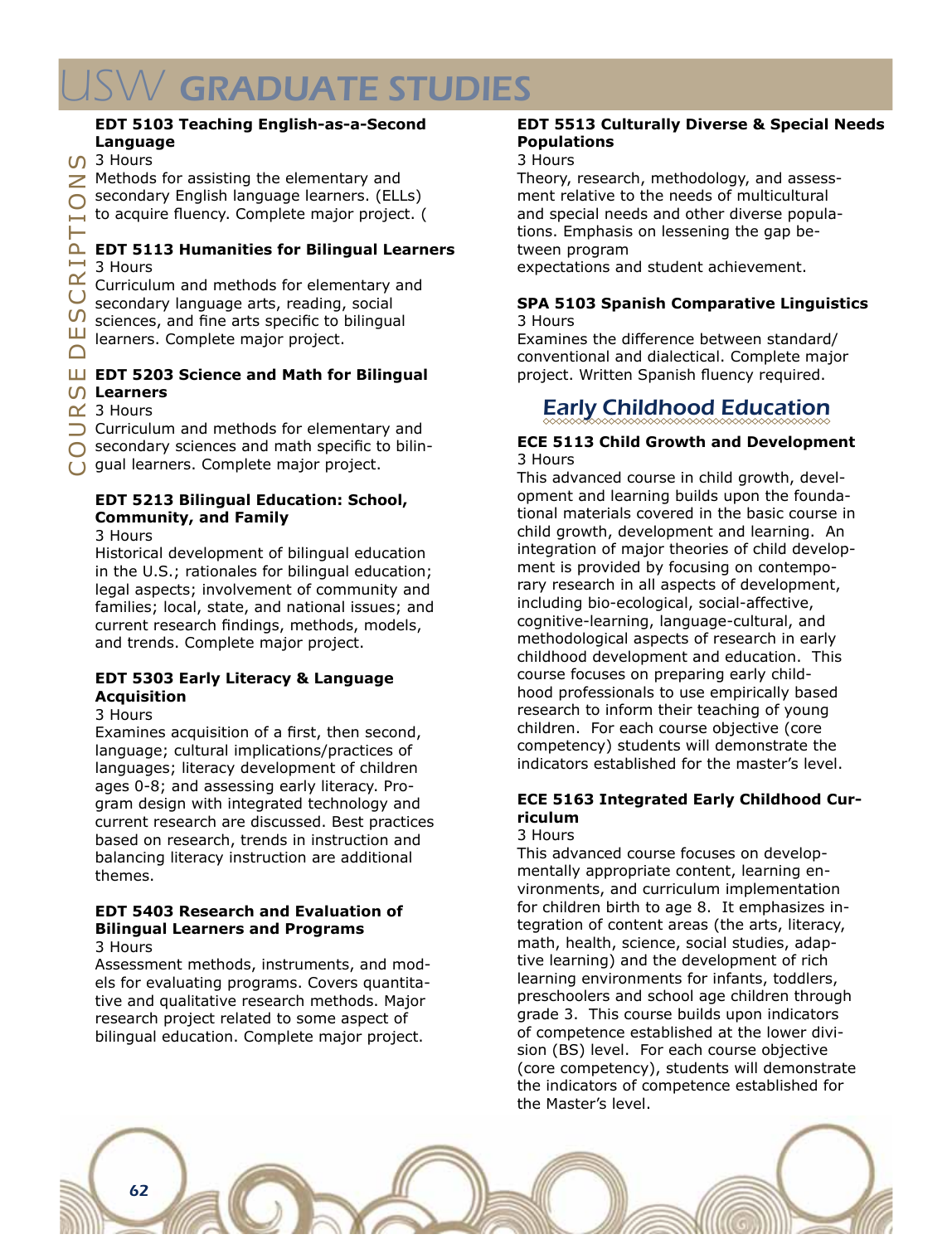#### **ECE 5173 Methods and Materials: Math, Science, Art**

#### 3 Hours

This advanced course focuses on developmentally appropriate content, learning environments, and curriculum implementation for children in K-3rd grade. It emphasizes integration of content areas (the arts, literacy, math, health, science, and social studies) and the development of rich learning environments for the early primary grades with a particular focus on Math, Science and Motor Skills development. For each course objective (core competency), students will demonstrate the indicators established for the Master's level.

#### **ECE 5203 Educational Leadership and Supervision**

#### 3 Hours

Functions, roles, competencies, skills (including technology) and styles of educational leadership and supervision. Includes master schedules, staff evaluation, and staff development. (Cross references with EDA/ EDI5203)

#### **ECE 5223 Advanced Assessment**

#### 3 Hours

Principles of assessment, integrating technology into the assessment process and using assessment in instructional decision-making in student, program, and staff development. Includes interpretation of standardized tests and the development of portfolio assessments for students. (Cross references with EDG/EDI/EDR/SPED 5223)

#### **ECE 5233 Whole Child: Social Studies, Social Development and the Arts**

#### 3 Hours

This advanced course focuses on one of the core concepts of teaching primary school children: the Whole Child approach. Emphasis is on developmentally appropriate content, learning environments, and curriculum implementation for children from Birth through 3rd grade in a diverse society. It combines appropriate social studies content and its depictions through art, with the closely related areas of social development and family/ community partnerships. Integration with other content areas is stressed to achieve the cognitive, social/emotional and physical development of all children. For each course

objective (core competency), students will demonstrate the indicators established by the State of New Mexico for Early Childhood Teachers.

## **ECE 5263 Practicum I**

#### 3 Hours

This advanced practicum provides opportunities for students to apply knowledge gained from ECE 5163 Integrated Early Childhood Curriculum , ECE 5173 Methods and Materials: Math, Science, Art, ECE 5303 Early Literacy and Language Acquisition and develop skills in planning and implementing developmentally appropriate learning experiences, integrated curriculum, and learning environments of children from birth to age five. Curriculum will include all content areas: the arts, health/wellness, literacy, math, social studies, science, and adaptive living skills for children with special needs.

The practicum experience will be divided equally among classrooms serving B-2 yearolds, 3-5 year-olds, and kindergartners. Thirty (30) hours at a State Licensed Head Start or NAEYC Certified child care facility will be required to be logged and signed by a supervising teacher.

Student is responsible for securing permission at the practicum site, presenting course related material to the site to ensure that all parties know what is expected. PRE: ECE 5163, ECE 5173 and ECE 5303

#### **ECE 5273 Practicum II**

#### 3 Hours

This advanced practicum provides opportunities for students to apply knowledge gained from ECE 5163 Integrated Early Childhood Curriculum, ECE 5173 Methods and Materials: Math, Science, Art, ECE 5303 Early Literacy and Language Acquisition. In the first through third grade classrooms, students will develop skills in planning and implementing developmentally appropriate learning experiences, integrated curriculum, and learning environments for children from ages 6 through 8. Curriculum will include all content areas: the arts, health/wellness, literacy, math, social studies, science, and adaptive living skills for children with special needs. The practicum experience will be divided equally among first, second and third grade classrooms in a State Licensed elementary

63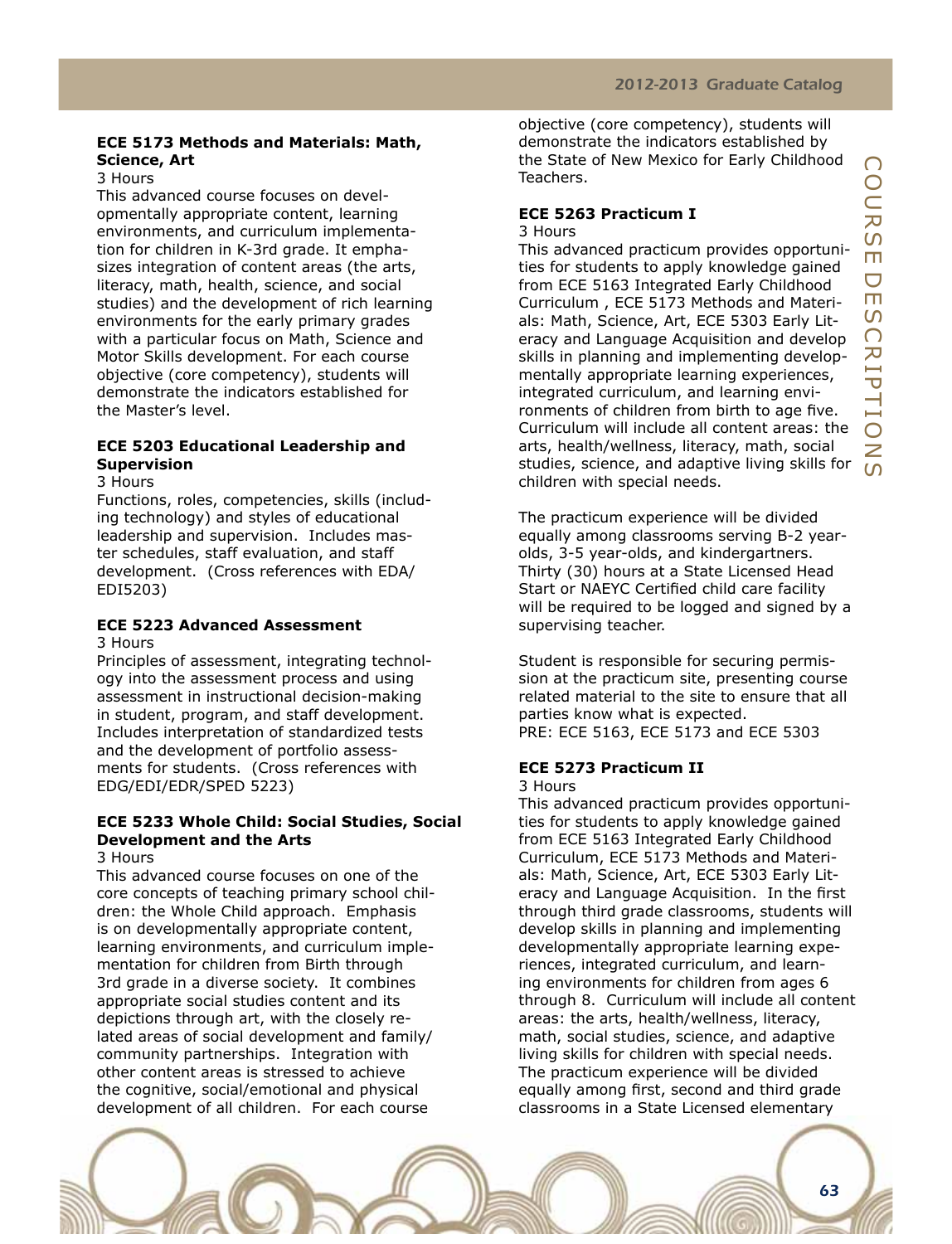# W GRADUATE STUDIES

school. Thirty (30) hours of logged and signed experience must be completed. Student is responsible for securing permis-

 $\geq$  sion at the practicum site, presenting course

related material to the site to ensure that all

parties know what is expected.

PRE: ECE 5263

## **ECE 5303 Early Literacy & Language Acquisition**

### 3 Hours

C and balancing I<br>C tional themes. <del>■ anyaages, meracy development of ematers<br> **■** ages 0-8, and assessing early literacy. Pro-<br> **O** gram design with integrated technology and<br>  $\alpha$  current research are discussed. Best prac-<br>
D tices based on research, t</del>  $\Pi$  Examines acquisition of a first, then second,<br>  $\Pi$  language, cultural implications/practices of<br>  $\Omega$  languages, literacy development of children language, cultural implications/practices of languages, literacy development of children LU ages 0-8, and assessing early literacy. Pro- $\bigcirc$  gram design with integrated technology and  $\alpha$  current research are discussed. Best pracand balancing literacy instruction are addi-

### **ECE 5313 Early Intervention: Infant and Toddler**

## 3 Hours

This advanced course focuses on developmentally appropriate content, learning environments and curriculum implementation for children from birth through age two and the supporting research. It emphasizes integration of the arts, literacy, math, health, motor and social development, science, and social studies in a rich learning environment for infants and toddlers. In addition to learning about infant and toddler programs, students will learn about the field of Early Intervention and current issues in this field. For each course objective (core competency), students will demonstrate the indicators established for the Master's level.

## **ECE 5323 Practical Issues: Core Knowledge Curriculum**

#### 3 Hours

This advanced course focuses on current issues in Early Childhood Education with special emphasis on Core Knowledge Curriculum and Professionalism. Students will develop a personal philosophy based on both current and historical research that enables them to act as mentors and advocates within the field. Students will critically evaluate both research and implementation of a variety of programs, principles, practices, methods and materials and practice presentation of their findings with others.

# Educational Administration

#### **EDA 5013 Instructional Strategies** 3 Hours

Strategies of teaching with emphasis on student diversity, learning styles, pedagogical content, delivery media, and recommendations for classroom modifications and changes in teaching strategies for marginal and exceptional learners. (Fa/Fb/Sa/Sb/SUa)

## **EDA 5203 Educational Leadership and Supervision**

#### 3 Hours

Function, roles, competencies, skills—including technology, and styles of educational leadership and supervision. Includes master schedules, staff evaluation, and staff development. (Cross references with EDI & ECE 5203).

## **EDA 5213 Theories of Curriculum Development**

#### 3 Hours

Theories and principles of curriculum development, policies, and external influences on curriculum decisions with focus on integrating technology into curriculum projects.

#### **EDA 5303 Policies and Public Relations** 3 Hours

Development, implementation, communication, and monitoring of educational policies, procedures, and public relations. Includes collaboration and partnerships with community agencies, organizations, and businesses and the use of technology as a communication tool to enhance public relations.

#### **EDA 5313 Educational Law and Special Education Law**

#### 3 Hours

Preparation of professionals through analysis and synthesis of research, legislative issues and procedures, major court decisions, and state regulations. Course also covers Special Education topics related to assessment, discipline, current litigation, recent court decisions, and education. (IDEA '97/IDEA '04, Section 504, NCLB, etc.). (Cross references with EDG/EDI/SPED 5313)

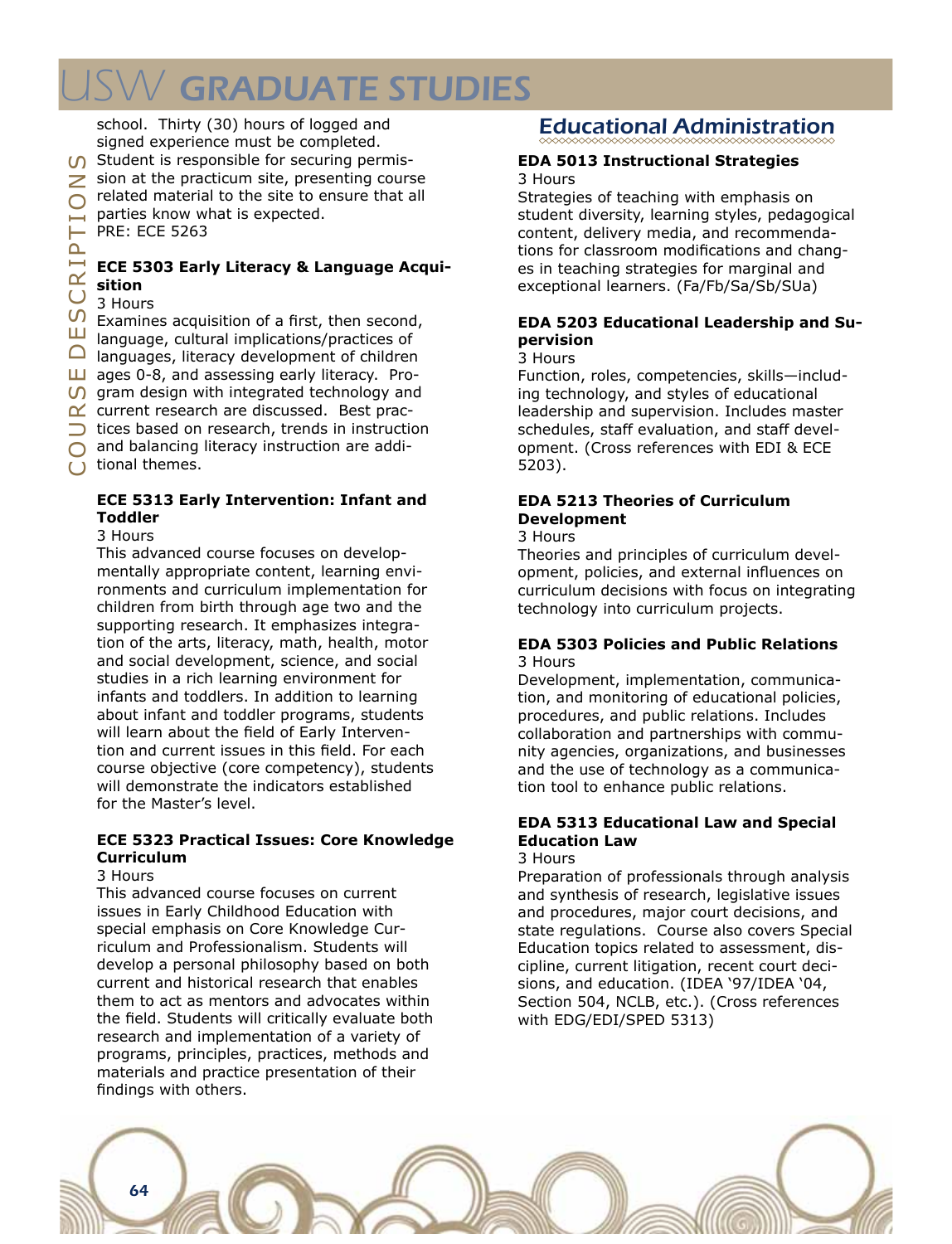urse

E<br>S

cr i

#### **EDA 5403 Educational Finance and Facilities** 3 Hours

Public school fiscal policies and practices, sources of revenue, budgeting process, disbursement, chart of accounts, insurance, physical plant, and technology.

#### **EDA 5503 School Administration**

3 Hours

Roles, functions, duties, and professional development of school administrative positions as well as local and state boards of education. Includes orientation, training requirements, and position relationships for local board of education members.

#### **EDA 5513 Theories of Administration** 3 Hours

Theories of organizational behavior, educational management, and school administration with emphasis on strategic planning and decision-making models, paradigm shifts, and systemic changes.

#### **EDA 5523 Applied Educational Leadership** 3 Hours

Design, implementation, and evaluation of field-based projects conducted in the public schools. Includes appropriate methods in action research, legal aspects, grant writing, conference presentation techniques including the use of technology, publication guidelines, and professional development.

#### **EDA 5803 Internship in Educational Administration**

1-3 Hours

Interns will complete a minimum of 3 credit hours of internship. The internship requires the completion of 180 contact hours of supervised placement in a school setting. Interns will be assigned to supervisory administrators in an accredited school to participate in and observe the administrative functions of the school. Must open and close the school year. PRE: EDU core, EDA 5203, EDA 5313, EDA 5403, and permission required. Fee: \$400.

# Educational Diagnostics

#### $\bigcirc$ **EDG 5103 Career Development and Transition Planning**

#### 3 semester hours

Career development theories and systems of career counseling and guidance, decision making, life planning, career education, occupational awareness, career assessment, career reports, computer-assisted programs, and transition plans. PRE: EDU 5203. Fee \$100. (Cross references with EDC 5103)

#### **EDG 5113 Brain-Based Instruction** 3 semester hours

p<br>H ions Synthesizes recent brain research relative to practical instructional and learning activities that enhance literacy and intellectual abilities of diverse student populations. Includes brain-friendly classroom accommodations and modifications. (Cross references with EDI/EDR/SPED 5113)

#### **EDG 5123 High- and Low-Incidence Disability**

3 semester hours

Course prepares Special Education teachers and other personnel to work with students with disabilities. All 13 exceptionalities will be explored and defined so that Special Education teachers and other personnel understand the various learning styles and individual needs presented by these students.

## **EDG 5203 Diagnostic/Corrective Reading**

3 semester hours

Extends the diagnostic/corrective concept to include all content areas as well as interpretation of diagnostic instruments, concepts, and task analysis. (Cross references with EDR 5203 and EDU 4203).

#### **EDG 5223 Advanced Assessment**

3 semester hours

Principles of assessment, integrating technology into the assessment process and using assessment in instructional decision-making in student, program, and staff development. Includes interpretation of standardized tests and the development of portfolio assessments for students. (Cross references with EDI/EDR/SPED 5223)

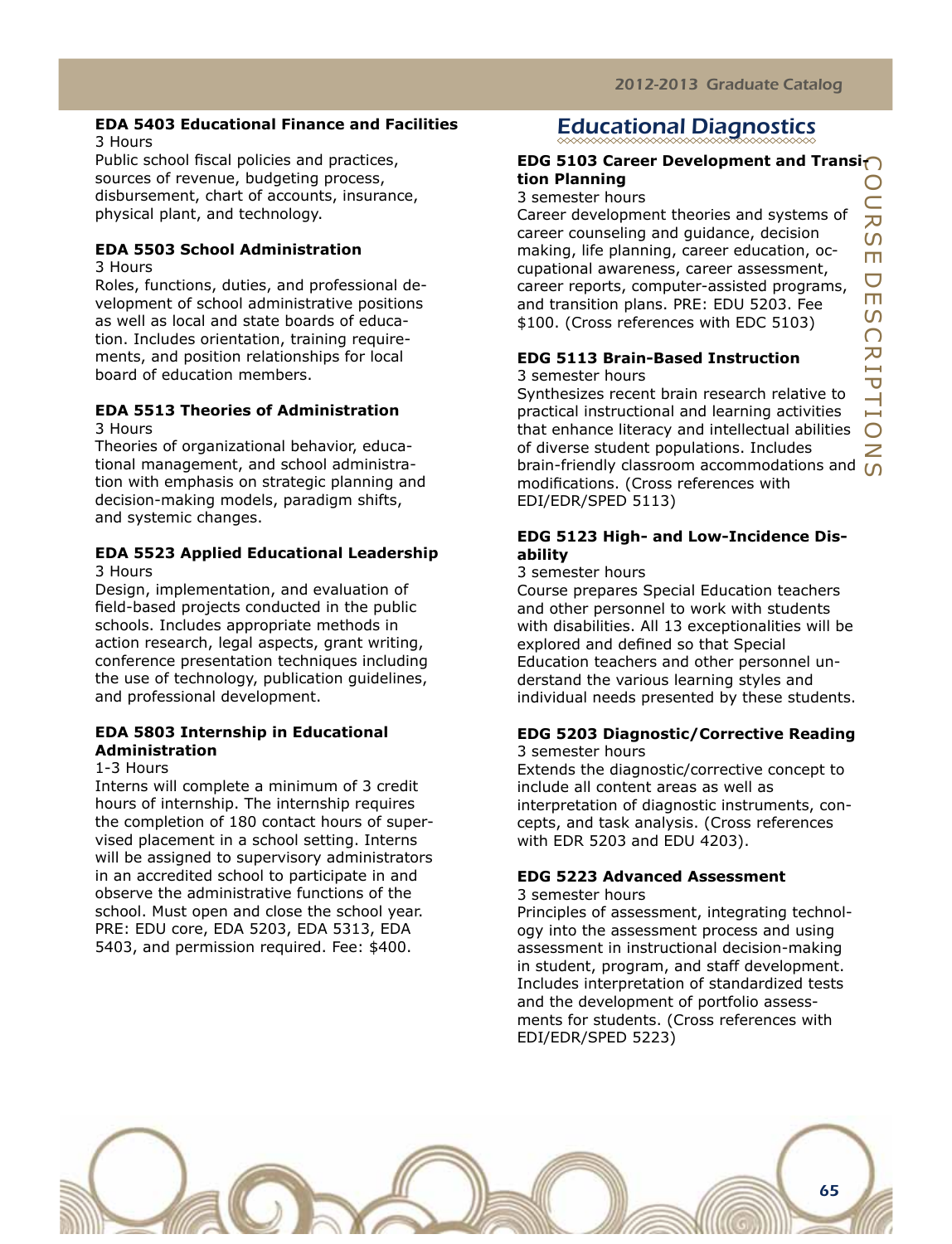# SW GRADUATE STUDIES

#### **EDG 5313 Educational Law and Special Education Law**

- <sup>1</sup> 3 semester hours
- $\geq$  Preparation of professionals through analysis
- **and synthesis of research, legislative issues**
- $\overline{a}$  and procedures, major court decisions, and
- $\blacktriangleright$  state regulations. Course also covers Special
- L Education topics related to assessment, disci
	- pline, current litigation, recent court
- pline, current litigation, recent completed decisions, and education (IDEA '<br>Consistent 504, NCLB, etc.). (Cross decisions, and education (IDEA '97/IDEA '04,
	-
	- references with EDA/EDI/SPED 5313)

# **M** references with EDA/EDI/SPED 5313)<br>|<br>|-<br>| EDG 5443 Individual Cognitive Assessment

- 3 semester hours
- $\Box$  3 semester hours<br>  $\Box$  3 semester hours<br>  $\Box$  Course is designed to address the aspects of<br>  $\Box$  and techniques in educational evaluation of Course is designed to address the aspects of
- $\alpha'$  the use of individual appraisal instruments
	-
- children and youth. Considerations for
- C children and youth. Considerations for<br>C culturally and linguistically diverse populations will be included. Fee \$175. PRE: SPED 2103, SPED 3523

#### **EDG 5453 Individual Achievement and Processing Assessment**

3 semester hours

Covers theory and application of administering, scoring, and interpreting testing instruments designed to measure school achievement and processing in psychoeducational

evaluations. The selection of reading and math inventories to individualize instruction is included. Special considerations and best practices for testing and assessment of individuals with special needs are addressed. Fee \$100. Cross references with SPED 5453) PRE: SPED 2103, SPED 3523

## **EDG 5463 Psycho-Educational Assessment**

3 semester hours

Theory, content, administration, scoring, and interpretation of testing instruments measuring achievement, personal, social, and emotional well-being. Developing proficiency in report writing with specific recommendations for adjustment in teaching

strategies, instructional materials, and classroom management strategies. Emphasis in assessment through observation methods, clinical interviewing, and the mental status exam, as well as best practices and special consideration for testing students of diversity and the ethical/legal considerations for testing. Fee \$125. (Cross reference with EDC 5463).

## **EDG 5473 Educational Diagnostician Process for Exceptional Learners**

#### 3 semester hours

All aspects of diagnosticians responsibilities includes: referral and evaluation processes; IEP and transition assessment and planning; information on exceptionalities; cultural and linguistic considerations; early childhood assessment and programming; cross battery assessment. PRE: All required courses (except EDG 5803) for degree or licensure plan, including leveling courses and prerequisites.

#### **EDG 5533 Exceptional Populations in Regular Classrooms**

3 semester hours

Strategies to organize, modify, and supplement curricula; to provide appropriate learning

activities on an individual basis, to assess exceptional students in reading and other curricula in the regular classroom. (Cross references with EDI/EDR/SPED 5533)

#### **EDG 5803 Internship in Educational Diagnosticians**

#### 3 semester hours

Students must complete a minimum of 240 hours of supervised placement in a school and/or agency setting with a licensed educational diagnostician or licensed school psychologist. Must include the total diagnostician process (i.e., screening, referral, assessment, testing, evaluation, report writing, recommendations, EAR committee leadership, IEPs, and professional communication). Fee \$400. PRE: All required courses.

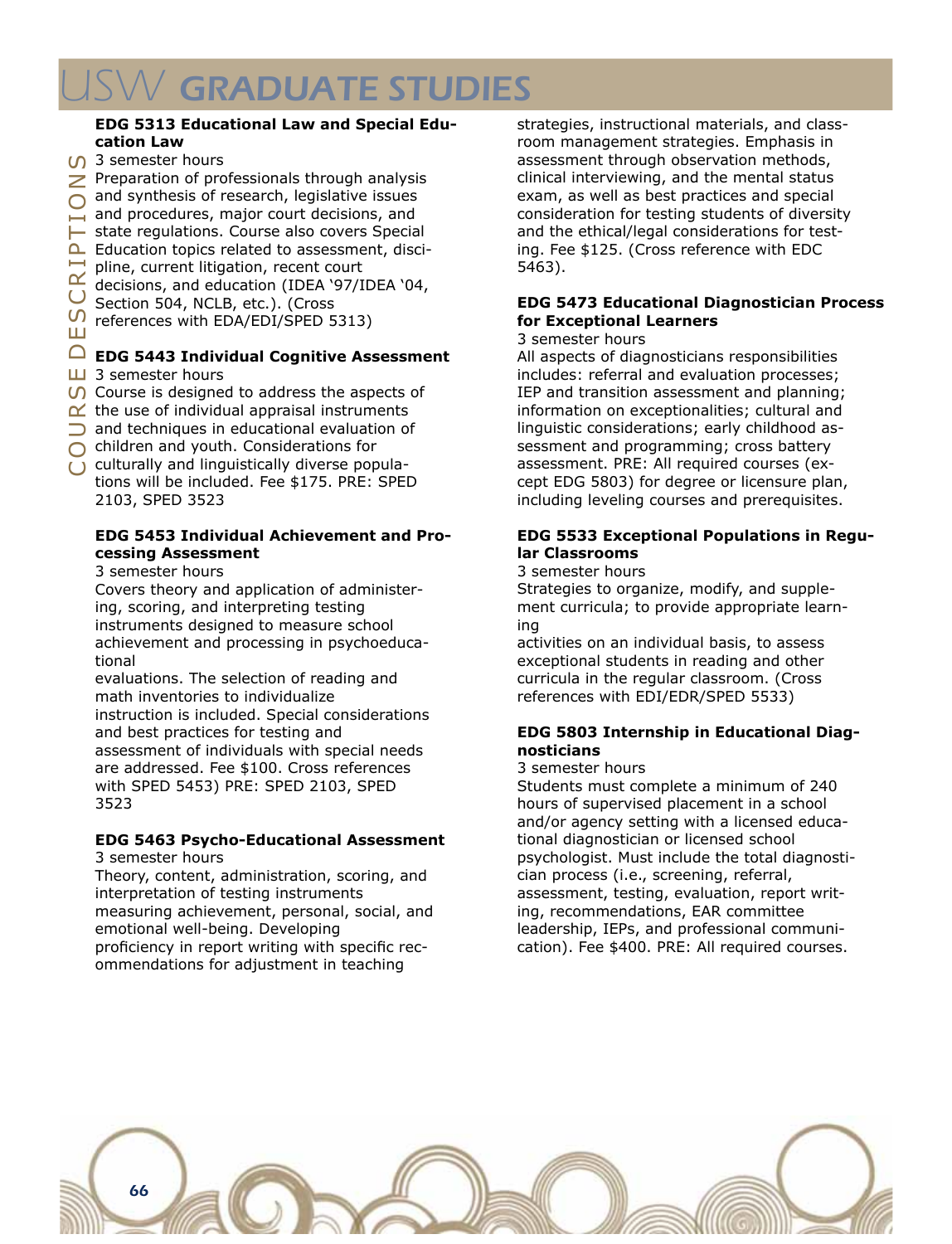# Master of Business Administration

#### **MBA 5103 Information Technology for Managers**

#### 3 Hours

The course examines information technology in organizations and the strategic use of information systems. Course learning will include the ethical considerations of technical resource allocation and cross-functional input. (Fb)

#### **MBA 5203 Information Technology for E-Business**

#### 3 Hours

E-Commerce technology and business environments including E-Commerce planning and implementation, internet technologies, multimedia on the web, and web-based databases. Designing and building E-Commerce sites. It will include a module on the ethical dilemmas of managing sensitive, private information.

#### **MBA 5223 Leadership**

#### 3 Hours

Study of key leadership models and practical application. The course emphasizes the ethical impact of leadership on all stakeholders including employees, vendors, customers, owners, unions, and the community. The student will learn that a true transformational leader is aware of the ethical dilemma facing leadership to treat stakeholders as "ends" and not merely as "means to an end."

#### **MBA 5243 Controllership**

#### 3 Hours

In-depth study of issues related to the job of Controller within a business organization. Financial and management reporting, accounting systems, tax reports, and accounting department organization will be highlighted. Ethical financial responsibility will be highlighted through case studies of ethical dilemmas facing finance professionals.

#### **MBA 5323 Marketing Concepts & Strategies** 3 Hours

Course examines marketing functions, the institutions that perform them, and the study of marketing planning, strategy, and tactics. Includes organization, execution, and control of the marketing plan. Students learn how to implement global marketing strategy. The connection between relationship marketing and the desired outcomes of stakeholders

trust and commitment are studied within the context of creating a partnership with stakeholders based on ethical considerations.

#### **MBA 5343 Internal Audit Theory & Practice** 3 Hours

Extension and utilization of audit concepts and techniques with emphasis on application in internal audit departments. Internal control planning and implementation will be highlighted. The impact of the Sarbanes-Oxley Act on management's responsibility for internal controls and ethical financial reporting and disclosure will also be studied.

#### **MBA 5403 Human Resource Management** 3 Hours

Examination of the principles and methodology of personnel administration with emphasis on manpower planning, selection, development, and evaluation. Study of employment laws and regulations. Ethnocentric, polycentric, and geocentric global staffing issues will be explored as well as expatriation and repatriation strategies. The underpinnings of this course are based on seminal and germinal management theories and models which stress the significance of maximizing the human potential. This course is taught by highlighting the ethical significance of the human relations school of management where selfactualization, passion and commitment, and social responsibility are desired outcomes.

## **MBA 5423 Financial Management**

#### 3 Hours

Survey of financial management covering financial mathematics, capital budgeting, sources of capital, and financial analysis. Emphasis is placed on working capital management as well as the ethical considerations of balancing the capital mix to maximize shareholder value without ignoring the consequences to other stakeholders.

#### **MBA 5433 Multinational Financial Mgmt** 3 Hours

This course investigates issues in corporate financial management for multinational firms, including foreign exchange forecasting and risk management, multinational capital budgeting, multinational capital structure, and international financial markets. An overview of the various ethical concepts across diverse global markets will complement the student's understanding of the complexities involved in globalization.

67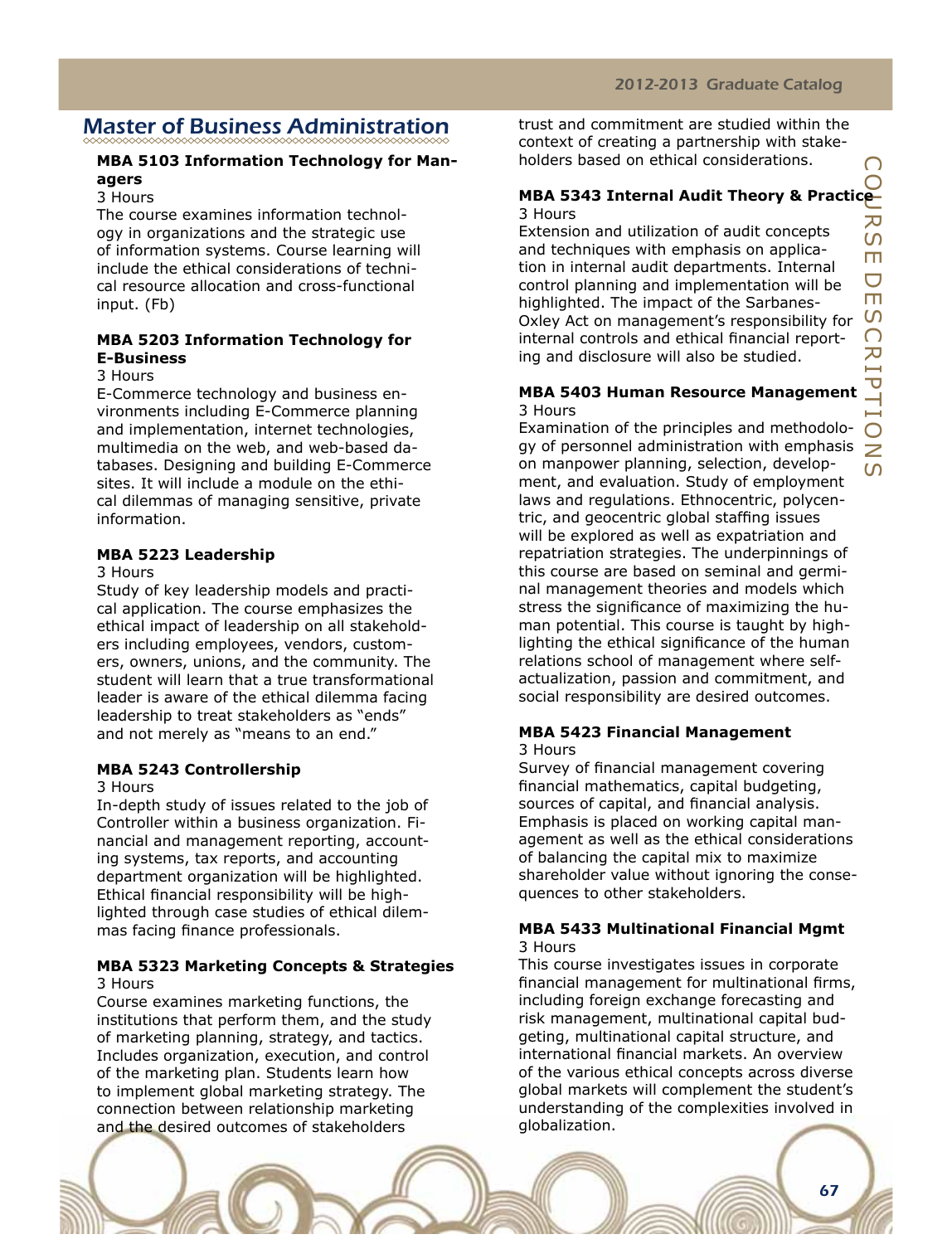#### **MBA 5513 Transforming Business in the 21st Century**

CO 3 Hours

● 5523, MBA 5223<br>●  $\Box$  as essential components or strategic plan-<br> $\Box$  ning. The course concludes by illustrating<br> $\Omega$  how the soft skills and technical competen-<br> $\Delta$  cies may be utilized to maximize the organi-<br> $\Box$  zation's value chain  $\Box$  cluding congruence of organizational mission,<br> $\Box$  culture, and core competencies are evaluated<br> $\Box$  as essential components of strategic planmanagerial capabilities, and conflict resolution are inculcated within a framework of  $\overline{C}$  athical leadership. Technical competencies  $\geq$  This course is designed to address specific  $\overline{O}$  issues that have emerged from globalization and severe economic collapse. "Soft skills" such as emotional intelligence, communica- $\triangle$  tion and interpersonal skills, people-focused managerial capabilities, and conflict resoluethical leadership. Technical competencies inculture, and core competencies are evaluated as essential components of strategic plan- $\Box$  ning. The course concludes by illustrating  $\bigcirc$  how the soft skills and technical competen- $\alpha$  cies may be utilized to maximize the organi-

#### **MBA 5523 Business Statistics Research Design**

3 Hours

Quantitative and qualitative research design with emphasis on direct application to a business related setting. Techniques for locating, analyzing, and evaluating business research. Application of American Psychological Association (APA) style, rudiments of statistical concepts and the Institutional Review Board (IRB) process. Must be taken at the first opportunity.

#### **MBA 5533 Business Analytic & Econometrics** 3 Hours

This course provides a fundamental overview of the sophisticated tools and techniques used to analyze and understand the massive amounts of data that businesses have available. The class includes an in-depth look at data analysis, forecasting, and economic modeling with the primary objective of making better business decisions. Course topics include; quantitative risk management, business and economic forecasting, estimation, and generalized econometrics.

#### **MBA 5803 Thesis/Capstone**

#### 3 Hours

This course requires the student to communicate graduate level business knowledge. The student has the opportunity to conduct research; apply knowledge and skills learned in preceding courses to write a substantive thesis paper. The thesis may be (1) an applied business research project or, (2) a comparative study. Each thesis must have a

#### **MBA 6103 Managing Innovation**

This course provides a strategic level understanding of the role of innovation in successful organizations, as well as the methodologies for stimulating enterprise-wide innovation and creativity. The class includes an in-depth look at individual and team creativity, disruptive and sustaining innovations, and the implications for product and company life cycles. Course topics include; operational strategies, product/process creativity, and market disruption.

#### **MBA 6113 Change Management** 3 Hours

This course provides a strategic level understanding of change implementation, as well as the methodologies for identifying and prioritizing key organizational issues that require change. The class includes an in-depth look at techniques for defining and aligning change initiatives at the enterprise, business process, and human capital levels. Course topics include; developing change agents, measuring initiative success, and overcoming resistance.

#### **MBA 6123 Sustainability Management** 3 Hours

This course emphasizes the need for successful organizations to engage in enterprise-wide operations that create sustainable competitive advantage. Doing so requires companies to transact business responsibly and align the profit motive with the purpose motive. The course encourages business students to explore the implications of business processes in terms of resource consumption, materials processing and disposal, long-term social impacts, and natural systems.

#### **MBA 6203 E-Marketing**

#### 3 Hours

This course focuses on electronic and internet marketing techniques and strategies, customer acquisition methodologies, and brand building in a digital environment. Students will explore the techniques for online promotion and advertising, brand/message development and communication, creation and delivery of marketing initiatives through appropriate channels, and fostering customer relationships in a virtual setting.

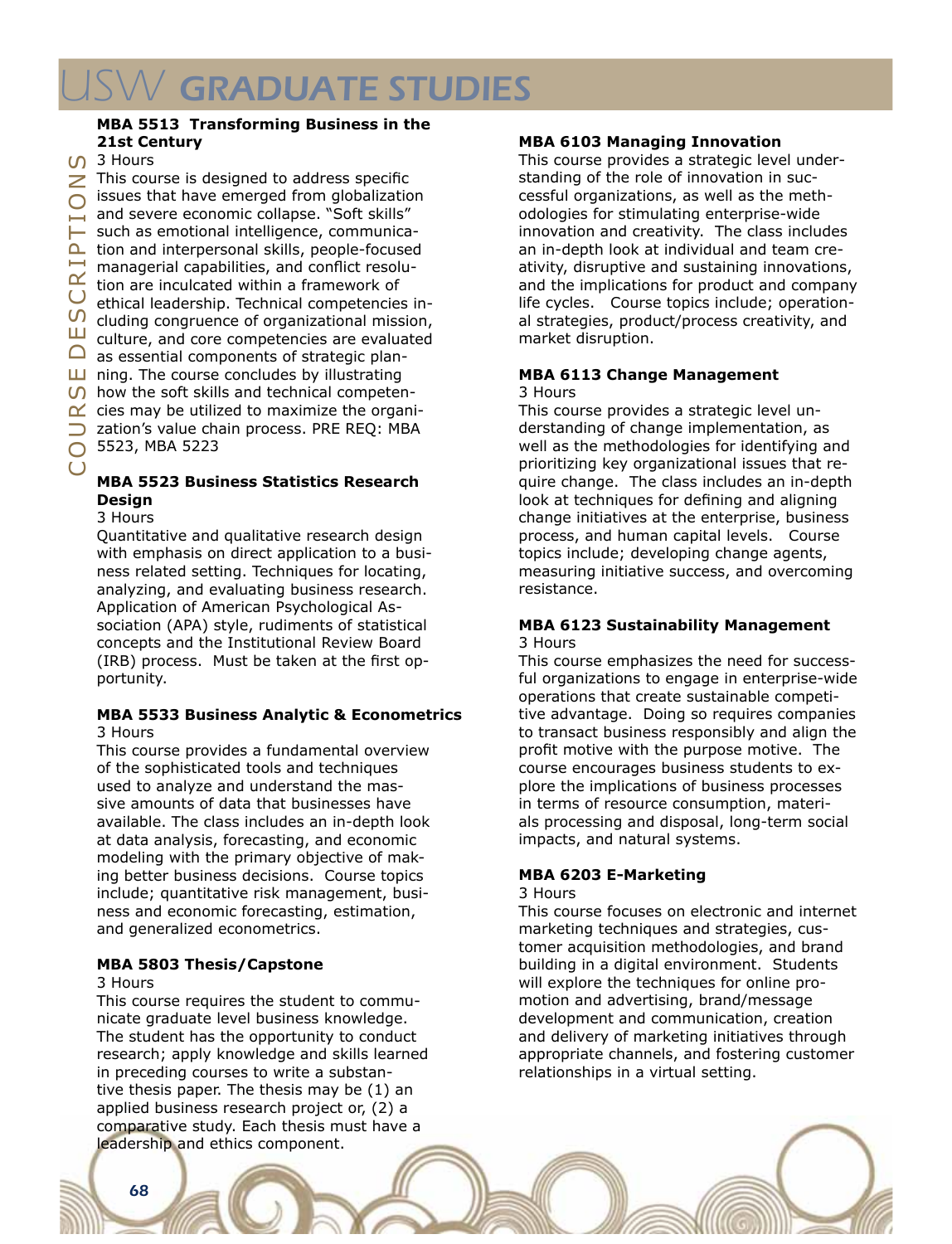# $\overline{O}$ urse Des C<br>R i  $\frac{\mathsf{O}}{\mathsf{Z}}$

#### **MBA 6213 Small Business Marketing** 3 Hours

This course provides a strategic level understanding of the marketing techniques available to small businesses and organizations operating within budget constraints. Students will address marketing challenges unique to small businesses through collaboration, creativity, and critical thinking. Course topics include; market research, fostering customer intimacy, brand-building, market segmentation, product differentiation, and strategic pricing initiatives.

#### **MBA 6303 Small Business Finance** 3 Hours

This course focuses on the financial principles used by small businesses and start-up companies to achieve growth and make sound investment decisions. Students will analyze overall financial performance, evaluate financial alternatives, and engage in techniques for managing working capital. Course topics include; cash flow management, company/ business valuation, conducting due diligence for investments, budgeting, start-up funding, venture capital, and alternative financing.

#### **MBA 6333 Financial Reporting**

3 Hours

This course prepares students with the knowledge to engage in the techniques for financial reporting relative to the roles of CPAs and financial services professionals. Students will explore the criteria unique to this process including; determining capital changes, valuing fixed assets, calculating cost structures, and preparing consolidated financial statements. Additional course topics include; debt restructuring, income/cash flow statement analysis, tax deferment, and balance sheets.

#### **MBA 6343 Financial Planning and Investment Analysis**

#### 3 Hours

This course emphasizes a strategic focus on investment strategies, portfolio allocation theories, evaluation of negotiable instruments, debt and equity security analysis, and portfolio management. Students will engage in activities to determine and evaluate client risk tolerance and develop investment plans that align with stated financial objectives. Course topics include; retirement planning, estate planning, tax planning, risk evaluation, portfolio analysis, and asset management.

### **MBA 6403 Small Business Accounting**

3 Hours

This course provides an operational perspective of the accounting procedures used by small businesses to make sound administrative decisions. Students will evaluate and analyze the overall performance of an organization using accounting data, techniques, and enterprise software. Course topics include; financial statements, budget reports, accounting controls, and appropriate allocation of costs.

#### pt**MBA 6503 Organizational Design & Strategy (Capstone)** 3 Hours

This course focuses on the development and implementation of enterprise-wide business strategies. Successful organizations and their leaders must understand the current competitive environment and be able to make predictions and forecasts about future market forces. The course emphasizes the practical application of strategic business models to existing and future market scenarios in an effort to maximize efficiency, competitive advantage, and stakeholder value.

## Special Education

## **SPED 5101 Field-Based Observation in Special Education Settings**

1 Hour

An experience designed to explore teaching in Special Education settings. Involves intensive orientation to a variety of public school and non-school settings through observations and other guided experiences.

## **SPED 5103 Introduction to Special Education**

# 3 Hours

This course surveys the historical development of Special Education, describes funding bases and legal implications, defines exceptionality, delineates service delivery options, and discusses theoretical foundations, curricula, and program models.

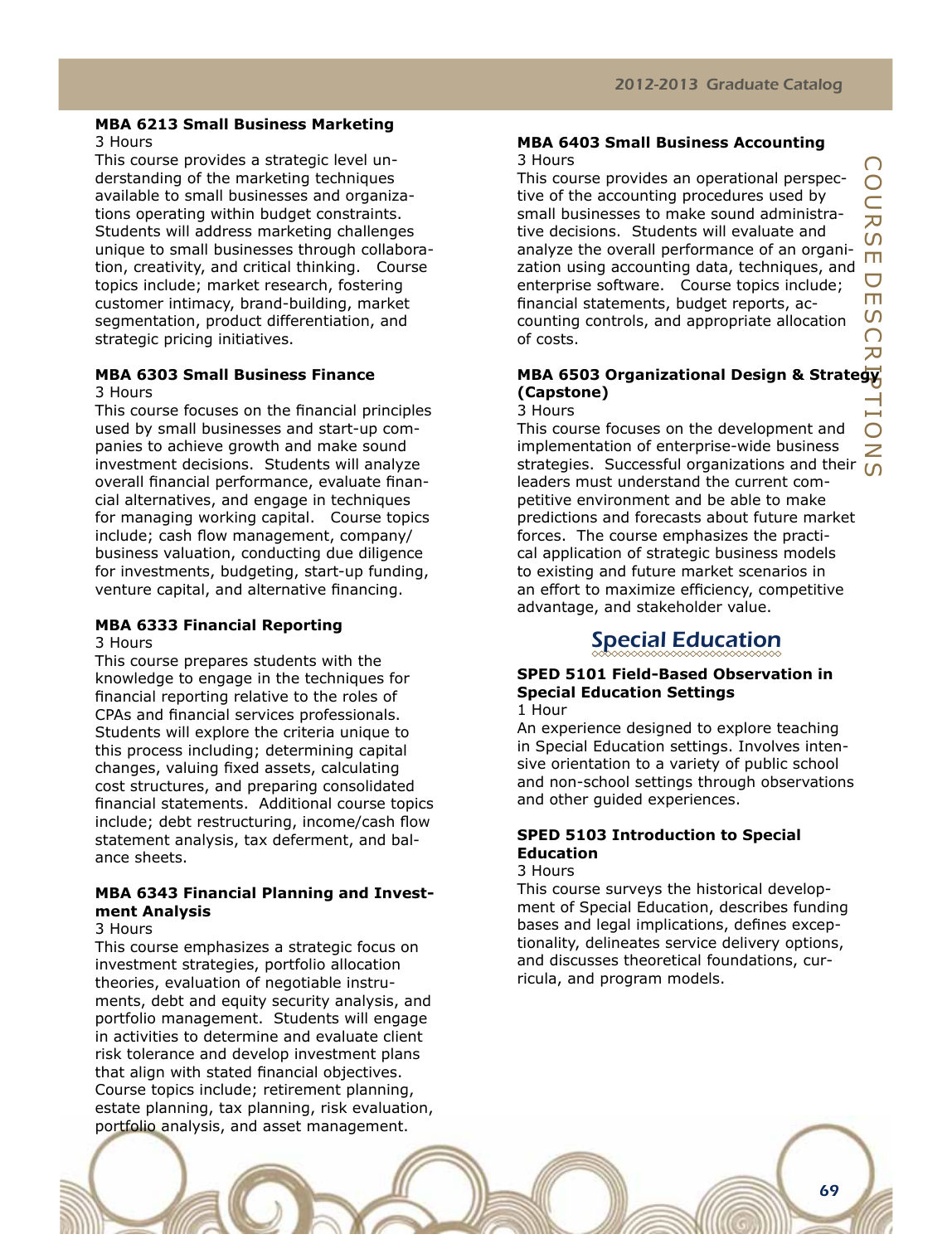### **SPED 5113 Brain-Based Reading Instruction** 3 Hours

Synthesizes recent brain research relative to  $\geq$  practical instructional and learning activities That enhance literacy and intellectual abilities of diverse student populations. Includes brain-friendly classroom accommodations and  $\triangle$  modifications. (Cross references with EDI/ EDG/EDR 5113).

# $\begin{array}{c} \textsf{W} \\ \textsf{H} \\ \textsf{B} \end{array}$  3 Hours, May <u>↓</u><br>△ EDG/EDR 5113).<br>○ SPED 5123 Learners Who Are Cognitively **Different**

 $\Box$  needs of learners who<br>  $\Box$  needs of learners who<br>  $\Box$  research-based interved<br>  $\Box$  ed for these learners.  $\Box$  In-Depth study of the characteristics and **⊔** needs of learners who are gifted and/or tal- $\bigcirc$  ented and of learners with cognitive deficits;  $\alpha$  research-based intervention strategies includ-

## Co **SPED 5203 Diagnostic and Corrective Reading**

#### 3 Hours

This course reinforces and extends the diagnostic/corrective concept to include content areas as well as reading. Pre-service teachers administer and interpret diagnostic instruments and procedures (both formal and informal assessments). Practical application is accomplished through diagnosing and instructing the struggling readers from surrounding area schools in one-on-one settings during the school day. The application is 20- 30 hours total during the term. Pre-service teachers will learn to write evaluation reports and confer with teachers and parents.

#### **SPED 5213 Learners with Learning Disabilities**

#### 3 Hours

In-depth study of the characteristics and needs of learners with learning disabilities; research-based intervention strategies included for these learners.

#### **SPED 5223 Advanced Assessment** 3 Hours

Principles of assessment, integrating technology into the assessment process and using assessment in instructional decision-making in students, program, and staff development. Includes interpretation of standardized tests and the development of career portfolios for students. (Cross references with EDG/EDI/ EDR 5223).

#### **SPED 5233 Advanced Classroom Management**

#### 3 Hours

Strategies to manage and organize classrooms to affect change in students with unique academic or behavior problems that interfere with learning in the regular classroom. Includes student behavior, teacher behavior, and classroom climate.

#### **SPED 5243 Learners with Behavior Disorders**

#### 3 Hours

In-depth study of the characteristics and needs of learners with behavior disorders and learners with other exceptionalities, such as physical impairments, low/vision blindness, hearing loss and other health issues, lowincidence, etc.; research-based intervention strategies included for these learners.

### **SPED 5313 Educational Law and Special Education Law**

#### 3 Hours

Preparation of professionals through analysis and synthesis of research, legislative issues and procedures, major court decisions, and state regulations. Course also covers Special Education topics related to assessment, discipline, current litigation, recent court decisions, and education (IDEA '97/IDEA '04, Section 504, NCLB, etc.). (Cross references with EDA/EDG/EDI 5313).

#### **SPED 5323 Nature & Needs of the Gifted** 3 Hours

The student will learn the current and historical issues in the field of gifted education. The intellectual, social, emotional developmental and educational characteristics of gifted students are introduced. Appropriate educational opportunities and programming are discussed. Issues in identification of the gifted, special gifted populations, and current research are reviewed.

#### **SPED 5423 Special Education Curriculum** 3 Hours

Curricula for Special Education at various levels (Pre-K through secondary, vocational adult, etc.) are discussed. Program models, curriculum development, socio-cultural issues, parenting techniques, and resource areas are explored.

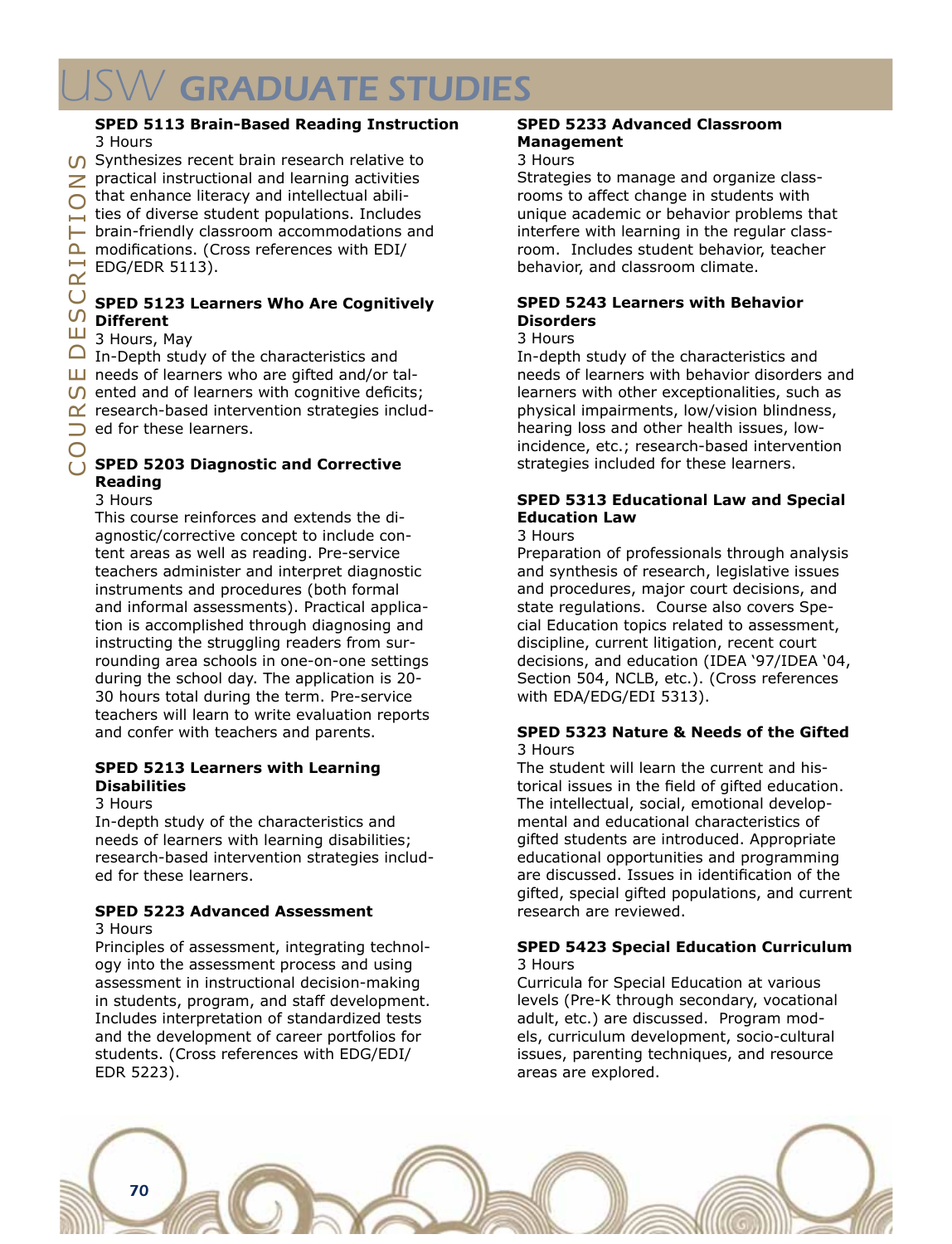#### **SPED 5442**

#### 2 Hours

This course is designed for all professional personnel who work with students who are gifted. It comprehensively reviews teaching–learning models and strategies that can be used in the development and implementation of curriculum for gifted students.

#### **SPED 5503 Methods/Materials for Reading/ Integrated Communication Arts**

3 Hours

This course provides in-depth information on the teaching of reading, writing, spelling, speaking, listening, and thinking skills, and includes reading methods and techniques for identifying, adapting, and developing instructional material; also provides instructional methodology in reading and other subject matter areas for delivery of instruction to diverse populations ranging from infancy through adulthood. The course includes inclusion, "main-streaming," or transition techniques and models.

#### **SPED 5513 Reading Instruction**

#### 3 Hours

Reading Instruction is designed to provide students with current, research-based information on theory and practice in ready instruction. Essential components of this course include the following topics; neuropsychology, alphabetic (phonics and language), best instructional practices, fluency instruction, assessments to inform classroom instruction, comprehension instruction, writing instruction, and performance standards and benchmarks.

#### **SPED 5523 Assessment, Evaluation, Referral, and Placement of the Exceptional Learner**

#### 3 Hours

Growth and development (social, cultural, physiological) of exceptional learners is discussed; formal and informal assessment is explored; screening, referral, and placement procedures are described; responsibilities of the Educational Appraisal and Review Committee (EARC) are described; and development of individualized Educational Plans (IEP) is discussed. (Cross references with SPED 3523)

#### **SPED 5533 Exceptional Populations in Regular Classrooms**

#### 3 Hours

Strategies to organize, modify, and supplement curricula; to provide appropriate learning activities on an individual basis, to assess exceptional students in reading and other curricula in the regular classroom. (Cross references with EDG/EDI/EDR 5533).

## USW Courses

#### **USW 5903 Portfolio Assessment of Prior Learning**

#### 3 Hours

The course is designed to assist adult learners in assessing their experiential background and preparing a portfolio demonstrating their collegiate level knowledge.

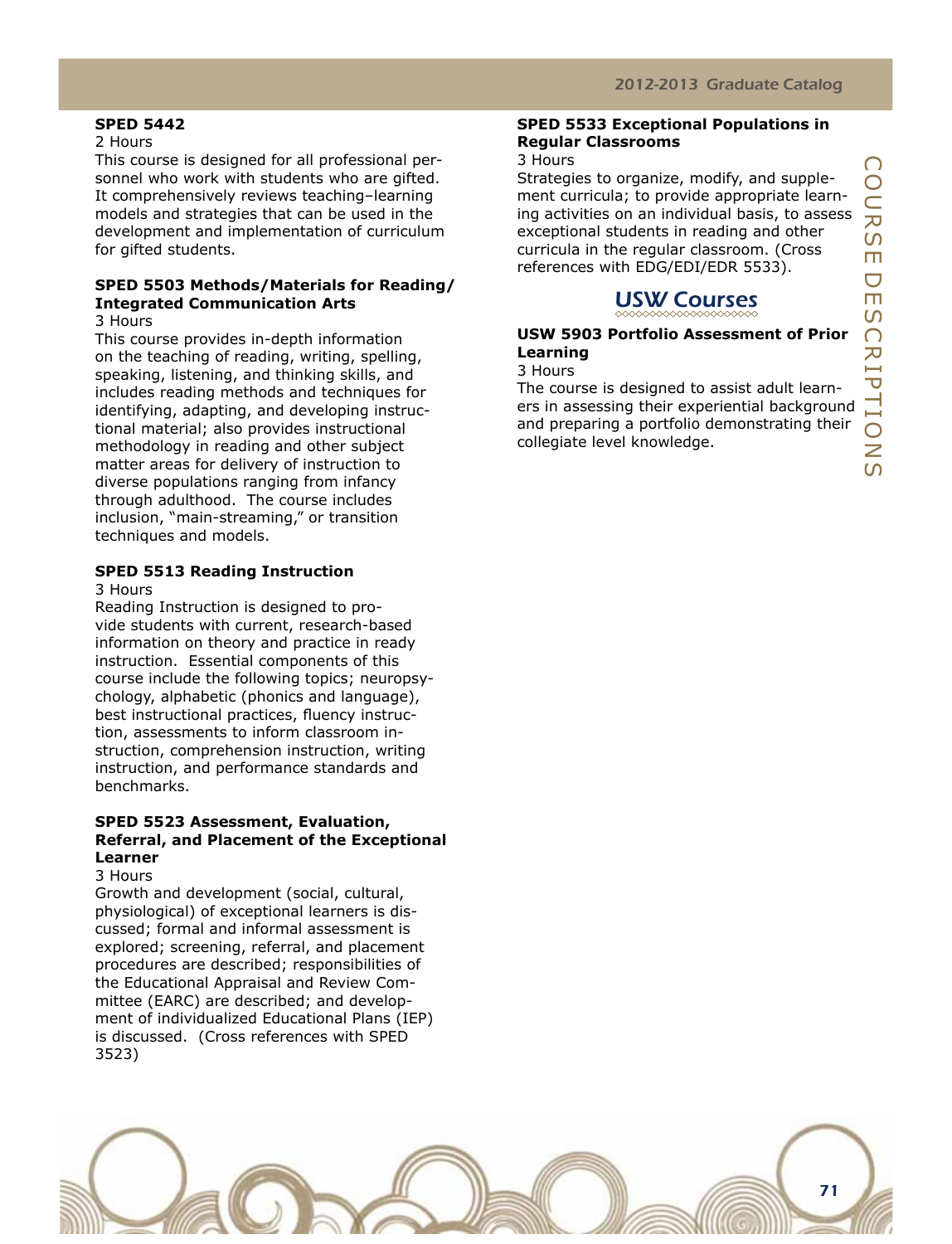# **SW GRADUATE STUDIES**

## Presidents

|                          | $\perp$ 1956 – 1960 (Hobbs Baptist College) |
|--------------------------|---------------------------------------------|
|                          | 1960 - 1964 (NM Baptist College)            |
| ー<br>て                   | 1964 - 1970 (College of the Southwest)      |
|                          |                                             |
| $\overline{\phantom{0}}$ |                                             |
|                          |                                             |
| U                        |                                             |
|                          |                                             |
|                          |                                             |
|                          |                                             |
|                          | 2002 - Present (University of the Southwest |
| ∽                        |                                             |
|                          |                                             |

**B. CLARENCE EVANS NELL MCLEROY** J.L. BURKE C.B. WIVEL EUGENE HUGHES BRUCE EVANS ROBERT GALVAN W.L. MCDONNELL HERMAN BARLOW 10AN M. TUCKER<br>.)

GARY A. DILL

## **Administrative Faculty**

**Paul Baker,** 2009 Assistant Professor of History Tennis Coach **Jordan Bodine,** 2009 Assistant Professor of Education Dean of Enrollment and Student Success **Linda Chapman,** 1985 Assistant Professor of Education Admin Asst. to the VP of Online Learning & Tech **Gary Dill,** 2002 Professor of Philosophy and Religion President **Kevin Dobbs,** 2011 Assistant Profressor of Education Assitant Athletic Director Women's Basketball Coach **Michael Galvan,** 2004 Assistant Professor of Education Athletic Director Head Baseball Coach **Ron Landschoot,** 2004 Assistant Professor of Education Softball Coach **John McCance,** 1989

Assistant Professor of Communications Dean for Scarborough Memorial Library

**Kerrie Mitchell,** 2004 Assistant Professor of Business Director of Financial Aid **Melissa Mitchell,** 2007 Assistant Professor of Education Graduate Student Advisor **Dee Mooney,** 2003 Professor of Accounting Vice President for Administrative Services CFO **Thomas Mulkey,** 2008 Assistant Professor of Education Dean of Students **Evelyn Rising,** 2007 Assistant Professor of Education Associate Dean of Student Life **James Smith**, 2011 Professor of Education VP of Academics and Technology **Chevis Thompson,** 2009 Assistant Professor of Business Men's Basketball Coach **Rebecca Whitley,** 2011 Assistant Professor of Education **Registrar** 

## Emeritus Faculty

**Linda Aycock** Professor of Education **Glynese Floyd** Professor of Theatre/Speech **John Larry Goldman** Professor of History/Political Science **Will Roan** Professor of Mathematics **Kenneth Sagerty**

Professor of Education **Gertrude Thompson** Professor of Business **Joan M Tucker** Professor of Business President Emeriti **Robert Woodmansee** Professor of Biology



L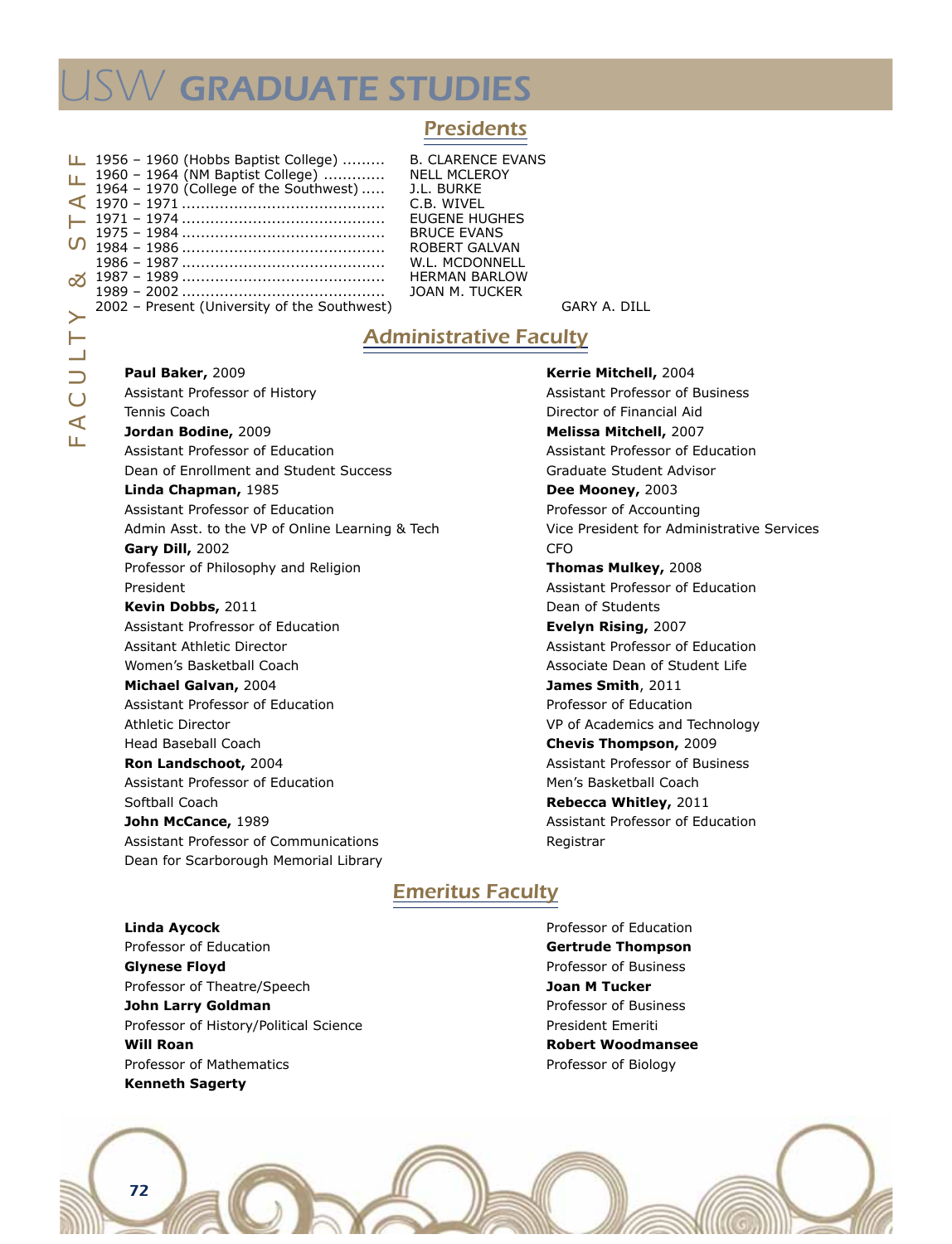#### 2012-2013 Graduate Catalog

## **Faculty**

**David Arnold** 1993 Campus Steward Associate Professor of Business B.B.A., Baylor University B.B.A., University of the Southwest M.B.A., University of Texas of the Permian Basin D.M., Colorado Technical University **Paul Baker** 2007 Assistant Professor Tennis Coach B.S.E., Lubbock Christian University M.E.A., Eastern New Mexico University **Jordan Bodine** 2009 Assistant Professor of Education Dean of Enrollment and Student Success B.S., Oklahoma State University M.S., Oklahoma State University **Kenneth Brown** 2004 Assistant Professor B.S., Eastern New Mexico University M.A., University of Arkansas M.F.A., University of Missouri-Kansas City **Daniel Castillo** 2007 Assistant Professor of Business B.A., UNADECA M.B.A., National University D.B.A., ULACIT Costa Rica **Linda Chapman** 1985 Administrative Assistant to the VP of Online Learning & Technology Assistant Professor of Education B.A.S., University of the Southwest M.S.E., University of the Southwest **Corrinne DiBlasi** 2005 Associate Professor of ECE/Counseling B.S., St. Johns University M.S., Brooklyn College P.D., St. Johns University Ed.D., Rutger's State University **Gary Dill** 2002 President Professor of Education/Religion B.A., Houston Baptist University M.Div., Princeton Theological Seminary D.Min., Southern Baptist Theological Seminary Ph.D., University of Texas at Austin

 $\overline{\mathbb{T}}$  $\blacktriangleright$  $\bigcap$  $\overline{\phantom{a}}$ y &  $\overline{S}$  $\overline{\phantom{0}}$  $\blacktriangleright$  $\mathbb T$  $\mathbf{H}$ **Susan Fox** 1990 Associate Professor of Education/Math B.S., The College of Artesia M.Ed., Eastern New Mexico University Ph.D., (cand.), Capella University **Michael Galvan** 2004 Dean of Athletics Head Baseball Coach Assistant Professor of Education B.S., University of the Southwest M.S., Emporia State University **Mary Harris** 1998 Dean of School of Education Professor of Education/Special Education B.A., Southeastern Louisiana University M.Sped., Eastern New Mexico University Ed.D., Nova-Southeastern University **Ron Landschoot** 2004 Softball Coach Assistant Professor of Sport Management B.B.A., Rochester Institute of Technology M.S., University of Southern California **John McCance** 1989 Dean of Scarborough Memorial Library Assistant Professor of Communications B.A., Arizona State University M.L.S., University of Arizona **Kerrie Mitchell** 2004 Director of Financial Aid Assistant Professor of Business B.A.S., University of the Southwest M.B.A., University of the Southwest **Melissa Mitchell** 2007 Senior Online Program Advisor Assistant Professor of Education B.A., Harding University M.S.E., University of the Southwest **Dee Mooney** 2003 Professor of Accounting Vice President for Administrative Services/CFO B.B.A., Baylor University M.Acc., University of Tennessee D. Ed. Min., Southwestern Baptist Theological Seminary **Tom Mulkey** 2008 Assistant Professor of Education Dean of Student Life B.A., Eastern New Mexico University M.S.E., University of the Southwest

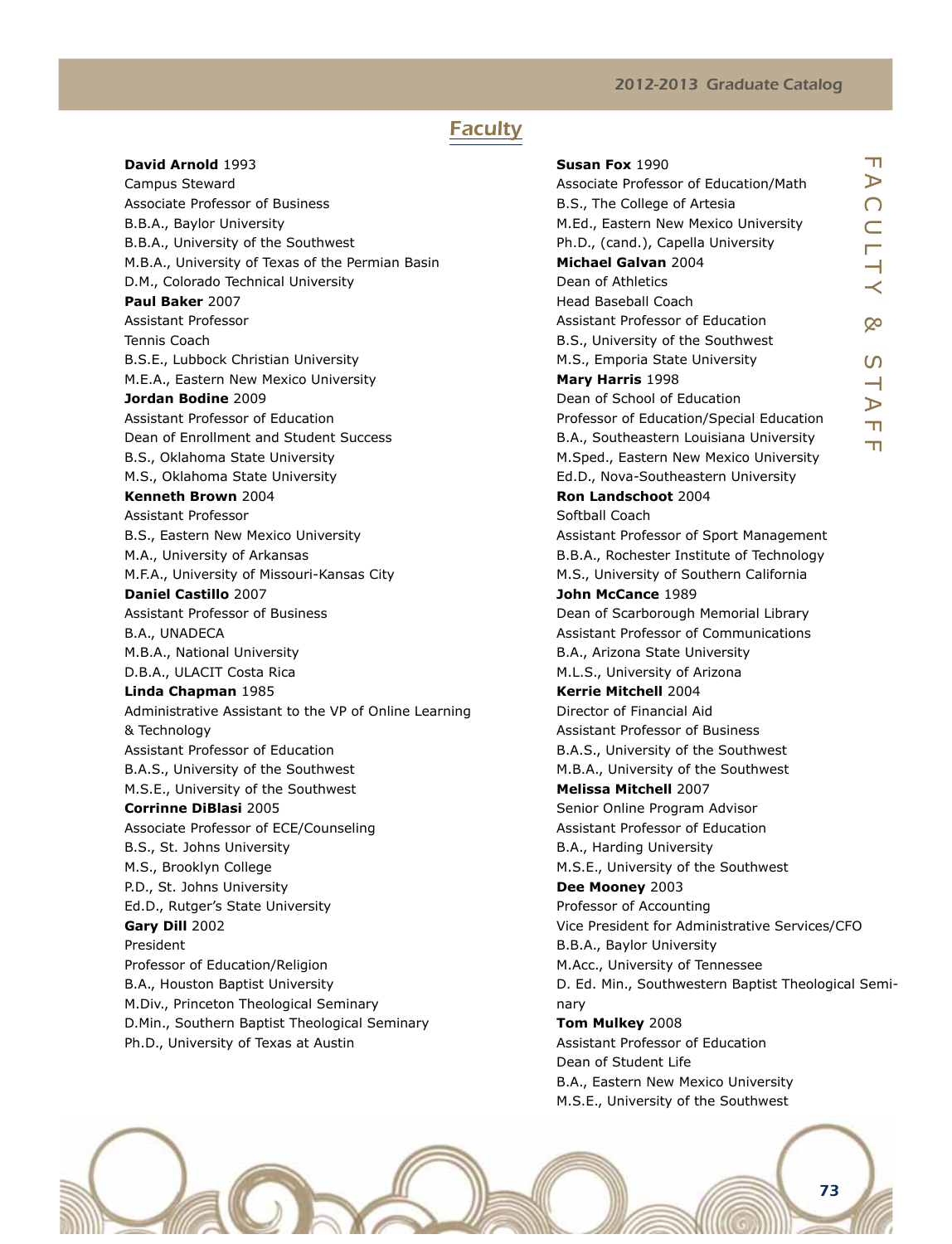## **SW GRADUATE STUDIES**

### **Emily Navarrete** 2004 Assistant Professor of Bilingual Education B.S., University of the Southwest M.S., University of the Southwest Ed. D. (cand.), New Mexico State University **Kenneth Reed** 2010 Campus Minister Assistant Professor of Psychology/Religion B.S., University of the Southwest M.Ed., Hardin Simmons University **Evelyn Rising** 2007 Assistant Professor of Education Associate Dean of Student Life B.A.S., University of the Southwest M.S.E., University of the Southwest **James Smith** 2011 VP of Academics and Technology Professor of Education B.B.A., Northeast Louisiana University M. Ed., Louisiana Technical University Ph.D., Texas A&M University **Marilyn Smith** 1991 Professor of Psychology/Education B.S., University of the Southwest M.Ed., Eastern New Mexico University Ph.D., New Mexico State University **William Sumruld** 1990 Professor of History/Religion/Philosophy B.A., Eastern New Mexico University M.Div., Southwestern Baptist Theological Sem. Ph.D., Southwestern Baptist Theological Sem. **Chevis Thompson** 2009 Men's Basketball Coach Assistant Professor of Business B.S., Martin Methodist College M.S., Missouri Baptist University **Ryan Tipton**  Assistant Professor of Business

Dean of Business B.B.A., University of Texas of the Permian Basin M.B.A., University of Texas of the Permian Basin D.B.A., Walden University

**Richard Trout** Instructor

B.A., Knox College M.A., Illinois State University M.S., Roosevelt University **Rhonda Tyler**  Instructor SIFE Advisor B.S., University of the Southwest M.E., University of Florida **Marianne Westbrook** 2001 Dean of Arts and Sciences Professor, Education/Psychology B.G.S., University of New Hampshire M.A., Pacific Lutheran University Ph.D., University of Maryland **Mike Westbrook** 2007 Associate Professor of Education B.S., University of Maryland M.A., Fielding Graduate Institute Ph.D., Fielding Graduate Institute **Rebecca Whitley** 2011 Assistant Professor of Education Registrar B.S., Texas Woman's University M. Ed., Texas A&M University **Yusheng Wu** 2010 Assistant Professor of Biological Sciences B.S., Beijing Agricultural University M.S., Beijing Agricultural University Ph.D., South Dakota State University

## Management Staff

**Melody Arnold** 2006

Personnel Services Director **Tammie Baker** 2011 Enrollment Office Coordinator **Garrett Bertola** 2012 Sports Informatin Webmaster Social Media Administrator

B.B.A., University of the Southwest **Steve Burback** 2004 Head Athletic Trainer B.A., Metropolitan State College of Denver B.A., Colorado State University **Julio Castillo** 2008 Network Administrator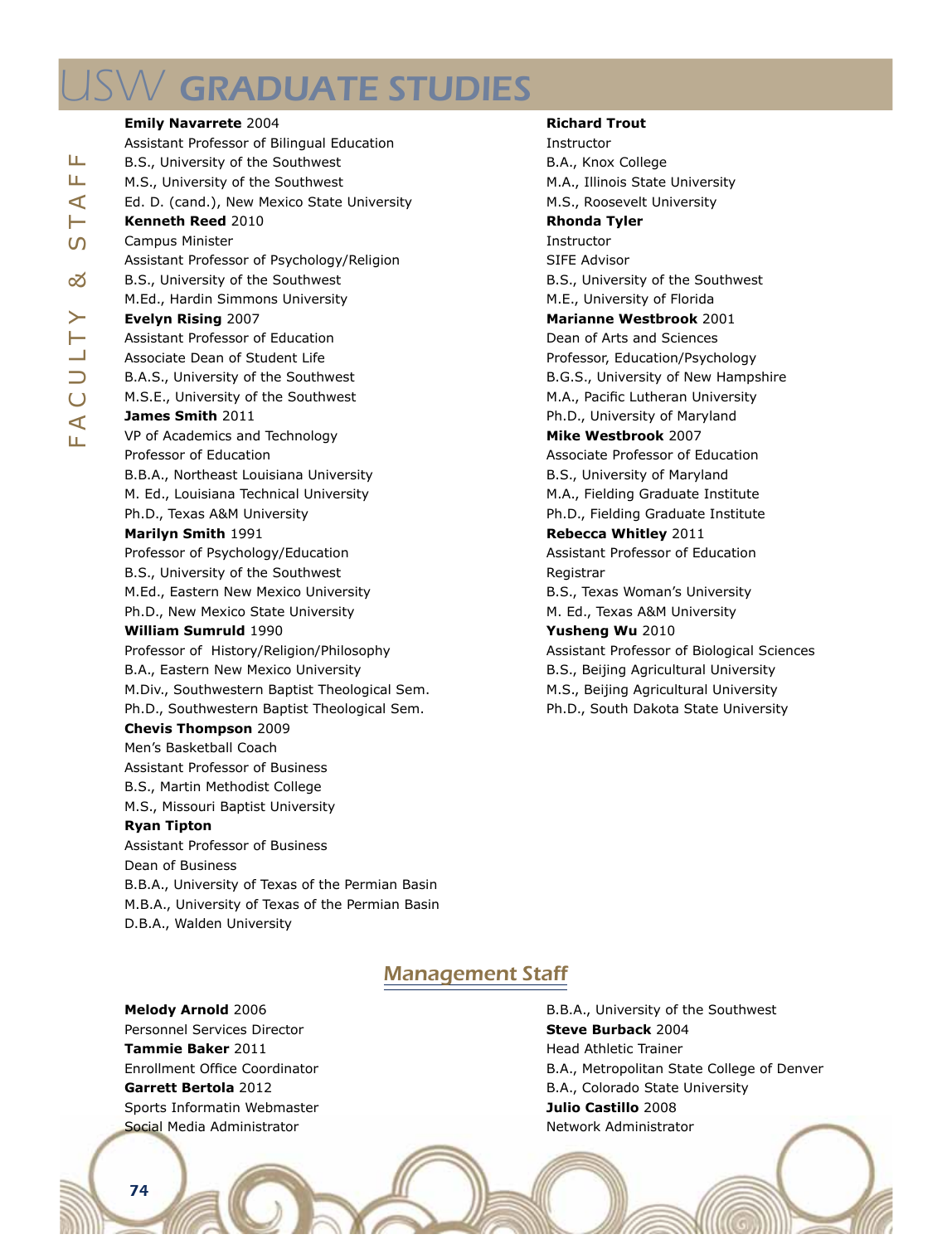#### 2012-2013 Graduate Catalog

**Laurie Dean** 2006 Director of Development Operations B.A., University of South Florida **Sara Dennis** 2011 Registrar Aide/Academic Advisor A.S., New Mexico Junior College B.S., University of the Southwest **Kevin Dobbs** 2011 Assistant Profressor of Education Assitant Athletic Director Women's Basketball Coach B.B.A., Doane College M.A.E., Univeristy of Nebraska-Kearney **Brant Etheridge** 2011 Online Program Advisor B.B.A., University of the Southwest **Maria Santa Fiero** 2002 Business Office Manager, Exec. Asst. to CFO Western States School of Banking **Joshua Ford** 2007 Assistant Director of Technology Services A.S., New Mexico Junior College **Cyndi Garrison** 1997 Technical Services – Library **James Griffin** 2006 Mailroom Coordinator **Lonnie Harrison** 2010 Director of Physical Plant **Victor Hawkins** 2011 Security Officer **Julie Hillard** 2008 Admin Asst to Dean of Education **Don Koontz** 2010 Cross Country/Track Coach Men's Soccer/Women's Soccer B.S., Texas Tech University **Dawny Kringel** 2006 Assistant Controller **Alex Lopez** 2011 Retention Coordinator B.A.S., University of the Southwest **Kawin Nunnery** 2012

| Registrar Liason                             |                       |
|----------------------------------------------|-----------------------|
| B.P.A., Grambiling State University          |                       |
| Caitlin Odom 2010                            | ᆩ                     |
| Assistant Registrar                          | $\blacktriangleright$ |
| B.S., New Mexico State University            | $\bigcap$             |
| Gacie Orrantia 2011                          | $\subset$             |
| Housekeeping                                 |                       |
| Chloe Ortiz 2012                             | ILTY                  |
| Library Assistant                            |                       |
| Sonya Petroski 2011                          |                       |
| Head Volleyball Coach                        | Ŗ                     |
| B.A., University of Bridgeport               |                       |
| Donna Puckett 2009                           | <u>ທ</u>              |
| <b>Financial Aid Advisor</b>                 | $\rightarrow$         |
| A.A., New Mexico Junior College              | $\blacktriangleright$ |
| A.S., New Mexico Junior College              | $\blacksquare$        |
| <b>Johnny Ramirez 2012</b>                   | TT.                   |
| Maintenance                                  |                       |
| Katy Rasco 2012                              |                       |
| Admin Asst to Dean of Arts & Sciences        |                       |
| B.S., Southwestern Oklahoma State University |                       |
| M.E., Eastern New Mexico State University    |                       |
| Becky Sheppard 1993                          |                       |
| Administrative Assistant/Business            |                       |
| Olivia Sisneros 2005                         |                       |
| Cashier/Accounts Receivable Clerk            |                       |
| <b>Charlotte Smith 1997</b>                  |                       |
| Director of Training & Support               |                       |
| B.A.S., University of the Southwest          |                       |
| Hope Sostaita 2011                           |                       |
| Housekeeping                                 |                       |
| Vivian Sumney 2007                           |                       |
| <b>Food Services Director</b>                |                       |
| <b>Wesley Taylor 2011</b>                    |                       |
| <b>Maintenance Assistant</b>                 |                       |
| <b>Lissete Terrazas 2011</b>                 |                       |
| <b>Financial Aid Advisor</b>                 |                       |
| B.S., University of the Southwest            |                       |
| Linda Woodfin 2003                           |                       |
| Executive Assistant to the President         |                       |
| A.S., New Mexico Junior College              |                       |
| B.B.A., University of the Southwest          |                       |